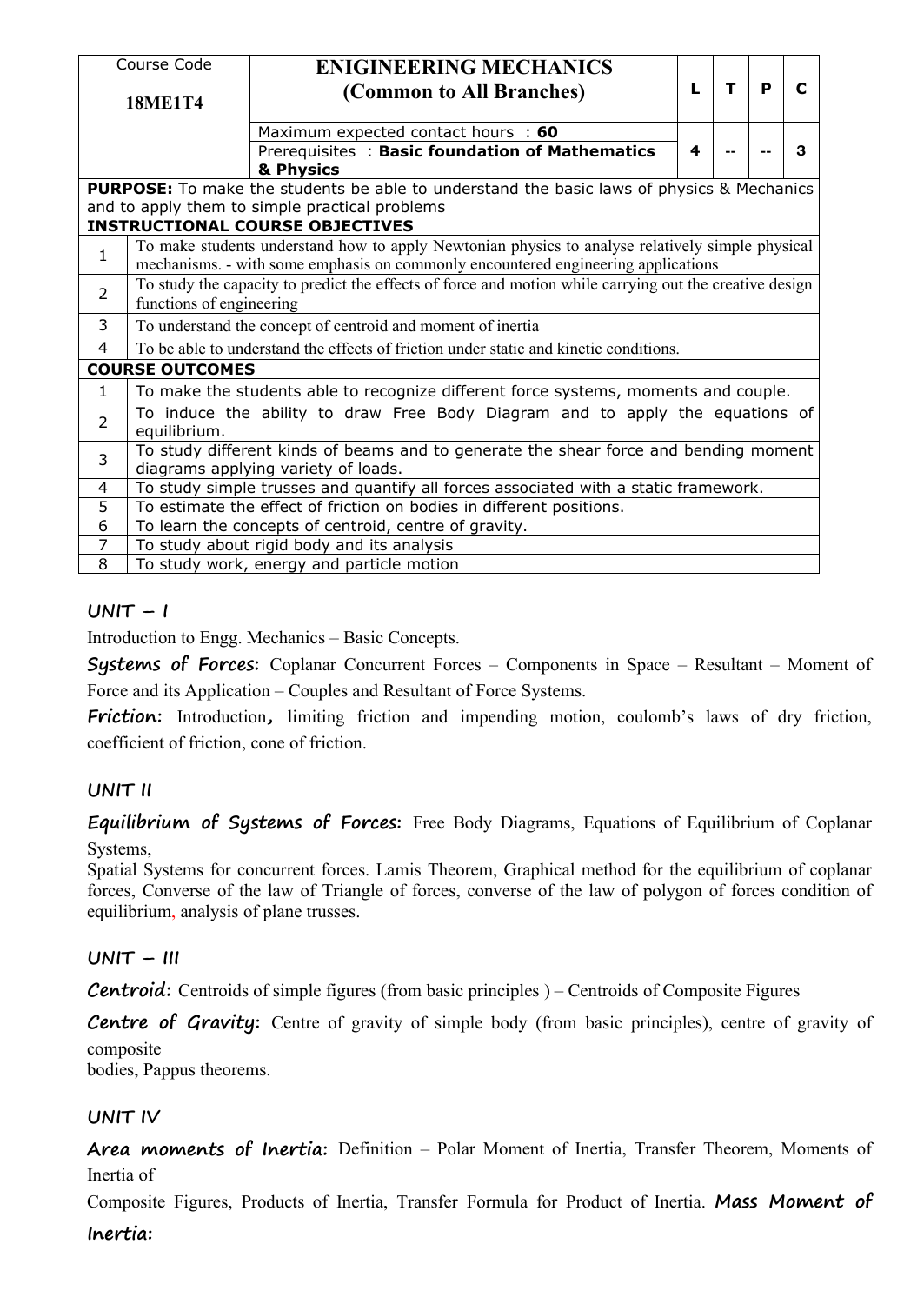Moment of Inertia of Masses, Transfer Formula for Mass Moments of Inertia, mass moment of inertia of composite bodies.

# $UNIT - V$

**Kinematics:** Rectilinear and Curvelinear motions – Velocity and Acceleration – Motion of Rigid Body –

Types and their Analysis in Planar Motion. **Kinetics:** Analysis as a Particle and Analysis as a Rigid Body in Translation – Central Force Motion – Equations of Plane Motion – Fixed Axis Rotation – Rolling Bodies.

## **UNIT – VI**

**Work – Energy Method:** Equations for Translation, Work-Energy Applications to Particle Motion, Connected System-Fixed Axis Rotation and Plane Motion. Impulse momentum method.

## **TEXT BOOKS :**

1. Engg. Mechanics - S.Timoshenko & D.H.Young., 4th Edn - , Mc Graw Hill publications.

## **REFERENCES :**

1. Engineering Mechanics statics and dynamics – R.C.Hibbeler, 11th Edn – Pearson Publ.

- 2. Engineering Mechanics, statics J.L.Meriam, 6th Edn Wiley India Pvt Ltd.
- 3. Engineering Mechanics, statics and dynamics I.H.Shames, Pearson Publ.

4. Mechanics For Engineers, statics - F.P.Beer & E.R.Johnston – 5th Edn Mc Graw Hill Publ.

5. Mechanics For Engineers, dynamics - F.P.Beer & E.R.Johnston –5th Edn Mc Graw Hill Publ.

6. Theory & Problems of engineering mechanics, statics & dynamics – E.W.Nelson, C.L.Best & W.G. McLean, 5th Edn – Schaum's outline series - Mc Graw Hill Publ.

7. Singer's Engineering Mechanics: Statics And Dynamics, K. Vijay Kumar Reddy, J. Suresh Kumar, Bs Publications

8. Engineering Mechanics, Fedinand . L. Singer, Harper – Collins.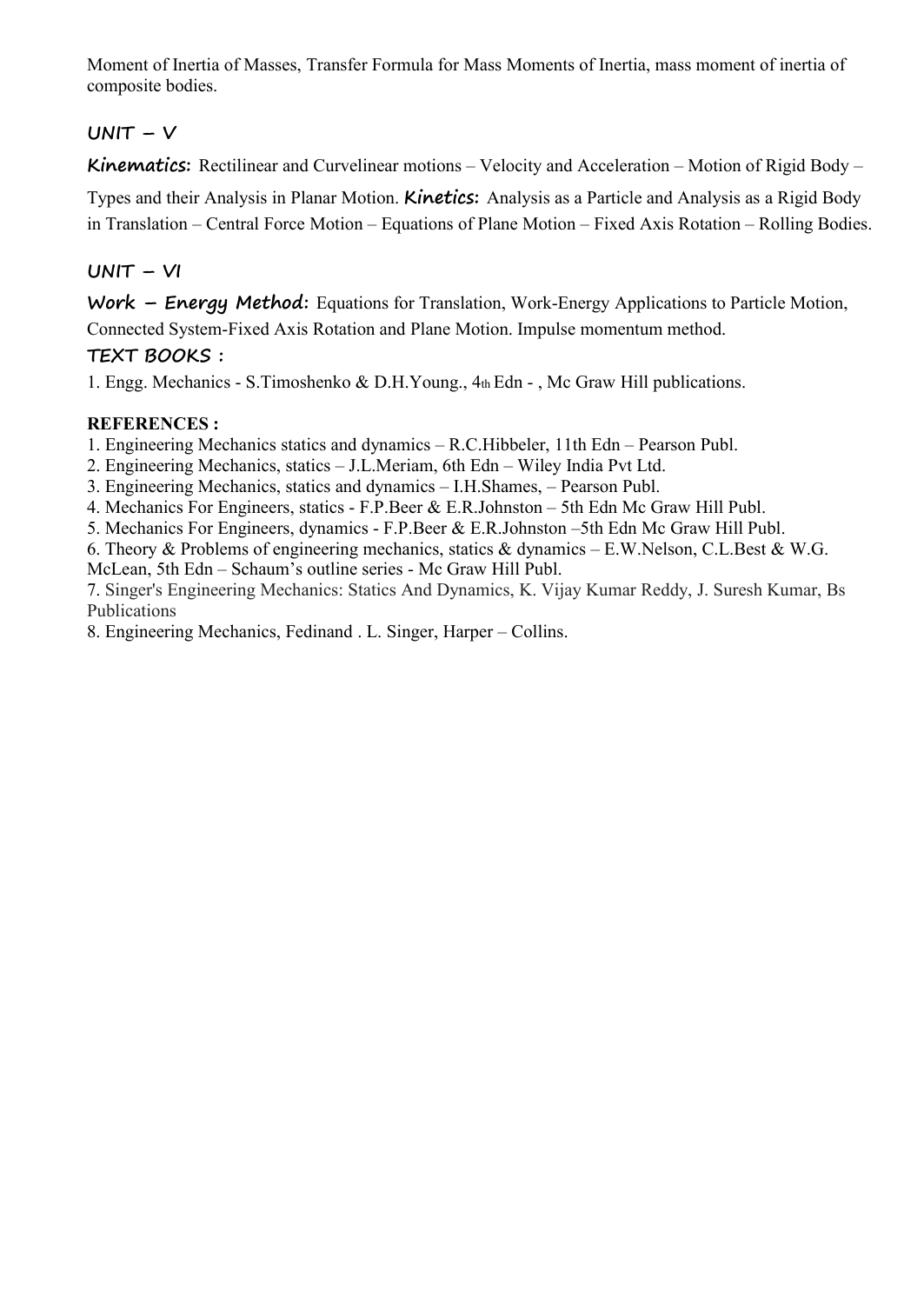|                | Course Code                                                                                                                                                      |  |  |  |  |  |  |  |  |  |  |  |  |                                                                    |  |  |  |  |  |              |   |  |   |   |
|----------------|------------------------------------------------------------------------------------------------------------------------------------------------------------------|--|--|--|--|--|--|--|--|--|--|--|--|--------------------------------------------------------------------|--|--|--|--|--|--------------|---|--|---|---|
|                |                                                                                                                                                                  |  |  |  |  |  |  |  |  |  |  |  |  | <b>ENGINEERING DRAWING-I</b><br>(Common to CSE,ECE,MECH,EEE&CIVIL) |  |  |  |  |  | L            | т |  | P | C |
|                | <b>18ME2T6</b>                                                                                                                                                   |  |  |  |  |  |  |  |  |  |  |  |  | Maximum expected contact hours : 65                                |  |  |  |  |  |              |   |  |   |   |
|                |                                                                                                                                                                  |  |  |  |  |  |  |  |  |  |  |  |  | Prerequisites: Knowledge in Geometry                               |  |  |  |  |  | $\mathbf{2}$ |   |  | 4 | 3 |
|                | <b>PURPOSE:</b> This course aims to provide the students with basic knowledge of Engineering                                                                     |  |  |  |  |  |  |  |  |  |  |  |  |                                                                    |  |  |  |  |  |              |   |  |   |   |
|                | Drawing which will be useful designing and modelling for industry and practical.                                                                                 |  |  |  |  |  |  |  |  |  |  |  |  |                                                                    |  |  |  |  |  |              |   |  |   |   |
|                | <b>INSTRUCTIONAL COURSE OBJECTIVES</b>                                                                                                                           |  |  |  |  |  |  |  |  |  |  |  |  |                                                                    |  |  |  |  |  |              |   |  |   |   |
| 1              | Provide basic conventions and standards used in Engineering Graphics.                                                                                            |  |  |  |  |  |  |  |  |  |  |  |  |                                                                    |  |  |  |  |  |              |   |  |   |   |
| 2              |                                                                                                                                                                  |  |  |  |  |  |  |  |  |  |  |  |  |                                                                    |  |  |  |  |  |              |   |  |   |   |
| 3              | Impart knowledge on various Engineering curves and their significance.<br>To draw orthographic, sectional and pictorial views of a given solid.                  |  |  |  |  |  |  |  |  |  |  |  |  |                                                                    |  |  |  |  |  |              |   |  |   |   |
| 4              | To develop skills in three dimensional visualization of engineering components                                                                                   |  |  |  |  |  |  |  |  |  |  |  |  |                                                                    |  |  |  |  |  |              |   |  |   |   |
| 5              | To inculcate CAD packages on modelling and drafting                                                                                                              |  |  |  |  |  |  |  |  |  |  |  |  |                                                                    |  |  |  |  |  |              |   |  |   |   |
|                | <b>COURSE OUTCOMES</b>                                                                                                                                           |  |  |  |  |  |  |  |  |  |  |  |  |                                                                    |  |  |  |  |  |              |   |  |   |   |
| $\mathbf{1}$   | Familiarize with BIS standards and conventions used in engineering graphics.                                                                                     |  |  |  |  |  |  |  |  |  |  |  |  |                                                                    |  |  |  |  |  |              |   |  |   |   |
| $\overline{2}$ | Draw various engineering curves e.g ellipse, parabola, cycloids and involutes etc and<br>construct various reduced scales e.g plain, diagonal and vernier scales |  |  |  |  |  |  |  |  |  |  |  |  |                                                                    |  |  |  |  |  |              |   |  |   |   |
| 3              | Differentiate between first angle and third angle methods of projection and distinguish<br>parallel and perspective projection.                                  |  |  |  |  |  |  |  |  |  |  |  |  |                                                                    |  |  |  |  |  |              |   |  |   |   |
| 4              | Visualize different views like elevation and plan for a given line, plane figures or solid<br>objects.                                                           |  |  |  |  |  |  |  |  |  |  |  |  |                                                                    |  |  |  |  |  |              |   |  |   |   |
| 5              | Apply drafting techniques and use 2D software e.g AutoCAD to sketch 2D plane figures.                                                                            |  |  |  |  |  |  |  |  |  |  |  |  |                                                                    |  |  |  |  |  |              |   |  |   |   |
| 6              | Identify internal features of an object from the sectional views of the object.                                                                                  |  |  |  |  |  |  |  |  |  |  |  |  |                                                                    |  |  |  |  |  |              |   |  |   |   |
| $\overline{7}$ | Develop the solid surfaces and estimate material required to produce various                                                                                     |  |  |  |  |  |  |  |  |  |  |  |  |                                                                    |  |  |  |  |  |              |   |  |   |   |
|                | engineered products like chimney, ducts etc                                                                                                                      |  |  |  |  |  |  |  |  |  |  |  |  |                                                                    |  |  |  |  |  |              |   |  |   |   |

# **UNIT I**

**Polygons:**Constructing regular polygons by general methods, inscribing and describing polygons on circles. Conic sections: Parabola, Ellipse and Hyperbola by general methods.

## **UNIT II**

**Engineering curves:** cycloids, involutes, tangents & normals for the curves. **Scales:**Plain scales, diagonal scales and vernier scales.

## **UNIT III**

**Orthographic Projections:**Horizontal plane, vertical plane, profile plane, importance of reference lines, projections of points in various quadrants.

Projections of straight lines: of lines, lines parallel either to of the reference planes, inclined to both the planes, determination of true lengths, angle of inclination.

## **UNIT IV**

**Projections of planes:** regular planes perpendicular/parallel to one plane and inclined to the other reference plane; inclined to both the reference planes.

## **UNIT V**

**Projections of Solids** – Prisms, Pyramids, Cones and Cylinders with the axis inclined to one of the planes. Projections of Regular Solids inclined to both planes.

## **UNIT VI**

Isometric Views of planes and simple solids and Conversion of Isometric Views to Orthographic Views

#### **Text Books:**

- 1. Engineering Drawing by N.D. Bhatt/Charotar
- 2. Engineering Drawing/ N.S.Parthasarathy and Vela Murali/Oxford

## **References:**

- 1. Engineering Graphics. By Basanth Agrawal/CM Agrawal/McGraw Hill Education
- 2. Engineering Drawing by K.Venu Gopal/New Age Publications.
- 3. Computer Aided Engineering Drawing / K Balaveerareddy et al-CBS publishers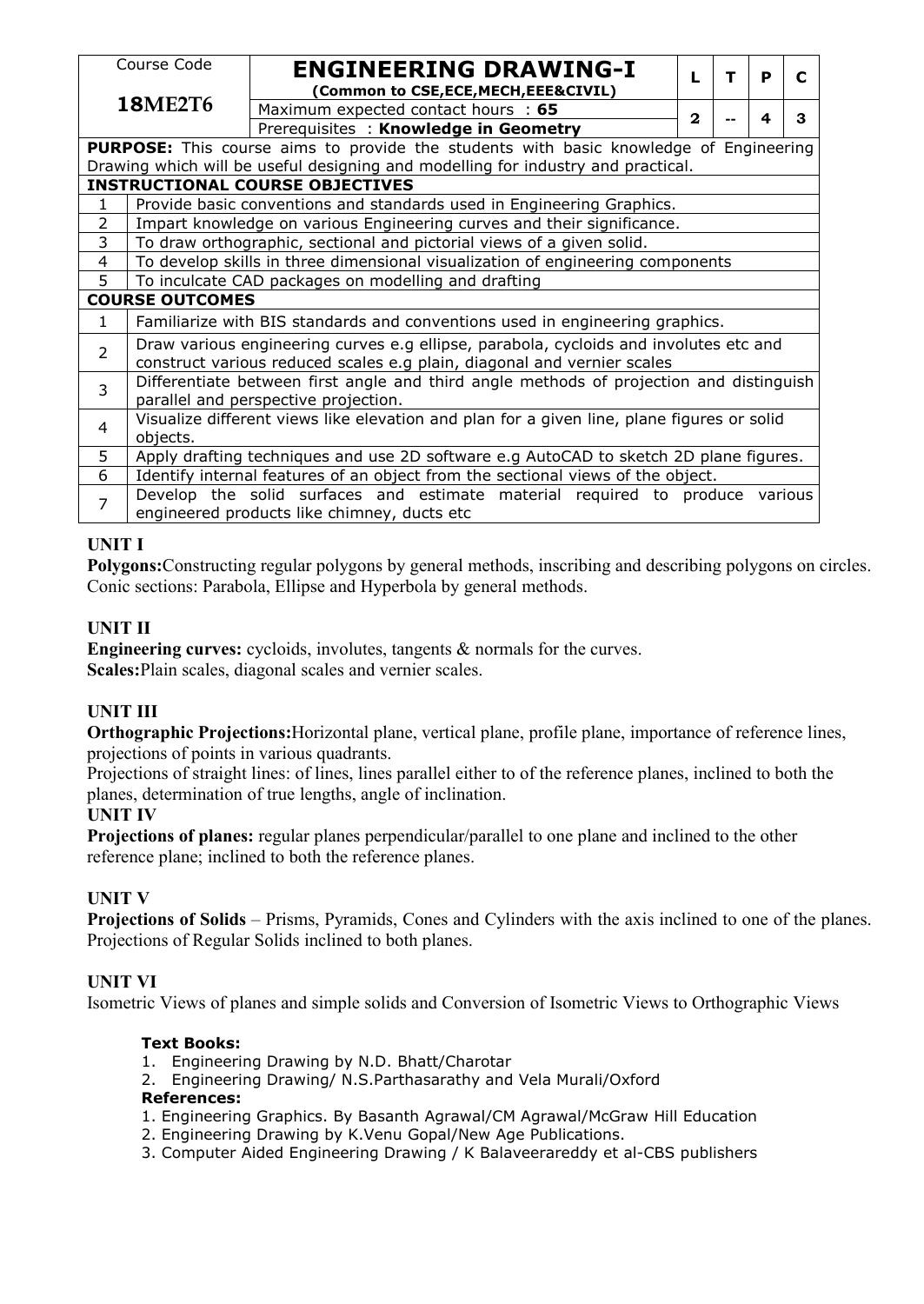|                | Course Code                                                                                | <b>ENIGINEERING WORKSHOP LAB</b>                                                                |  |   |    |   |   |  |  |  |  |  |  |
|----------------|--------------------------------------------------------------------------------------------|-------------------------------------------------------------------------------------------------|--|---|----|---|---|--|--|--|--|--|--|
|                |                                                                                            | (Common to All Branches)                                                                        |  |   | T. | P | C |  |  |  |  |  |  |
|                |                                                                                            | Maximum expected contact hours : 30                                                             |  | 4 |    |   | 3 |  |  |  |  |  |  |
|                |                                                                                            | Prerequisites: Basic Geometry Skills                                                            |  |   |    |   |   |  |  |  |  |  |  |
|                |                                                                                            | <b>PURPOSE:</b> To make the students be able to understand the basic skills of Equipment, tools |  |   |    |   |   |  |  |  |  |  |  |
|                |                                                                                            | handling and to develop Manufacturing ethics.                                                   |  |   |    |   |   |  |  |  |  |  |  |
|                |                                                                                            | <b>INSTRUCTIONAL COURSE OBJECTIVES</b>                                                          |  |   |    |   |   |  |  |  |  |  |  |
|                | To train students towards general machining, carpentry and soldering skills.               |                                                                                                 |  |   |    |   |   |  |  |  |  |  |  |
| $\overline{2}$ | To develop a skill in dignity of labour, precision, safety at work place, team working and |                                                                                                 |  |   |    |   |   |  |  |  |  |  |  |
|                | development of right attitude.                                                             |                                                                                                 |  |   |    |   |   |  |  |  |  |  |  |
|                | <b>COURSE OUTCOMES</b>                                                                     |                                                                                                 |  |   |    |   |   |  |  |  |  |  |  |
|                | joint, T-Lap joint.                                                                        | Ability to design and model different prototypes in the carpentry trade such as Cross lap       |  |   |    |   |   |  |  |  |  |  |  |
|                |                                                                                            |                                                                                                 |  |   |    |   |   |  |  |  |  |  |  |
| $\overline{2}$ | Square fit, V- fit.                                                                        | Ability to design and model various basic prototypes in the trade of fitting such as            |  |   |    |   |   |  |  |  |  |  |  |
| 3              |                                                                                            | Ability to make various basic prototypes in the trade of Tin smithy such as Square tray,        |  |   |    |   |   |  |  |  |  |  |  |
|                | and Taper Tray.                                                                            |                                                                                                 |  |   |    |   |   |  |  |  |  |  |  |
| 4              |                                                                                            | Ability to perform various basic House Wiring techniques                                        |  |   |    |   |   |  |  |  |  |  |  |
| 5.             |                                                                                            | Ability to design and join various prototypes using the technique of soldering                  |  |   |    |   |   |  |  |  |  |  |  |

#### **List of Experiments:**

#### **Carpentry:**

- 1. T-Lap Joint
- **2.** Cross Lap Joint

#### **Fitting:**

- 1. Vee Fit
- 2. Square Fit

#### **Soldering:**

- 1. Soldering of Square Tray
- 2. Soldering for Frustum of Cone

#### **House Wiring:**

- 1. Parallel / Series Connection of three bulbs
- 2. Stair Case wiring/Godown Wiring

#### **Tin Smithy:**

- 1. Taper Tray
- 2. Square Box without lid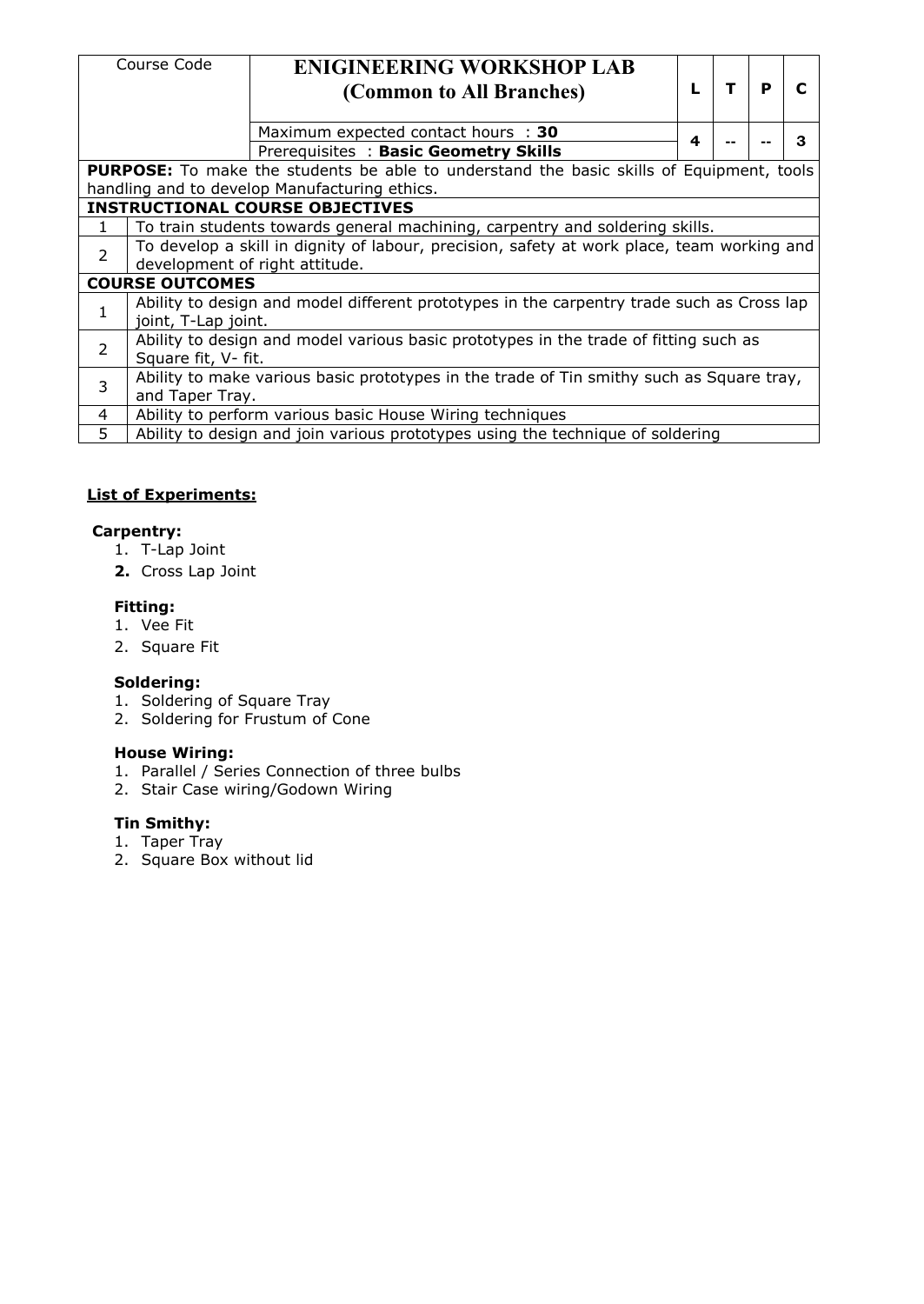|                | Course Code                                                                                                                                                                  | <b>METALLURGY &amp; MATERIAL</b>                                                               |    |   |   |             |  |  |  |  |  |  |  |  |
|----------------|------------------------------------------------------------------------------------------------------------------------------------------------------------------------------|------------------------------------------------------------------------------------------------|----|---|---|-------------|--|--|--|--|--|--|--|--|
|                | <b>18ME3T1</b>                                                                                                                                                               | <b>SCIENCE</b>                                                                                 | L. | T | P | $\mathbf C$ |  |  |  |  |  |  |  |  |
|                |                                                                                                                                                                              | Maximum expected contact hours : 64                                                            | 4  |   |   | 3           |  |  |  |  |  |  |  |  |
|                |                                                                                                                                                                              | Prerequisites: Basic Mechanical Engineering                                                    |    |   |   |             |  |  |  |  |  |  |  |  |
|                |                                                                                                                                                                              | <b>PURPOSE:</b> This course aims at study of fundamentals of crystallography, metallurgy, heat |    |   |   |             |  |  |  |  |  |  |  |  |
|                |                                                                                                                                                                              | treatment and mechanical properties of materials                                               |    |   |   |             |  |  |  |  |  |  |  |  |
|                |                                                                                                                                                                              | <b>INSTRUCTIONAL COURSE OBJECTIVES</b>                                                         |    |   |   |             |  |  |  |  |  |  |  |  |
| 1              |                                                                                                                                                                              | To study the concepts of basic structure and crystal arrangement of materials.                 |    |   |   |             |  |  |  |  |  |  |  |  |
| 2              | To study the Phase Diagrams.                                                                                                                                                 |                                                                                                |    |   |   |             |  |  |  |  |  |  |  |  |
| $\overline{3}$ | To study the basic difference between Cast Irons and Steels, their properties and                                                                                            |                                                                                                |    |   |   |             |  |  |  |  |  |  |  |  |
|                | practical applications                                                                                                                                                       |                                                                                                |    |   |   |             |  |  |  |  |  |  |  |  |
| 4              | To study the advantages of heat treatment and the method of heat treatment                                                                                                   |                                                                                                |    |   |   |             |  |  |  |  |  |  |  |  |
|                | processes.                                                                                                                                                                   |                                                                                                |    |   |   |             |  |  |  |  |  |  |  |  |
| 5              | To study the properties and applications of widely used non-ferrous metals and alloys.<br>To understand the powder metallurgy processes, the need and application of Ceramic |                                                                                                |    |   |   |             |  |  |  |  |  |  |  |  |
| 6              |                                                                                                                                                                              |                                                                                                |    |   |   |             |  |  |  |  |  |  |  |  |
|                |                                                                                                                                                                              | and composite materials.                                                                       |    |   |   |             |  |  |  |  |  |  |  |  |
|                | <b>COURSE OUTCOMES</b>                                                                                                                                                       |                                                                                                |    |   |   |             |  |  |  |  |  |  |  |  |
| $\mathbf 1$    |                                                                                                                                                                              | Students are able to Identify the properties of metals with respect to crystal structure       |    |   |   |             |  |  |  |  |  |  |  |  |
|                | and grain size.                                                                                                                                                              |                                                                                                |    |   |   |             |  |  |  |  |  |  |  |  |
| $\overline{2}$ |                                                                                                                                                                              | Students are able to Classify, construct and analyze equilibrium diagrams.                     |    |   |   |             |  |  |  |  |  |  |  |  |
| 3              |                                                                                                                                                                              | Students are able to Classify and Distinguish different types of cast irons, steels and        |    |   |   |             |  |  |  |  |  |  |  |  |
|                | their Applications.                                                                                                                                                          |                                                                                                |    |   |   |             |  |  |  |  |  |  |  |  |
| 4              |                                                                                                                                                                              | Students are able to Describe the concept of heat treatment of steels & strengthening          |    |   |   |             |  |  |  |  |  |  |  |  |
|                | mechanisms.                                                                                                                                                                  |                                                                                                |    |   |   |             |  |  |  |  |  |  |  |  |
| 5              |                                                                                                                                                                              | Students are able to Analyze and distinguish various ferrous, non-ferrousmetals and            |    |   |   |             |  |  |  |  |  |  |  |  |
|                | alloys.                                                                                                                                                                      |                                                                                                |    |   |   |             |  |  |  |  |  |  |  |  |
| 6              |                                                                                                                                                                              | Students are able to Understand the Principles of Powder Metallurgy and manufacturing          |    |   |   |             |  |  |  |  |  |  |  |  |
|                |                                                                                                                                                                              | Methods of different types of Composites.                                                      |    |   |   |             |  |  |  |  |  |  |  |  |

#### **UNIT-I**- **INTRODUCTION:**

**Structure Of Metals:** Introduction to metallurgy, Mechanical properties of materialsBonds in Solids – Metallic bond - crystallization of metals, grain and grain boundaries, effect of grain boundaries on the properties of metal/ alloys – determination of grain size.

**Constitution of Alloys:** Necessity of alloying, types of solid solutions, Hume Rotherys rules, intermediate alloy phases, and electron compounds.

**UNIT-II**- **PHASE DIAGRAMS:**Equilibrium cooling andheating of alloys, lever rule, coring Miscibility gaps, Binary phase diagrams – Phase rule – one component system, two component system, isomorphous, eutectic, eutectoid, peritectic and peritectoid systems, Study of important binary phase

diagrams ofCu-Ni-, Bi-Cd, Pb-Sn and Fe-Fe3C equilibrium diagram.

**UNIT-III-Cast Irons and Steels**: Structure and properties of White Cast iron, Malleable Cast iron, grey cast iron, Spheroidal graphite cast iron, Alloy cast irons. Classification of steels, structure and properties of plain carbon steels, Low alloy steels, Hadfield manganese steels, tool and die steels..

**UNIT-IV- HEAT TREATMENT OF ALLOYS**: Annealing, normalizing and hardening. Construction of

TTT diagram for eutectoid steel. Harden ability-determination of harden ability by jominy end

quench test. Surface - hardening methods and age hardening treatment and Cryogenic treatment of alloys.

**UNIT-V- NON-FERROUS METALS AND ALLOYS:** Structure and properties of Copper and its alloys, Aluminium and its alloys, Titanium and its alloys.

**UNIT-VI**- **POWDER METALLURGY:** Powder metallurgy process, preparation of powders, characteristics of metal powders, mixing, compacting, sintering, Applications of Powder Metallurgy.

**CERAMIC AND COMPOSITE MATERIALS:** Crystalline ceramics, glasses, cermets, abrasive materials, nanomaterials – definition, properties and applications of the above.

Classification of composites, various methods of component manufacture of composites, particle – reinforced materials, fiber reinforced materials, metal ceramic mixtures, metal – matrix composites and C – C composites.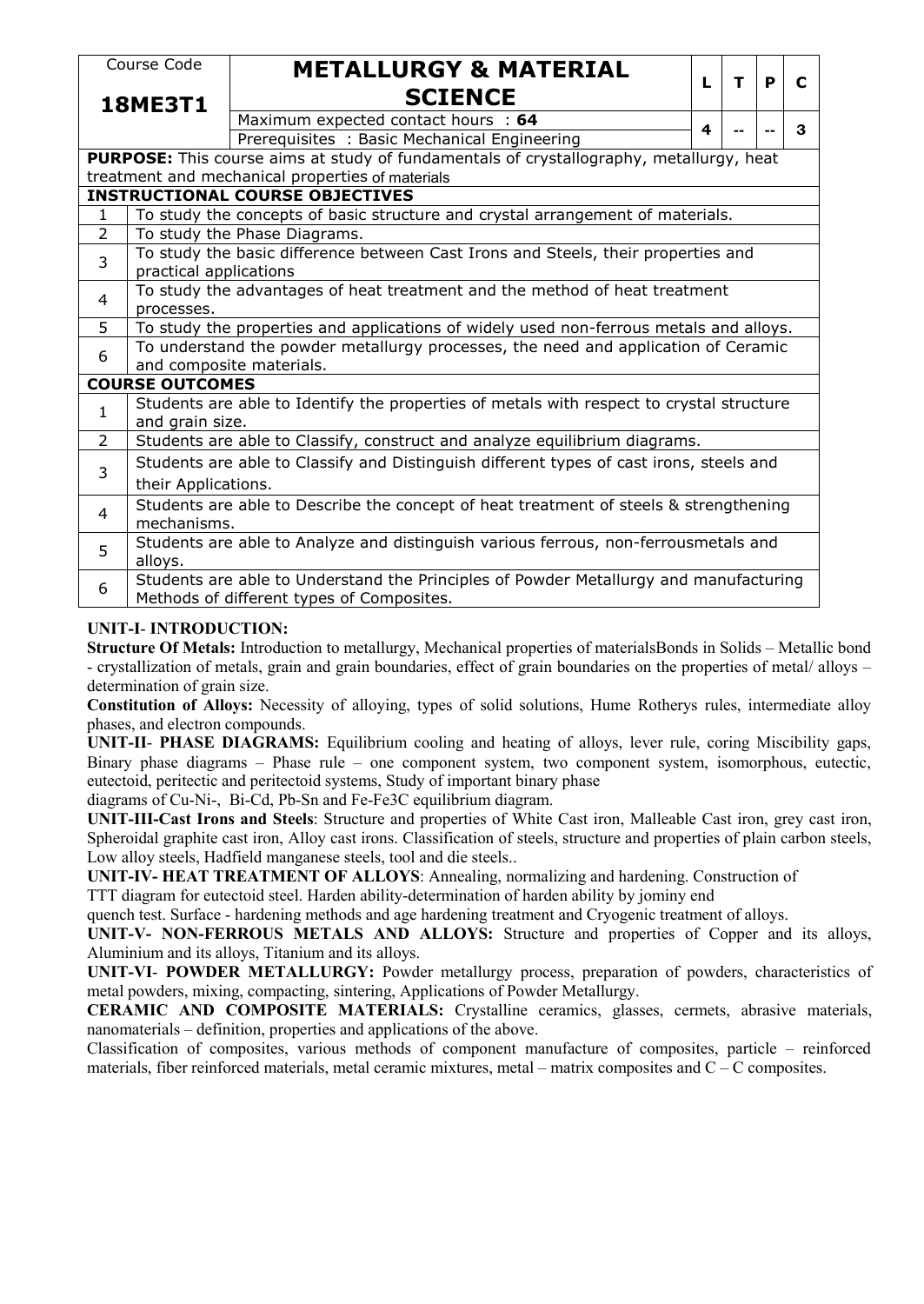#### **Text Books**:

1. Kodgirie .V.D and Kodgirie.S.V, "Material Science and Metallurgy", Thirty-seventh Edition, Everest House Publication, 2015.

2. Raghavan.V, " Material Science and Metallurgy" ,Fifth Edition, PHI Learning Pvt Limited,2013 **Reference Books**:

1.Donald R. Askeland, the Science and engineering of Materials Cengage learning

2.B.K.Agarwal, "Introduction to Engineering Materials", Tata McGraw Hill-1stEdition.

3.V. Raghavan, "Material Science and Engineering", PHI Learning - 5th Edition.

4.R.K.Rajput, "Engineering Materials and Metallurgy", - S.Chand - 1st Edition-2011

5.William D. Callister, "Materials Science and Engineering", John Wiley & Sons Inc-2010.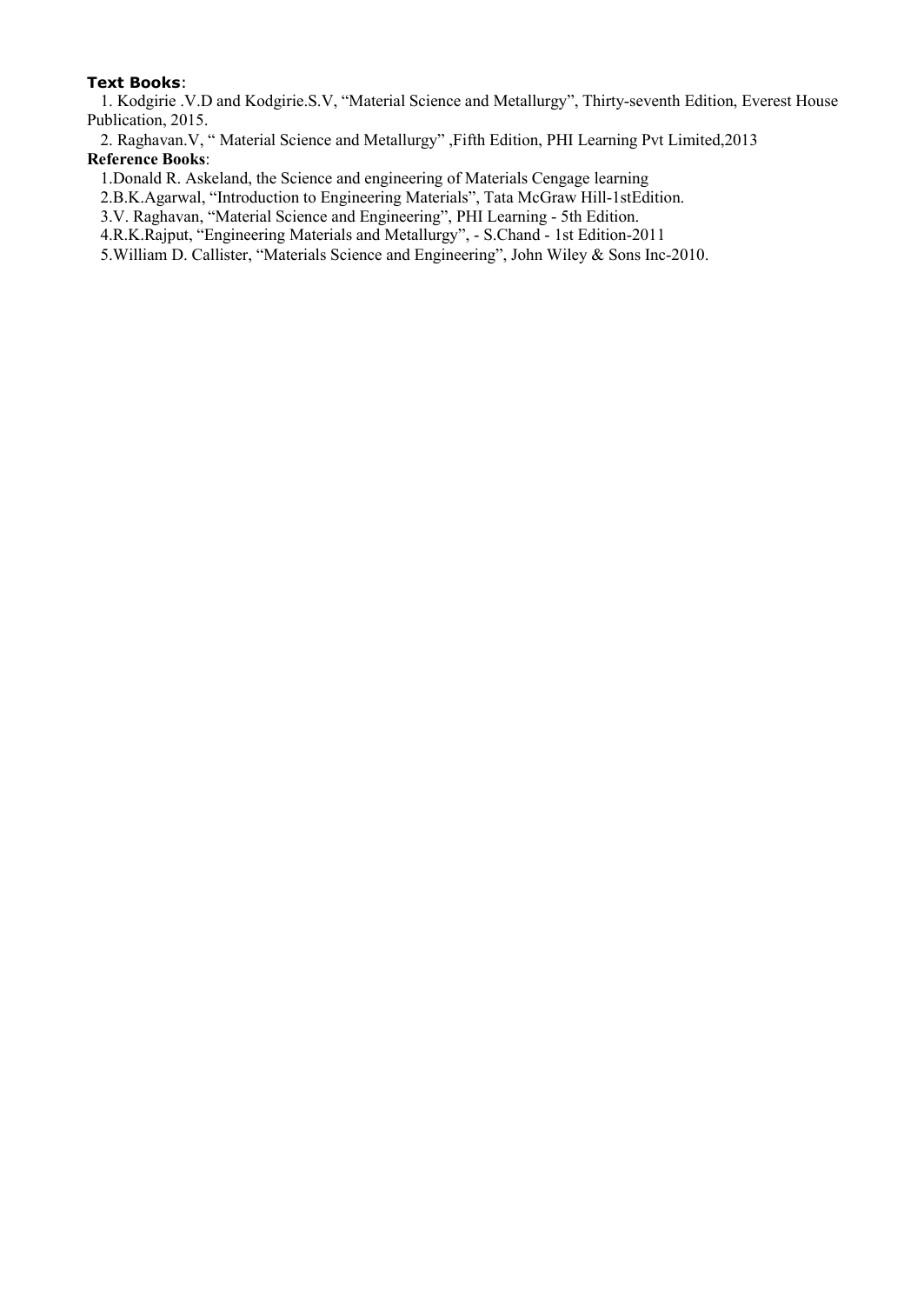|                | Course Code                                                                                                                                   |  |  |                                             |  |  |  | <b>THERMODYNAMICS</b> |  |  |  |  |  |  |  |  |  |  |  |   | т |  | P |  | C |
|----------------|-----------------------------------------------------------------------------------------------------------------------------------------------|--|--|---------------------------------------------|--|--|--|-----------------------|--|--|--|--|--|--|--|--|--|--|--|---|---|--|---|--|---|
|                |                                                                                                                                               |  |  |                                             |  |  |  |                       |  |  |  |  |  |  |  |  |  |  |  |   |   |  |   |  |   |
|                | <b>18ME3T3</b>                                                                                                                                |  |  | Maximum expected contact hours : 64         |  |  |  |                       |  |  |  |  |  |  |  |  |  |  |  | 4 |   |  |   |  | 3 |
|                |                                                                                                                                               |  |  | Prerequisites: Basic Mechanical Engineering |  |  |  |                       |  |  |  |  |  |  |  |  |  |  |  |   |   |  |   |  |   |
|                | <b>PURPOSE:</b> To understand the basic concepts of energy conversions and fundamentals of                                                    |  |  |                                             |  |  |  |                       |  |  |  |  |  |  |  |  |  |  |  |   |   |  |   |  |   |
|                | thermodynamics and its application.                                                                                                           |  |  |                                             |  |  |  |                       |  |  |  |  |  |  |  |  |  |  |  |   |   |  |   |  |   |
|                | <b>INSTRUCTIONAL COURSE OBJECTIVES</b>                                                                                                        |  |  |                                             |  |  |  |                       |  |  |  |  |  |  |  |  |  |  |  |   |   |  |   |  |   |
|                | The student should be able to understand the basic concepts like thermodynamic                                                                |  |  |                                             |  |  |  |                       |  |  |  |  |  |  |  |  |  |  |  |   |   |  |   |  |   |
| $\mathbf{1}$   | system, its boundary and related fundamental definitions. Distinction between point                                                           |  |  |                                             |  |  |  |                       |  |  |  |  |  |  |  |  |  |  |  |   |   |  |   |  |   |
|                | function and path function shall be made with respect to energy, work and Heat.                                                               |  |  |                                             |  |  |  |                       |  |  |  |  |  |  |  |  |  |  |  |   |   |  |   |  |   |
| $\overline{2}$ | To acquire the knowledge of first law of thermodynamics and its analysis.                                                                     |  |  |                                             |  |  |  |                       |  |  |  |  |  |  |  |  |  |  |  |   |   |  |   |  |   |
| 3              | To learn the second law of thermodynamics and significance of entropy principles.                                                             |  |  |                                             |  |  |  |                       |  |  |  |  |  |  |  |  |  |  |  |   |   |  |   |  |   |
| $\overline{4}$ | To understand the concept of entropy, availability and irreversibility. Should be able to                                                     |  |  |                                             |  |  |  |                       |  |  |  |  |  |  |  |  |  |  |  |   |   |  |   |  |   |
|                | understand the use of Maxwell's relations and thermodynamic functions.                                                                        |  |  |                                             |  |  |  |                       |  |  |  |  |  |  |  |  |  |  |  |   |   |  |   |  |   |
| 5              | To learn the concepts of reactant, non-reactant gas mixtures and pure substance.<br>To understand the significance of various thermal cycles. |  |  |                                             |  |  |  |                       |  |  |  |  |  |  |  |  |  |  |  |   |   |  |   |  |   |
| 6              |                                                                                                                                               |  |  |                                             |  |  |  |                       |  |  |  |  |  |  |  |  |  |  |  |   |   |  |   |  |   |
|                | <b>COURSE OUTCOMES</b>                                                                                                                        |  |  |                                             |  |  |  |                       |  |  |  |  |  |  |  |  |  |  |  |   |   |  |   |  |   |
| 1              | Students are able to understand the basic concepts of thermodynamics and differentiate                                                        |  |  |                                             |  |  |  |                       |  |  |  |  |  |  |  |  |  |  |  |   |   |  |   |  |   |
|                | between work and heat forms of energy                                                                                                         |  |  |                                             |  |  |  |                       |  |  |  |  |  |  |  |  |  |  |  |   |   |  |   |  |   |
| $\overline{2}$ | Students shall be able to Apply the first law of thermodynamics to various thermal                                                            |  |  |                                             |  |  |  |                       |  |  |  |  |  |  |  |  |  |  |  |   |   |  |   |  |   |
|                | systems for analysis.                                                                                                                         |  |  |                                             |  |  |  |                       |  |  |  |  |  |  |  |  |  |  |  |   |   |  |   |  |   |
| 3              | Understand the Second law of thermodynamics and                                                                                               |  |  |                                             |  |  |  |                       |  |  |  |  |  |  |  |  |  |  |  |   |   |  |   |  |   |
| $\overline{4}$ | Students shall be to concepts of entropy, energy and irreversibility.                                                                         |  |  |                                             |  |  |  |                       |  |  |  |  |  |  |  |  |  |  |  |   |   |  |   |  |   |
| 5              | Evaluate the performance parameters of thermodynamic cycles, pure substances and                                                              |  |  |                                             |  |  |  |                       |  |  |  |  |  |  |  |  |  |  |  |   |   |  |   |  |   |
|                | gas mixtures.                                                                                                                                 |  |  |                                             |  |  |  |                       |  |  |  |  |  |  |  |  |  |  |  |   |   |  |   |  |   |
|                | Student shall be able to Apply ideal cycle analysis to simple heat engines to estimate                                                        |  |  |                                             |  |  |  |                       |  |  |  |  |  |  |  |  |  |  |  |   |   |  |   |  |   |
| 6              | various performance parameters.                                                                                                               |  |  |                                             |  |  |  |                       |  |  |  |  |  |  |  |  |  |  |  |   |   |  |   |  |   |
|                |                                                                                                                                               |  |  |                                             |  |  |  |                       |  |  |  |  |  |  |  |  |  |  |  |   |   |  |   |  |   |

**UNIT-I**-**INTRODUCTION: Basic Concepts :** System, boundary, Surrounding, control volume, Universe, Types of Systems, Macroscopic and Microscopic viewpoints, Concept of Continuum, Thermodynamic Equilibrium, State, Property, Process, Cycle – Reversibility – Quasi – static Process, Irreversible Process, Causes of Irreversibility – Energy in State and in Transition, Types, Work and Heat, Point and Path function. Zeroth Law of Thermodynamics – Concept of Temperature – Principles of Thermometry –Reference Points – Const. Volume gas Thermometer – Scales of Temperature, Ideal Gas Scale.

**UNIT-II**-**FIRST LAW OF THERMODYNAMICS:** Joule's Experiments – First law of Thermodynamics Energy A Property of System, First Law Analysis of Closed System, corollaries of first law, various Thermodynamic processes, Different Forms of Stored Energy –Energy Balance, Internal Energy, Specific Heat, Enthalpy, Entropy, PMM1, first law of thermodynamics applied to open system, Steady Flow Engineering Devices-Nozzles, Diffusers, Turbine, Compressors, Throttling Valves, Heat Exchangers.

**UNIT-III-SECOND LAW OF THERMODYNAMICS:** Limitations of the First Law – Thermal Reservoir, Heat Engine, Heat pump, Parameters of performance, Second Law of Thermodynamics, Kelvin-Planck and Clausius Statements and their Equivalence, PMM of Second kind, Carnot's principle-Corollaries, Carnot cycle and its specialties, Thermodynamic scale of Temperature.

**UNIT-IV-ENTROPY:**Clausius Inequality, Entropy, Principle of Entropy Increase – Energy Equation, Availability and Irreversibility – Thermodynamic Potentials, Gibbs and Helmholtz Functions, Maxwell Relations – Elementary Treatment of the Third Law of Thermodynamics.

**UNIT-V-PROPERTIES OF PURE SUBSTANCE**:P-V-T- surfaces, T-S and h-s diagrams, Mollier Charts, Phase Transformations – Triple point at critical state properties during change of phase, Dryness Fraction – Clausius – Clapeyron Equation Property tables. Mollier charts – Various Thermodynamic processes and energy Transfer.

**UNIT-VI-Power Cycles:** Otto, Diesel, Dual Combustion cycles, Sterling Cycle, Atkinson Cycle, Ericcson Cycle, Lenoir Cycle – Description and representation on P–V and T-S diagram, Thermal Efficiency, Mean Effective Pressures on Air standard basis – comparison of Cycles.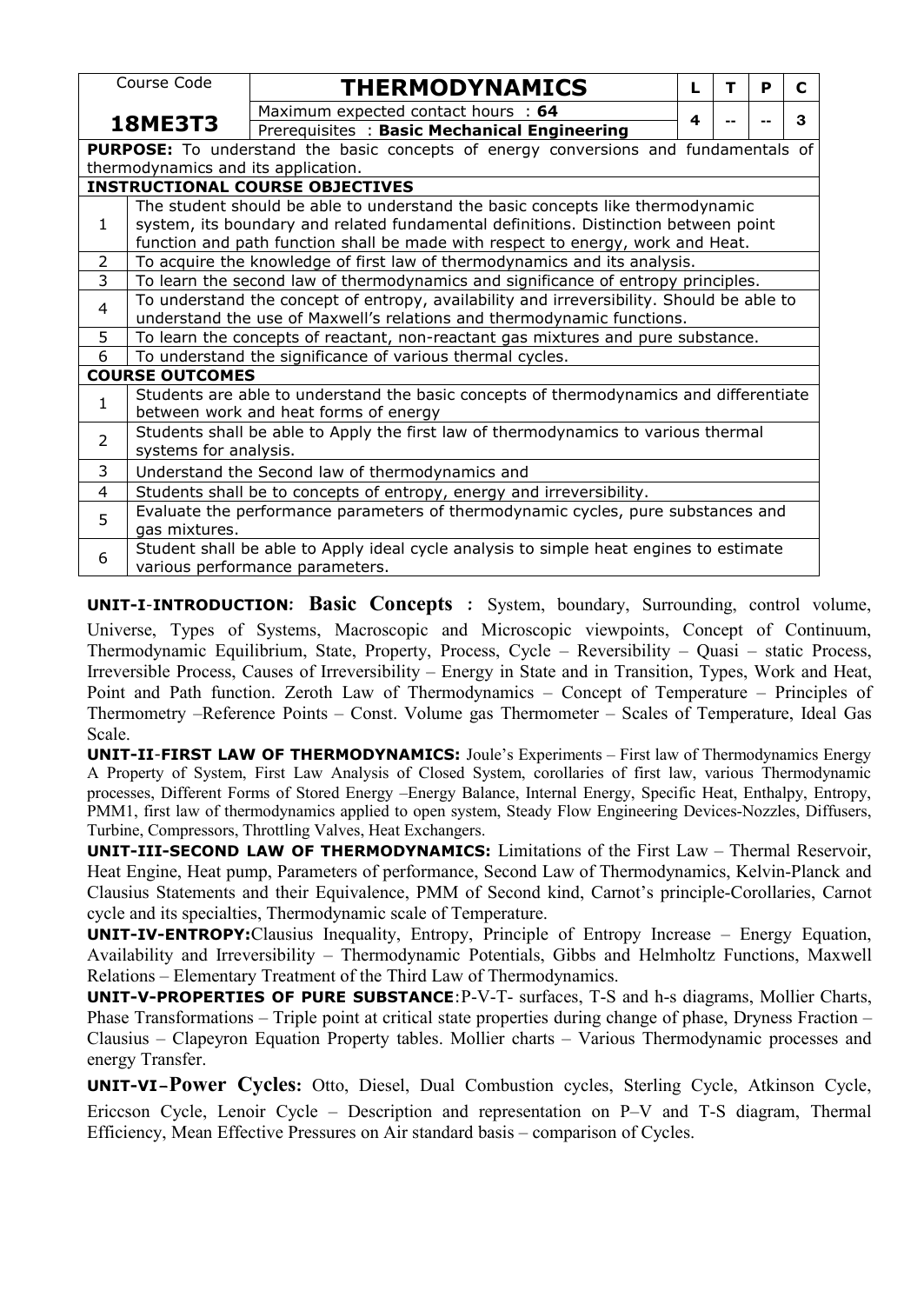#### **Text Books:**

1. P.K.Nag, "Engineering Thermodynamics" 6th edition, Tata McGraw Hill Education Private Limited, 2017.

2. Yunus A. Cengel M. and Michael A. Boles, "Thermodynamics- An Engineering Approach", 8th edition, McGraw Hill Education (India) Private Limited, 2014.

3.Mahesh M Rathore, Thermal Engineering, McGraw Hill Publications - 2012.

#### **Reference Books:**

1. J.P.Holman, Thermodynamics, McGraw Hill Publications -2003.

- 2. Cengel & Boles, Thermodynamics, Tata McGraw Hill Publications 2009.
- 3. V.P. Vasandani and D.S. Kumar "Treatise on Heat Engineering" Metropolitan book Co Pvt Ltd ,2000
- 4. K Ramakrishna, Engineering Thermodynamics, Anuradha Publishers 2003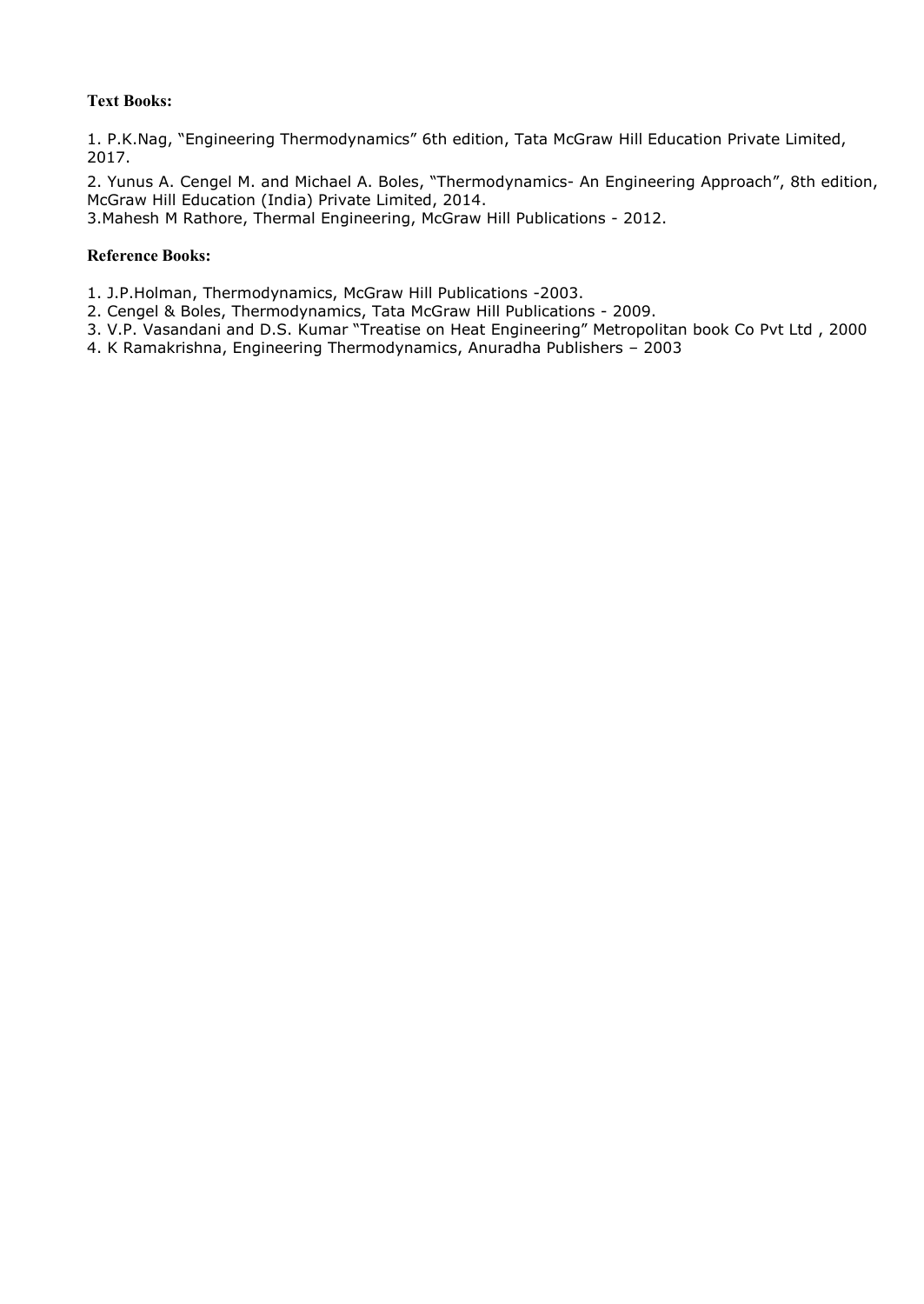|                | Course Code                                                                                    |                                                                                                                                                             |  | <b>MECHANICS OF SOLIDS</b> |                                                                                         |   |  | P | C |  |  |  |  |
|----------------|------------------------------------------------------------------------------------------------|-------------------------------------------------------------------------------------------------------------------------------------------------------------|--|----------------------------|-----------------------------------------------------------------------------------------|---|--|---|---|--|--|--|--|
|                |                                                                                                | Maximum expected contact hours : 64                                                                                                                         |  |                            |                                                                                         | 4 |  |   | 3 |  |  |  |  |
|                | <b>18ME3T4</b>                                                                                 | Prerequisites: Basic Mechanical Engineering                                                                                                                 |  |                            |                                                                                         |   |  |   |   |  |  |  |  |
|                | <b>PURPOSE:</b> This course aims at study to analyze the stresses & deformations in mechanical |                                                                                                                                                             |  |                            |                                                                                         |   |  |   |   |  |  |  |  |
|                | members due to various loads.                                                                  |                                                                                                                                                             |  |                            |                                                                                         |   |  |   |   |  |  |  |  |
|                | <b>INSTRUCTIONAL COURSE OBJECTIVES</b>                                                         |                                                                                                                                                             |  |                            |                                                                                         |   |  |   |   |  |  |  |  |
| ı              |                                                                                                |                                                                                                                                                             |  |                            |                                                                                         |   |  |   |   |  |  |  |  |
| $\overline{2}$ |                                                                                                | The student will acquire the fundamental concepts of deformable bodies.<br>The student will describe force-deformation, and stress-strain relationships for |  |                            |                                                                                         |   |  |   |   |  |  |  |  |
|                | isotropic materials.                                                                           |                                                                                                                                                             |  |                            |                                                                                         |   |  |   |   |  |  |  |  |
| 3              | The student will be able to analyze axially loaded members, beams, plane trusses,              |                                                                                                                                                             |  |                            |                                                                                         |   |  |   |   |  |  |  |  |
|                | thin and thick cylinder for induced stresses, strains and deformations under static loads      |                                                                                                                                                             |  |                            |                                                                                         |   |  |   |   |  |  |  |  |
|                | <b>COURSE OUTCOMES</b>                                                                         |                                                                                                                                                             |  |                            |                                                                                         |   |  |   |   |  |  |  |  |
|                |                                                                                                |                                                                                                                                                             |  |                            | Calculate stresses, strains and deflections in structural members subjected to          |   |  |   |   |  |  |  |  |
|                | various types of loadings.                                                                     |                                                                                                                                                             |  |                            |                                                                                         |   |  |   |   |  |  |  |  |
| $\overline{2}$ |                                                                                                |                                                                                                                                                             |  |                            | Students are able to Analyze the variation of SF & BM in determinate beams.             |   |  |   |   |  |  |  |  |
|                |                                                                                                |                                                                                                                                                             |  |                            | Students are able to Analyze the structural members subjected to flexural and torsional |   |  |   |   |  |  |  |  |
| 3              | loads.                                                                                         |                                                                                                                                                             |  |                            |                                                                                         |   |  |   |   |  |  |  |  |
|                |                                                                                                |                                                                                                                                                             |  |                            | Students are able to Analyze the biaxial stresses developed at a point of stressed      |   |  |   |   |  |  |  |  |
| 4              |                                                                                                |                                                                                                                                                             |  |                            | member and identify shear stresses across the cross section of a beam.                  |   |  |   |   |  |  |  |  |
| 5              |                                                                                                |                                                                                                                                                             |  |                            | Students are able Evaluate deflections for statically determinate beams and analyze the |   |  |   |   |  |  |  |  |
|                | thin and thick pressure vessels.                                                               |                                                                                                                                                             |  |                            |                                                                                         |   |  |   |   |  |  |  |  |

**UNIT-I-Elasticity and plasticity** – Types of stresses & strains–Hooke's law – stress – strain diagram for mild steel – Working stress – Factor of safety – Lateral strain, Poisson's ratio & volumetric strain – Bars of varying section – composite bars – Temperature stresses- Complex Stresses - Stresses on an inclined plane under different uniaxial and biaxial stress conditions - Principal planes and principal stresses - Mohr's circle - Relation between elastic constants, Strain energy – Resilience – Gradual, sudden, impact andshock loadings.

**UNIT-II**-**SHEAR FORCE AND BENDING MOMENT :** Definition of beam – Types of beams – Concept of shear force and bending moment – S.F and B.M diagrams forcantilever, simply supported and overhanging beams subjected to point loads, u.d.l, uniformly varying loads and combination of these loads - Point of contra flexure - Relation between S.F., B.M and rate of loading at a section of a beam. **UNIT-III**-**FLEXURAL STRESSES :** Theory of simple bending – Assumptions – Derivation of bending equation: M/ I =  $f/y = E/R$  Neutral axis – Determination bending stresses – section modulus of rectangular and circular sections (Solid and Hollow), I,T, Angle and Channel sections – Design of simple beam sections.

**SHEAR STRESSES:** Derivation of formula – Shear stress distribution across various beams sections likerectangular, circular, triangular, I, T angle sections.

**UNIT-IV**- **DEFLECTION OF BEAMS :** Bending into a circular arc – slope, deflection and radius of curvature – Differential equation for the elastic line of a beam – Double integration and Macaulay's methods – Determination of slope and deflection for cantilever and simply supported beams subjected to point loads, - U.D.L uniformly varying load. Mohr's theorems – Moment area method – application to simple cases including overhanging beams, Statically Indeterminate Beams and solution methods.**UNIT-V**- **THIN CYLINDERS:** Thin seamless cylindrical shells – Derivation of formula for longitudinal and circumferential stresses – hoop, longitudinal and Volumetric strains – changes in dia, and volume of thin cylinders – Riveted boiler shells – Thin spherical shells.

**THICK CYLINDERS:** -lame's equation - cylinders subjected to inside & outside pressures compoundcylinders.

**UNIT-VI-TORSION:** Introduction-Derivation- Torsion of Circular shafts- Pure Shear-Transmission of power by circular shafts, Shafts in series, Shafts in parallel.

**COLUMNS:** Buckling and Stability, Columns with Pinned ends, Columns with other support Conditions, Limitations ofEuler's Formula, Rankine's Formula,

#### **Text Books**:

1. Strength of materials /GH Ryder/ Mc Millan publishers India Ltd

- 2. Solid Mechanics, by Popov
- 3. Mechanics of Materials/Gere and Timoshenko, CBS Publishers **Reference Books**:
- 1. Strength of Materials -By Jindal, Umesh Publications.
- 2. Analysis of structures by Vazirani and Ratwani.
- 3. Mechanics of Structures Vol-III, by S.B. Junnarkar.
- 4. Strength of Materials by S.Timoshenko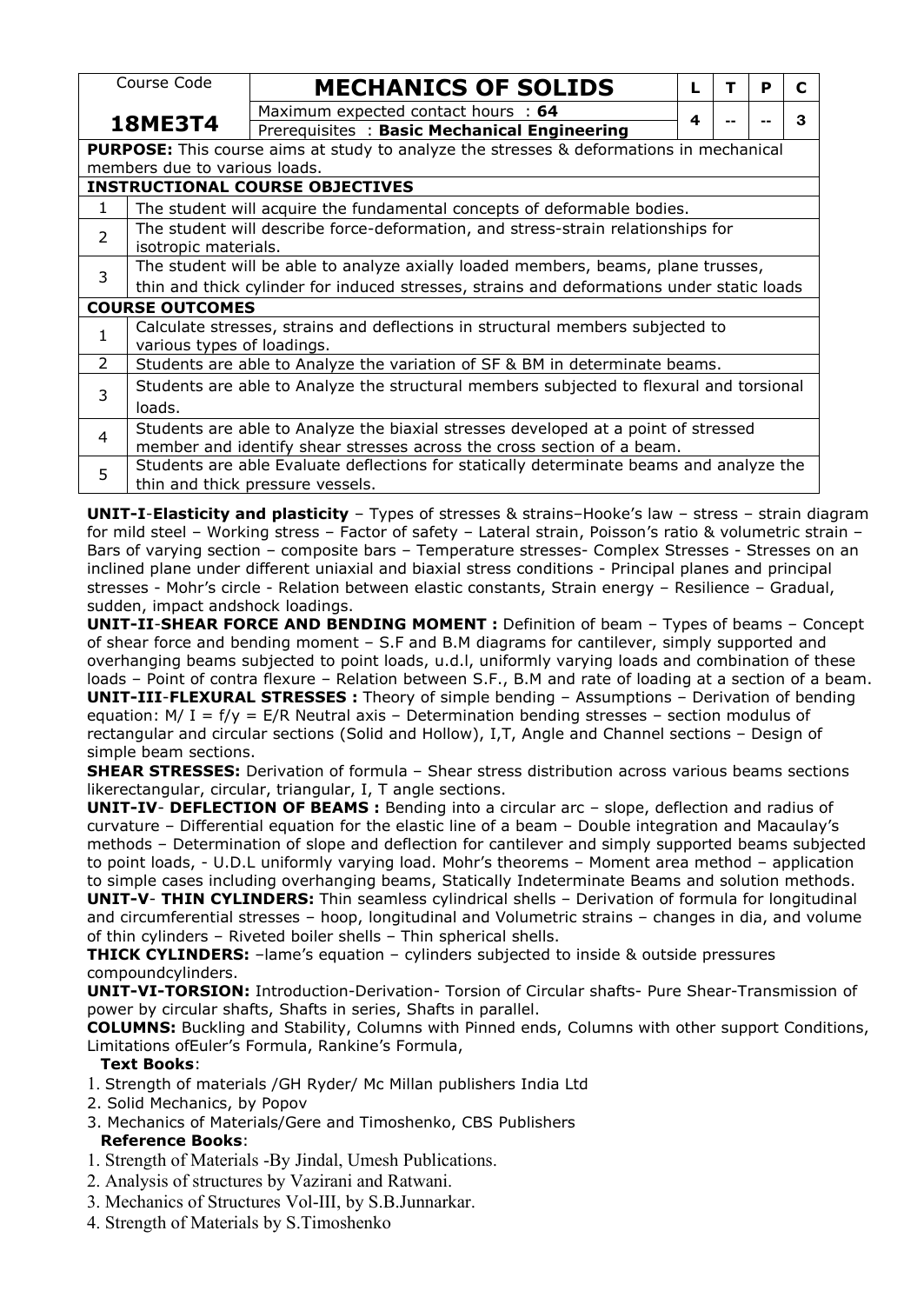|                | Course Code                                                                         | <b>ENGINEERING DRAWING -II</b>                                                              |   |  | P | C |  |  |  |  |  |  |  |
|----------------|-------------------------------------------------------------------------------------|---------------------------------------------------------------------------------------------|---|--|---|---|--|--|--|--|--|--|--|
|                |                                                                                     | Maximum expected contact hours : 64                                                         |   |  |   |   |  |  |  |  |  |  |  |
|                | <b>18ME3T2</b>                                                                      | Prerequisites: Knowledge in ED-I                                                            | 2 |  |   | 3 |  |  |  |  |  |  |  |
|                |                                                                                     | <b>PURPOSE:</b> To enhance the student's knowledge and skills in engineering drawing and to |   |  |   |   |  |  |  |  |  |  |  |
|                |                                                                                     | introduce drafting packages and commands for computer aided drawing and modelling.          |   |  |   |   |  |  |  |  |  |  |  |
|                |                                                                                     | <b>INSTRUCTIONAL COURSE OBJECTIVES</b>                                                      |   |  |   |   |  |  |  |  |  |  |  |
|                |                                                                                     | To study the concepts of combining solids, and generation of definite curve at their        |   |  |   |   |  |  |  |  |  |  |  |
| 1              | intersection.                                                                       |                                                                                             |   |  |   |   |  |  |  |  |  |  |  |
| $\overline{2}$ | To provide the knowledge of sections of solids and development of surfaces that are |                                                                                             |   |  |   |   |  |  |  |  |  |  |  |
|                | required in designing and manufacturing of the objects.                             |                                                                                             |   |  |   |   |  |  |  |  |  |  |  |
| 3              | To provide a realistic 3D View of an object and make the students able to draw it.  |                                                                                             |   |  |   |   |  |  |  |  |  |  |  |
| 4              |                                                                                     | To make the students understand the basics of 2D Modelling, View ports and                  |   |  |   |   |  |  |  |  |  |  |  |
|                | viewpoints.                                                                         |                                                                                             |   |  |   |   |  |  |  |  |  |  |  |
| 5.             |                                                                                     | To understand Isometric, orthographic and modelling of simple solids                        |   |  |   |   |  |  |  |  |  |  |  |
|                | <b>COURSE OUTCOMES</b>                                                              |                                                                                             |   |  |   |   |  |  |  |  |  |  |  |
| $\mathbf{1}$   | Students are to develop and interpolate various complex solid objects.              |                                                                                             |   |  |   |   |  |  |  |  |  |  |  |
| 2              |                                                                                     | Students are able to generate perspective views for various simple figures.                 |   |  |   |   |  |  |  |  |  |  |  |
| 3              |                                                                                     | Students will be able to design and solid and also combine different solids.                |   |  |   |   |  |  |  |  |  |  |  |
| 4              |                                                                                     | Students will be able to understand the paper-space environment thoroughly.                 |   |  |   |   |  |  |  |  |  |  |  |
| 5              |                                                                                     | The students can create geometrical model of simple solids and machine parts and            |   |  |   |   |  |  |  |  |  |  |  |
|                |                                                                                     | display the same as an Isometric, Orthographic or Perspective projection.                   |   |  |   |   |  |  |  |  |  |  |  |

## **UNIT-I**

**SECTIONS OF SOLIDS:** Sections and Sectional views of Right Regular Solids – Prism, Cylinder, Pyramid, Cone – Auxiliary views.

**DEVELOPMENT OF SURFACES**: Development of Surfaces of Right Regular Solids – Prisms, Cylinder, Pyramid Cone and their parts.

## **UNIT-II**

**INTERPENETRATION OF RIGHT REGULAR SOLIDS:** Intersection of Cylinder Vs Cylinder, Cylinder Vs Prism, Cylinder Vs Cone, Prism Vs Cone

#### **UNIT-III**

**PERSPECTIVE PROJECTIONS:** Perspective View: Points, Lines, Plane Figures and Simple Solids, Vanishing Point Methods (General Method only).

## **UNIT-IV**

**TYPES OF MODELING:** Object selection commands – edit, zoom, cross hatching, pattern filling, utility commands, 2D wire frame modeling, 3D wire frame modeling.

#### **UNIT-V**

**VIEW POINTS AND VIEW PORTS:** View point coordinates and view(s) displayed, examples to exercise different options like save restore, delete, joint, single option.

#### **UNIT-VI**

**COMPUTER AIDED SOLID MODELING:** Isometric projections, orthographic projections of isometric projections, modeling of simple solids, Modeling of Machines & Machine Parts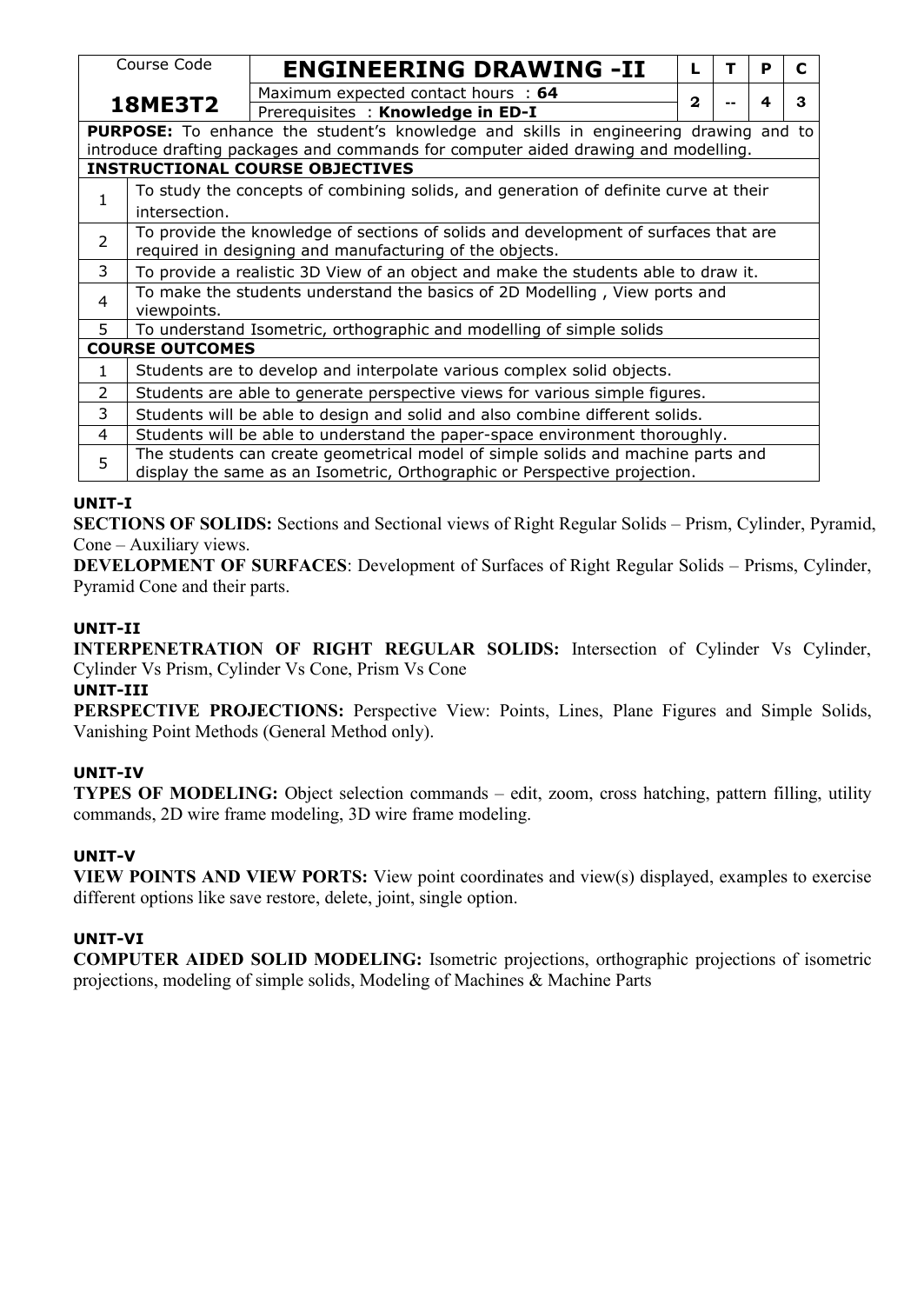## **Text books:**

1. Engineering Graphics by John,K.C., PHI Publications, New Delhi, 2009.

2. Machine Drawing, (3rd edition) Narayana,K.L., Kannaiah,P. and Venkata reddy,K., New Age International Publishers, 2010.

#### **Reference books:**

1. "AutoCAD 2009", Galgotia Publications, New Delhi, 2012.

2. Text book of Engineering Drawing with Auto-CAD, (4th edition) by Venkata Reddy, K., B.S. Publications, 2009.

3. Engineering drawing, (38th edition) by Bhatt, N.D., Anand Charotar Publications, 1997.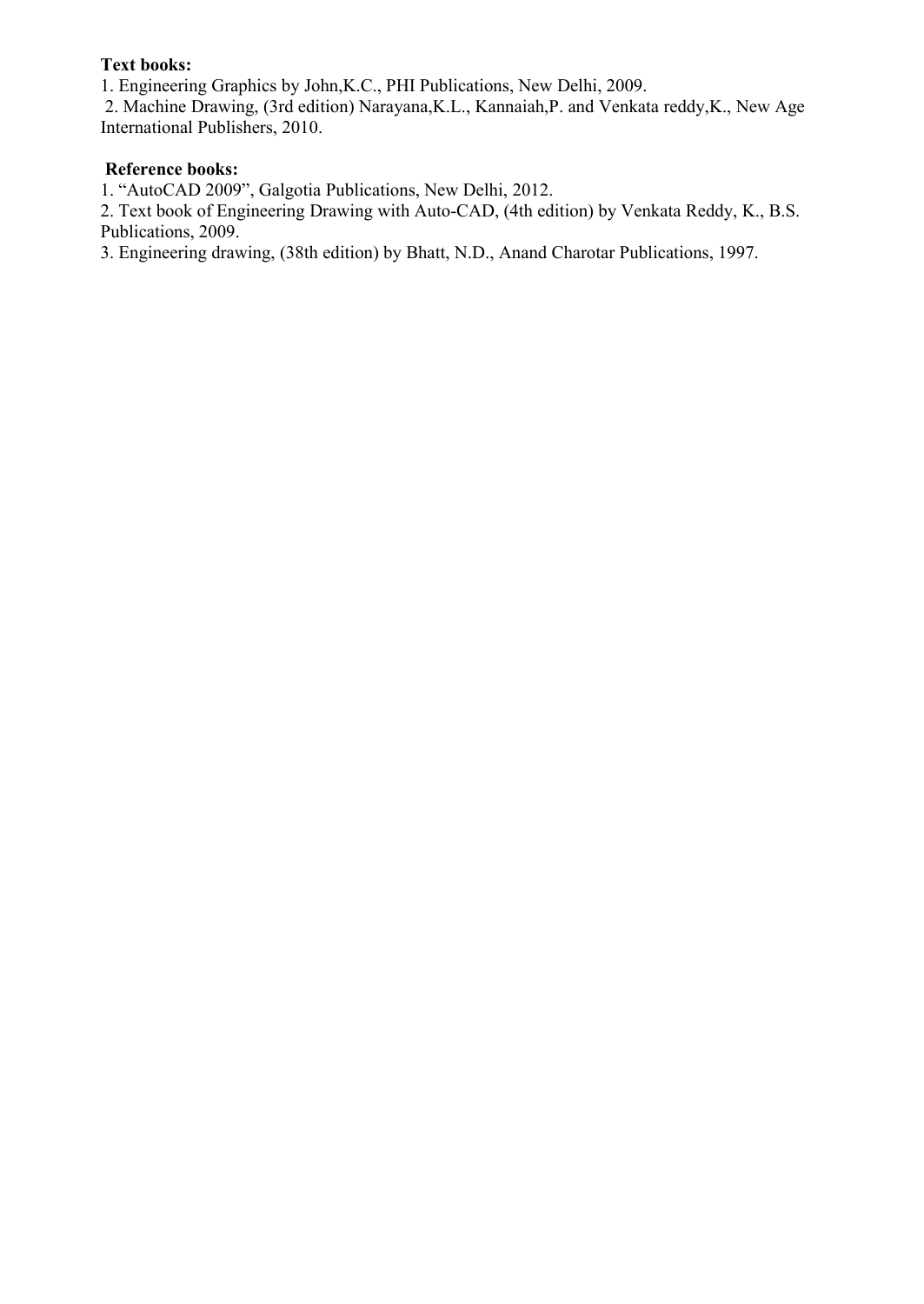|                | Course Code                                                                                                                                                             |                                                                                                                       |  |  |  |  |  | <b>ENGINEERING ECONOMICS</b>        |  |  |  |  |  |  |  |  |  | L | т | P |  | C |
|----------------|-------------------------------------------------------------------------------------------------------------------------------------------------------------------------|-----------------------------------------------------------------------------------------------------------------------|--|--|--|--|--|-------------------------------------|--|--|--|--|--|--|--|--|--|---|---|---|--|---|
|                |                                                                                                                                                                         |                                                                                                                       |  |  |  |  |  | Maximum expected contact hours : 64 |  |  |  |  |  |  |  |  |  |   |   |   |  |   |
|                | 18ME3T5A                                                                                                                                                                |                                                                                                                       |  |  |  |  |  | Prerequisites: Management Science   |  |  |  |  |  |  |  |  |  | 4 |   |   |  | 3 |
|                | PURPOSE: This course aims at study of three phase systems, transient analysis, network                                                                                  |                                                                                                                       |  |  |  |  |  |                                     |  |  |  |  |  |  |  |  |  |   |   |   |  |   |
|                | synthesis and fourier analysis for the future study and analysis of power systems.                                                                                      |                                                                                                                       |  |  |  |  |  |                                     |  |  |  |  |  |  |  |  |  |   |   |   |  |   |
|                | <b>INSTRUCTIONAL COURSE OBJECTIVES</b>                                                                                                                                  |                                                                                                                       |  |  |  |  |  |                                     |  |  |  |  |  |  |  |  |  |   |   |   |  |   |
| $\mathbf{1}$   | To understand the concept and nature of Managerial Economics and its relationship with                                                                                  |                                                                                                                       |  |  |  |  |  |                                     |  |  |  |  |  |  |  |  |  |   |   |   |  |   |
|                | other disciplines.                                                                                                                                                      |                                                                                                                       |  |  |  |  |  |                                     |  |  |  |  |  |  |  |  |  |   |   |   |  |   |
| $\overline{2}$ | To understand the Concept of Demand and Demand forecasting, Production function,<br>Input Output relationship, Cost-Output relationship and Cost-Volume-Profit Analysis |                                                                                                                       |  |  |  |  |  |                                     |  |  |  |  |  |  |  |  |  |   |   |   |  |   |
|                | To understand the nature of markets, Methods of Pricing in the different market                                                                                         |                                                                                                                       |  |  |  |  |  |                                     |  |  |  |  |  |  |  |  |  |   |   |   |  |   |
| 3              |                                                                                                                                                                         |                                                                                                                       |  |  |  |  |  |                                     |  |  |  |  |  |  |  |  |  |   |   |   |  |   |
|                | structures and to know the different forms of Business organization and the concept of<br><b>Business Cycles</b>                                                        |                                                                                                                       |  |  |  |  |  |                                     |  |  |  |  |  |  |  |  |  |   |   |   |  |   |
| 4              | To understand the realization of electrical network function into electrical equivalent<br>passiveelements.                                                             |                                                                                                                       |  |  |  |  |  |                                     |  |  |  |  |  |  |  |  |  |   |   |   |  |   |
| 5              | To learn different Accounting Systems, preparation of Financial Statement and uses of<br>different tools for performance evaluation.                                    |                                                                                                                       |  |  |  |  |  |                                     |  |  |  |  |  |  |  |  |  |   |   |   |  |   |
| 6              | To understand the concept of Capital, Capital Budgeting and the techniques used to<br>evaluate Capital Budgeting proposals.                                             |                                                                                                                       |  |  |  |  |  |                                     |  |  |  |  |  |  |  |  |  |   |   |   |  |   |
|                | <b>COURSE OUTCOMES</b>                                                                                                                                                  |                                                                                                                       |  |  |  |  |  |                                     |  |  |  |  |  |  |  |  |  |   |   |   |  |   |
| $\mathbf{1}$   | Students are able to learn with the knowledge of estimating the Demand and demand<br>elasticity's for a product                                                         |                                                                                                                       |  |  |  |  |  |                                     |  |  |  |  |  |  |  |  |  |   |   |   |  |   |
| $\overline{2}$ | Students are able understand the Input-Output-Cost relationships and estimation of the<br>least cost combination of inputs.                                             |                                                                                                                       |  |  |  |  |  |                                     |  |  |  |  |  |  |  |  |  |   |   |   |  |   |
| 3              | One is also ready to understand the nature of different markets and Price Output<br>determination under various market conditions and also to have the knowledge of     |                                                                                                                       |  |  |  |  |  |                                     |  |  |  |  |  |  |  |  |  |   |   |   |  |   |
|                | different Business Units.                                                                                                                                               |                                                                                                                       |  |  |  |  |  |                                     |  |  |  |  |  |  |  |  |  |   |   |   |  |   |
| 4              |                                                                                                                                                                         | Students are able to learn and prepare Financial Statements and the usage of various<br>Accounting tools for Analysis |  |  |  |  |  |                                     |  |  |  |  |  |  |  |  |  |   |   |   |  |   |
| 5              |                                                                                                                                                                         | Students are able to to evaluate the best alternative from various capital budgeting<br>options and calculate.        |  |  |  |  |  |                                     |  |  |  |  |  |  |  |  |  |   |   |   |  |   |

# **UNIT-I- Introduction to ManagerialEconomics and demand Analysis:**

Definition of Managerial Economics –Scope of Managerial Economics and its relationship with other subjects – Concept of Demand, Types of Demand, Determinants of Demand- Demand schedule, Demand curve, Law of Demand and its limitations- Elasticity of Demand, Types of Elasticity of Demand and Measurement- Demand forecasting and Methods of forecasting, Concept of Supply and Law of Supply.

# **UNIT-II-Production and Cost Analysis:**

Concept of Production function- Cobb-Douglas Production function- Leontief production function - Law of Variable proportions-Isoquants and Isocosts and choice of least cost factor combination-Concepts of Returns to scale and Economies of scale-Different cost concepts: opportunity costs, explicit and implicit costs- Fixed costs, Variable Costs and Total costs –Cost –Volume-Profit analysis-Determination of Breakeven point(simple problems)-Managerial significance and limitations of Breakeven point. **UNIT-III-Introduction to Markets,Theories of the Firm & Pricing Policies:**

Market Structures: Perfect Competition, Monopoly, Monopolistic competition and Oligopoly – Features – Priceand Output Determination – Managerial Theories of firm: Marris and Williamson's models – other Methods ofPricing: Average cost pricing, Limit Pricing, Market Skimming Pricing, Internet Pricing: (Flat Rate Pricing,Usage sensitive pricing) and Priority Pricing.UNIT-IV Two Port Networks: Two port network parameters – Z, Y, ABCD and Hybrid parameters and their relations, Cascaded networks - Poles and zeros of network functions.

# **UNIT-IV-Types of Business Organization and Business Cycles:**

Features and Evaluation of Sole Trader, Partnership, Joint Stock Company – State/Public Enterprises and their forms – Business Cycles : Meaning and Features – Phases of a Business Cycle. **UNIT-V- Introduction to Accounting & Financing Analysis:**

Introduction to Double Entry Systems – Preparation of Financial Statements-Analysis and Interpretation of Financial Statements-Ratio Analysis – Preparation of Funds flow and cash flow statements (Simple Problems)

# **UNIT-VI**- **Capital and Capital Budgeting:** Capital Budgeting: Meaning of Capital-Capitalization-

Meaning of Capital Budgeting-Time value of money- Methods of appraising Project profitability: Traditional Methods(pay back period, accounting rate of return) and modern methods(Discounted cash flow method, Net Present Value method, Internal Rate of Return Method and Profitability Index)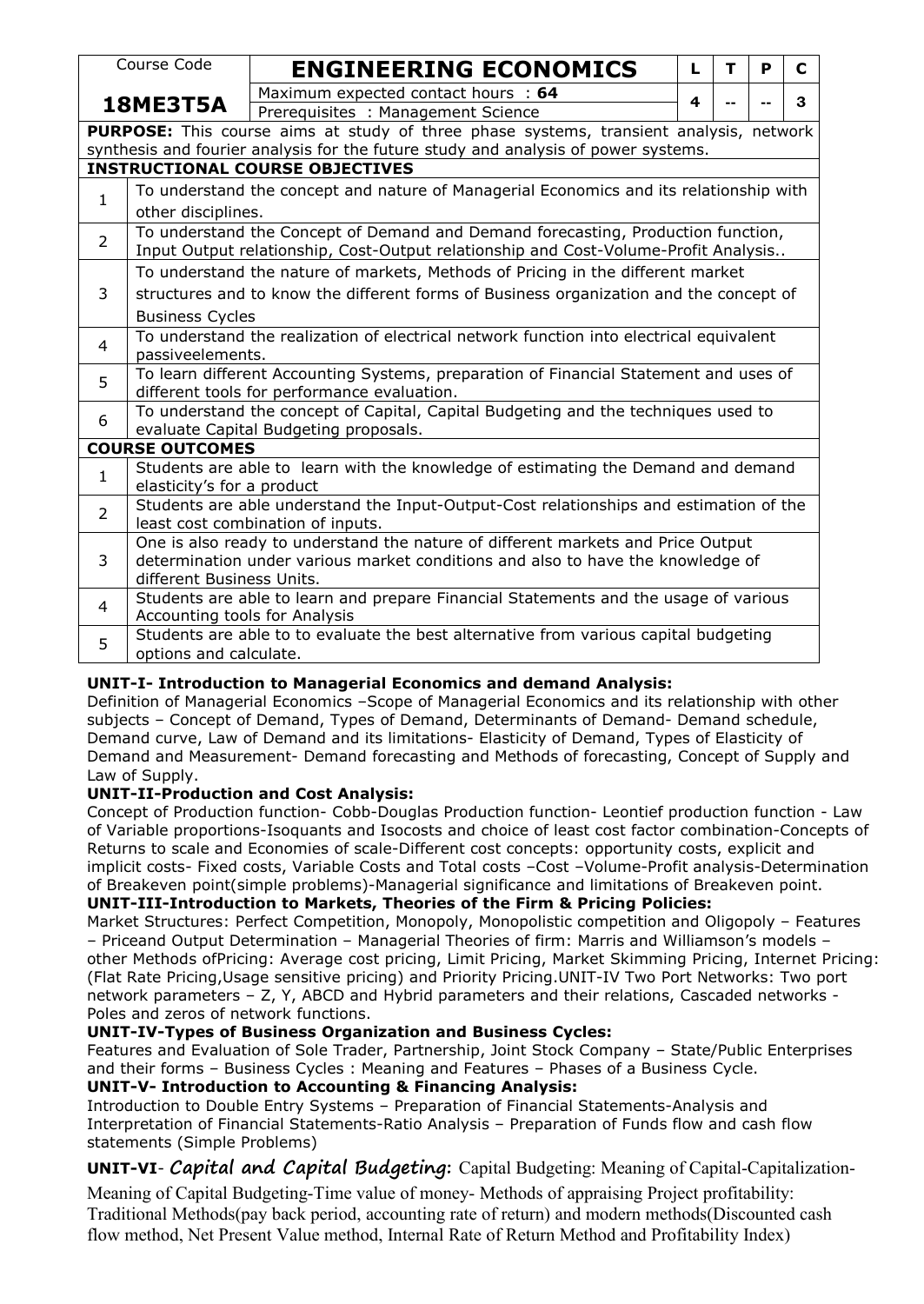#### **Text Books:**

1. ENGINEERING ECONOMICS, R. Panneerselvam, 2ndEdition, PHI Learning Pvt. Ltd, 2013

2. Managerial Economics and Financial Analysis, by J.V.Prabhakar Rao, Maruthi Publications, 2011

#### **Reference Books:**

1. Managerial Economics and Financial Analysis, by A R Aryasri, TMH 2011.

2. Management- Aglobal Entrepreneurial Perspective,Weihrich,Cannice,Koontz,

13th Edition, Tata Mc Graw Hill.2012.

3. Financial Accounting, SN Maheswari, SK Maheswari, Vikas Publishing House Pvt Ltd., New Delhi, 4th Edition,2006.

4. Managerial Economics by Suma damodaran, Oxford 2011.

5. Managerial Economice and Financial Analysis by S.A. Siddiqui & A.S. Siddiqui, New Age International Publishers, 2011.

6. Engineering economy- Theusen & Theusen, 8th edition,1993,Prentice Hall.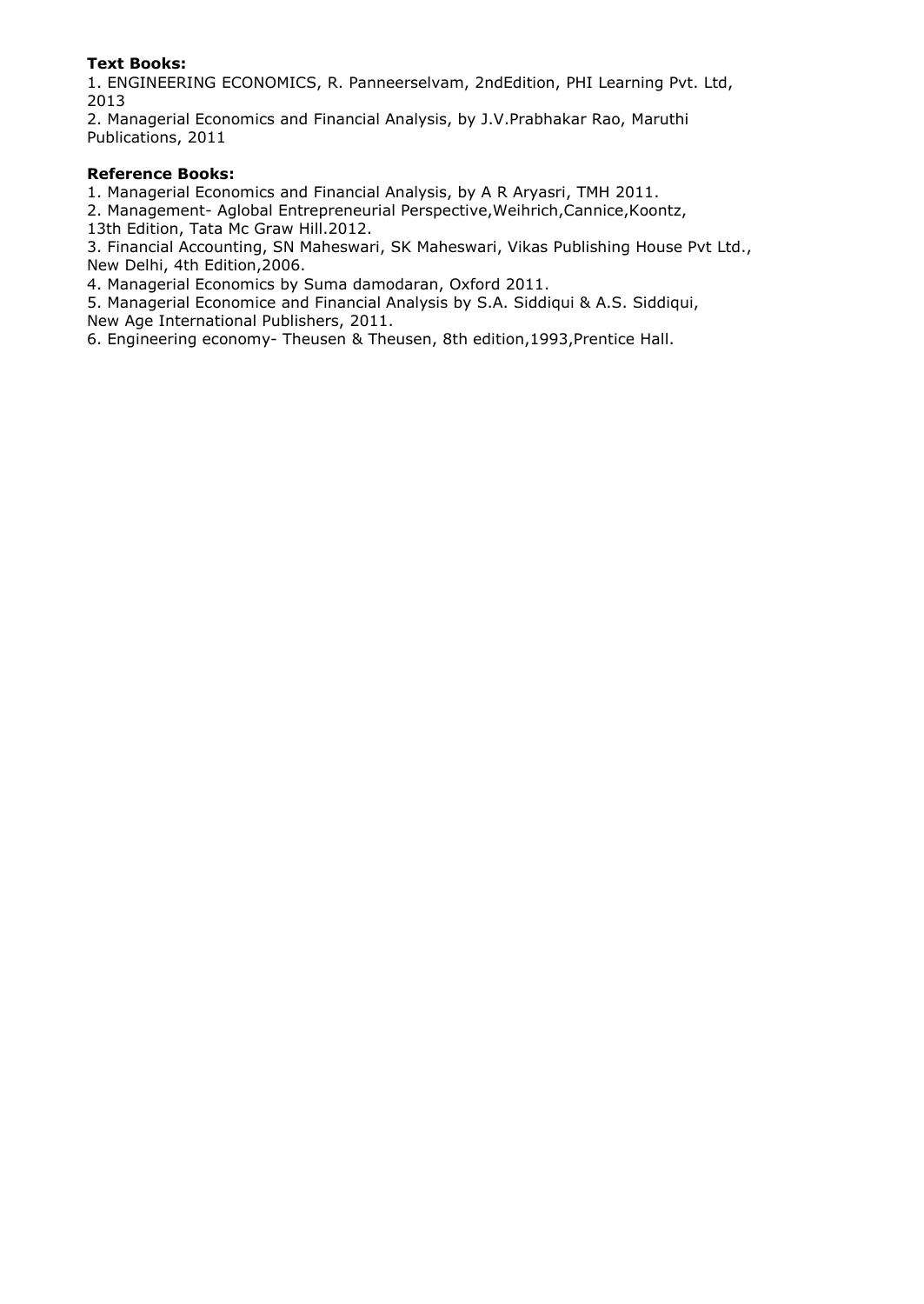# Course Code **MECHANICS OF SOLIDS &** METALLURGY LAB  $\begin{bmatrix} L & T & P & C \end{bmatrix}$

**18ME3L2** Maximum expected contact hours : **30** Prerequisites : **Basic Mechanical Engineering And -- -- 3 1 Material Science**

**PURPOSE:** This course aims at study To familiarize the students with the use equipment's to determine mechanical Properties of materials to acquire the knowledge in Material Testing.

**Twelve** Experiments out of the following are to be performed (6 from MOS Lab and 6 from Metallurgy Lab):

# **(A) MECHANICS OF SOLIDS LAB**

|   | <b>INSTRUCTIONAL COURSE OBJECTIVES</b>                                                                                                               |
|---|------------------------------------------------------------------------------------------------------------------------------------------------------|
| 1 | To determine experimentally the mechanical properties of materials.                                                                                  |
|   | To impart practical exposure on the microstructures of various materials and their<br>hardness evaluation.                                           |
|   | Also to impart practical knowledge on the evaluation of material properties through<br>various destructive testing procedures.                       |
|   | <b>COURSE OUTCOMES</b>                                                                                                                               |
|   | Students are able to determine the young's modulus ,rigidity modulus of materials and<br>stresses induced in bars and beams of uniform cross section |
| 2 | Students are able to determine the hardness number.                                                                                                  |
| 3 | Students are able to determine the stiffness of spring.                                                                                              |
| 4 | Students are able to determine the impact strength of materials.                                                                                     |
|   | Students are able to determine the shear stress under single shear and double shear.                                                                 |

#### **List of Experiments:**

To determine

1. **Tension Test on UTM** - Determination of the strength, percentage elongation and percentage reduction in area of the given specimen

2. **Deflection Test on Simply supported beam** - Determination of Young's modulus of Simply Supported beam material

3. **Deflection Test on Cantilever beam** - Determination of Young's modulus of cantileverbeam material

4. **Torsion Test** – Determination of modulus of rigidity of circular rod.

5. **Brinnell's Hardness Test** - Determination of Hardness Number for given specimen.

6. **Rockwell Hardness test** - Determination of Hardness Number for given specimen.

7. **Izod Impact Test** - Determination of impact strength of given specimen.

8. **Charpy Impact Test** - Determination of impact strength of given specimen.

9. **Tests on helical spring** - Determination of Modulus of Rigidity of Helical spring material.10.**Double shear Test** - Determination of shear strength of given specimen.

## **(B)METALLURGY LAB**

|   | <b>INSTRUCTIONAL COURSE OBJECTIVES</b>                                                |
|---|---------------------------------------------------------------------------------------|
|   | To determine experimentally the mechanical properties of materials.                   |
|   | To impart hands on training in preparation of metal specimens so as to observe the    |
|   | microstructure.                                                                       |
|   | <b>COURSE OUTCOMES</b>                                                                |
|   | Students are able to preparing the Specimen using rough grinding, finish grinding and |
|   | polishing.                                                                            |
|   | Students are able to use different types of etchants to expose the microstructure of  |
|   | metal and alloys.                                                                     |
| 3 | Students are able to observing the microstructure and ascertaining the same.          |
| 4 | Students are able to performing Jominy End Quench test                                |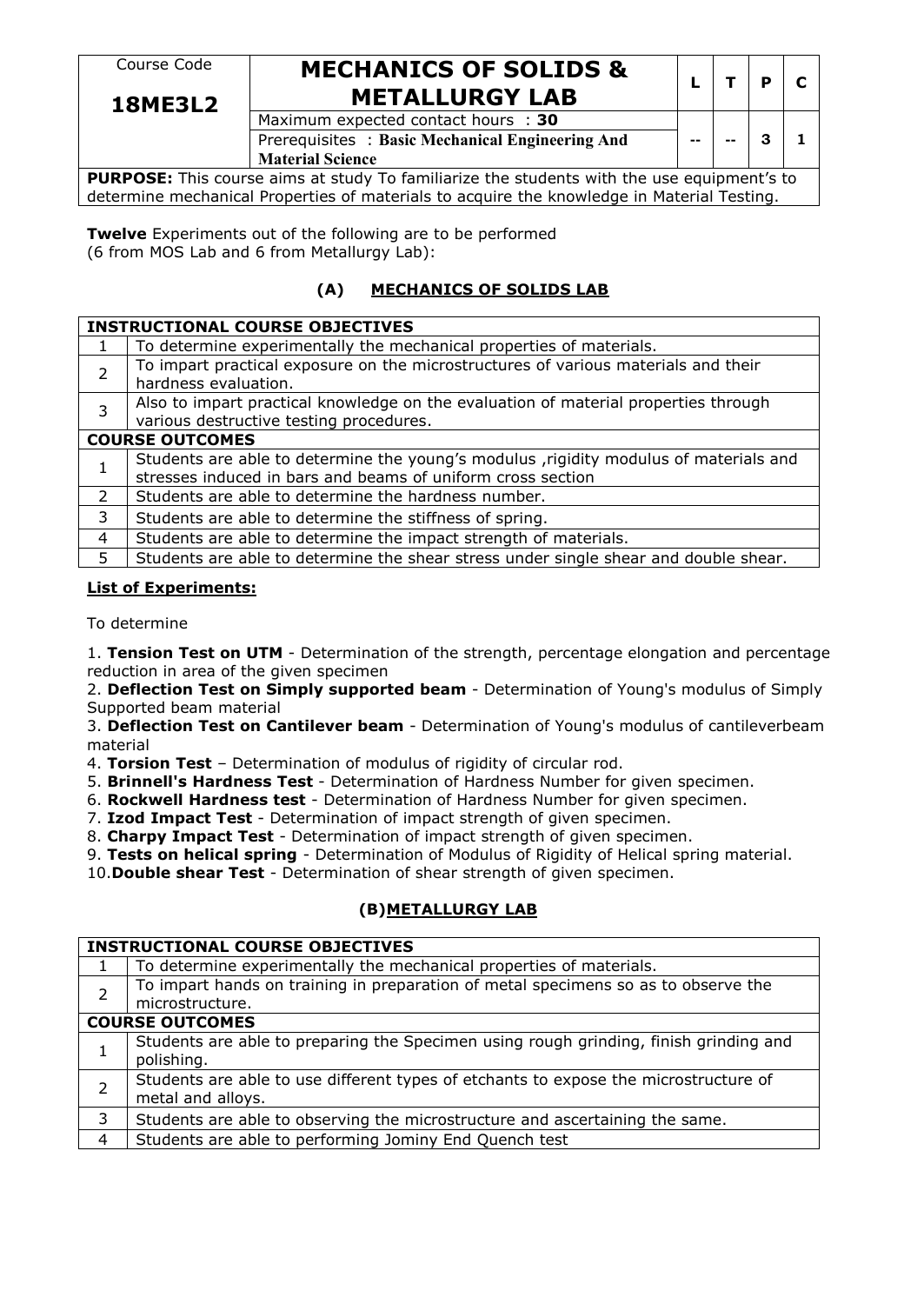#### **List of Experiments:**

- 1. Preparation and study of the microstructure of Iron and steels
- 2. Preparation and study of microstructure of Cast Irons
- 3. Preparation and study of the microstructure of Copper and its alloys
- 4. Preparation and study of microstructure of Aluminum and its alloy
- 5. Study of microstructure of various treated and untreated steels.
- 6. Hardenability of Steels by Jominy end Quench test.
- 7. Hardness of various treated and untreated steels.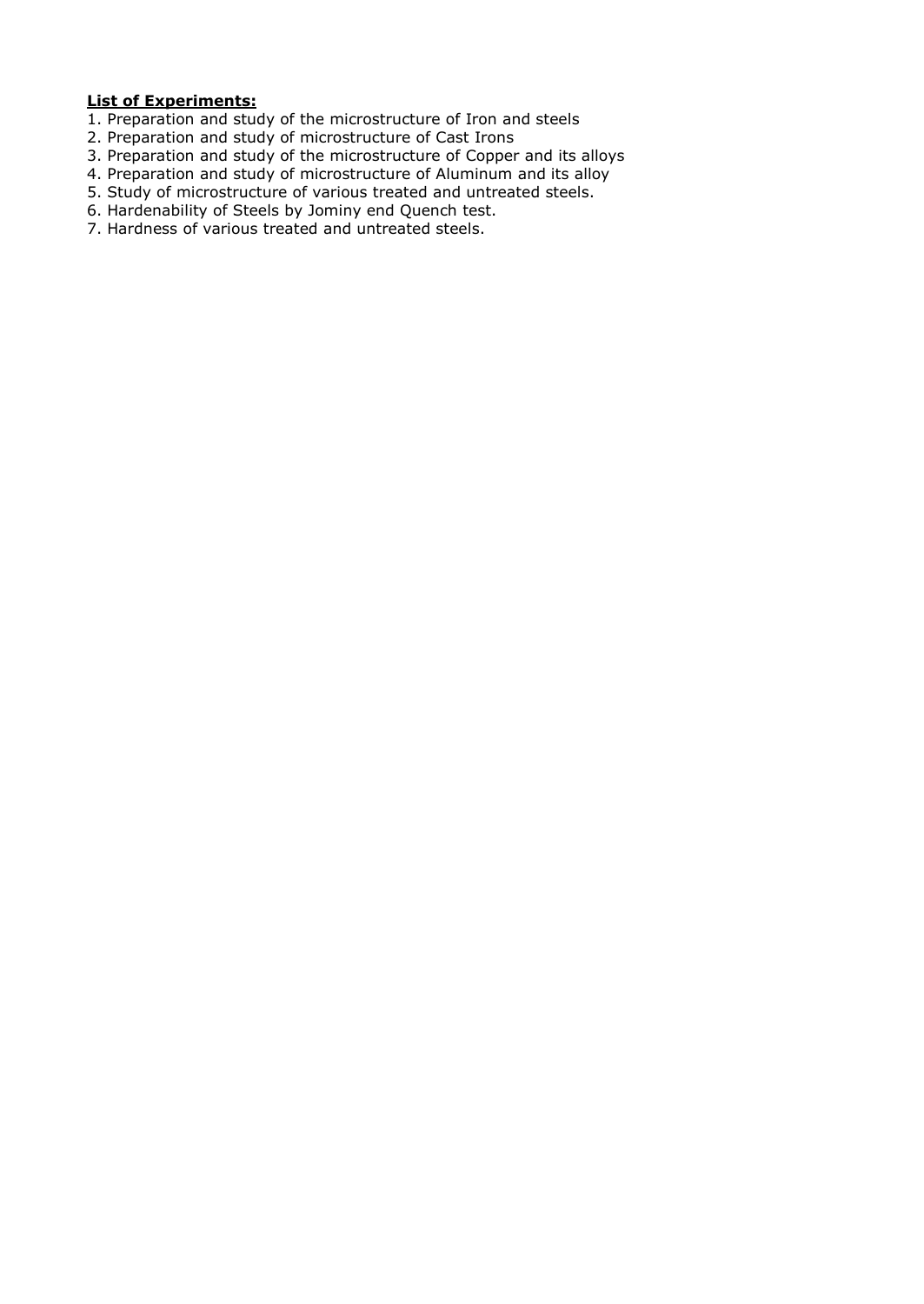| Course Code                                                                                | <b>Basic Electrical &amp; Electronics Engineering.</b>                               |    |  |  | $\mathbf{C}$ |  |  |  |  |
|--------------------------------------------------------------------------------------------|--------------------------------------------------------------------------------------|----|--|--|--------------|--|--|--|--|
| <b>18ME3L1</b>                                                                             | Maximum expected contact hours : 30<br>Prerequisites: Basic Electrical & Electronics | -- |  |  |              |  |  |  |  |
|                                                                                            | Engineering.                                                                         |    |  |  |              |  |  |  |  |
| <b>PURPOSE:</b> This course aims at study of Information to supplement to the Electrical & |                                                                                      |    |  |  |              |  |  |  |  |

Electronics Engineering courses and the ability to conduct testing and experimental procedures on Circuits

## **Section A: Electrical Engineering**

|                | <b>INSTRUCTIONAL COURSE OBJECTIVES</b>                                                  |
|----------------|-----------------------------------------------------------------------------------------|
| $\mathbf{1}$   | To predetermine the efficiency of dc shunt machine using Swinburne's test.              |
| $\overline{2}$ | To predetermine the efficiency and regulation of 1-phase transformer with O.C and S.C   |
|                | tests                                                                                   |
| 3              | To obtain performance characteristics of DC shunt motor &3-phase induction motor.       |
| 4              | To find out regulation of an alternator with synchronous impedance method.              |
| 5              | To control speed of dc shunt motor using speed control methods.                         |
| 6              | To find out the characteristics of PN junction diode & transistor                       |
| 7              | To determine the ripple factor of half wave & full wave rectifiers.                     |
|                | <b>COURSE OUTCOMES</b>                                                                  |
|                | Students are able to find out the efficiency of dc shunt machine without actual loading |
|                | of the machine.                                                                         |
| 2              | Students are able to able to estimate the efficiency and regulation for different load  |
|                | conditions and power factors of single phase transformer with OC and SC test.           |
| $\overline{3}$ | Students are able to able to analyse the performance characteristics and to determine   |
|                | efficiency of DC shunt motor &3-phase induction motor.                                  |
| $\overline{4}$ | Students are able to able to pre-determine the regulation of an alternator by           |
|                | synchronous impedance method.                                                           |
| 5              | Students are able to able to control the speed of dc shunt motor using speed control    |
|                | methods.                                                                                |
| 6              | Students are able to find out the characteristics of PN junction diode & transisto      |
| 7              | Students are able to determine the ripple factor of half wave & full wave rectifiers.   |

#### **List of Experiments:**

The following experiments are required to be conducted as compulsory experiments:

To determine

1. Swinburne's test on D.C. Shunt machine (Predetermination of efficiency of a given D.C.Shunt machine

working as motor and generator).

2. OC and SC tests on single phase transformer (Predetermination of efficiency and regulation at given power

factors).

- 3. Brake test on 3-phase Induction motor (Determination of performance characteristics)
- 4. Regulation of alternator by Synchronous impedance method.
- 5. Speed control of D.C. Shunt motor by
- a) Armature Voltage control b) Field flux control method
- 6. Brake test on D.C. Shunt Motor.

# **Section B: Electronics Engineering.**

#### **List of Experiments:**

The following experiments are required to be conducted as compulsory experiments:

1.PN junction diode characteristics a) Forward bias b) Reverse bias (Cut in voltage and resistance calculations)

- 2. Transistor CE characteristics (Input and output)
- 3. Half wave rectifier with and with out filters.
- 4. Full wave rectifier with and with out filters.
- 5. CE amplifiers.
- 6. OP- Amp applications (inverting, non inverting, integrator and differentiator)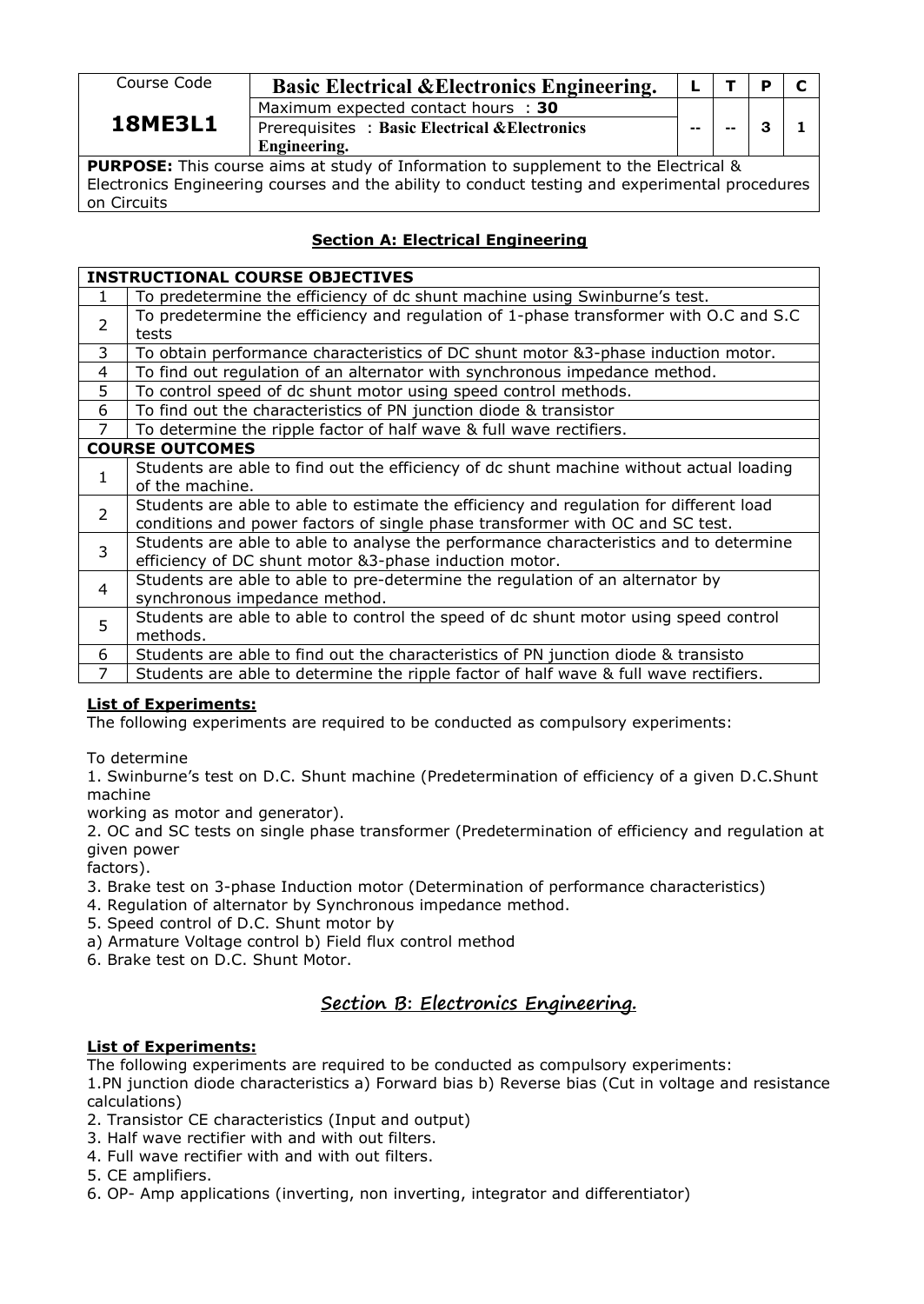Course Code

# **AUTO CAD LAB <sup>L</sup> <sup>T</sup> <sup>P</sup> <sup>C</sup>**

**-- -- 3 1**

**18ME3L3** Prerequisites : **Knowledge in** Maximum expected contact hours : **64**

**PURPOSE:** This course aims at study to enhance the student's knowledge and skills in engineering drawing and to introduce drafting packages and commands for computer aided drawing and modelling.

|               | <b>INSTRUCTIONAL COURSE OBJECTIVES</b>                                                 |
|---------------|----------------------------------------------------------------------------------------|
|               | The objective is to introduce various commands in AutoCAD to draw the geometric        |
|               | entities and to create 2D and 3D wire frame models.                                    |
| $\mathcal{P}$ | By going through this topic the student will be able to understand the paper-space     |
|               | environment thoroughly                                                                 |
|               | The objective is to make the students create geometrical model of simple solids and    |
| 3             | machine parts and display the same as an Isometric, Orthographic or Perspective        |
|               | projection.                                                                            |
|               | <b>COURSE OUTCOMES</b>                                                                 |
|               | Students are able to determine the young's modulus , rigidity modulus of materials and |
|               | stresses induced in bars and beams of uniform cross section                            |
| $\mathcal{L}$ | Students are able to determine the hardness number.                                    |
| 3.            | Students are able to determine the stiffness of spring.                                |
| 4             | Students are able to determine the impact strength of materials.                       |
|               | Students are able to determine the shear stress under single shear and double shear.   |

#### **SYLLABUS**

#### **UNIT-1-**

**INTRODUCTION TO COMPUTER AIDED DRAFTING:** Generation of points, lines, curves, polygons, dimensioning. Types of modeling : object selection commands – edit, zoom, cross hatching, pattern filling, utility commands, 2D wire frame modeling, 3D wire frame modeling,. **UNIT-II**

**VIEW POINTS AND VIEW PORTS:** view point coordinates and view(s) displayed, examples to exercise different options like save, restore, delete, joint , single option.

**UNIT-III-**

**COMPUTER AIDED SOLID MODELLING**: Isometric projections, orthographic projections of isometric projections, Modeling of simple solids, Modeling of Machines & Machine Parts. **UNIT-IV- 2-D** Exercises Minimum Eight Diagrams.

**UNIT –V-3-D** Exercises Minimum Eight Diagrams.

#### **Text Books :**

- 1. Engineering drawing by N.D Bhatt, Charotar publications.
- 2. Engineering Graphics, K.C. john, PHI Publications

#### **References:**

- 1. Mastering Auto CAD 2013 and Auto CAD LT 2013 George Omura, Sybex
- 2. Auto CAD 2013 fundamentals- Elisemoss, SDC Publ.
- 3. Engineering Drawing and Graphics using Auto Cad T Jeyapoovan, vikas
- 4. Engineering Drawing + AutoCAD K Venugopal, V. Prabhu Raja, New Age
- 5. Text book of Engineering Drawing with auto-CAD , K.Venkata Reddy/B.S . publications.
- 6. Engineering Drawing with Auto CAD/James D Bethune/Pearson Publications
- 7. Engineering Graphics with Auto CAD/Kulkarni D.M, Rastogi A.P, Sarkar A.K/PHI Publications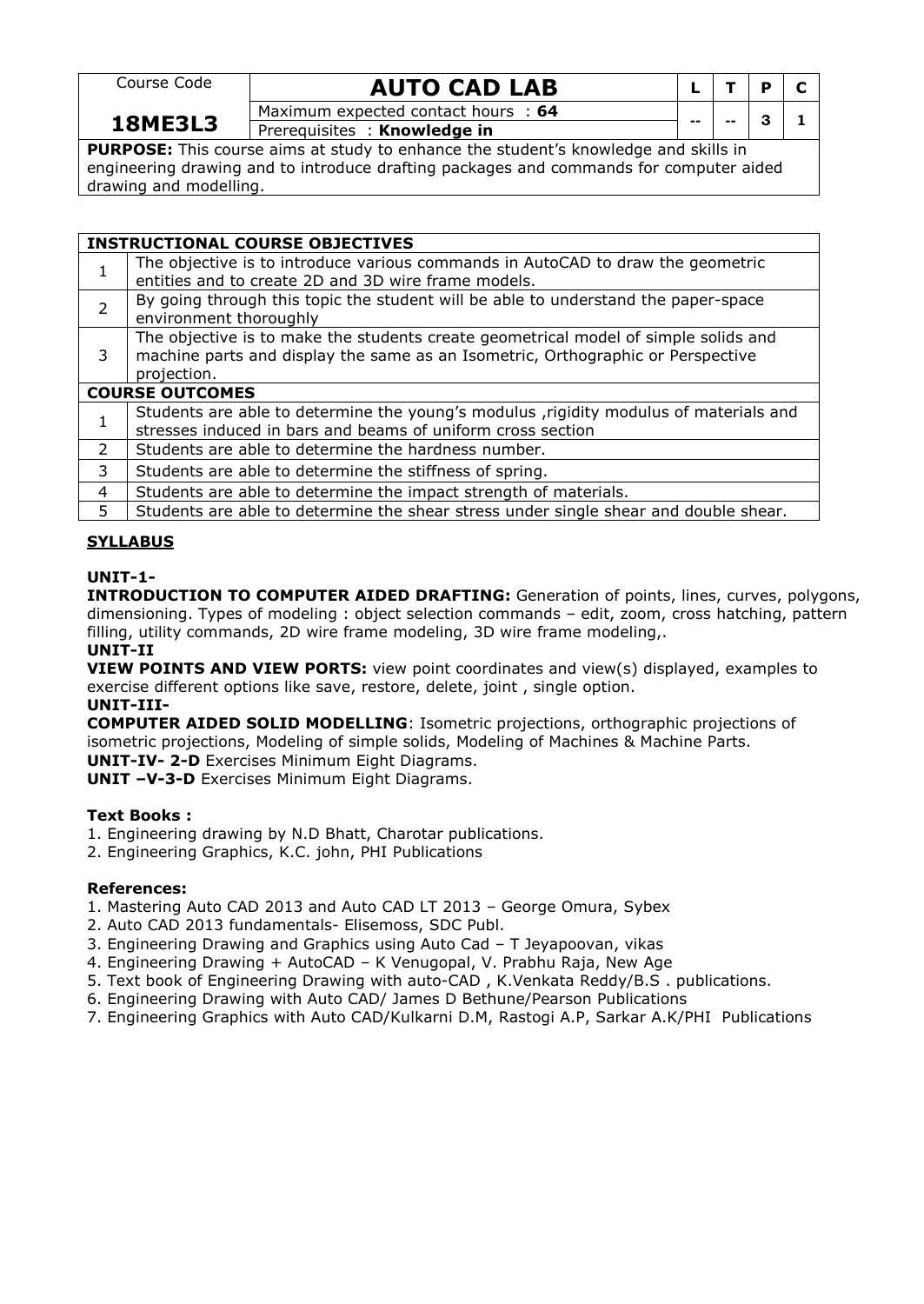|                                                                                                | Course Code                                                                            | <b>FLUID MECHANICS AND HYDRAULICS</b>                                                    | L |  |  |   |  |
|------------------------------------------------------------------------------------------------|----------------------------------------------------------------------------------------|------------------------------------------------------------------------------------------|---|--|--|---|--|
|                                                                                                |                                                                                        | Maximum expected contact hours : 64                                                      | 3 |  |  | 3 |  |
|                                                                                                | <b>18ME4T1</b>                                                                         | Prerequisites: Knowledge in Mathematics                                                  |   |  |  |   |  |
| <b>PURPOSE:</b> The aim of this course is to introduce and explain basic fundamentals of fluid |                                                                                        |                                                                                          |   |  |  |   |  |
|                                                                                                |                                                                                        | mechanics, which is used in applications of Aerodynamics, Hydraulic, Marine Engineering, |   |  |  |   |  |
|                                                                                                | Gas Dynamics etc.,                                                                     |                                                                                          |   |  |  |   |  |
|                                                                                                |                                                                                        | <b>INSTRUCTIONAL COURSE OBJECTIVES</b>                                                   |   |  |  |   |  |
|                                                                                                | To learn fluid properties and hydrostatic law $-$ to understand the importance of flow |                                                                                          |   |  |  |   |  |
|                                                                                                |                                                                                        | measurement and its applications in Industries and to obtain the loss of flow in a flow  |   |  |  |   |  |
|                                                                                                | system.                                                                                |                                                                                          |   |  |  |   |  |
| $\overline{2}$                                                                                 |                                                                                        | To understand the development of boundary layers and advancement of practical            |   |  |  |   |  |
|                                                                                                |                                                                                        | hydraulics and understanding the concept of advanced fluid mechanics.                    |   |  |  |   |  |
|                                                                                                | <b>COURSE OUTCOMES</b>                                                                 |                                                                                          |   |  |  |   |  |
|                                                                                                |                                                                                        | To find frictional losses in a pipe when there is a flow between two plates.             |   |  |  |   |  |
| 2                                                                                              |                                                                                        | Calculate the conjugate depths in a flow.                                                |   |  |  |   |  |
| $\overline{3}$                                                                                 |                                                                                        | Analyze the model and the prototype.                                                     |   |  |  |   |  |
| $\overline{4}$                                                                                 |                                                                                        | Find the dependent and independent parameters for a model of fluid flow.                 |   |  |  |   |  |
| 5                                                                                              |                                                                                        | Explain the various methods available for the boundary layer separation.                 |   |  |  |   |  |

**UNIT-I Fluid Statics:** Dimensions and units: physical properties of fluids – specific gravity, Viscosity and its significance, surface tension, capillarity, vapour pressure. Atmospheric, gauge and vacuum pressure, measurement of pressure. Manometers, Piezometers, U-Tube, Inverted and differential manometers. Pascal's law, hydrostatic law. Buoyancy and floatation: metacentre, stability of floating body, submerged bodies. Calculation of metacentre height. Stability analysis and applications.

**UNIT-II Fluid Kinematics**: Introduction, Types of flows; Steady flow, Unsteady flow, Uniform and Non Uniform flow, Rotational flow, Irrotational flow, 1-D, 2-D, 3-D flows– Streamline, stream tube, stream function and Velocity potential, differences and relation between them. Condition for irrotational flow, flow net, source and sink, doublet and vortex flow. .

**UNIT- III: Fluid Dynamics:** surface and body forces, Euler's and Bernoulli's equations for flow along a stream line, momentum equation and its applications, force on pipe bend. **Closed conduit flow:** Reynolds's experiment – Darcy Weisbach equation – Minor losses in pipes – pipes in series and pipes in parallel – total energy line – hydraulic gradient line.

**UNIT-IV Boundary layer theory:** Laminar flow and Turbulent flow – Boundary layer thickness – momentum – Integral equation – Drag and lift-Separation of boundary layer-Methods of separation of boundary layer.

**UNIT-V Dimensional Analysis theorems:** Non-dimensional  $\pi$  Dimensional homogeneity, similitude and modelling, dimension less numbers – Rayleigh and Buckingham ∏ methods – Model laws and distorted models-Unit quantities-Specific quantities

**UNIT-VI Basics of turbo machinery:** hydrodynamic force of jets on stationary and moving flat, inclined and curved vanes, jet striking centrally and at tip, velocity diagrams, work done and efficiency, flow over radial vanes.

# **Text Books:**

1. Hydraulics, fluid mechanics and Hydraulic machinery MODI and SETH.

- 2. Fluid Mechanics and Hydraulic Machines by Rajput.
- 3. Fluid Mechanics and Hydraulic Machines/ RK Bansal/Laxmi Publications (P) Ltd.

# **Reference Books:**

1. Fluid Mechanics and Fluid Power Engineering by D.S. Kumar, Kotaria & Sons.

2. Fluid Mechanics and Machinery by D. Rama Durgaiah, New Age International.

3. Hydraulic Machines by Banga & Sharma, Khanna Publishers.

4. Instrumentation for Engineering Measurements by James W. Dally, William E. Riley ,John Wiley & Sons Inc.

2004 (Chapter 12 – Fluid Flow Measurements)

5. Fluid Mechanics and Hydraulic Machines by Domkundwar & Domkundwar, Dhanpatrai & Co.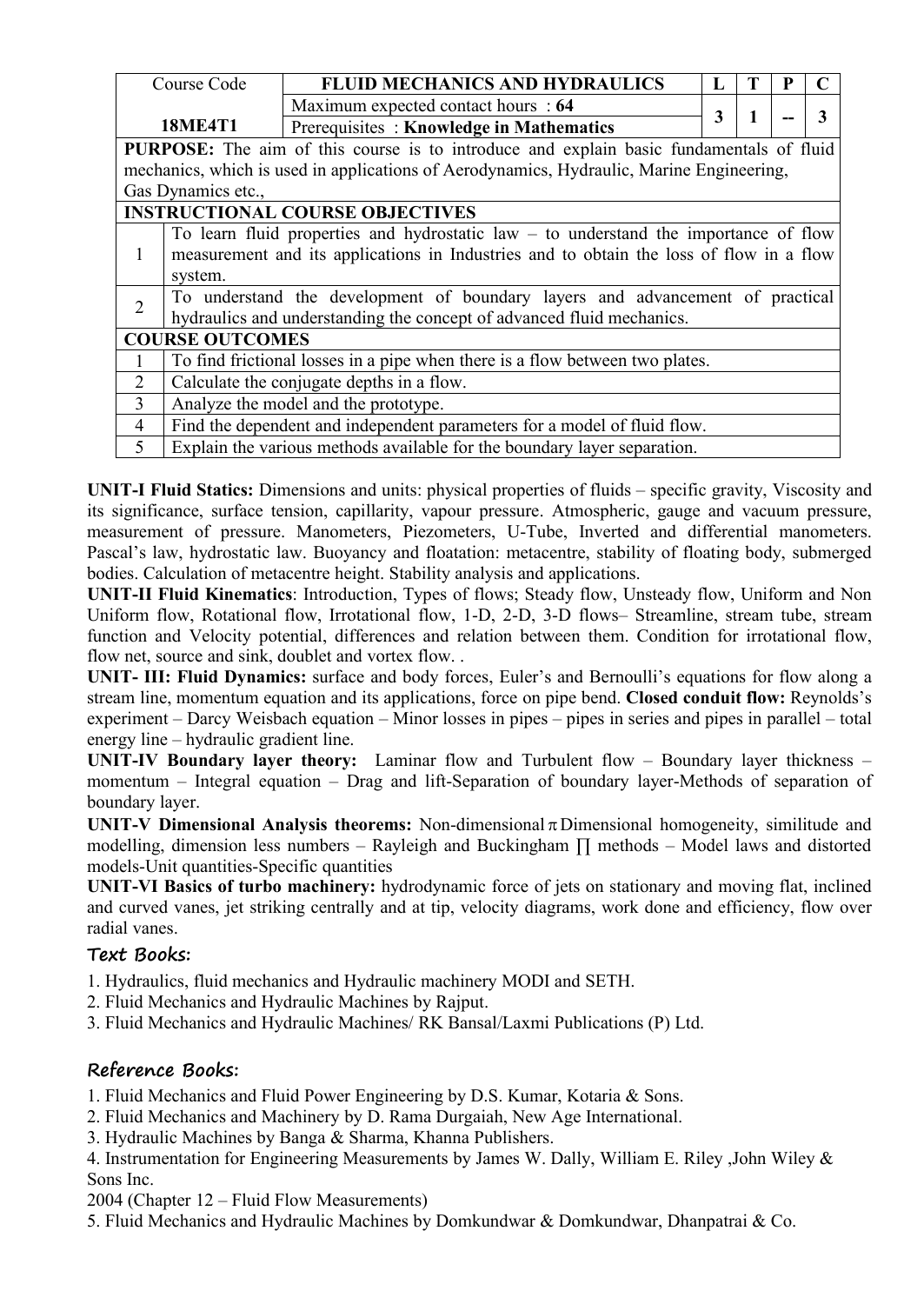| <b>Course Code</b> |                                                                                                                                                                    | <b>THEORY OF MACHINES-I</b>                                                                                                        | L |              | P |   |  |  |  |
|--------------------|--------------------------------------------------------------------------------------------------------------------------------------------------------------------|------------------------------------------------------------------------------------------------------------------------------------|---|--------------|---|---|--|--|--|
|                    |                                                                                                                                                                    | Maximum expected contact hours : 64                                                                                                | 4 | $\mathbf{0}$ |   | 3 |  |  |  |
|                    | <b>18ME4T2</b>                                                                                                                                                     | Prerequisites : Engineering Mechanics                                                                                              |   |              |   |   |  |  |  |
|                    |                                                                                                                                                                    | <b>PURPOSE:</b> The main objective of this course is to identify the basic components & layout of mechanisms and                   |   |              |   |   |  |  |  |
|                    |                                                                                                                                                                    | understand the kinematics of linkages in the machines.                                                                             |   |              |   |   |  |  |  |
|                    |                                                                                                                                                                    | <b>INSTRUCTIONAL COURSE OBJECTIVES</b>                                                                                             |   |              |   |   |  |  |  |
|                    |                                                                                                                                                                    | To understand develop the mechanisms from the basic concepts for links, pairs and chains.                                          |   |              |   |   |  |  |  |
| $\overline{2}$     |                                                                                                                                                                    | To Understand the velocity and accelerations of various kinematic links in a mechanism                                             |   |              |   |   |  |  |  |
| 3                  |                                                                                                                                                                    | To know and analyse cams for producing a desired motion and cams with specified contours.                                          |   |              |   |   |  |  |  |
| 4                  | The objective of this unit is to make student understand gears, power transmission through different<br>types of gears including gear profiles and its efficiency. |                                                                                                                                    |   |              |   |   |  |  |  |
|                    |                                                                                                                                                                    | The objective of this unit is to make student understand various power                                                             |   |              |   |   |  |  |  |
| 5                  |                                                                                                                                                                    | transmission mechanisms and methodologies and working principles. Students<br>are exposed to merits and demerits of each drive.    |   |              |   |   |  |  |  |
|                    | <b>COURSE OUTCOMES</b>                                                                                                                                             |                                                                                                                                    |   |              |   |   |  |  |  |
|                    |                                                                                                                                                                    | Develop the mechanisms from the basic concepts for path and function generation                                                    |   |              |   |   |  |  |  |
| 2                  | steering gear                                                                                                                                                      | The student will get the different types of steering mechanisms, Davis Steering gear, Ackerman's                                   |   |              |   |   |  |  |  |
| 3                  |                                                                                                                                                                    | The student will get, Velocity and acceleration analysis of for a given mechanisms, Kleins<br>construction, Coriolis acceleration. |   |              |   |   |  |  |  |
| 4                  |                                                                                                                                                                    | The student will understood law of gearing, Form of teeths like cycloidal and involute profiles                                    |   |              |   |   |  |  |  |

**UNIT-I** MECHANISMS : Elements or Links – Classification – Rigid Link, flexible and fluid link – Types of kinematic pairs – sliding, turning, rolling, screw and spherical pairs – lower and higher pairs – closed and open pairs – constrained motion – completely, partially or successfully constrained and incompletely constrained . Grublers criterion , Grashoff's law , Degrees of freedom, Kutzbach criterion for planar mechanisms, Mechanism and machines – classification of machines – kinematic chain – inversion of mechanism – inversion of mechanism – inversions of quadric cycle, chain – single and double slider crank chains.

**UNIT-II LOWER PAIR MECHANISM:** Exact and approximate copiers and generated types – Peaucellier, Hart and Scott Russel – Grasshopper – Watt T. Chebicheff and Robert Mechanisms and straight line motion, Pantograph. Conditions for correct steering – Davis Steering gear, Ackermans steering gear – velocity ratio; Hooke's Joint: Single and double – Universal coupling–application–problems.

**UNIT-IIIKINEMATICS:** Velocity and acceleration – Motion of a link in machine – Determination of Velocity and acceleration diagrams – Graphical method – Application of relative velocity method four bar chain. Velocity and acceleration analysis of for a given mechanism, Kleins construction, Coriolis acceleration, determination of Coriolis component of acceleration.

Plane motion of body: Instantaneous centre of rotation, centroids and axodes – relative motion between two bodies – Three centres in line theorem – Graphical determination of instantaneous centre, diagrams for simple mechanisms and determination of angular velocity of points and links.

**UNIT-IV CAMS:-** Definitions of cam and followers – their uses – Types of followers and cams – Terminology –Types of follower motion: Uniform velocity, Simple harmonic motion and uniform acceleration and retardation. Maximum velocity and maximum acceleration during outward and return strokes in the above 3 cases. Analysis of motion of followers: Roller follower – circular cam with straight, concave and convex flanks.

**UNIT-V GEARS:** Higher pairs, friction wheels and toothed gears–types – law of gearing, condition for constant velocity ratio for transmission of motion, Form of teeth: cycloidal and involute profiles. Velocity of sliding – phenomena of interferences – Methods of interference. Condition for minimum number of teeth to avoid interference, expressions for arc of contact and path of contact – Introduction to Helical, Bevel and worm gearing

**UNIT-VI Power Transmissions:** Introduction, Belt and rope drives, selection of belt drive- types of belt drives,V-belts, materials used for belt and rope drives, velocity ratio of belt drives, slip of belt, creep of belt, tensions for flat belt drive, angle of contact, centrifugal tension, maximum tension of belt, Chains- length,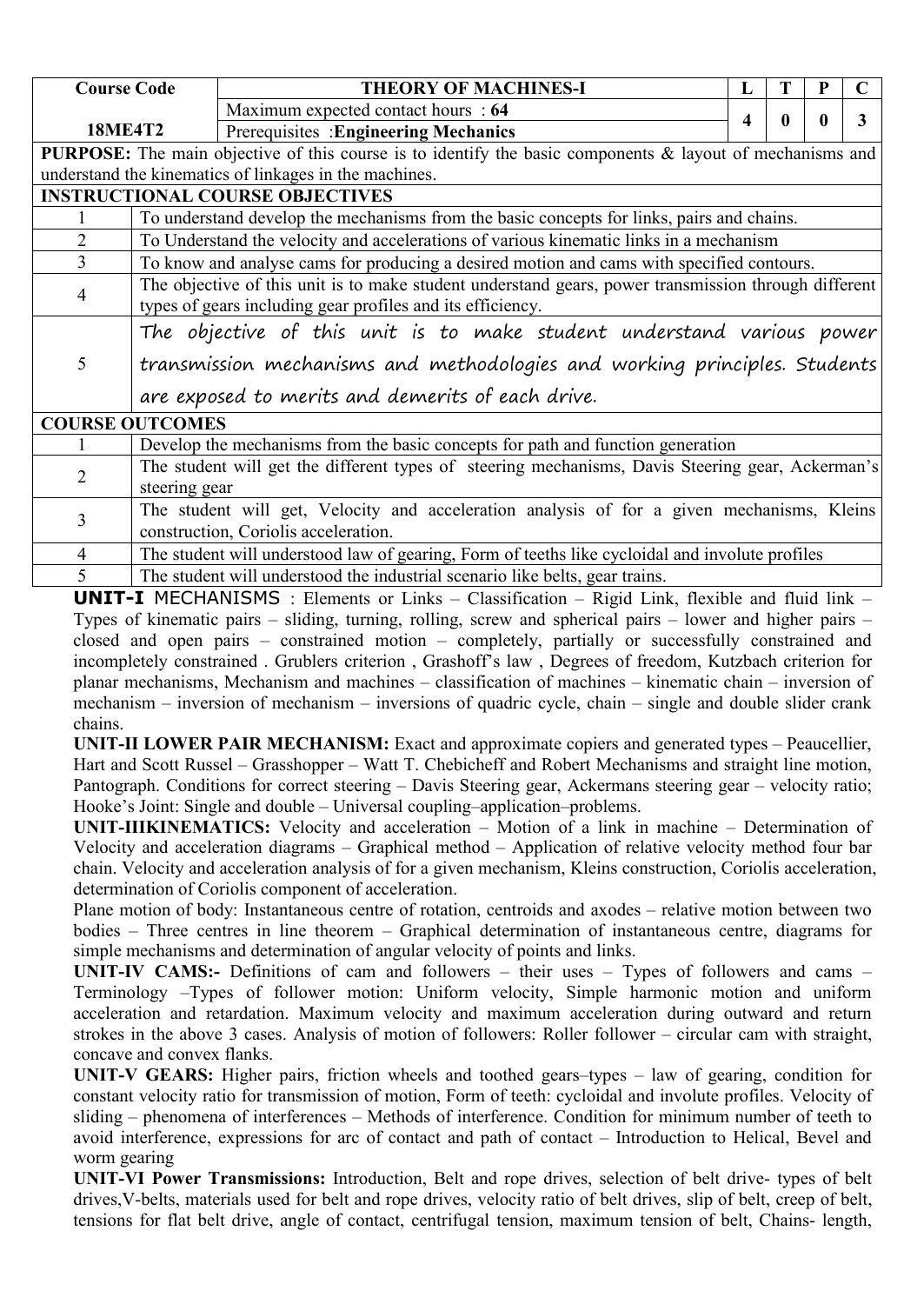angular speed ratio, classification of chains.

**Introduction togear Trains,** Train value, Types – Simple and reverted wheel train – Epicyclic gear Train. Methods of finding train value or velocity ratio – Epicyclic gear trains. Selection of gear box-Differential gear for an automobile.

## **Text Books:**

- 1. Theory of Machines-R.S. Khurmi-S.Chand Publishing
- 2. Theory of Machines S. S Rattan- TMH
- 3. Theory of machines and Mechanisms J.J Uicker, G.R.Pennock & J.E.Shigley Oxford publishers.

#### **References:**

- 1. Theory of Machines Sadhu Singh, Pearsons Edn
- 2. Theory of machines and Machinery /Vickers /Oxford .
- 3. Theory of Machines by Thomas Bevan/ CBS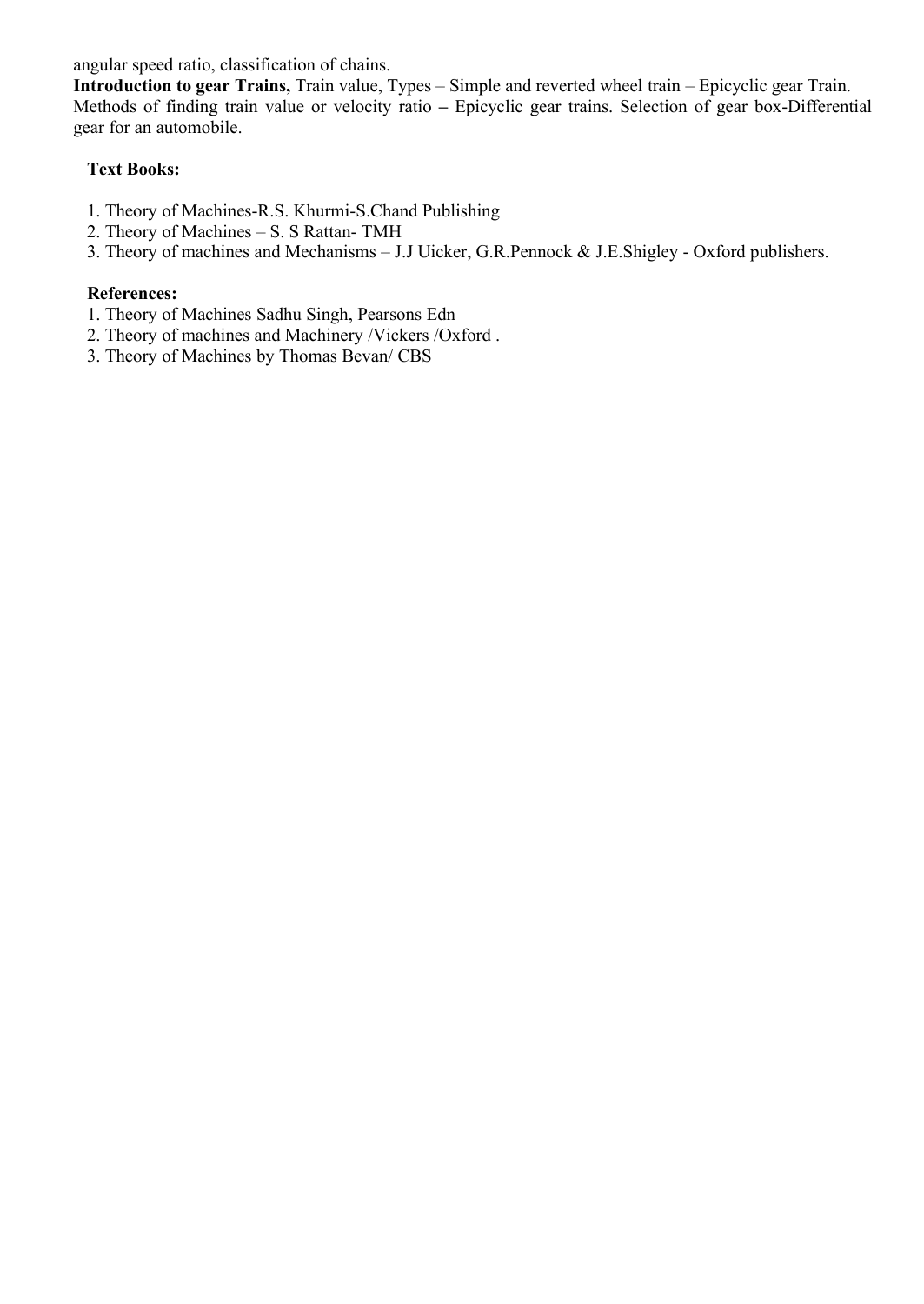|                | Course Code                         | <b>MANUFACTURING PROCESS</b>                                                                   | L |  |   |
|----------------|-------------------------------------|------------------------------------------------------------------------------------------------|---|--|---|
|                |                                     | Maximum expected contact hours : 64                                                            | 3 |  | 3 |
|                | 18ME4T3                             | Prerequisites : Basic Mechanical Engineering                                                   |   |  |   |
|                |                                     | PURPOSE: The main objective of the course is to understand the various production or           |   |  |   |
|                |                                     | manufacturing processes which could be done in real time, appreciate the importance of basic   |   |  |   |
|                |                                     | principles of Manufacturing Technology.                                                        |   |  |   |
|                |                                     | <b>INSTRUCTIONAL COURSE OBJECTIVES</b>                                                         |   |  |   |
| $\mathbf{1}$   |                                     | The student will understand the primary manufacturing concepts like casting, welding,          |   |  |   |
|                |                                     | forming, forging and Extrusion                                                                 |   |  |   |
| $\overline{2}$ |                                     | To know the various manufacturing processes such as casting and welding, welding and           |   |  |   |
|                |                                     | forming, forming and forging                                                                   |   |  |   |
| $\mathfrak{Z}$ |                                     | To know the working principles of primary manufacturing processes                              |   |  |   |
| $\overline{4}$ |                                     | To understand, design and fabrication of engineering components using different                |   |  |   |
|                | manufacturing processes             |                                                                                                |   |  |   |
| 5              |                                     | The student will Evaluate the manufacturing processes being utilized in the present industrial |   |  |   |
|                | scenario.<br><b>COURSE OUTCOMES</b> |                                                                                                |   |  |   |
|                |                                     |                                                                                                |   |  |   |
|                |                                     | Design patterns, Gating, runner and riser systems                                              |   |  |   |
| $\overline{2}$ |                                     | Select a suitable casting process based on the component                                       |   |  |   |
| $\overline{3}$ |                                     | Learn various arc and solid state welding processes and select a suitable process based on     |   |  |   |
|                |                                     | the Application and requirements                                                               |   |  |   |
| $\overline{4}$ |                                     | Understand various bulk deformation processes                                                  |   |  |   |
| 5              |                                     | Understand various sheet metals forming and processing of plastics                             |   |  |   |

**UNIT** – **I CASTING:** Steps involved in making a casting – Advantage of casting and its applications. -Patterns and Pattern making – Types of patterns – Materials used for patterns, pattern allowances and their construction, Principles of Gating, Gating ratio and design of Gating systems

**UNIT – II**Methods of melting and types of furnaces, Solidification of castings, Solidification of pure metals and alloys, short & long freezing range alloys. Risers – Types, function and design, casting design considerations, Basic principles and applications of Centrifugal casting, Die casting and Investment casting.

**UNIT – IIIWelding :** Classification of welding processes, types of welded joints and their characteristics, Gas welding, Different types of flames and uses, Oxy – Acetylene Gas cutting. Basic principles of Arc welding, Manual metal arc welding, Submerged arc welding, Inert Gas welding- TIG & MIG welding.

**UNIT – IV** Resistance welding, Solid state welding processes- Friction welding, Friction stir welding, Forge welding, Explosive welding; Thermit welding, Plasma welding, Laser welding, electron beam welding, Soldering & Brazing.

Heat affected zones in welding; pre & post heating, Weldability of metals, welding defects – causes and remedies – destructive and non destructive testing of welds, Design of welded joints.

**UNIT – V** Plastic deformation in metals and alloys, Hot working and Cold working, Strain hardening and Annealing. Bulk forming processes: Forging - Types Forging, Smith forging, Drop Forging, Roll forging, Forging hammers, Rotary forging, forging defects; Rolling – fundamentals, types of rolling mills and products, Forces in rolling and power requirements. Extrusion and its characteristics. Types of extrusion, Impact extrusion, Hydrostatic extrusion; Wire drawing and Tube drawing.

Introduction to powder metallurgy – compaction and sintering, advantages and applications.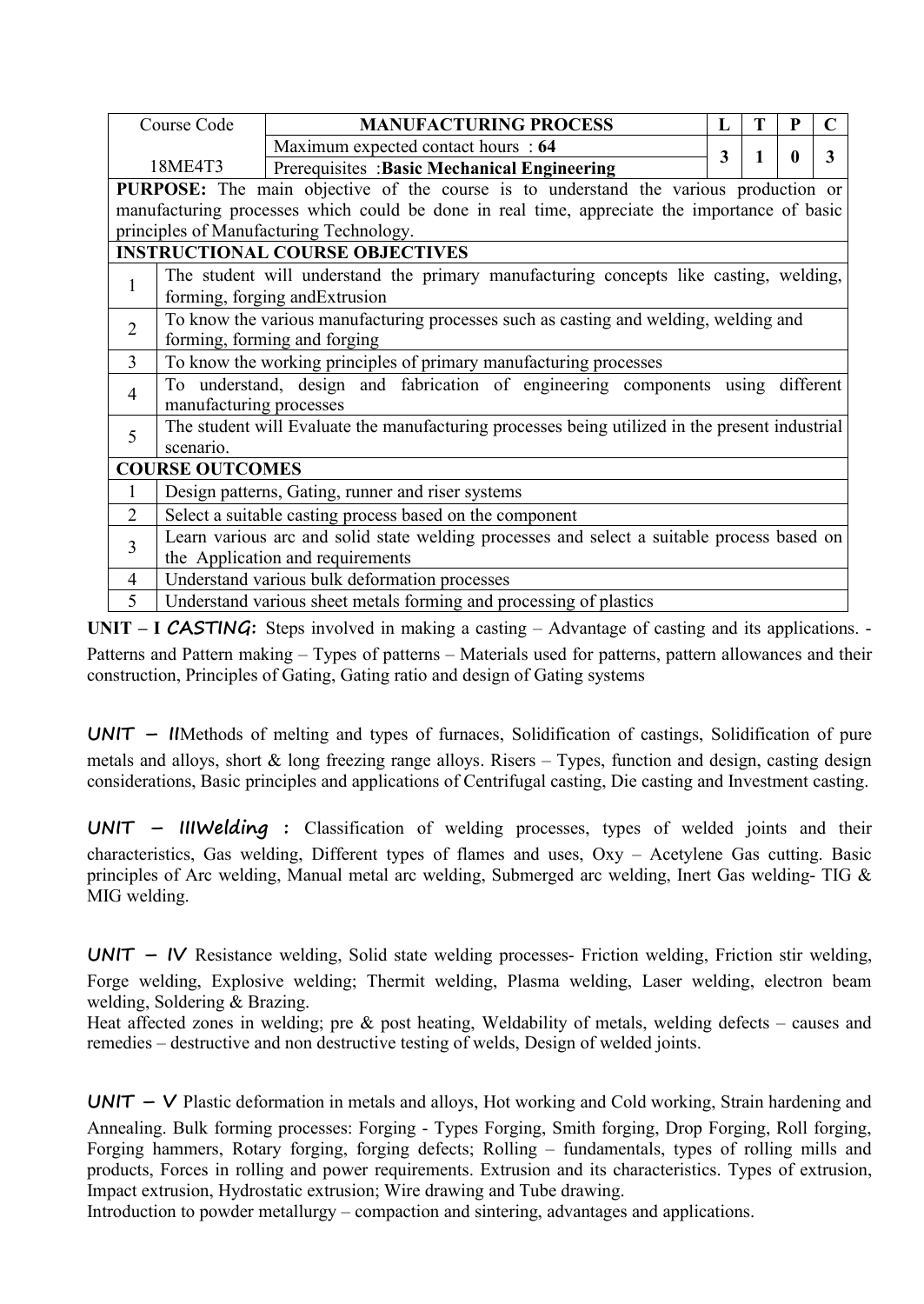**UNIT – VI Sheet metal forming**- Blanking and piercing, Forces and power requirement in these operations, Deep drawing, Stretch forming, Bending, Spring back and its remedies, Coining, Spinning,

High energy rate forming processes: Principles of explosive forming, electromagnetic forming, Electro hydraulic forming, rubber pad forming, advantages and limitations.

**Processing of Plastics:** Types of Plastics, Properties, Applications and their processing methods, Blow and Injection moulding.

#### **References:**

- 1) Manufacturing Science A.Ghosh & A.K.Malik East West Press Pvt. Ltd
- 2) Process and materials of manufacture- Lindberg- PHI
- 3) Production Technology- R.K. Jain- Khanna
- 4) Production Technology-P C Sharma-S. Chand
- 5) Manufacturing Processes- H.S. Shaun- Pearson
- 6) Manufacturing Processes- J.P. Kaushish- PHI

#### **Text Books:**

- 1) Manufacturing Processes for Engineering Materials Kalpakjain S and Steven R Schmid- Pearson Publ,  $5<sub>th</sub>$  Edn.
- 2) Manufacturing Technology -Vol I- P.N. Rao- TMH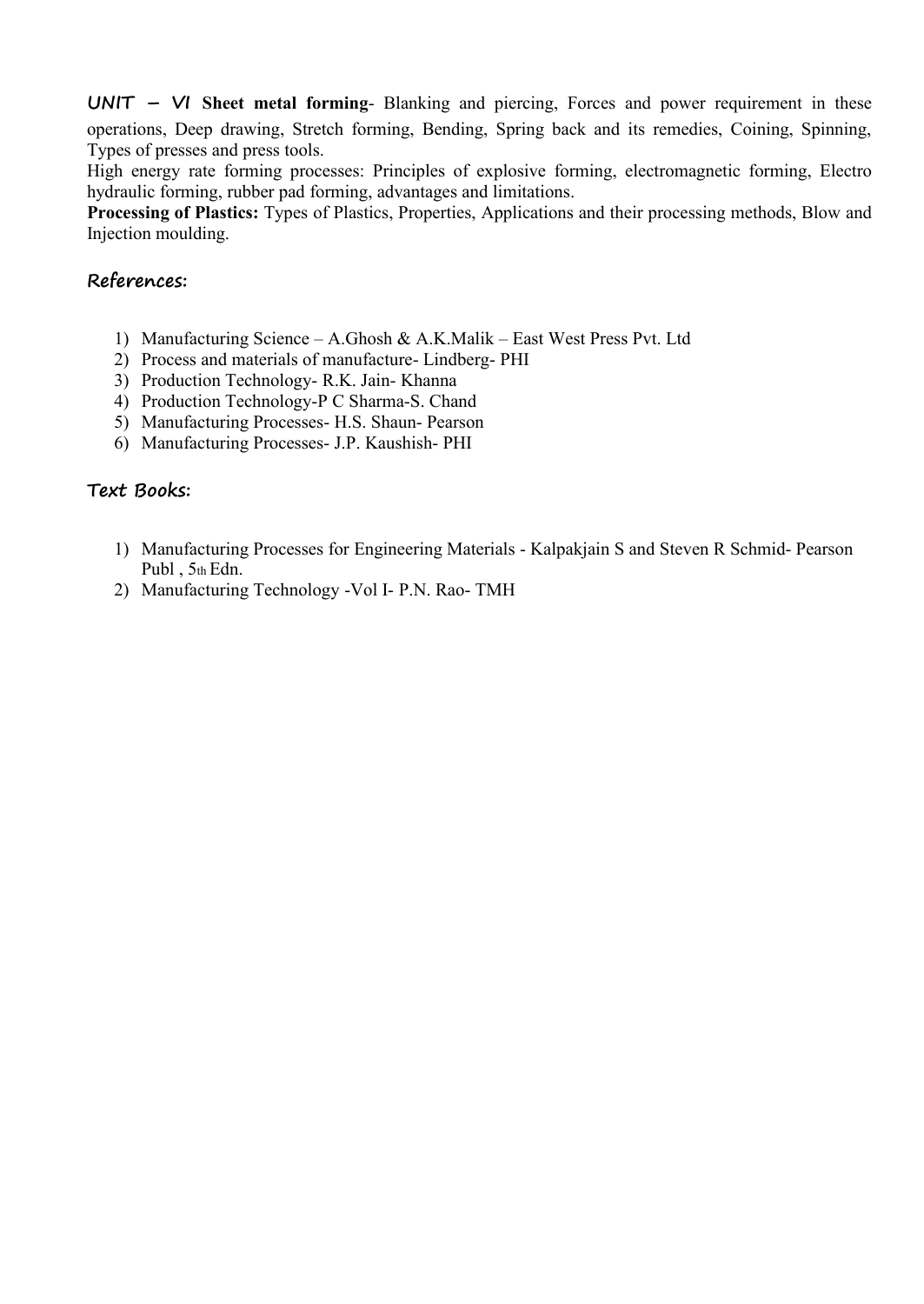|                | <b>Course Code</b>                                                      | <b>MACHINE DRAWING</b>                                                                                 |   |   |   |   |  |  |
|----------------|-------------------------------------------------------------------------|--------------------------------------------------------------------------------------------------------|---|---|---|---|--|--|
|                |                                                                         | (ELECTIVE-II)                                                                                          | L | Т | P |   |  |  |
|                | <b>18ME4T5A</b>                                                         | Maximum expected contact hours : 64                                                                    |   |   |   |   |  |  |
|                |                                                                         | Prerequisites : Engineering Drawing                                                                    | 2 |   | Δ | 4 |  |  |
|                |                                                                         | <b>PURPOSE:</b> The main objectives of the course are to familiarize the basic conventions and various |   |   |   |   |  |  |
|                |                                                                         | machine elements used in design and to understand the assembly drawings for engine parts,              |   |   |   |   |  |  |
|                | machine parts, valves etc.                                              |                                                                                                        |   |   |   |   |  |  |
|                |                                                                         | <b>INSTRUCTIONAL COURSE OBJECTIVES</b>                                                                 |   |   |   |   |  |  |
|                |                                                                         | To know the comprehend basic conventions needed for machine drawing                                    |   |   |   |   |  |  |
| 2              |                                                                         | To understand the conventions of machine elements while designing standardized parts                   |   |   |   |   |  |  |
| $\overline{3}$ | The student will have the ideas and make design calculations correctly. |                                                                                                        |   |   |   |   |  |  |
| 4              |                                                                         | To understand, design and fabrication of engineering components, Gear pump, Fuel pumps                 |   |   |   |   |  |  |
|                |                                                                         | Petrol Engine connecting rod, piston assembly.                                                         |   |   |   |   |  |  |
| $\mathfrak{S}$ |                                                                         | Design the drawings of mechanical components and their assemblies                                      |   |   |   |   |  |  |
|                | <b>COURSE OUTCOMES</b>                                                  |                                                                                                        |   |   |   |   |  |  |
|                |                                                                         | Develop and/or comprehend basic conventions needed for machine drawing                                 |   |   |   |   |  |  |
| $\overline{2}$ |                                                                         | Apply the conventions of machine elements while designing standardized parts                           |   |   |   |   |  |  |
| $\overline{3}$ |                                                                         | Apply the ideas and make design calculations correctly                                                 |   |   |   |   |  |  |
| $\overline{4}$ |                                                                         | Understand various machine elements Screws jacks, Machine Vices Plummer block,                         |   |   |   |   |  |  |
|                | Tailstock.                                                              |                                                                                                        |   |   |   |   |  |  |
| $\mathfrak{S}$ |                                                                         | Design the drawings of mechanical components and their assemblies                                      |   |   |   |   |  |  |

## *Machine Drawing Conventions:*

- 1) Need for drawing conventions introduction to IS conventions
- 2) Conventional representation of materials, common machine elements and parts such asscrews, nuts, bolts, keys, gears, webs, ribs.
- 3) Types of sections selection of section planes and drawing of sections and auxiliary sectional views. Parts not usually sectioned.
- 4) Methods of dimensioning, general rules for sizes and placement of dimensions for holes, centers, curved and tapered features.
- 5) Title boxes, their size, location and details common abbreviations & their liberal usage
- 6) Types of Drawings working drawings for machine parts.

# **PART-A**

# **I. Drawing of Machine Elements and simple parts**

#### **Objective: To provide basic understanding and drawing practice of various joint, simple mechanical parts**

Selection of Views, additional views for the following machine elements and parts with every drawing proportion.

- a) Popular forms of Screw threads, bolts, nuts, stud bolts, tap bolts, set screws.
- b) Keys, cotter joints and knuckle joint.
- c) Riveted joints for plates
- d) Shaft coupling, spigot and socket pipe joint.
- e) Journal, pivot and collar and foot step bearings.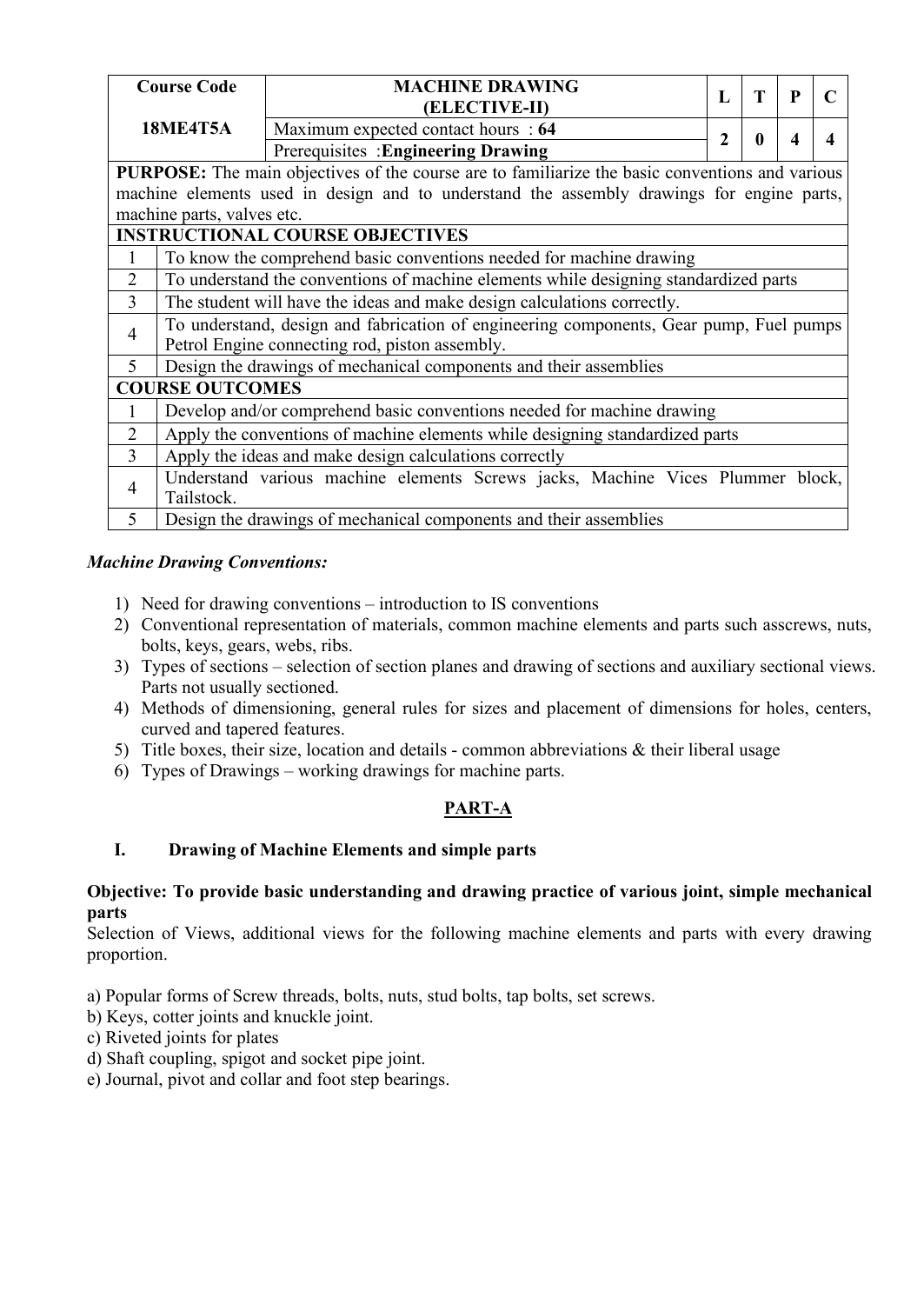#### **PART-B**

#### **II. Assembly Drawings:**

#### **Objective: The student will be able to draw the assembly from the individual part drawing.**

Drawings of assembled views for the part drawings of the following using conventions and easy drawing proportions.

a) Engine parts –Gear pump, Fuel pump Petrol Engine connecting rod, piston assembly.

b) Other machine parts - Screws jacks, Machine Vices Plummer block, Tailstock.

c) Valves: spring loaded safety valve, feed check valve and air cock, Control valves

**NOTE:** First angle projection to be adopted. The student should be able to provide working drawings of actual parts. End semester examination for 70 Marks, Part A- 20 Marks (Answer two questions out of three), Part B- 50 Marks (Assembly Drawing). **Text Books:**

1. Machine Drawing – N.Siddeswar, K.Kannaiah & V.V.S.Sastry - TMH

2. Machine Drawing –K.L.Narayana, P.Kannaiah & K. Venkata Reddy / New Age/ Publishers

#### **References:**

- 1. Machine Drawing P.S.Gill,
- 2. Machine Drawing Luzzader
- 3. Machine Drawing Rajput
- 4. Machine Drawing KC John, PHI
- 5. Machine Drawing B Battacharya,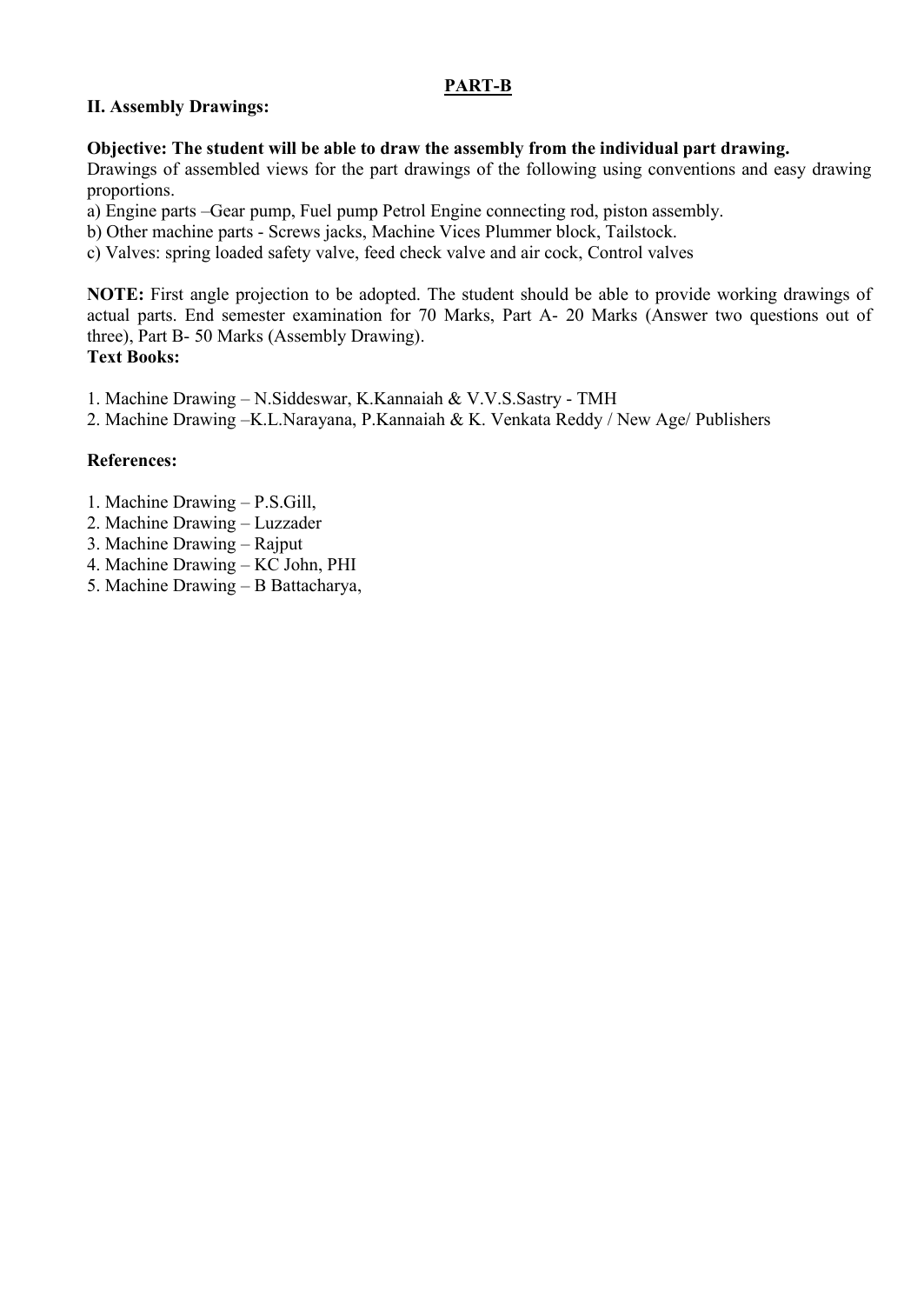|                                        | <b>Course Code</b>                                                                                     | <b>APPLIED THERMODYNAMICS</b>                                                                                                       | L | Т | P | $\mathbf C$ |  |  |  |
|----------------------------------------|--------------------------------------------------------------------------------------------------------|-------------------------------------------------------------------------------------------------------------------------------------|---|---|---|-------------|--|--|--|
|                                        |                                                                                                        | Maximum expected contact hours : 64                                                                                                 | 3 |   | 0 | 3           |  |  |  |
|                                        | <b>18ME4T4</b>                                                                                         | Prerequisites: Thermodynamics                                                                                                       |   |   |   |             |  |  |  |
|                                        |                                                                                                        | PURPOSE: To make the student learn and understand the reasons and affects of various losses that                                    |   |   |   |             |  |  |  |
|                                        |                                                                                                        | occur in the actual engine operation                                                                                                |   |   |   |             |  |  |  |
| <b>INSTRUCTIONAL COURSE OBJECTIVES</b> |                                                                                                        |                                                                                                                                     |   |   |   |             |  |  |  |
| $\mathbf{1}$                           | To familiarize the student with the various engine systems along with their function and<br>necessity. |                                                                                                                                     |   |   |   |             |  |  |  |
|                                        |                                                                                                        | To learn about normal combustion phenomenon and knocking in S.I. and                                                                |   |   |   |             |  |  |  |
| 2                                      |                                                                                                        | C.I. Engines and to                                                                                                                 |   |   |   |             |  |  |  |
|                                        | find the several engine operating parameters that affect the smooth                                    |                                                                                                                                     |   |   |   |             |  |  |  |
|                                        | engine operation.                                                                                      |                                                                                                                                     |   |   |   |             |  |  |  |
| $\overline{3}$                         |                                                                                                        | To make the student learn to perform testing on S.I and C.I Engines for the calculations of<br>performance and emission parameters. |   |   |   |             |  |  |  |
| $\overline{4}$                         |                                                                                                        | To make students learn about different types of compressors and to calculate power and<br>efficiency of reciprocating compressors.  |   |   |   |             |  |  |  |
|                                        |                                                                                                        | To make students learn mechanical details, and to calculate power and                                                               |   |   |   |             |  |  |  |
| 5                                      |                                                                                                        | efficiency of rotary compressors                                                                                                    |   |   |   |             |  |  |  |
|                                        | <b>COURSE OUTCOMES</b>                                                                                 |                                                                                                                                     |   |   |   |             |  |  |  |
|                                        |                                                                                                        | To determine the various types of engines and its performance                                                                       |   |   |   |             |  |  |  |
| 2                                      |                                                                                                        | Describe the components and functioning of a Rankine cycle and compressors.                                                         |   |   |   |             |  |  |  |
| 3                                      |                                                                                                        | Apply thermodynamic analysis to study the behavior of Reciprocating compressors                                                     |   |   |   |             |  |  |  |
| $\overline{4}$                         |                                                                                                        | Describe various thermal systems using thermodynamic laws and principles                                                            |   |   |   |             |  |  |  |
| 5                                      |                                                                                                        | Comprehend the concepts of heat, work, forms of energy, laws of thermodynamics, mixture<br>of gases, and thermodynamics cycles.     |   |   |   |             |  |  |  |

**UNIT** – **I BASIC CONCEPTS:** Rankine cycle - schematic layout, thermodynamic analysis, concept of mean temperature of heat addition, methods to improve cycle performance – regeneration & reheating. combustion: fuels and combustion, concepts of heat of reaction, adiabatic flame temperature, Stoichiometry, flue gas analysis.

**UNIT- II** BOILERS: Classification – working principles of L.P & H.P boilers with sketches – mountings and accessories – working principles, boiler horse power, equivalent evaporation, efficiency and heat balance.

**UNIT – III BOILER DRAUGHT:** Draught, classification – height of chimney for given draught and discharge, condition for maximum discharge, efficiency of chimney – artificial draught, induced and forced.

**STEAM NOZZLES:** Function of a nozzle – applications - types, flow through nozzles, thermodynamic analysis – assumptions -velocity of fluid at nozzle exit-Ideal and actual expansion in a nozzle, velocity coefficient, condition for maximum discharge, critical pressure ratio, criteria to decide nozzle shape: Super saturated flow, its effects, degree of super saturation and degree of under cooling - Wilson line.

**UNIT- IV STEAM TURBINES:** Classification – impulse turbine; mechanical details – velocity diagram – effect of friction – power developed, axial thrust, blade or diagram efficiency – condition for maximum efficiency. De-laval turbine - methods to reduce rotor speed-velocity compounding, pressure compounding and velocity & pressure compounding, velocity and pressure variation along the flow – combined velocity diagram for a velocity compounded impulse turbine, condition for maximum efficiency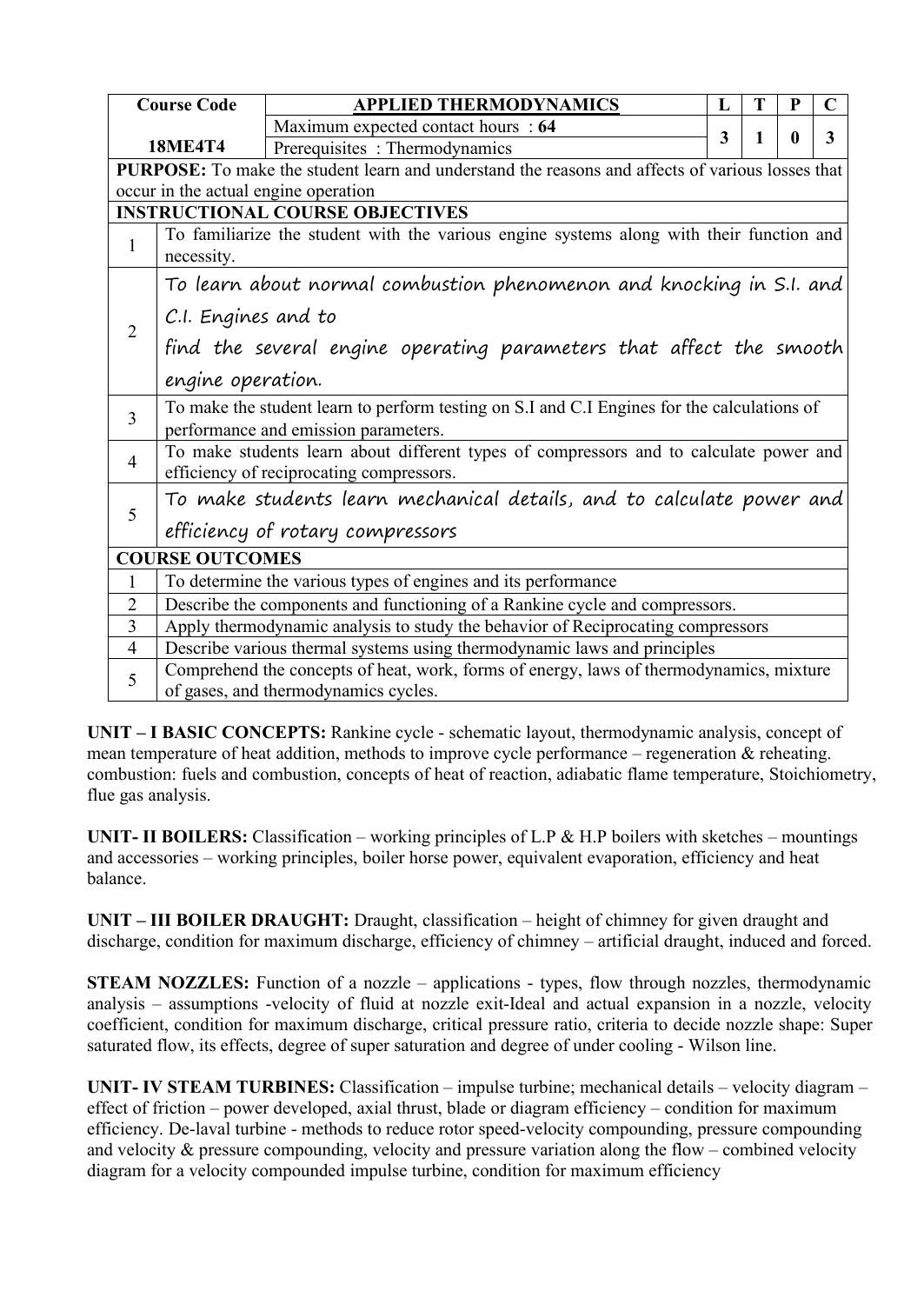**REACTION TURBINE:** Mechanical details – principle of operation, thermodynamic analysis of a stage, degree of reaction –velocity diagram – Parson's reaction turbine – condition for maximum efficiency – calculation of blade height.

**UNIT – V STEAM CONDENSERS**: Requirements of steam condensing plant – classification of condensers – working principle of different types – vacuum efficiency and condenser efficiency – air leakage, sources and its affects, air pump- cooling water requirement.

**COMPRESSORS** – Classification –positive displacement and roto dynamic machinery – Power producing and power was absorbing machines, fan, blower and compressor – positive displacement and dynamic types –reciprocating and rotary types.

**Reciprocating Compressors:** Principle of operation, work required, Isothermal efficiency, volumetric efficiency and effect of clearance, multi stage compression, undercooling, saving of work, minimum work condition for two stage compression.

**UNIT – VI Rotary (Positive displacement type):** Roots Blower, vane sealed compressor, Lysholm compressor –mechanical details and principle of working – efficiency considerations.

**Dynamic Compressors:** Centrifugal compressors: Mechanical details and principle of operation – velocity and pressure variation. Energy transfer-impeller blade shape-losses, slip factor, power input factor, pressure coefficient and adiabatic coefficient – velocity diagrams – power.

**Axial Flow Compressors:** Mechanical details and principle of operation – velocity triangles and energy transfer per stage degree of reaction, work done factor - isentropic efficiency- pressure rise calculations – Polytropic efficiency.

## **Text Books:**

- 1. Thermodynamics and Heat Engines/R.Yadav, Volume -II /Central Publishing House
- 2. Gas Turbines /V.Ganesan /TMH
- 3. Heat Engineering /V.P Vasandani and D.S Kumar/Metropolitan Book Company, New Delhi

# **References:**

- 1. Gas Turbines and Propulsive Systems /P.Khajuria & S.P.Dubey /Dhanpatrai
- 2. Gas Turbines / Cohen, Rogers and Saravana Muttoo / Addison Wesley Longman
- 3. Thermal Engineering-R.S Khurmi, &J S Gupta/S.Chand.
- 4. Thermal Engineering-P.L.Bellaney/ Khanna publishers.
- 5. Thermal Engineering-M.L.Marthur & Mehta/Jain bros. Publishers
- 6. Thermal Engineering / RK Rajput/ Lakshmi Publications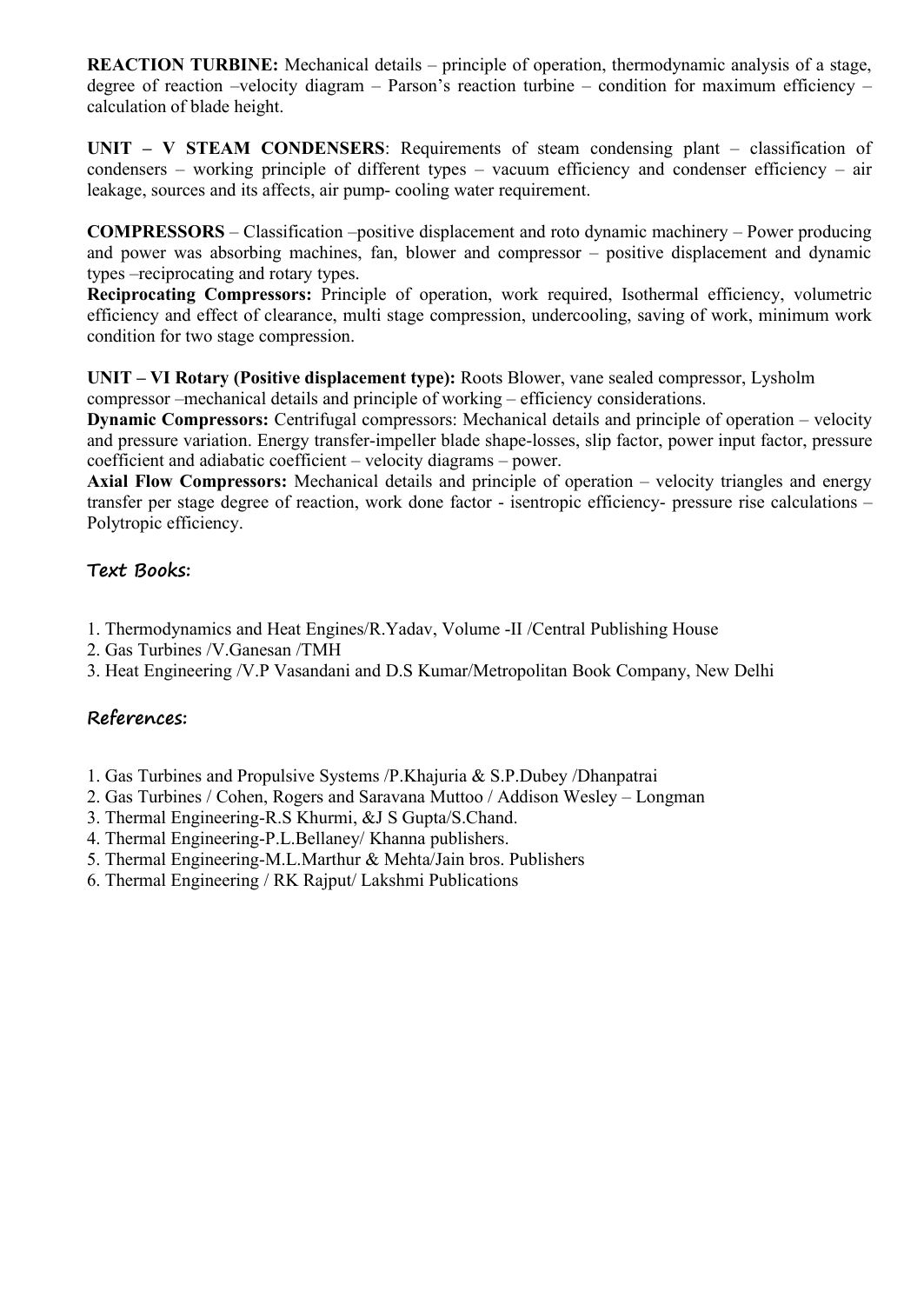|                                                                                                        | Course Code            | <b>Design of Machine Members -I</b>                                                        |   |  |  |                  |  |  |  |
|--------------------------------------------------------------------------------------------------------|------------------------|--------------------------------------------------------------------------------------------|---|--|--|------------------|--|--|--|
|                                                                                                        |                        | Maximum expected contact hours : 70                                                        |   |  |  | $\boldsymbol{4}$ |  |  |  |
|                                                                                                        | <b>18ME4T6</b>         | Prerequisites: Mechanics of Solids                                                         | 4 |  |  |                  |  |  |  |
| <b>PURPOSE:</b> To study the basic design principles and apply the principles to the design of various |                        |                                                                                            |   |  |  |                  |  |  |  |
|                                                                                                        |                        | elements encountered in Mechanical machines and structures.                                |   |  |  |                  |  |  |  |
|                                                                                                        |                        | <b>INSTRUCTIONAL COURSE OBJECTIVES</b>                                                     |   |  |  |                  |  |  |  |
|                                                                                                        |                        | Determine the strength of the components.                                                  |   |  |  |                  |  |  |  |
| 2                                                                                                      |                        | Determine the failure conditions and apply them to real life problems                      |   |  |  |                  |  |  |  |
| 3                                                                                                      |                        | Design simple joints, fasteners levers and springs                                         |   |  |  |                  |  |  |  |
| 4                                                                                                      |                        | To understand the various standards and methods of standardisation                         |   |  |  |                  |  |  |  |
|                                                                                                        | <b>COURSE OUTCOMES</b> |                                                                                            |   |  |  |                  |  |  |  |
|                                                                                                        |                        | Student will be able to Analyze and select machine elements/components.                    |   |  |  |                  |  |  |  |
|                                                                                                        |                        | Student should Know the applications of the various elements, materials used to make them, |   |  |  |                  |  |  |  |
| $\overline{2}$                                                                                         | and methods used       |                                                                                            |   |  |  |                  |  |  |  |
| 3                                                                                                      |                        | Student should Integrate various machine elements and components into the design of a      |   |  |  |                  |  |  |  |
|                                                                                                        |                        | machine or mechanical system through a design project                                      |   |  |  |                  |  |  |  |

# **UNIT-IP**

**DESIGN FOR STATIC STRENGTH:** Basic Procedure of Machine Design, Classifications of Machine design, Factors to be considered in Machine Design, Preferred numbers and significance. Simple Stresses - Combined stresses - Torsion and bending stresses - stress strain relations, Theories of elastic failure – Maximum Principle stress theory, maximum shear stress theory, Distortion energy theory.

# **UNIT-II**

**DESIGN FOR FATIGUE STRENGTH:** Fluctuating Stresses, Fatigue Failure, Fatigue strength and endurance limit, Endurance limit - Approximate estimation, Stress concentration – theoretical stress concentration factor – Reduction of Stress Concentration, Fatigue stress concentrations factor, Design for fluctuating stresses – Gerber Method, Goodman Method, Soderberg Method. .

## **UNIT-III**

**RIVETED JOINTS:** Types of riveted joints, Types of Failure, efficiency of riveted joint, Design of Joints for boiler Shell, eccentrically loaded riveted joints.

**WELDED JOINTS:** Types of welded joints, Strength of Parallel Fillet welds, Strength of Transverse Fillet welds, Axially Loaded Unsymmetrical welded Joints, eccentrically loaded welded joints

## **UNIT-IV**

**BOLTED <b>JOINTS:** Load on bolt due to initial tightening, external loading, combined loading, Eccentrically loaded bolted joints in shear, Eccentric load perpendicular to axis of bolt

**KEYS:** Design of keys-stresses in keys

**COTTER JOINTS**: Types of cotter joints, Design of Socket and Spigot Joint, Design of Sleeve and Cotter Joint, Design of Gib and Cotter Joint, knuckle joint

## **UNIT-V**

**SHAFT COUPLING:** Rigid couplings – muff, split muff and flange couplings, flexible couplings – flange coupling (modified).

## **UNIT-VI**

**SPRINGS**: Types of springs, Terminology of Helical Springs, Styles of End, Stress and Deflection Equations, Series and parallel Connections, Design of Helical springs, Design against Fluctuating load Leaf springs, Design of Leaf spring, nipping of Leaf Spring

## **Text Books**:

**1.** Design of Machine Elements, (3rd Edition) by V.B. Bhandari, Tata McGraw Hill Publishers, New Delhi, 2014.

2. Machine Design an Integrated Approach, (5th Edition) Robert L. Norton, Pearson Education Limited, New Delhi, 2013

## **Reference books**:

1. A Textbook of Machine Design (SI Units) (12th Edition) by P. C. Sharma, Dr. D. K. Aggarwal, S. K. Kataria & Sons, New Delhi, 2012.

2. Mechanical Engineering Design, (8th Edition) by Joseph Shigley, Charles R Mischke, Tata McGraw Hill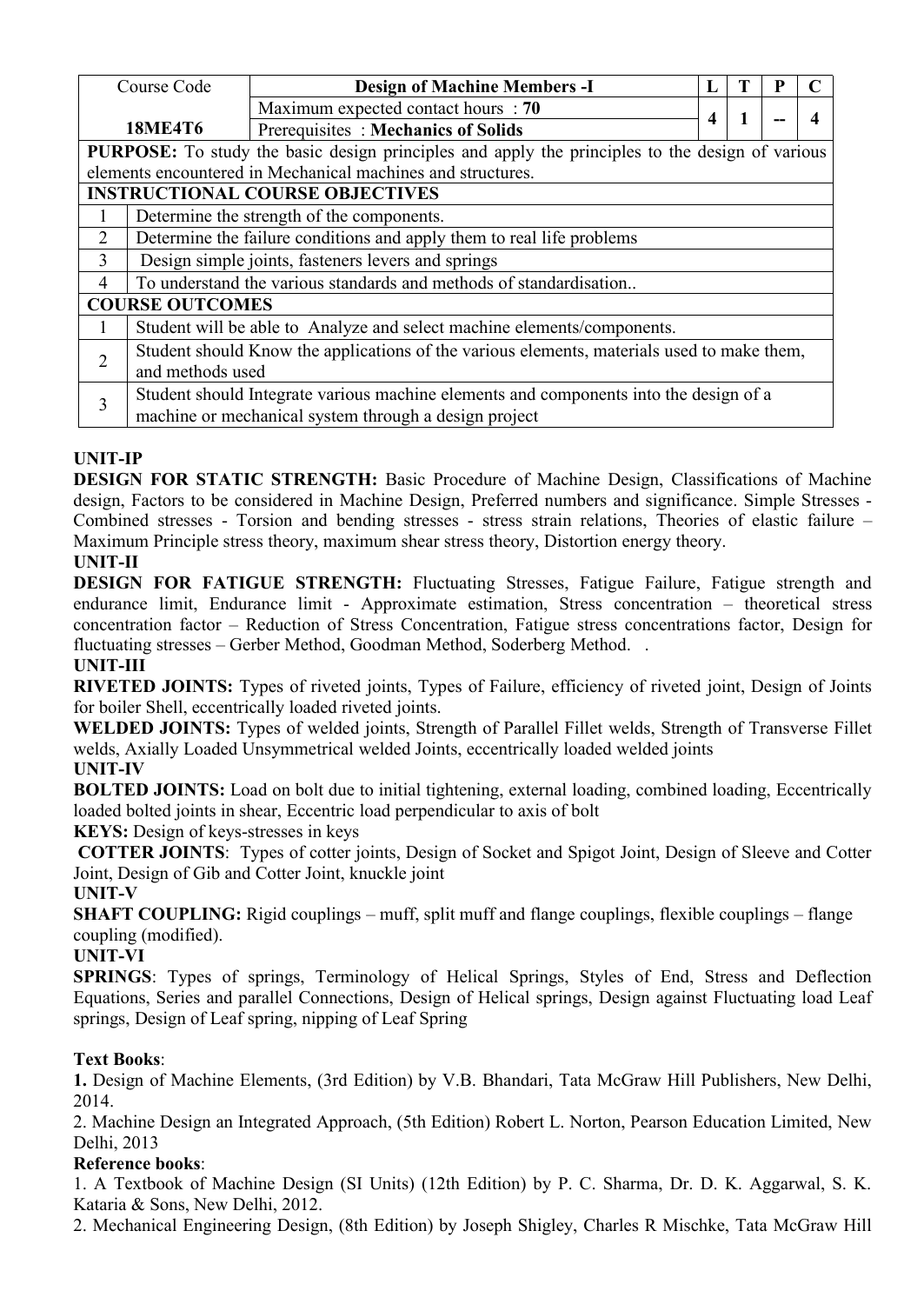Publishers, New Delhi, 2008.

3. Design of Machine Elements, by C. S. Sharma, Kamlesh Purohit, Prentice Hall of India Private Limited (PHI), New Delhi, 2009.

4. A Textbook of Machine Design by R S Khurmi, J K Guptha, S Chand & Company Ltd., New Delhi., (25th Edition), 2005.

5. Design of Machine Elements, (2ndEdition) by P. Kannaiah, Scitech Publications India Private Limited, Chennai, 2009.

## **DATA BOOKS TO BE ALLOWED IN EXAMINATION:**

1. Design data hand book by K Mahadevan & K Balaveera Reddy, (4th Edition), CBS Publishers, 2013. 2. Design Data Hand Book by S.Md. Jalaluddin, First Edition, Anuradha Publications, Chennai, 2009.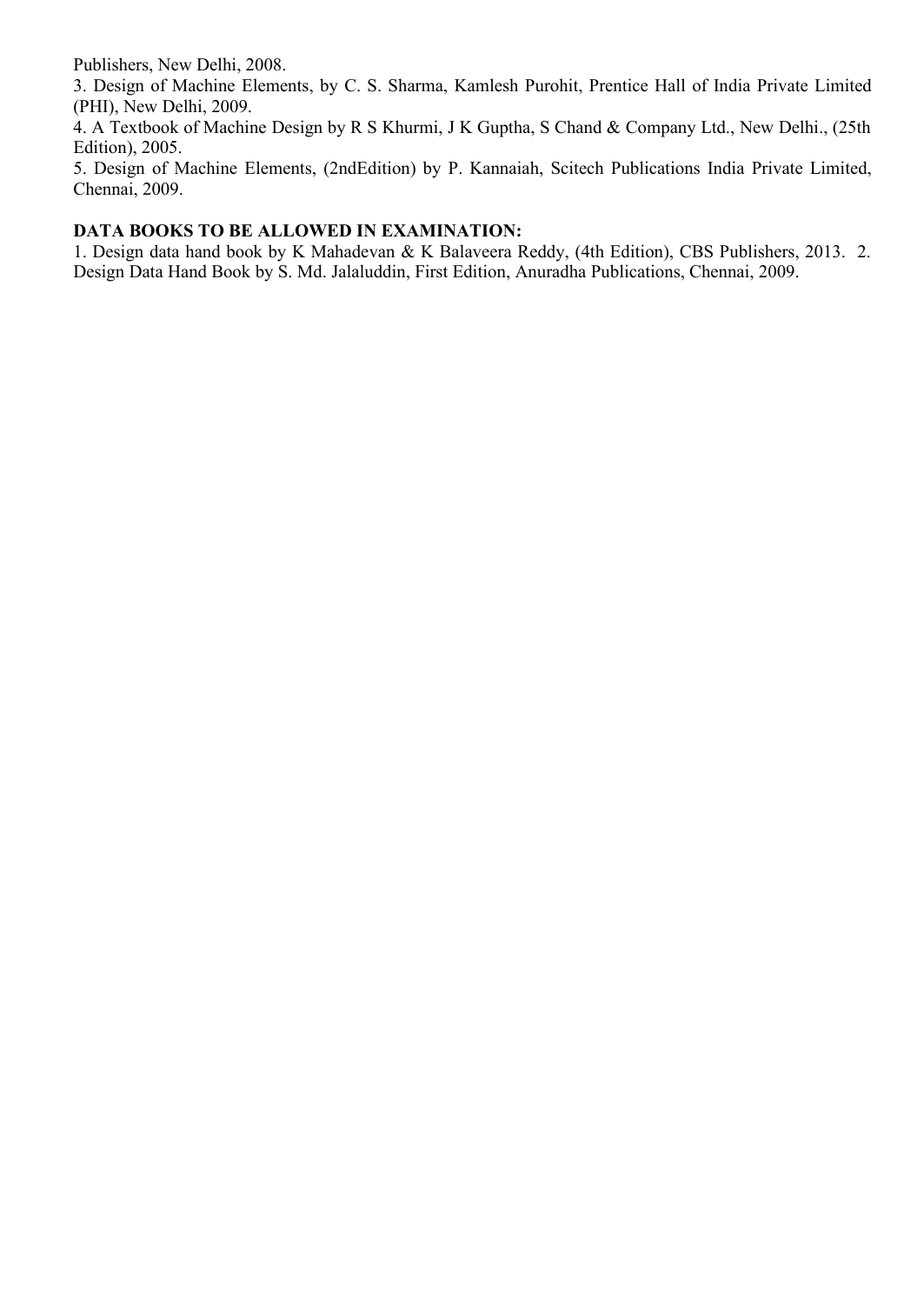|                | <b>Course Code</b>                                         | <b>MANUFACTURING PROCESS LAB</b>                                                                |   |  |   |  |  |  |
|----------------|------------------------------------------------------------|-------------------------------------------------------------------------------------------------|---|--|---|--|--|--|
|                |                                                            |                                                                                                 | L |  |   |  |  |  |
|                |                                                            | Maximum expected contact hours :32                                                              |   |  | 3 |  |  |  |
|                | <b>18ME4L1</b>                                             | Prerequisites: Engineering Workshop                                                             |   |  |   |  |  |  |
|                |                                                            | PURPOSE: The objectives of the course are to provide hands-on laboratory experience in the area |   |  |   |  |  |  |
|                |                                                            | ofproduction, provide basic knowledge about casting and tools used in casting; get familiarized |   |  |   |  |  |  |
|                |                                                            | withwelding equipment and various welding processes; acquire practical knowledge in mechanical  |   |  |   |  |  |  |
|                |                                                            | pressworking and get equip with moulding processes.                                             |   |  |   |  |  |  |
|                |                                                            | <b>INSTRUCTIONAL COURSE OBJECTIVES</b>                                                          |   |  |   |  |  |  |
|                |                                                            | To study the various process of manufacturing or production                                     |   |  |   |  |  |  |
| $\overline{2}$ |                                                            | To impart hands-on practical exposure on manufacturing processes and equipment.                 |   |  |   |  |  |  |
| $\overline{3}$ | To aware the various process of casting and its importance |                                                                                                 |   |  |   |  |  |  |
| $\overline{4}$ |                                                            | To know the working process of TIG/MIG Welding, Resistance Spot Welding, Brazing and            |   |  |   |  |  |  |
|                | soldering.                                                 |                                                                                                 |   |  |   |  |  |  |
| $\mathfrak{S}$ |                                                            | To study the process of making plastics layouts                                                 |   |  |   |  |  |  |
|                | <b>COURSE OUTCOMES</b>                                     |                                                                                                 |   |  |   |  |  |  |
|                |                                                            | Design and develop a product using various metal casting methods                                |   |  |   |  |  |  |
| $\overline{2}$ |                                                            | Fabricate machine components with suitable welding technique.                                   |   |  |   |  |  |  |
| $\overline{3}$ |                                                            | Choose a suitable mechanical press working process to obtain the required shape of metal.       |   |  |   |  |  |  |
| $\overline{4}$ |                                                            | Manufacture a plastic component using various plastic processing techniques.                    |   |  |   |  |  |  |
| 5              |                                                            | Determine the various types of dies like Blanking & Piercing operations and study               |   |  |   |  |  |  |
|                |                                                            | of simple, compound and progressive dies.                                                       |   |  |   |  |  |  |

# **I. METAL CASTING:**

- 1. Pattern Design and making for one casting drawing.
- 2. Sand properties testing for strength and permeability
- 3. Mould preparation, Melting and Casting

## **II WELDING:**

- 1. Gas welding
- 2. Gas cutting
- 3. Manual metal arc welding Lap & Butt Joints
- 4. TIG/MIG Welding
- 5. Resistance Spot Welding
- 6. Brazing and soldering

## **III METAL FORMING AND POWDER METALLURGY:**

- 1. Blanking & Piercing operations and study of simple, compound and progressive dies.
- 2. Deep drawing and extrusion operations.
- 3. Bending and other operations
- 4. Basic powder compaction and sintering

## **IV PROCESSING OF PLASTICS**

- 1. Injection Moulding
- 2. Blow Moulding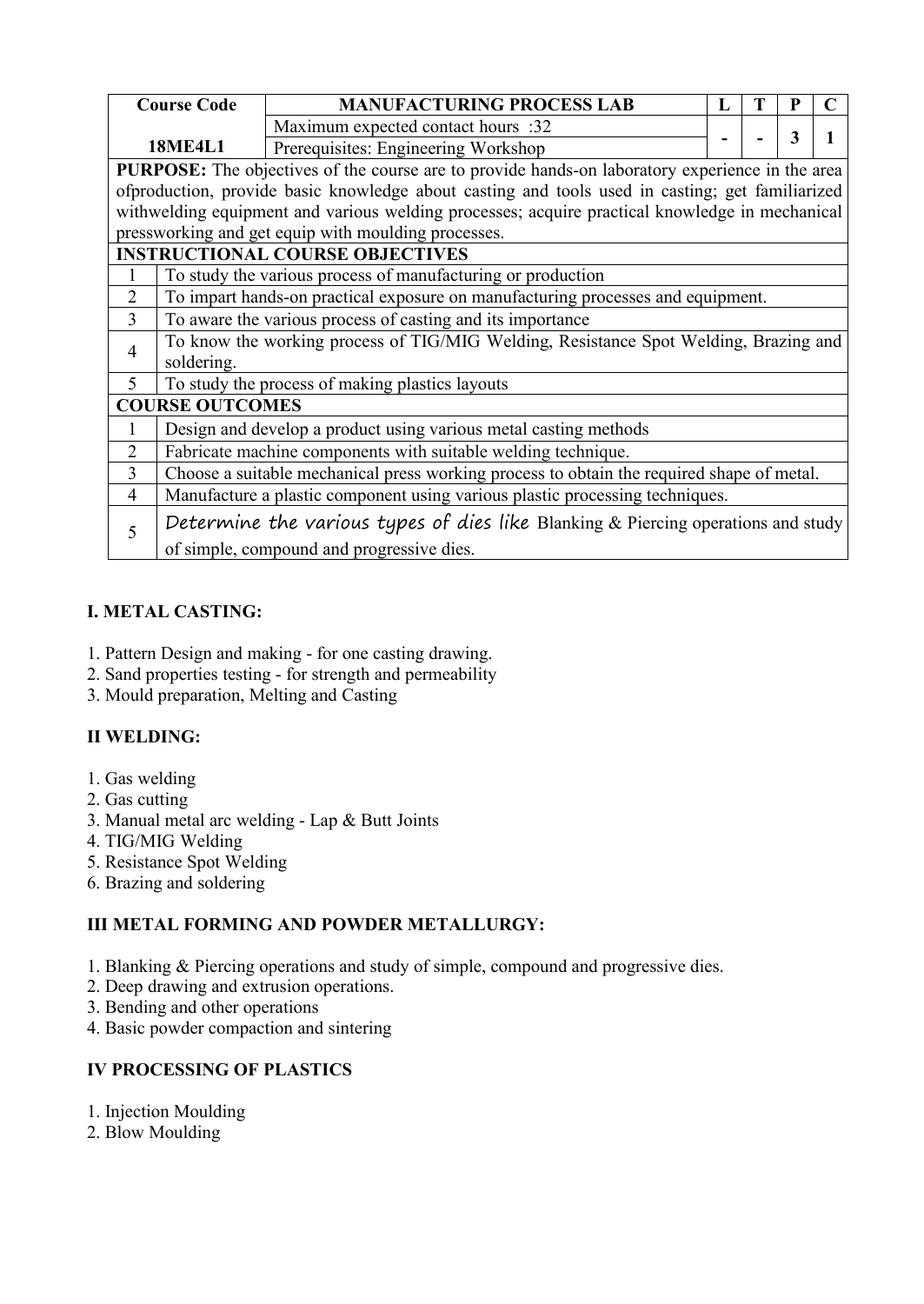|                | <b>Course Code</b> | FLUID MECHANICS & HYDRAULIC MACHINES LAB                                                    |  |   |  |
|----------------|--------------------|---------------------------------------------------------------------------------------------|--|---|--|
|                |                    | Maximum expected contact hours :32                                                          |  | 3 |  |
|                | <b>18ME4L2</b>     | Prerequisites: Knowledge of Pumps & Flows                                                   |  |   |  |
|                | <b>PURPOSE:</b>    |                                                                                             |  |   |  |
|                |                    | <b>INSTRUCTIONAL COURSE OBJECTIVES</b>                                                      |  |   |  |
|                |                    | To study the process of Pelton, Kaplan, and Francis turbines                                |  |   |  |
| $\overline{2}$ |                    | To know the various process of pumps and its efficiencies                                   |  |   |  |
| $\mathfrak{Z}$ |                    | To study the calibration process of Venturimeter and Orifice Meter                          |  |   |  |
| $\overline{4}$ |                    | To know the and evaluation process of various friction losses                               |  |   |  |
| 5              |                    | To aware the various efficiencies calculated and working procedures for industrial scenario |  |   |  |
|                |                    | <b>COURSE OUTCOMES</b>                                                                      |  |   |  |
|                |                    | Tuning flow discharge measuring devices used in pipes channels and tanks.                   |  |   |  |
| $\overline{2}$ |                    | Compute flow equations to solve control volume analysis problems in fluid mechanics.        |  |   |  |
| 3              |                    | Determine the laminar and turbulent boundary layer fundamentals in fluid flow problems      |  |   |  |
| $\overline{4}$ |                    | Develop capability to apply conservation principles to hydraulic machines                   |  |   |  |
| 5              |                    | Determine the flows of different types of pumps and its discharge.                          |  |   |  |

- 1) Impact of jets on Vanes.
- 2) Performance Test on Pelton Wheel.
- 3) Performance Test on Francis Turbine.
- 4) Performance Test on Kaplan Turbine.
- 5) Performance Test on Single Stage Centrifugal Pump.
- 6) Performance Test on Multi Stage Centrifugal Pump.
- 7) Performance Test on Reciprocating Pump.
- 8) Calibration of Venturimeter.
- 9) Calibration of Orifice meter.
- 10) Determination of friction factor for a given pipe line.
- 11) Determination of loss ofhead due to sudden contraction in a pipeline.
- 12) Turbine flow meter.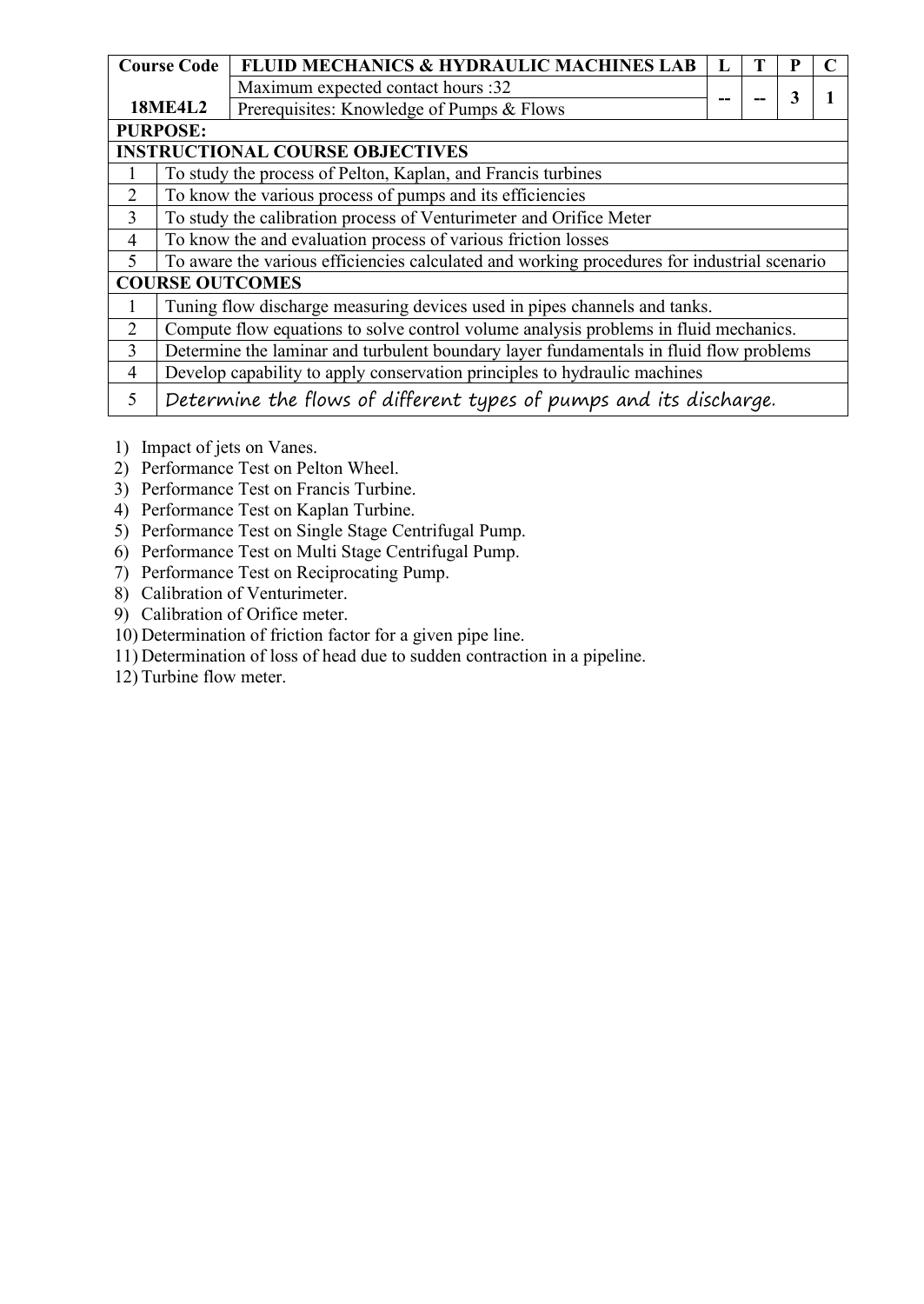|                | Course Code                                                                                                                     | <b>I.C.ENGINES &amp; GAS TURBINES</b>                                                                                                                                                     | L | T | P |   |  |  |
|----------------|---------------------------------------------------------------------------------------------------------------------------------|-------------------------------------------------------------------------------------------------------------------------------------------------------------------------------------------|---|---|---|---|--|--|
|                | <b>18ME5T1</b>                                                                                                                  | Maximum expected contact hours : 70<br>Prerequisites: Thermodynamics                                                                                                                      | 4 |   |   | 3 |  |  |
|                | combustion engines and Gas turbines                                                                                             | PURPOSE: To understand the operation, combustion, performance and emissions of internal                                                                                                   |   |   |   |   |  |  |
|                |                                                                                                                                 | <b>INSTRUCTIONAL COURSE OBJECTIVES</b>                                                                                                                                                    |   |   |   |   |  |  |
|                | To make the student learn and understand the reasons and affects of various losses that occur<br>in the actual engine operation |                                                                                                                                                                                           |   |   |   |   |  |  |
| $\overline{2}$ | To familiarize the student with the various engine systems along with their function and<br>necessity                           |                                                                                                                                                                                           |   |   |   |   |  |  |
| 3              |                                                                                                                                 | To learn about normal combustion phenomenon and knocking in S.I. and C.I. Engines and to<br>find the several engine operating parameters that affect the smooth engine operation.         |   |   |   |   |  |  |
| $\overline{4}$ |                                                                                                                                 | To make the student learn to perform testing on S.I and C.I Engines for the calculations of<br>performance and emission parameters                                                        |   |   |   |   |  |  |
|                | <b>COURSE OUTCOMES</b>                                                                                                          |                                                                                                                                                                                           |   |   |   |   |  |  |
| 1              | components                                                                                                                      | After undergoing this course the student is expected to understand the working of different<br>I.C. Engines and also should be able to analyze and evaluate the performance of individual |   |   |   |   |  |  |
| $\overline{2}$ |                                                                                                                                 | The student also should be in a position to understand basic principles of Gas turbines, Jet<br>propulsion and rocket engineering                                                         |   |   |   |   |  |  |

## **UNIT-I**

**Actual Cycles and their Analysis:** Introduction, Comparison of Air Standard and Actual Cycles, Time Loss Factor, Heat Loss Factor, Exhaust Blowdown-Loss due to Gas exchange process, Volumetric Efficiency. Loss due to Rubbing Friction, Actual and Fuel-Air Cycles of CI Engines

**UNIT-II**

**I. C. ENGINES:** Classification - Working principles, Valve and Port Timing Diagrams, - Engine systems – Fuel, Carburettor, Fuel Injection System, Ignition, Cooling and Lubrication, principle of wankle engine, principles of supercharging and turbo charging

#### **UNIT-III**

**Combustion in S.I. Engines :** Normal Combustion and abnormal combustion – Importance of flame speed and effect of engine variables – Types of Abnormal combustion, pre-ignition and knocking (explanation of ) – Fuel requirements and fuel rating, anti knock additives – combustion chamber – requirements, types.

**Combustion in C.I. Engines:** Four stages of combustion – Delay period and its importance – Effect of engine variables – Diesel Knock– Need for air movement, suction, compression and combustion induced turbulence – open and divided combustion chambers and nozzles used – fuel requirements and fuel rating**. UNIT-IV**

**Measurement, Testing and Performance**: Parameters of performance - measurement of cylinder pressure, fuel consumption, air intake, exhaust gas composition, Brake power – Determination of frictional losses and indicated power – Performance test – Heat balance sheet and chart.

#### **UNIT-V**

**GAS TURBINES: Simple** gas turbine plant – ideal cycle, essential components – parameters of performance – actual cycle – regeneration, inter cooling and reheating –closed and semi-closed cycles – merits and demerits, types of combustion chambers

#### **UNIT-VI**

**JET PROPULSION :** Principle of operation –classification of jet propulsive engines – working principles with schematic diagrams and representation on t-s diagram - thrust, thrust power and propulsion efficiency turbo jet engines – needs and demands met by turbo jet – schematic diagram, thermodynamic cycle, performance evaluation, thrust augmentation – methods.

**Rockets :** Application – working principle – classification – propellant type – thrust, propulsive efficiency – specific impulse – solid and liquid propellant rocket engines.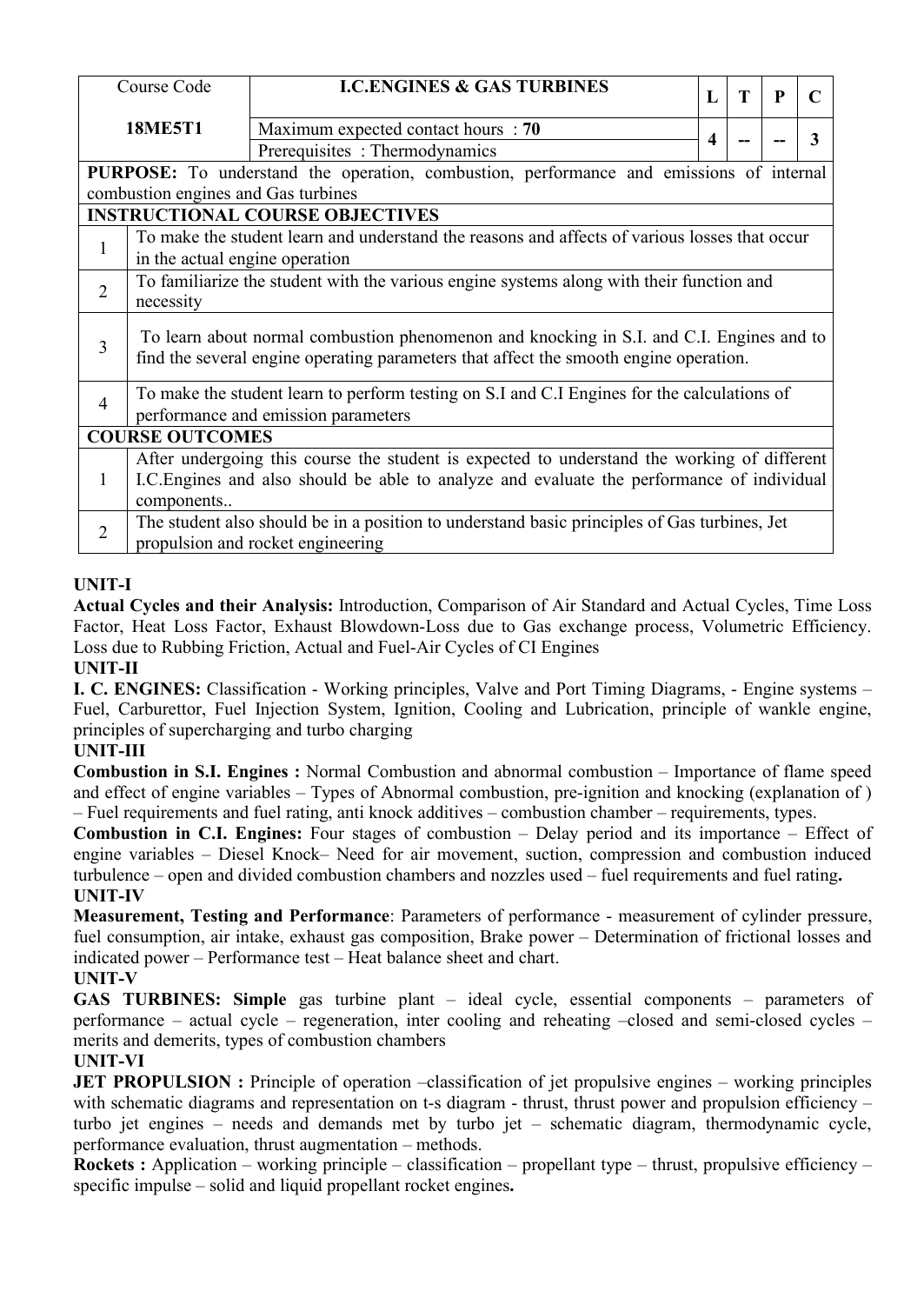## **Text Books:**

- 1. Thermodynamics and Heat Engines/R.Yadav, Volume -II /Central Publishing House
- 2. Gas Turbines /V.Ganesan /TMH
- 3. Heat Engineering /V.P Vasandani and D.S Kumar/Metropolitan Book Company, New Delhi

#### **References:**

- 1. Gas Turbines and Propulsive Systems /P.Khajuria & S.P.Dubey /Dhanpatrai
- 2. Gas Turbines / Cohen, Rogers and Saravana Muttoo / Addison Wesley Longman
- 3. Thermal Engineering-R.S Khurmi, &J S Gupta/S.Chand.
- 4. Thermal Engineering-P.L.Bellaney/ Khanna publishers.
- 5. Thermal Engineering-M.L.Marthur & Mehta/Jain bros. Publishers
- 6. Thermal Engineering / RK Rajput/ Lakshmi Publications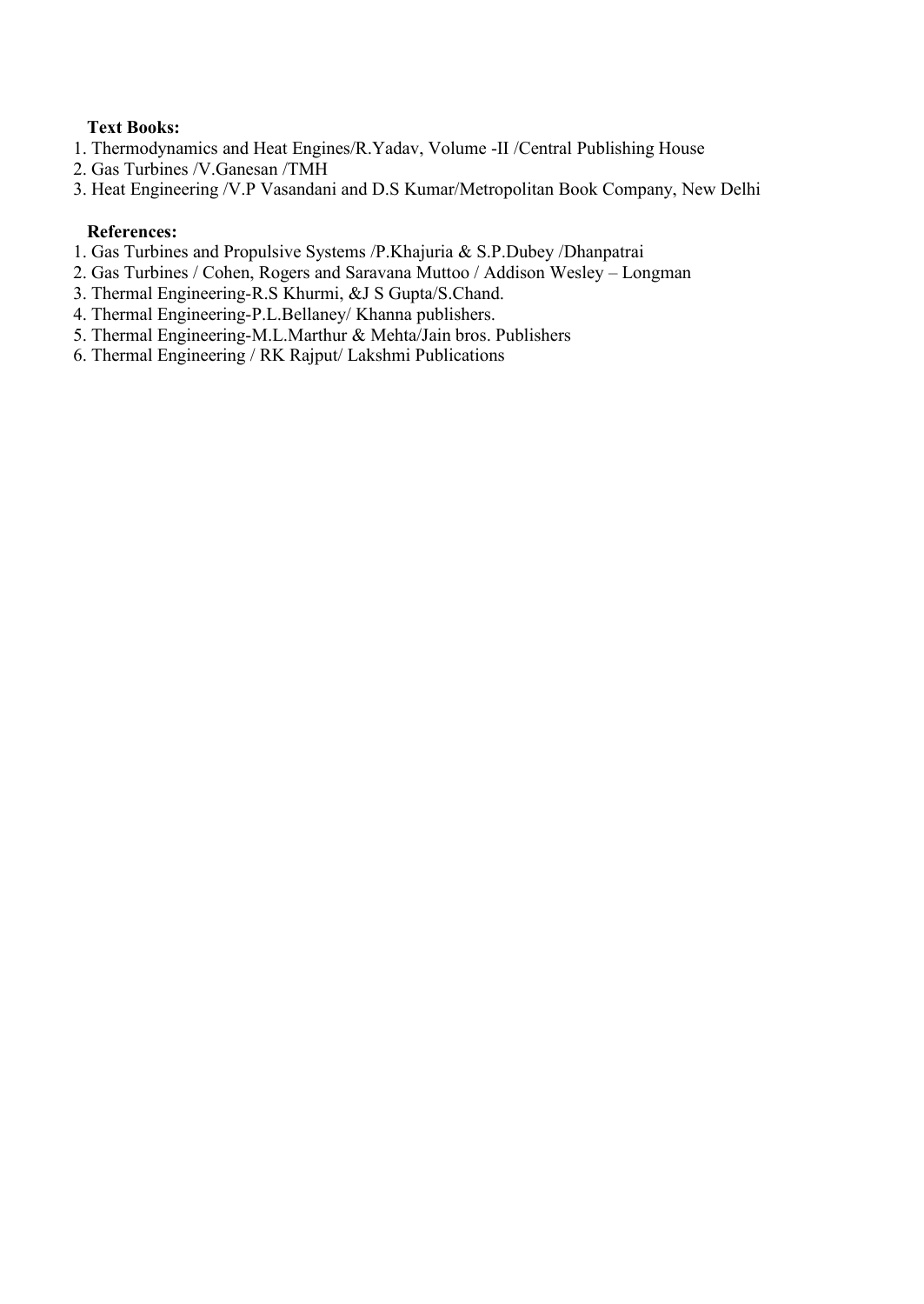|                | Course Code            | <b>THEORY OF MACHINES -II</b>                                                                    |   | T |  |   |  |  |  |  |
|----------------|------------------------|--------------------------------------------------------------------------------------------------|---|---|--|---|--|--|--|--|
|                |                        | Maximum expected contact hours : 73                                                              | 3 | 1 |  | 3 |  |  |  |  |
|                | <b>18ME5T2</b>         | Prerequisites: Kinematics of Machinery                                                           |   |   |  |   |  |  |  |  |
|                |                        | PURPOSE: To expose the students to learn the fundamentals of various laws governing rigid bodies |   |   |  |   |  |  |  |  |
|                | and its motions        |                                                                                                  |   |   |  |   |  |  |  |  |
|                |                        | <b>INSTRUCTIONAL COURSE OBJECTIVES</b>                                                           |   |   |  |   |  |  |  |  |
|                |                        | Develop understanding of dynamic analysis like gyroscopic forces and moments, friction of        |   |   |  |   |  |  |  |  |
|                |                        | fixed axis rotation of rigid bodies.                                                             |   |   |  |   |  |  |  |  |
| $\overline{2}$ |                        |                                                                                                  |   |   |  |   |  |  |  |  |
|                | governers              | Determine the dynamic behavior principles and operations of clutches, breaks, flywheels and      |   |   |  |   |  |  |  |  |
| 3              |                        | Relate static and dynamic balancing analysis as applied to machines                              |   |   |  |   |  |  |  |  |
| 4              |                        | To understand the various standards and methods of standardisation                               |   |   |  |   |  |  |  |  |
|                | <b>COURSE OUTCOMES</b> |                                                                                                  |   |   |  |   |  |  |  |  |
|                |                        | At the end of course the students will be able to Apply friction principles to clutches & brakes |   |   |  |   |  |  |  |  |
|                |                        | Determine the gyroscopic effects on rotating elements and compute inertia forces in              |   |   |  |   |  |  |  |  |
| $\overline{2}$ | reciprocating parts    |                                                                                                  |   |   |  |   |  |  |  |  |
| 3              |                        | Describe the operation and analysis of flywheel and governors                                    |   |   |  |   |  |  |  |  |
| $\overline{4}$ |                        | Calculate static and dynamic balancing for rotating and reciprocating machinery                  |   |   |  |   |  |  |  |  |
| 5              |                        | Analyze the natural frequencies $\&$ vibration analysis for single degree of freedom system      |   |   |  |   |  |  |  |  |

# **UNIT-I**

**PRECESSION:** Gyroscopes, effect of precession motion on the stability of moving vehicles such as motor car, motor cycle, aero planes and ships, static and dynamic force analysis of planar mechanisms

# **UNIT-II**

**FRICTION:** Inclined plane, friction of screw and nuts, pivot and collar, uniform pressure, uniform wear, friction circle and friction axis: lubricated surfaces, boundary friction, film lubrication.

**CLUTCHES:** Friction clutches- single disc or plate clutch, multiple disc clutch, cone clutch, centrifugal clutch

## **UNIT-III**

**TURNING MOMENT DIAGRAMS: Dynamic force analysis of slider crank mechanism, inertia torque,** 

angular velocity and acceleration of connecting rod, crank effort and turning moment diagrams – fluctuation of energy – fly wheels and their design.

## **UNIT-IV**

**GOVERNERS:** Watt, porter and proell governors, spring loaded governors – Hartnell and Hartung with auxiliary springs. sensitiveness, isochronism and hunting.

## **UNIT-V**

**BALANCING OF ROTATING MASSES:** Introduction, Static balancing, Dynamic balancing, Balancing of single unbalanced rotating mass, Balancing of Several Masses in the same planes, Balancing of Several Masses in Different planes**.**

**BALANCING OF RECIPROCATING MASSES** Introduction to Primary and Secondary balancing. Balancing of Multi cylinder in-line and radial engines

**UNIT-VI**

**FREE VIBRATIONS OF SINGLE DEGREE OF FREEDOM SYSTEMS:** Introduction, Definitions, types of vibrations and causes of vibrations, Basic features of Vibrating system, Degree of freedom, D Alembert's Principle, Energy method, Un damped free longitudinal, transverse and torsional vibrations of single degree of freedom systems, equivalent stiffness

## **Text Books**:

- 1. Theory of Machines, (3rd Edition) by S.S.Rattan ,Tata Mc.Graw Hill, New Delhi, 2012
- 2. Mechanism and machine theory /Ashok G. Ambedkar/PHI Publications

# **Reference Books:**

- 1. Theory of Machines: Kinematics & Dynamics, by P.L. Ballaney, I.K.International Pvt. Ltd., New Delhi,2010
- 2. Theory of Machines, by B.V.R. Guptha, Khanna Publications, New Delhi,11th Edition,1980
- 3. Theory of Machines, (5th Edition) by R.K.Bansal, Laxmi Publications(p) ltd. New Delhi, ,2010.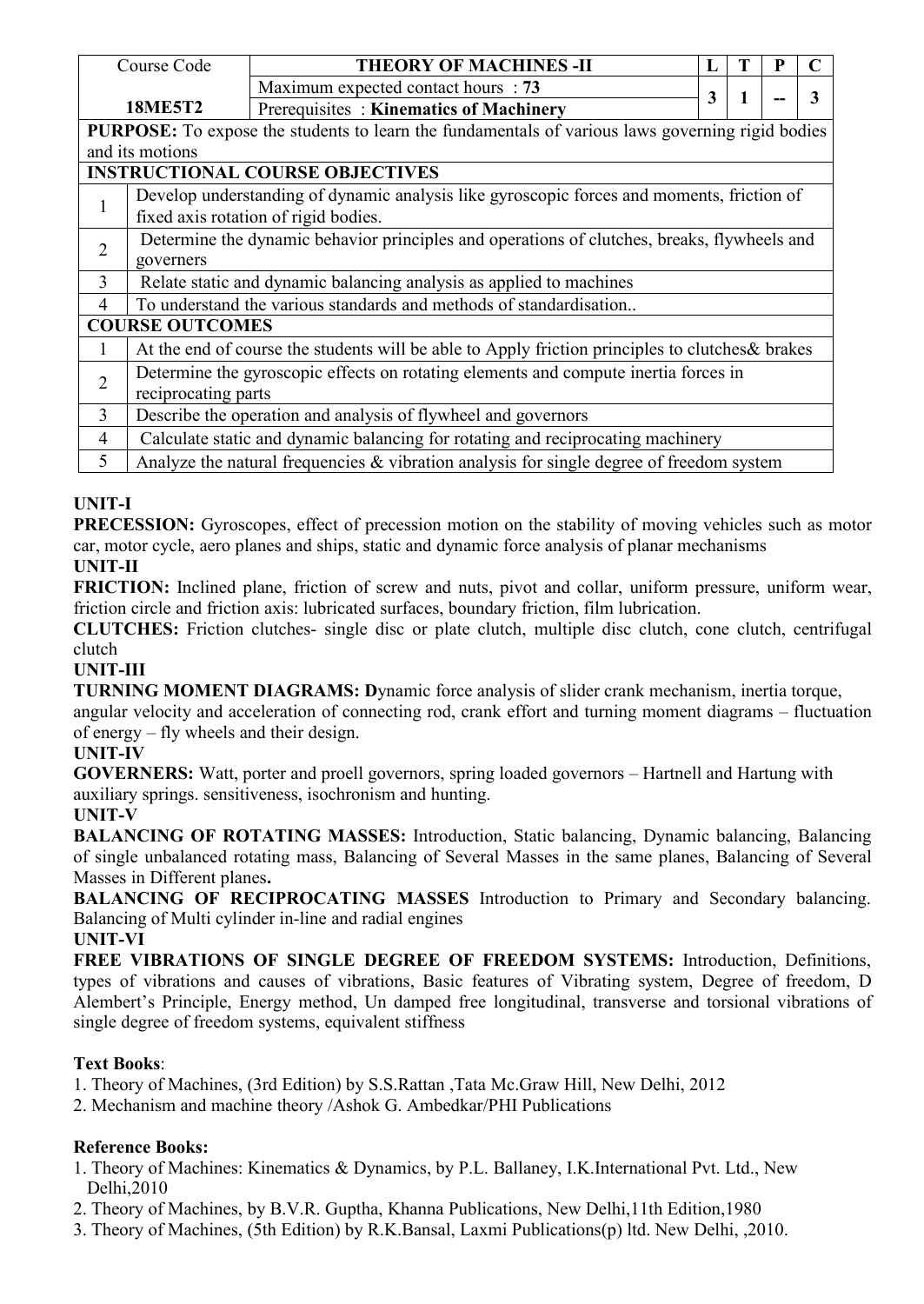|                | Course Code                                                                                    | <b>Manufacturing Technology</b>                                                              | $\mathbf{L}$     | T | P | $\mathbf C$ |  |  |
|----------------|------------------------------------------------------------------------------------------------|----------------------------------------------------------------------------------------------|------------------|---|---|-------------|--|--|
|                |                                                                                                | Maximum expected contact hours : 70                                                          |                  |   |   |             |  |  |
|                | <b>18ME5T3</b>                                                                                 | Prerequisites: Knowledge in Engg. workshop, EDP, ME-1.                                       | $\boldsymbol{4}$ |   |   | 3           |  |  |
|                |                                                                                                | PURPOSE: To make the students aware of different manufacturing processes like casting, metal |                  |   |   |             |  |  |
|                |                                                                                                | forming, metal cutting and gear manufacturing                                                |                  |   |   |             |  |  |
|                |                                                                                                | <b>INSTRUCTIONAL COURSE OBJECTIVES</b>                                                       |                  |   |   |             |  |  |
| $\mathbf{1}$   |                                                                                                | Provide the basic concepts in mechanics of metal cutting, chip formation, various tool       |                  |   |   |             |  |  |
|                | materials and tool life.                                                                       |                                                                                              |                  |   |   |             |  |  |
| $\overline{2}$ |                                                                                                | Impart the concept of types of lathe, various operations that can be performed in various    |                  |   |   |             |  |  |
|                |                                                                                                | lathes, various mechanisms adopted.                                                          |                  |   |   |             |  |  |
| $\overline{3}$ | Instruct the working principle, operations performed, work, tool holding devices and different |                                                                                              |                  |   |   |             |  |  |
|                | attachments in milling and drilling machines                                                   |                                                                                              |                  |   |   |             |  |  |
| $\overline{4}$ | Educate the basic fundamentals of reciprocating machine tools shaper, slotter and planning     |                                                                                              |                  |   |   |             |  |  |
|                | machines                                                                                       |                                                                                              |                  |   |   |             |  |  |
| 5              |                                                                                                | Acquaint with the fundamentals of finishing process, super finishing process and their       |                  |   |   |             |  |  |
|                | associated machine tools                                                                       |                                                                                              |                  |   |   |             |  |  |
|                | <b>COURSE OUTCOMES</b>                                                                         |                                                                                              |                  |   |   |             |  |  |
|                |                                                                                                | students will be able to Demonstrate fundamentals of metal removal processes                 |                  |   |   |             |  |  |
| $\overline{2}$ |                                                                                                | students will be able to Illustrate working principle, mechanism and various operations      |                  |   |   |             |  |  |
|                | performed on lathe                                                                             |                                                                                              |                  |   |   |             |  |  |
| 3              |                                                                                                | students will be able to Explain the mechanisms of shaper, planner and slotter and various   |                  |   |   |             |  |  |
|                |                                                                                                | machining operations Performed                                                               |                  |   |   |             |  |  |
|                |                                                                                                | students will be able to Describe drilling and grinding machines, various operations and     |                  |   |   |             |  |  |
| $\overline{4}$ | Nomenclature                                                                                   |                                                                                              |                  |   |   |             |  |  |

## **UNIT-I**

**BASICS OF METAL CUTTING:** Elementary treatment of metal cutting theory – elements of cutting process – geometry of single point cutting tools, chip formation and types of chips – built up edge and its effects, chip breakers. Mechanics of orthogonal cutting – Merchant's force diagram, cutting forces, Tool wear, tool life, machinability, cutting fluids, tool materials**.**

## **UNIT-II**

**LATHE:** Engine lathe – principle of working, specification of lathe – types of lathe – work, tool holding devices for lathes, accessories and attachments- Taper turning, Thread cutting – lathe operations, Capstan and Turret lathes – collet chucks – other work holding, tool holding devices –tool layout. Principal features of automatic lathes – classification – single spindle and multi-spindle automatic lathes.

# **UNIT-III**

**SHAPING, SLOTTING AND PLANNING MACHINES:** Principles of working – principalparts, specifications, operations performed, machining time calculations.

**DRILLING & BORING MACHINES:** Principles of working, specifications, types, operations performed tool holding devices – twist drill – Boring Machines – fine Boring Machines – jig boring machine, deep hole Drilling Machine.

## **UNIT-IV**

**MILLING MACHINES:** Principles of working – specifications – classification of Milling Machines – principal features of horizontal, vertical and universal Milling Machine, machining operations, types of cutters, geometry of milling cutters – methods of indexing, accessories to milling machines.

## **UNIT-V**

**FINISHING PROCESSES:** Theory of grinding – classification of grinding machines, cylindrical and surface grinding machines, tool and cutter grinding machines, different types of abrasives, bonds, specification and selection of a grinding wheel. Lapping, Honing & Broaching operations, comparison to grinding

## **UNIT-VI**

JIGS & FIXTURES**: Principles of design of jigs and fixtures and uses, classification of jigs & fixtures, principles of location and clamping, types of clamping & work holding devices, typical examples of jigs andfixtures.**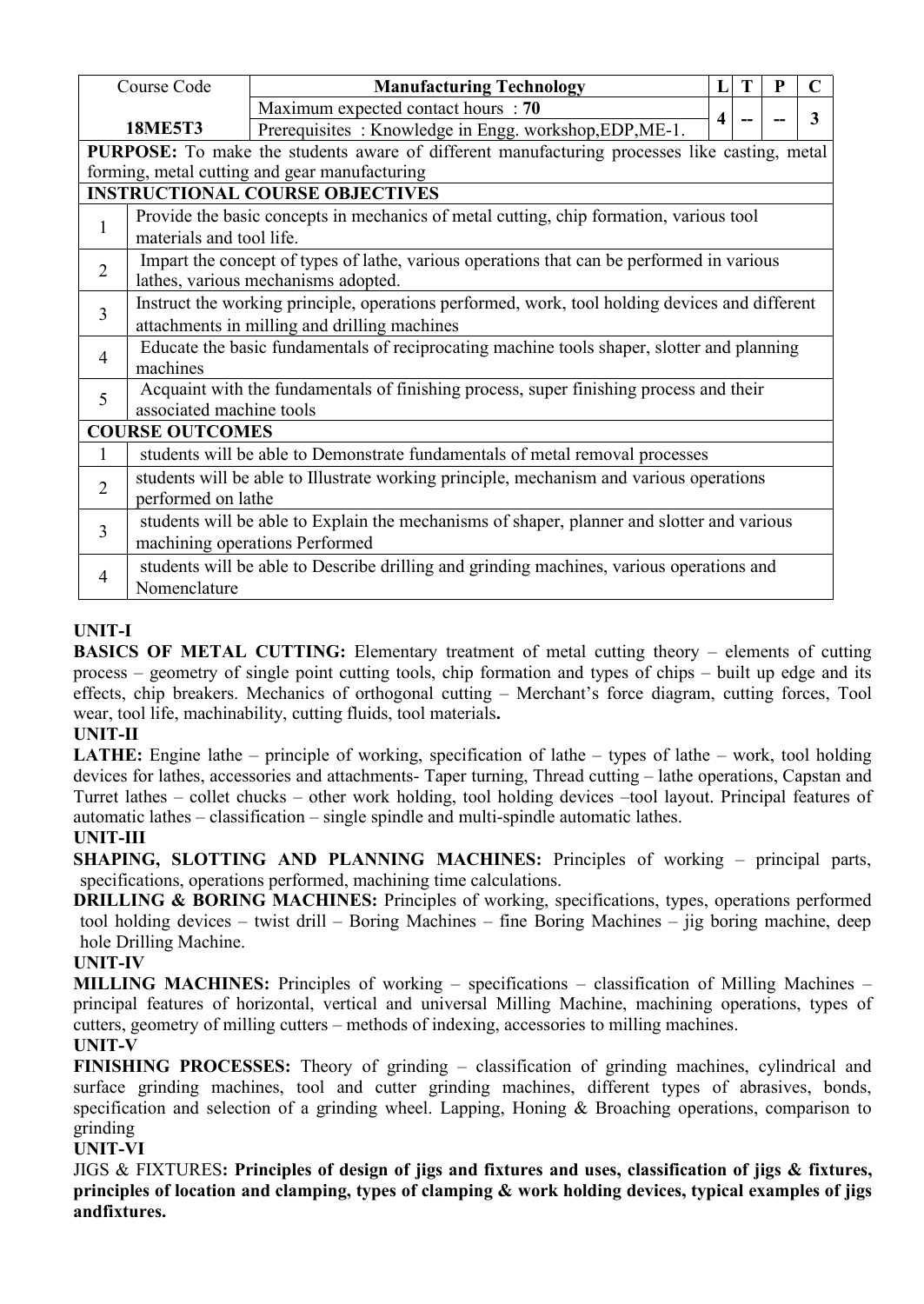**CNC MACHINE TOOLS**: CNC Machines, working principle, classification, constructional features of CNC machines, CNC controller, types of motion controls in CNC machines, applications of CNC machines.

#### **Text Books**:

- 1. Manufacturing technology Metal cutting and Machine tools, 2nd edition by P.N Rao, TMH publications, 2000.
- 2. Machining and machine tools, by A.B. Chattopadhyay, wiley india pvt. Limited, 2011

## **Reference Books:**

- 1. Metal cutting Principles, by M.C. Shaw, 3rd ed., Oxford, 1957.
- 2. Production Technology, by HMT, (Hindustan Machine Tools), TMH publications 2001.
- 3. Workshop Technology Vol II, (10th edition), by B.S.Raghu Vamshi, Dhanpat Rai & co (p) Ltd., 2009. 4.
- Manufacturing Science, by Amitabha Ghosh and Asok Kumar Mallik, East West Press, 2nd Edition, 2010.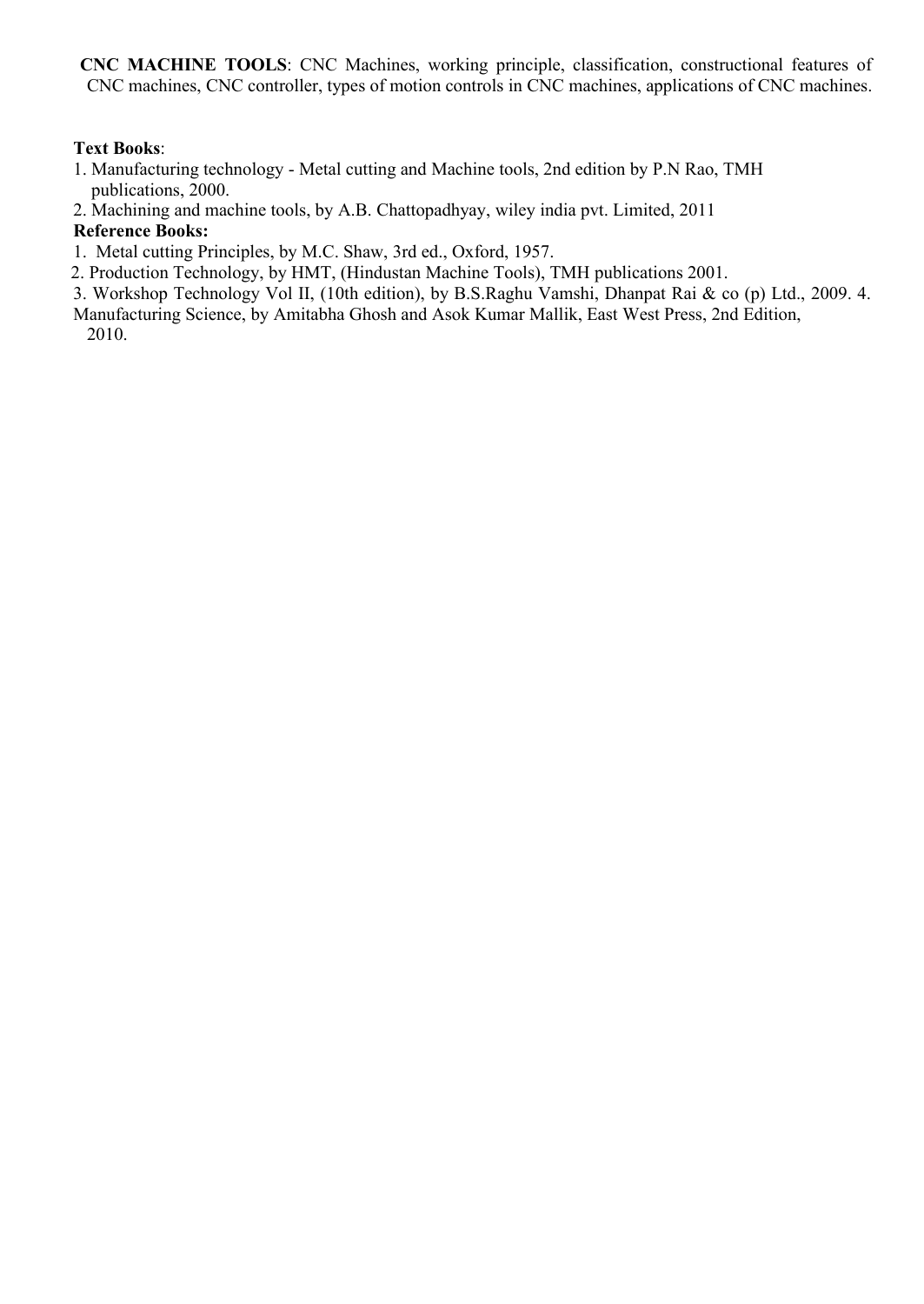|                                                                                 | Course Code                                                                                    | <b>Design of Machine Members -II</b>                                                 |                         |              |  |                  |
|---------------------------------------------------------------------------------|------------------------------------------------------------------------------------------------|--------------------------------------------------------------------------------------|-------------------------|--------------|--|------------------|
|                                                                                 |                                                                                                | Maximum expected contact hours : 70                                                  |                         |              |  |                  |
|                                                                                 | <b>18ME5T4</b>                                                                                 | Prerequisites: Design of machine Members-I,                                          | $\overline{\mathbf{4}}$ | $\mathbf{1}$ |  | $\boldsymbol{4}$ |
|                                                                                 |                                                                                                | <b>Kinematics of Machinery</b>                                                       |                         |              |  |                  |
| <b>PURPOSE:</b> To study the design of various mechanical transmission systems. |                                                                                                |                                                                                      |                         |              |  |                  |
| <b>INSTRUCTIONAL COURSE OBJECTIVES</b>                                          |                                                                                                |                                                                                      |                         |              |  |                  |
|                                                                                 |                                                                                                | This course gives the insight of slider and roller bearings and the life prediction. |                         |              |  |                  |
| $\overline{2}$                                                                  |                                                                                                | Learn to design I.C engine parts                                                     |                         |              |  |                  |
| 3                                                                               | Design the mechanical systems for power transmission elements such as                          |                                                                                      |                         |              |  |                  |
|                                                                                 | gears, belts, ropes, chains, keys and levers                                                   |                                                                                      |                         |              |  |                  |
| <b>COURSE OUTCOMES</b>                                                          |                                                                                                |                                                                                      |                         |              |  |                  |
|                                                                                 | The student will able to select the suitable bearing based on the application of the loads and |                                                                                      |                         |              |  |                  |
|                                                                                 | predict the life of the bearing                                                                |                                                                                      |                         |              |  |                  |
| $\overline{2}$                                                                  | Design power transmission elements such as gears, belts, chains, pulleys, ropes, levers and    |                                                                                      |                         |              |  |                  |
|                                                                                 | power screw                                                                                    |                                                                                      |                         |              |  |                  |
| 3                                                                               | Design of IC Engines parts                                                                     |                                                                                      |                         |              |  |                  |

#### **UNIT-I BEARINGS:**

Classification of bearings- applications, types of journal bearings – lubrication – bearing modulus – full and partial bearings – clearance ratio – heat dissipation of bearings, bearing materials – journal bearing design – ball and roller bearings – static loading of ball  $&$  roller bearings, bearing life.

# **UNIT-II**

# **I.C ENGINE PARTS**:

Connecting Rod: Thrust in connecting rod – stress due to whipping action on connecting rod ends– cranks and crank shafts, strength and proportions of over hung and center cranks – crank pins, crank shafts.

Pistons, forces acting on piston – construction design and proportions of piston, cylinder, cylinder liners, **UNIT-III**

**DESIGN OF CURVED BEAMS**: introduction, stresses in curved beams, expression for radius of neutral axis for rectangular, circular, trapezoidal and t-section, design of crane hooks, c –clamps **UNIT-IV**

**POWER TRANSMISSIONS SYSTEMS, PULLEYS:** Transmission of power by belt and rope drives , transmission efficiencies, belts – flat and v types – ropes - pulleys for belt and rope drives, materials, chain drives

# **UNIT-V**

**DESIGN OF POWER SCREWS:** Design of screw, square ACME, buttress screws, design of nut, compound screw, differential screw, ball screw- possible failures

**WIRE ROPES:** Construction, Designation, Stresses in wire ropes, rope sheaves and drums**.**

## **UNIT-VI**

**SPUR GEARS:** Classification of gears, Terminology of spur gear, Force analysis, Gear tooth failures, Beam Strength of gear teeth, Dynamic tooth Load, wear tooth load, Lewis Equation.

**HELICAL GEARS:** Terminology of helical gears, force analysis, Beam Strength of helical gears, effective load on gear tooth, wear strength of helical gears, Lewis Equation**.**

# **Text Books**:

1. Design of Machine Elements, (3rd Edition) by V.B. Bhandari, Tata McGraw Hill Publishers, New Delhi, 2014.

2. Machine Design an Integrated Approach, (5th Edition) Robert L. Norton, Pearson Education Limited, New Delhi, 2013

## **Reference books**:

1. A Textbook of Machine Design (SI Units) (12th Edition) by P. C. Sharma, Dr. D. K. Aggarwal, S. K. Kataria & Sons, New Delhi, 2012.

2. Mechanical Engineering Design, (8th Edition) by Joseph Shigley, Charles R Mischke, Tata McGraw Hill Publishers, New Delhi, 2008.

3. Design of Machine Elements, by C. S. Sharma, Kamlesh Purohit, Prentice Hall of India Private Limited (PHI), New Delhi, 2009.

4. A Textbook of Machine Design by R S Khurmi, J K Guptha, S Chand & Company Ltd., New Delhi., (25th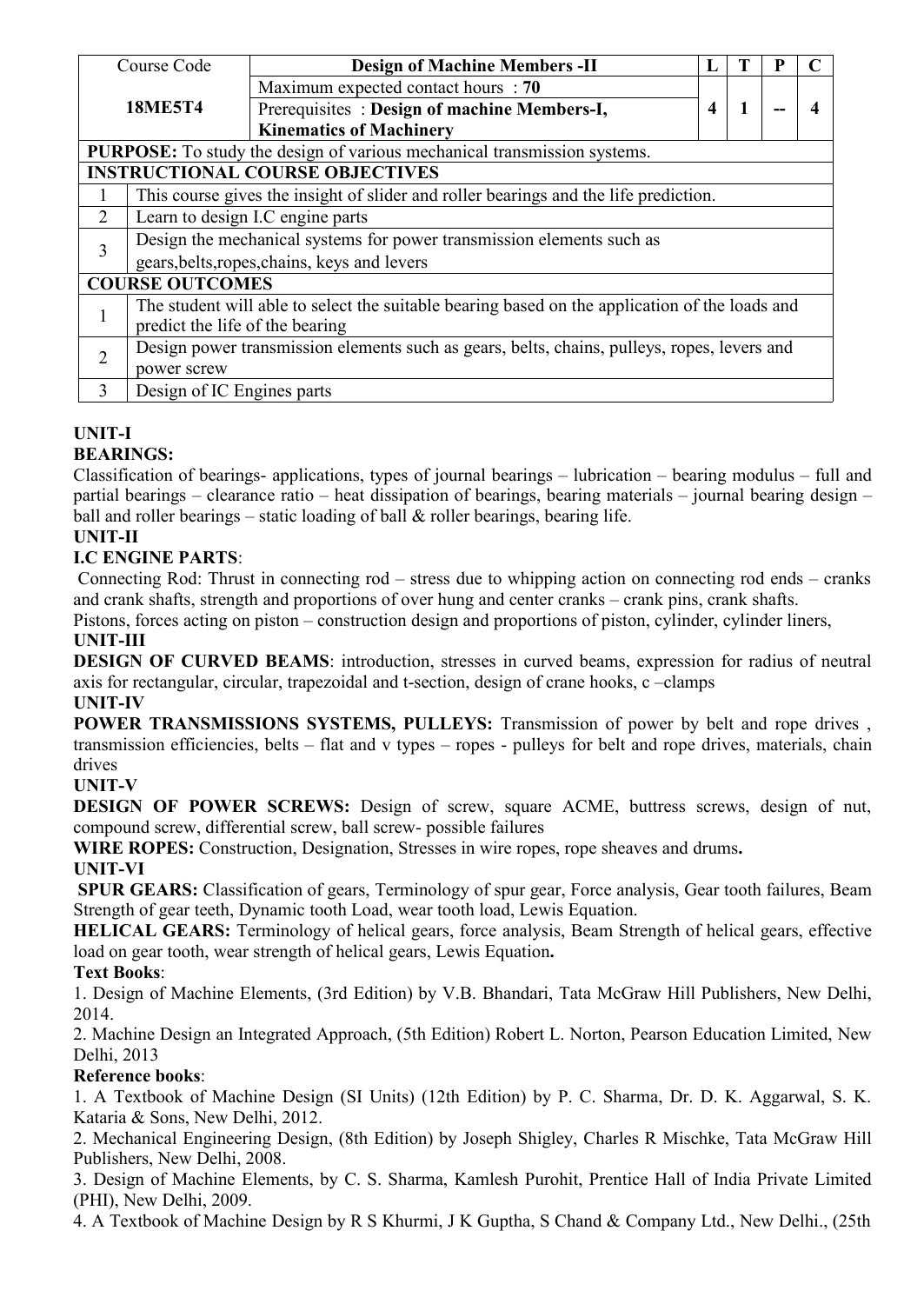Edition), 2005.

5. Design of Machine Elements, (2ndEdition) by P. Kannaiah, Scitech Publications India Private Limited, Chennai, 2009.

# **DATA BOOKS TO BE ALLOWED IN EXAMINATION:**

1. Design data hand book by K Mahadevan & K Balaveera Reddy, (4th Edition), CBS Publishers, 2013. 2. Design Data Hand Book by S.Md. Jalaluddin, First Edition, Anuradha Publications, Chennai, 2009.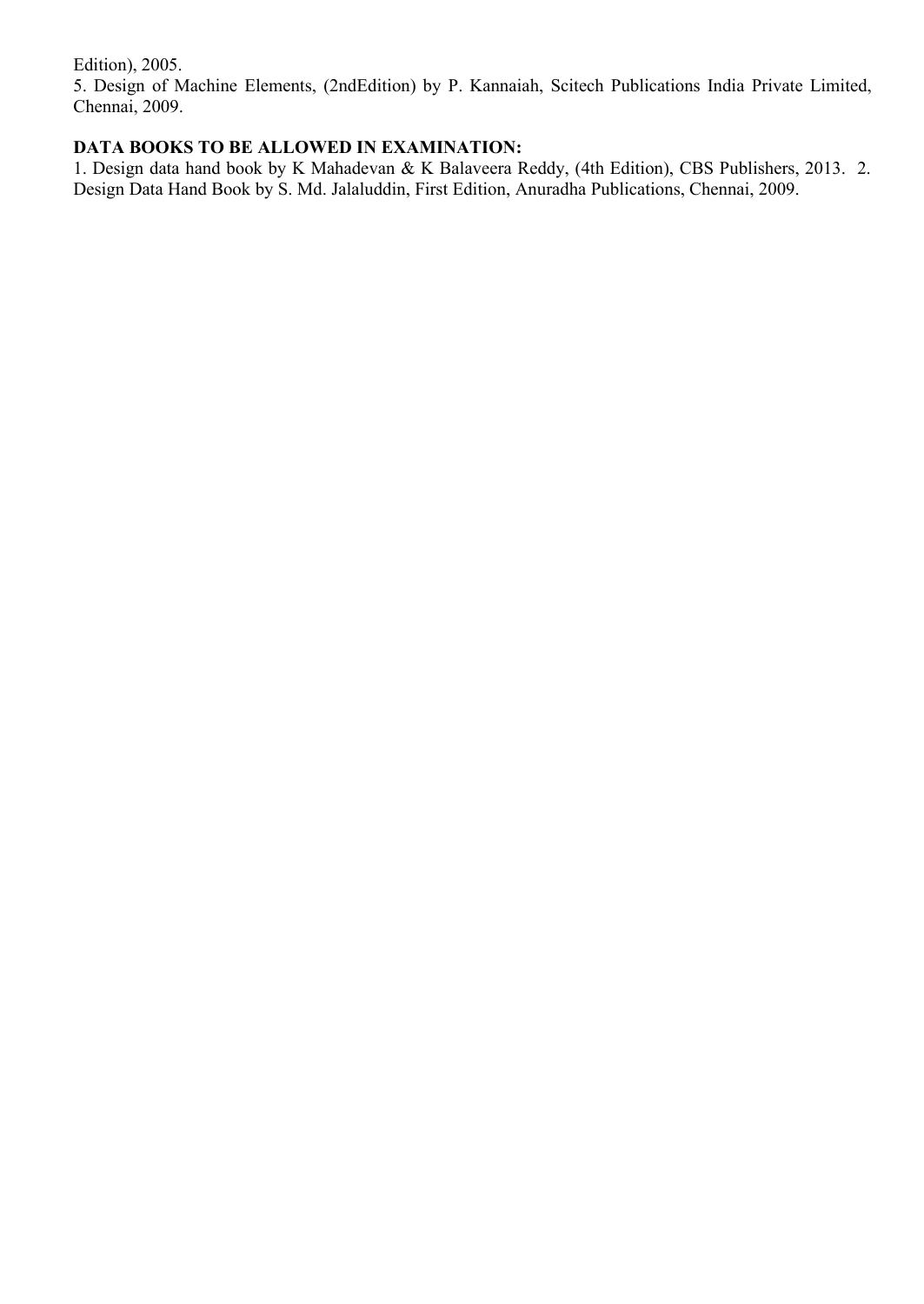|                | <b>Course Code</b>                                      | <b>INDUSTRIAL ENGINEERING MANAGEMENT</b>                                                           | L                |  |  |   |  |  |  |
|----------------|---------------------------------------------------------|----------------------------------------------------------------------------------------------------|------------------|--|--|---|--|--|--|
|                |                                                         | Maximum expected contact hours : 64                                                                |                  |  |  |   |  |  |  |
|                | <b>18ME5T5A</b>                                         | Prerequisites: Industrial Engineering                                                              | $\boldsymbol{4}$ |  |  | 3 |  |  |  |
|                |                                                         | <b>PURPOSE:</b> The main objective of this course is to introduce the concepts of risk management, |                  |  |  |   |  |  |  |
|                |                                                         | financial planning and entrepreneurship                                                            |                  |  |  |   |  |  |  |
|                |                                                         | <b>INSTRUCTIONAL COURSE OBJECTIVES</b>                                                             |                  |  |  |   |  |  |  |
|                |                                                         | The management, organization methods as practiced in industry and the Human Resource               |                  |  |  |   |  |  |  |
|                |                                                         | Management and labor laws.                                                                         |                  |  |  |   |  |  |  |
| $\overline{2}$ |                                                         | The financial analysis, learning from balance sheet                                                |                  |  |  |   |  |  |  |
| $\overline{3}$ |                                                         | Thoroughly types of production systems and quality control                                         |                  |  |  |   |  |  |  |
| $\overline{4}$ |                                                         | The concepts of material management and marketing techniques                                       |                  |  |  |   |  |  |  |
| 5              |                                                         | The techniques application to industry for better management of various resources.                 |                  |  |  |   |  |  |  |
|                | <b>COURSE OUTCOMES</b>                                  |                                                                                                    |                  |  |  |   |  |  |  |
|                |                                                         | Summarize the concepts of general management, financial management, human resources,               |                  |  |  |   |  |  |  |
|                |                                                         | production management, and marketing management. .                                                 |                  |  |  |   |  |  |  |
| $\overline{2}$ |                                                         | Illustrate the application with to identify solutions to industry problems.                        |                  |  |  |   |  |  |  |
| 3              |                                                         | Identify the optimum solutions with system approach to both industry and service sector.           |                  |  |  |   |  |  |  |
| $\overline{4}$ |                                                         | Judge the advanced software tools for decision making with available sources for cost              |                  |  |  |   |  |  |  |
|                | reduction and profit maximization with society concern. |                                                                                                    |                  |  |  |   |  |  |  |
| 5              |                                                         | Develop a team and play a key role in decision making with interpretation skills for all round     |                  |  |  |   |  |  |  |
|                | development of organization                             |                                                                                                    |                  |  |  |   |  |  |  |

**UNIT-I** Defining Operations Management, functions and its historical evolution.

**Forecasting:** Approaches to Forecasting: Qualitative approach - Judgmental methods, quantitative methods- time series, regression.

**AGGREGATE PLANNING:** purpose, procedure and techniques

**UNIT-II Production Management:** Types of production systems, Product analysis, brief treatment of functions of production Planning and Control, Value analysis

**Scheduling**: Introduction, concept of batch production systems, Loading, Sequencing, and scheduling the n jobs on a single machine, two machines, three machines, m-machines. Problem solving.

**UNIT –III INVENTORY CONTROL** : Introduction, models, Inventory costs, Basic models EOQ and EBQ with-out shortages, Quantity discounts, Selective control -- ABC analysis, Problem solving

**Quality Control:** Inspection and types, SQC - Control charts for attributes and variables, construction and application – Acceptance sampling, sampling plans, Construction of O.C. curve. Problem solving.

**UNIT – IV General Management:** General Management, Principles of Scientific Management; Brieftreatment of Managerial Functions. Modern Management concept.

**Personnel Management:** The Personnel Function, Staff Role in Person Department, Personnel Functions Job Design, Job Information,

**UNIT – V Financial Management:** Concept of Interest, Compound Interest, **Economic Evaluation of Alternatives:** The Annual Equivalent Method, Present Worth Method, Future Worth Method. Depreciation – Purpose, Types of Depreciation; Common Methods of Depreciation; The Straight-Line Method, Declining Balance Method, The Sum of the years Digits Method, A Brief Treatment of Balance Sheet, Ratio Analysis.Introduction to JIT / Lean Manufacturing, Six Sigma Quality Concept, Supply Chain Management,Business Process Reengineering, Concurrent Engineering, Enterprise Resource Planning.

# **Text Books**

- 1) Management By Koontz & Weirch
- 2) Engineering Economy By E. Paul Degarmo,John R.Chandra,William G.Sullivan.
- 3) Operations Management by Adam & Ebert.

# **Reference Books** :

- 1) Production & Operations Management By Panner Selvam.
- 2) Industrial Organization & Engineering Economics By Banga & Sharma
- 3) Operations Management by Mahadevan.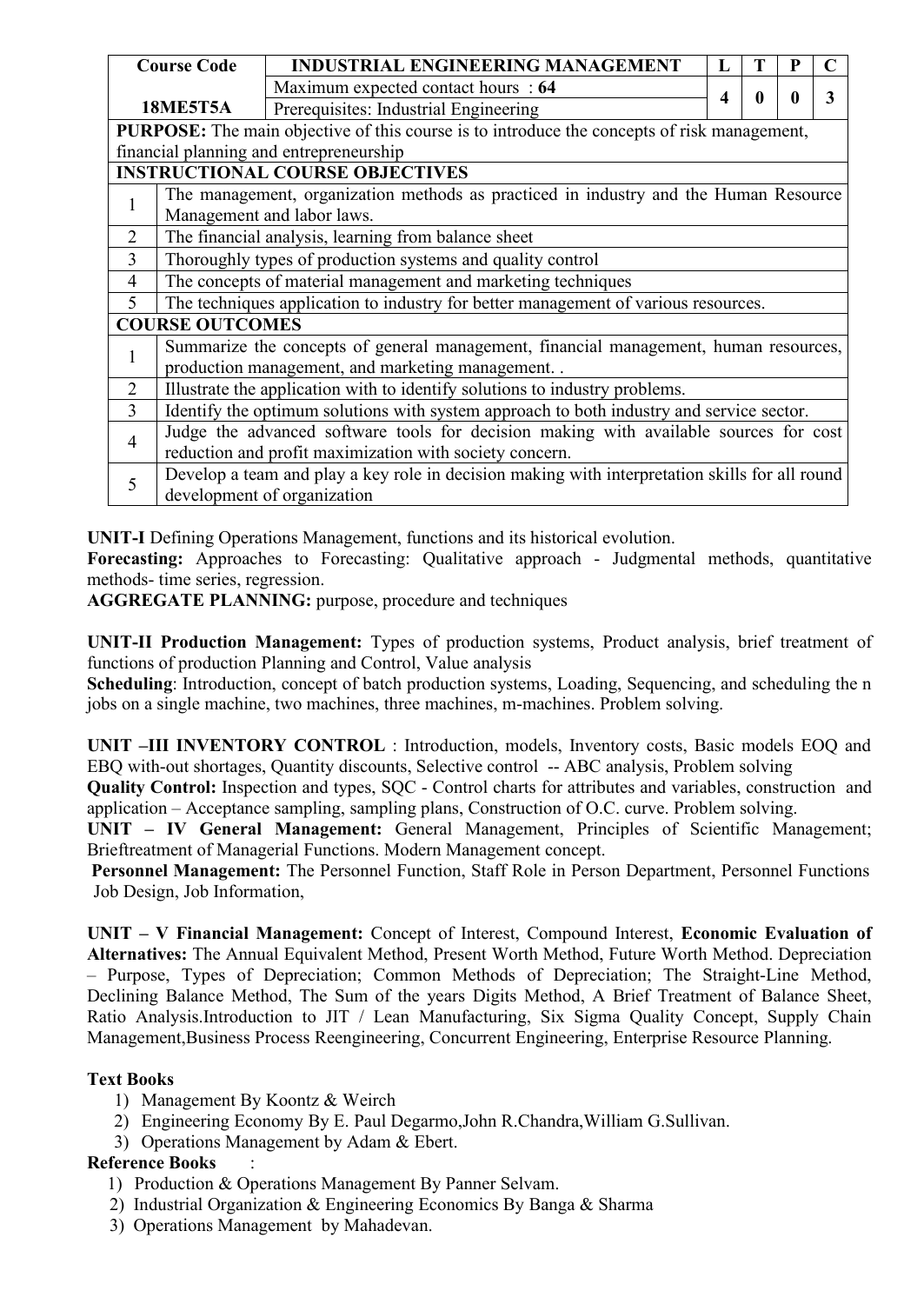|                                                                                                         | Course Code                                                                                    | <b>THEORY OF MACHINES LAB</b>                                                               |  | Т |   |  |  |  |
|---------------------------------------------------------------------------------------------------------|------------------------------------------------------------------------------------------------|---------------------------------------------------------------------------------------------|--|---|---|--|--|--|
|                                                                                                         |                                                                                                | Maximum expected contact hours : 32                                                         |  |   |   |  |  |  |
| <b>18ME5L1</b>                                                                                          |                                                                                                | Prerequisites: Dynamics of machinery                                                        |  |   | 3 |  |  |  |
| <b>PURPOSE:</b> To expose the students to learn the fundamentals of various laws governing rigid bodies |                                                                                                |                                                                                             |  |   |   |  |  |  |
| and its motions                                                                                         |                                                                                                |                                                                                             |  |   |   |  |  |  |
| <b>INSTRUCTIONAL COURSE OBJECTIVES</b>                                                                  |                                                                                                |                                                                                             |  |   |   |  |  |  |
|                                                                                                         | Determine the vibration parameters of a vibrating system                                       |                                                                                             |  |   |   |  |  |  |
| $\overline{2}$                                                                                          |                                                                                                | Predict the radius of gyration and moment of inertia of vibrating system                    |  |   |   |  |  |  |
| 3                                                                                                       |                                                                                                | Verify the static and dynamic balancing                                                     |  |   |   |  |  |  |
| 4                                                                                                       |                                                                                                | Study the effect of gyroscopic couple and operations of robotic arm                         |  |   |   |  |  |  |
|                                                                                                         | <b>COURSE OUTCOMES</b>                                                                         |                                                                                             |  |   |   |  |  |  |
|                                                                                                         |                                                                                                | student will be able to Evaluate the natural frequencies in different vibrating systems and |  |   |   |  |  |  |
|                                                                                                         | effect of gyroscopic couple                                                                    |                                                                                             |  |   |   |  |  |  |
| $\overline{2}$                                                                                          | student will be able to Compute the radius of gyration & Moment of Inertia of oscillating part |                                                                                             |  |   |   |  |  |  |
|                                                                                                         | in vibration system                                                                            |                                                                                             |  |   |   |  |  |  |
| $\overline{3}$                                                                                          |                                                                                                | student will be able to Apply the concepts of damping to determine damping coefficient      |  |   |   |  |  |  |
|                                                                                                         | student will be able to Measure the amplitude of vibration in damped and un damped             |                                                                                             |  |   |   |  |  |  |
| 4                                                                                                       | vibrating system                                                                               |                                                                                             |  |   |   |  |  |  |
| 5                                                                                                       |                                                                                                | student will be able to Verify the static balancing and dynamic balancing 6. Implement the  |  |   |   |  |  |  |
|                                                                                                         | operations to manipulate the robot arm in industries                                           |                                                                                             |  |   |   |  |  |  |

# **LIST OF EXPERIMENTS**

- 1. To determine whirling speed of shaft theoretically and experimentally.
- 2. To determine the position of sleeve against controlling force and speed of a Hartnell governor and to plot the characteristic curve of radius of rotation.
- 3. To analyse the motion of a motorized gyroscope when the couple is applied along its spin axis
- 4. To determine the frequency of undamped free vibration of an equivalent spring mass system.
- 5. To determine the frequency of damped force vibration of a spring mass system
- 6. To study the static and dynamic balancing using rigid blocks.
- 7. To find the moment of inertia of a flywheel
- 8. To plot follower displacement vs cam rotation for various Cam Follower systems.
- 9. To plot slider displacement, velocity and acceleration against crank rotation for single slider crank mechanism/Four bar mechanism
- 10. To find coefficient of friction between belt and pulley.
- 11. To study simple and compound screw jack and determine the mechanical advantage , velocity ratio and efficiency
- 12. To study various types of gears- Spur, Helical, Worm and Bevel Gears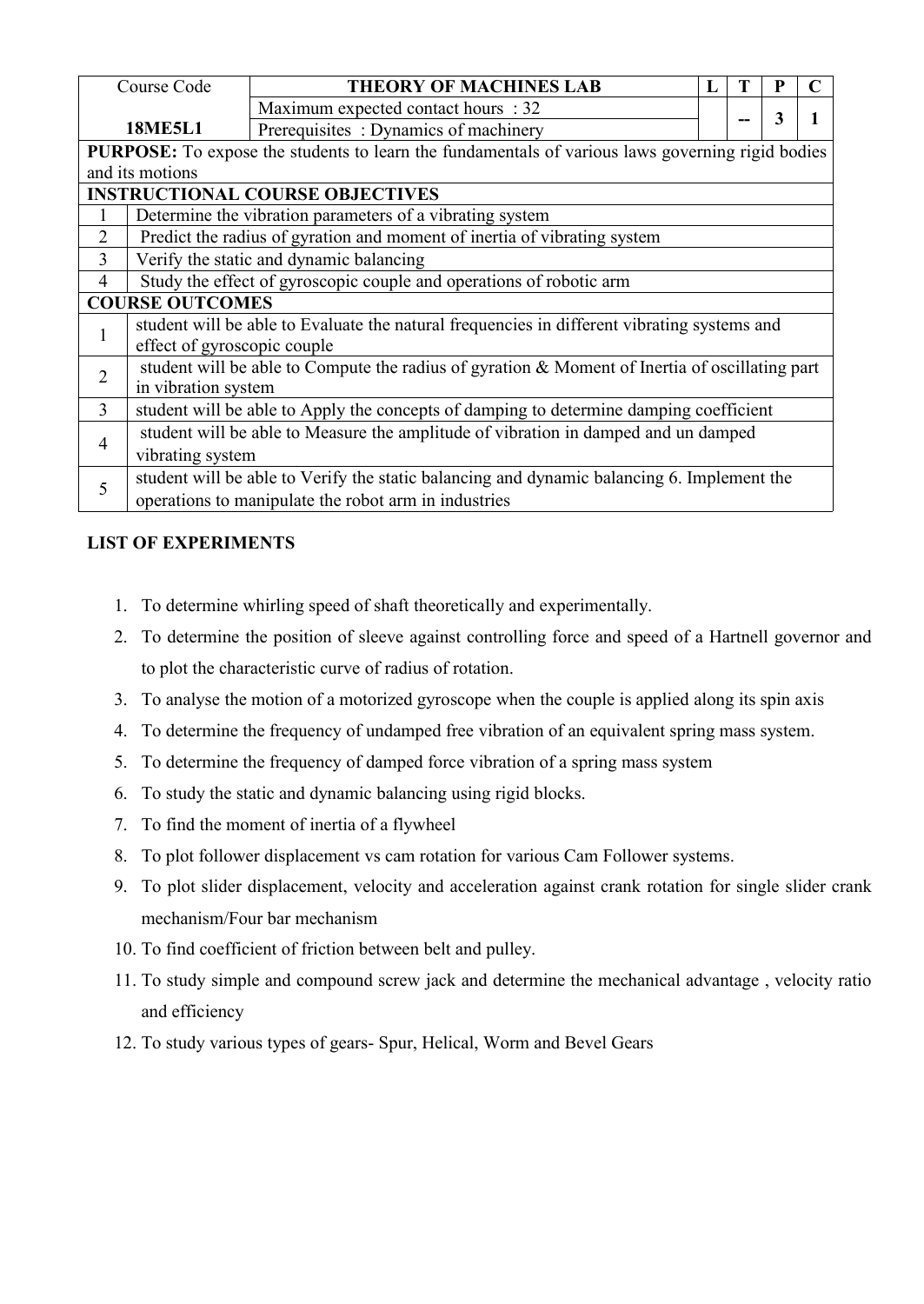| <b>MANUFACTURING TECHNOLOGY LAB</b><br>Course Code<br>Maximum expected contact hours:<br>3          |  |  |  |  |  |  |  |
|-----------------------------------------------------------------------------------------------------|--|--|--|--|--|--|--|
|                                                                                                     |  |  |  |  |  |  |  |
|                                                                                                     |  |  |  |  |  |  |  |
| <b>18ME5L2</b><br>Prerequisites: Manufacturing Technology                                           |  |  |  |  |  |  |  |
| PURPOSE: To familiarize the different cutting techniques in different machines                      |  |  |  |  |  |  |  |
| <b>INSTRUCTIONAL COURSE OBJECTIVES</b>                                                              |  |  |  |  |  |  |  |
| Familiarize different machine tools used in production floor.                                       |  |  |  |  |  |  |  |
| Impart hands on experience on lathe, drilling, shaping, milling, slotting, Grinding, Planning       |  |  |  |  |  |  |  |
| and tool and cutter grinding machines.                                                              |  |  |  |  |  |  |  |
| <b>COURSE OUTCOMES</b>                                                                              |  |  |  |  |  |  |  |
| students will be able to Perform step, taper turning, threading, knurling and Form turning          |  |  |  |  |  |  |  |
| students will be able to Perform Drilling $&$ Tapping operations on given work piece.<br>2          |  |  |  |  |  |  |  |
| students will be able to Produce plain or stepped surface using shaper, planner and surface         |  |  |  |  |  |  |  |
| 3<br>grinder                                                                                        |  |  |  |  |  |  |  |
| students will be able to Fabricate keyway slot using milling machine and slotter.<br>$\overline{4}$ |  |  |  |  |  |  |  |
| students will be able to Prepare different cutting tool angles using Tool and cutter grinder.<br>5  |  |  |  |  |  |  |  |

# **LIST OF EXPERIMENTS**

# Any 12 Experiments of the following

# **Lathes**

- 1. Plain Turning
- 2. Step turning
- 3. Taper turning by swivelling compound rest
- 4. Taper turning by taper turning attachment
- 5. Threading
- 6. Knurling
- 7. Form Turning

# **Non-Lathes**

- 1. Drilling and tapping on Square block
- 2. Shaping a stepped surface
- 3. Slotting a Rectangular slot
- 4. Milling a Keyway
- 5. Surface grinding of Rectangular block
- 6. Grinding of single point cutting tool angles.
- 7. Planing a stepped surface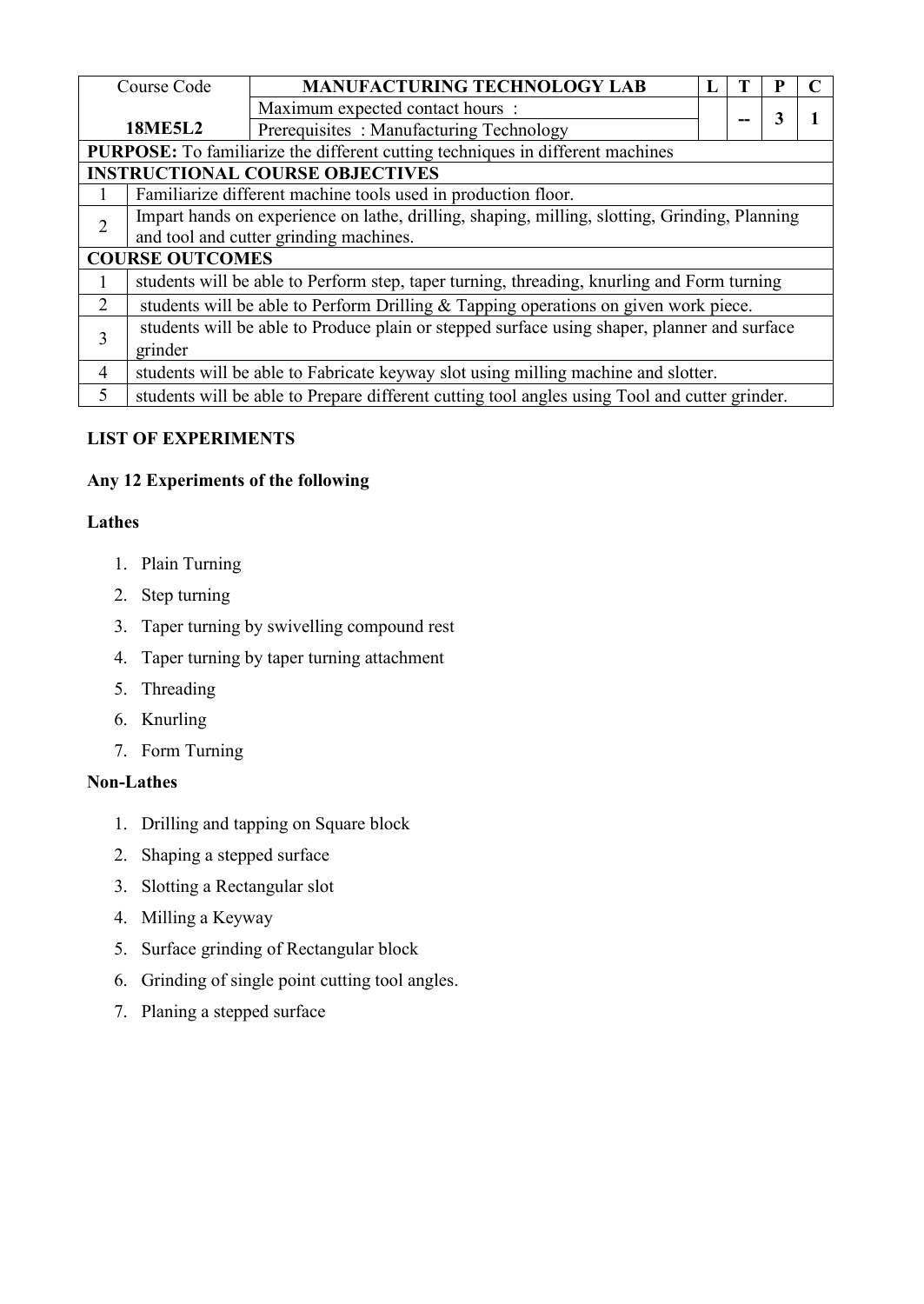| Course Code                                                                 |                                                                                              | THERMAL ENGINEERING LAB                                                                        |  |  |   |  |  |  |  |
|-----------------------------------------------------------------------------|----------------------------------------------------------------------------------------------|------------------------------------------------------------------------------------------------|--|--|---|--|--|--|--|
|                                                                             |                                                                                              | Maximum expected contact hours : 32                                                            |  |  | 3 |  |  |  |  |
|                                                                             | <b>18ME5L3</b>                                                                               | Prerequisites : IC Engines and Gas Turbines                                                    |  |  |   |  |  |  |  |
| PURPOSE: To learn about the how to calculate various performance parameters |                                                                                              |                                                                                                |  |  |   |  |  |  |  |
| <b>INSTRUCTIONAL COURSE OBJECTIVES</b>                                      |                                                                                              |                                                                                                |  |  |   |  |  |  |  |
|                                                                             |                                                                                              | Determine the calorific value of different types of solid, liquid and gaseous fuels by using   |  |  |   |  |  |  |  |
|                                                                             |                                                                                              | bomb calorimeter and Junker's gas calorimeter and to estimate quality of the fuel using carbon |  |  |   |  |  |  |  |
|                                                                             | residue tester                                                                               |                                                                                                |  |  |   |  |  |  |  |
| $\overline{2}$                                                              | Evaluate the performance of various types of petrol, diesel engines and reciprocating air    |                                                                                                |  |  |   |  |  |  |  |
|                                                                             | compressor, study of boilers                                                                 |                                                                                                |  |  |   |  |  |  |  |
|                                                                             | <b>COURSE OUTCOMES</b>                                                                       |                                                                                                |  |  |   |  |  |  |  |
|                                                                             |                                                                                              | Test the performance of different types of petrol engine and diesel.                           |  |  |   |  |  |  |  |
| $\overline{2}$                                                              | Assess the performance of reciprocating air compressor, boilers, disassembly and assembly of |                                                                                                |  |  |   |  |  |  |  |
|                                                                             | engine.                                                                                      |                                                                                                |  |  |   |  |  |  |  |
| 3 <sup>1</sup>                                                              |                                                                                              | Calculate calorific values among different types of solid, liquid and gaseous fuels            |  |  |   |  |  |  |  |
| 4                                                                           | Measure the quality of the fuel by estimating the carbon residue of the fuel                 |                                                                                                |  |  |   |  |  |  |  |

# **LIST OF EXPERIMENTS**

## Any 12 Experiments of the following

#### **I.C. Engines Lab**

- 1. I.C. Engines valve/ port time diagram
- 2. I.C. Engines Performance Test (4-stroke Diesel Engines)
- 3. I.C. Engines Performance Test on 2-stroke petrol engine
- 4. Evaluation of Engine friction by conducting Morse test on 4-stroke Multi cylinder petrol Engine
- 5. Retardation test on diesel engine
- 6. I.C. Engines Heat Balance
- 7. I.C. Engines Air/Fuel Ratio and Volumetric Efficiency
- 8. 8 .Performance test on computer based 4 stroke multi cylinder petrol engine
- 9. Performance Test on Reciprocating Air-Compressor unit
- 10. Study of Boilers
- 11. Disassembly/Assembly of Engines.

#### **Fuels Lab :**

- 1. Junker's gas calorimeter
- 2. Bomb calorimeter
- 3. Canradson's carbon residue tester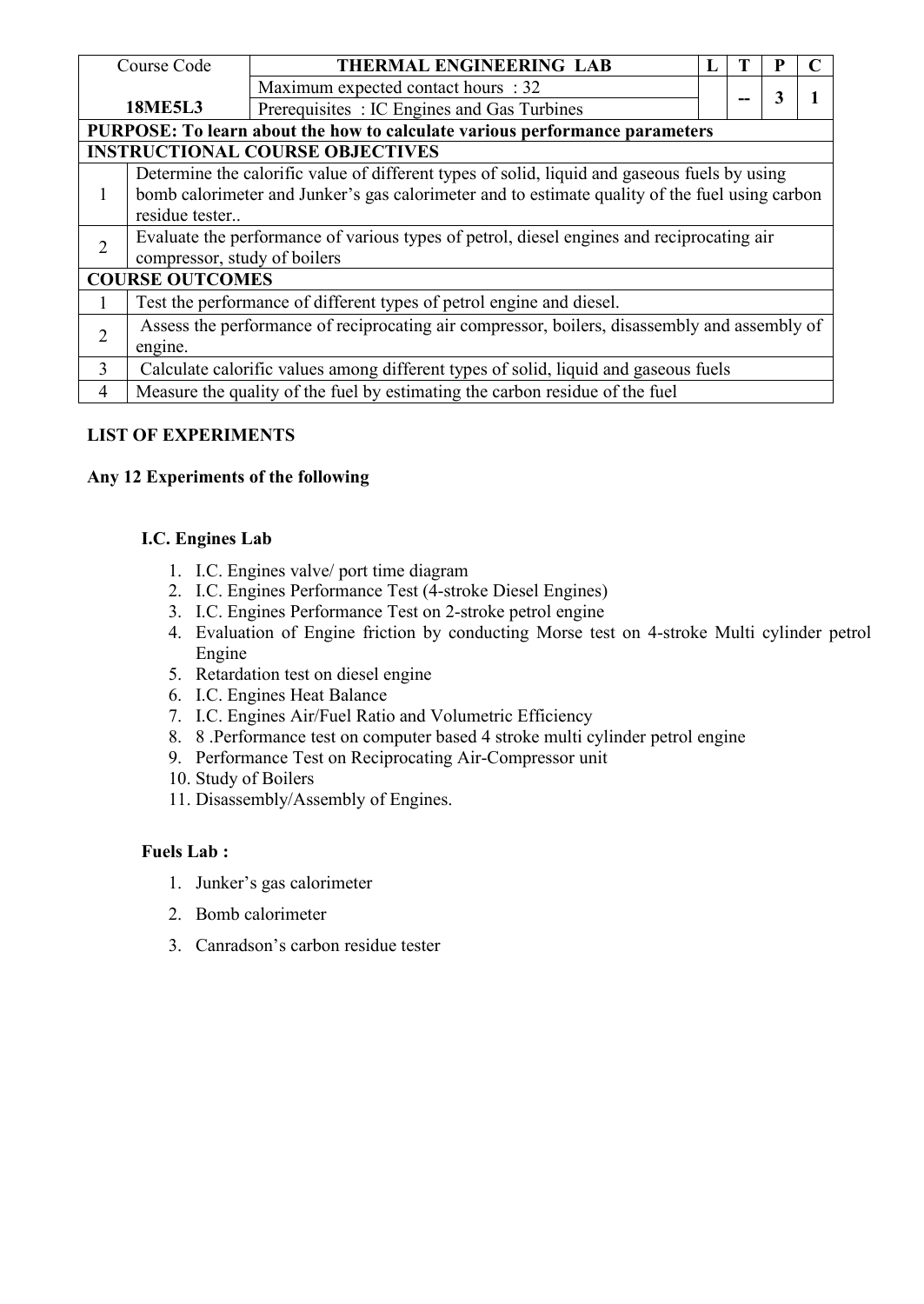| Course Code                                                                    | <b>INSTRUMENTATION &amp; CONTROL SYSTEMS</b> |  | œ  |    |  |  |  |
|--------------------------------------------------------------------------------|----------------------------------------------|--|----|----|--|--|--|
|                                                                                | Maximum expected contact hours: 64           |  |    |    |  |  |  |
| 18ME6T1                                                                        | Prerequisites :                              |  | -- | -- |  |  |  |
| PURPOSE: Measuring of various parameters using different Measuring Equipments. |                                              |  |    |    |  |  |  |

## **INSTRUCTIONAL COURSE OBJECTIVES**

| The course focuses on imparting the principles of measurement which includes the working<br>mechanism of various sensors and devices that are in use to measure the important physical variables |
|--------------------------------------------------------------------------------------------------------------------------------------------------------------------------------------------------|
|--------------------------------------------------------------------------------------------------------------------------------------------------------------------------------------------------|

# **COURSE OUTCOMES**

1 parameters like temperature, pressure, speed, stress, humidity, flow velocity etc., and justify its use After undergoing the course the student can select appropriate device for the measurement of through characteristics and performance.

## $UNIT - I$

Definition – Basic principles of measurement – measurement systems, generalized configuration and functional descriptions of measuring instruments – examples. dynamic performance characteristics – sources of error, classification and elimination of error.

**Measurement of Displacement:** Theory and construction of various transducers to measure displacement – piezo electric, inductive, capacitance, resistance, ionization and photo electric transducers, calibration procedures.

#### **UNIT – II**

**MEASUREMENT OF TEMPERATURE:** Classification – ranges – various principles of measurement – expansion, electrical resistance – thermister – thermocouple – pyrometers – temperature indicators.

**MEASUREMENT OF PRESSURE:** Units – classification – different principles used. manometers, piston, bourdon pressure gauges, bellows – diaphragm gauges. Low pressure measurement – thermal conductivity gauges – ionization pressure gauges, Mcleod pressure gauge.

#### **UNIT – III**

**MEASUREMENT OF LEVEL:** Direct method – indirect methods – capacitative, ultrasonic, magnetic, cryogenic fuel level indicators – bubler level indicators.

**FLOW MEASUREMENT:** Rotameter, magnetic, ultrasonic, turbine flow meter, hot – wire anemometer, laser Doppler anemometer (LDA).

**MEASUREMENT OF SPEED:** Mechanical tachometers – electrical tachometers – stroboscope, noncontact type of tachometer

**Measurement of Acceleration and Vibration:** Different simple instruments – principles of seismic instruments – Vibrometer and accelerometer using this principle.

#### $UNIT - IV$

**STRESS STRAIN : MEASUREMENTS :** Various types of stress and strain measurements – electrical strain gauge – gauge factor – method of usage of resistance strain gauge for bending compressive and tensile strains – usage for measuring torque, strain gauge rosettes. **UNIT – V**

**MEASUREMENT OF HUMIDITY** – Moisture content of gases, sling psychrometer, absorption psychrometer, dew point meter.

**MEASUREMENT OF FORCE, TORQUE AND POWER-** Elastic force meters, load cells, torsion meters, dynamometers.

#### **UNIT – VI**

**ELEMENTS OF CONTROL SYSTEMS:** Introduction, importance – classification – open and closed systems, servomechanisms–examples with block diagrams–temperature, speed & position control systems.

# **Text Books:**

1. Measurement Systems: Applications & design / D.S Kumar/

2. Mechanical Measurements / BeckWith, Marangoni,Linehard, Pearson

- 1. Measurement systems: Application and design/Doeblin Earnest.
- 2. Experimental Methods for Engineers / J.P.Holman/McGraw Hill
- 3. Mechanical and Industrial Measurements / R.K.Jain/ Khanna Publishers.
- 4. Instrumentation, measurement & analysis / B.C.Nakra & K.K.Choudhary/TMH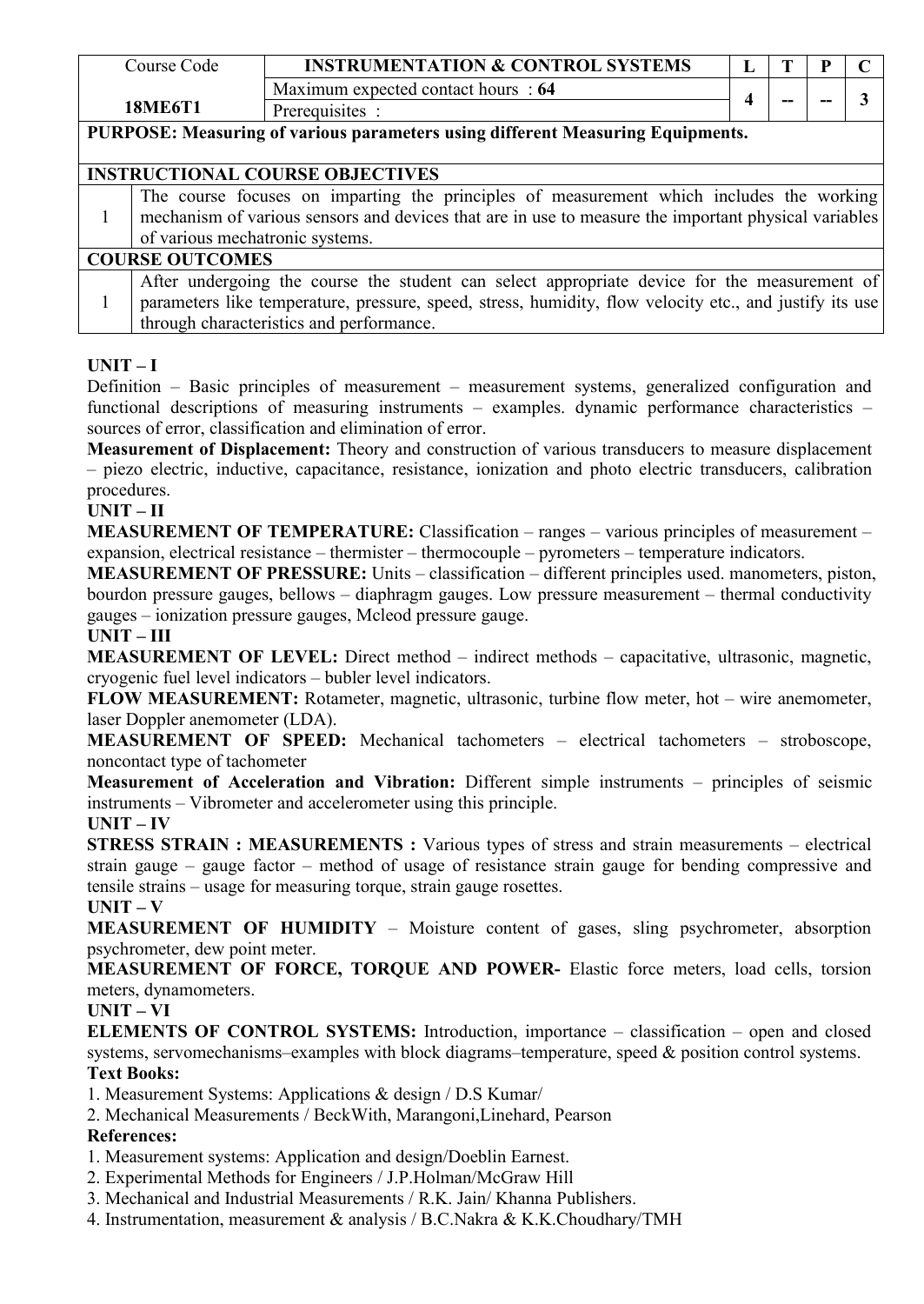|                | Course Code                                                                           | <b>METROLOGY</b>                                                                                  | L |  |  | C |  |  |  |
|----------------|---------------------------------------------------------------------------------------|---------------------------------------------------------------------------------------------------|---|--|--|---|--|--|--|
|                |                                                                                       | Maximum expected contact hours : 64                                                               |   |  |  | 3 |  |  |  |
|                | <b>18ME6T2</b>                                                                        | Prerequisites :                                                                                   | 4 |  |  |   |  |  |  |
|                |                                                                                       | PURPOSE: Measuring of various parameters (length, Diameter etc) ,using different Measuring        |   |  |  |   |  |  |  |
| Devices.       |                                                                                       |                                                                                                   |   |  |  |   |  |  |  |
|                |                                                                                       | <b>INSTRUCTIONAL COURSE OBJECTIVES</b>                                                            |   |  |  |   |  |  |  |
|                |                                                                                       | Inspection of engineering parts with various precision instruments                                |   |  |  |   |  |  |  |
| $\overline{c}$ |                                                                                       | Design of part, tolerances and fits                                                               |   |  |  |   |  |  |  |
| $\overline{3}$ |                                                                                       | Principles of measuring instruments and gauges and their uses                                     |   |  |  |   |  |  |  |
| $\overline{4}$ |                                                                                       | Evaluation and inspection of surface roughness                                                    |   |  |  |   |  |  |  |
| 5              |                                                                                       | Inspection of spur gear and thread elements                                                       |   |  |  |   |  |  |  |
| 6              |                                                                                       | Machine tool testing to evaluate machine tool quality                                             |   |  |  |   |  |  |  |
|                | <b>COURSE OUTCOMES</b>                                                                |                                                                                                   |   |  |  |   |  |  |  |
|                |                                                                                       | Students will be able to design tolerances and fits for selected product quality. They can choose |   |  |  |   |  |  |  |
|                | appropriate method and instruments for inspection of various gear elements and thread |                                                                                                   |   |  |  |   |  |  |  |
|                | elements.                                                                             |                                                                                                   |   |  |  |   |  |  |  |
|                |                                                                                       | Students can understand the standards of length, angles; they can understand the evaluation of    |   |  |  |   |  |  |  |
| 2              |                                                                                       | surface finish and measure the parts with various comparators. The quality of the machine tool    |   |  |  |   |  |  |  |
|                |                                                                                       | with alignment test can also be evaluated by them.                                                |   |  |  |   |  |  |  |

# **UNIT-I**

**SYSTEMS OF LIMITS AND FITS:** Introduction, nominal size, tolerance, limits, deviations, fits – Unilateral and bilateral tolerance system, hole and shaft basis systems- interchangeability, determistic  $\&$ statistical tolerances, selective assembly. International standard system of tolerances, selection of limits and tolerances for correct functioning.

# **UNIT-II**

**LINEAR MEASUREMENT:** Length standards, end standards, slip gauges- calibration of the slip gauges, dial indicators, micrometers.

# **MEASUREMENT OF ANGLES AND TAPERS:**

Different methods – bevel protractor, angle slip gauges- angle dekkor- spirit levels- sine bar- sine table, rollers and spheres used to measure angles and tapers.

# **LIMIT GAUGES:**

Taylor's principle – design of go and no go gauges; plug, ring, snap, gap, taper, profile and position gauges. **UNIT-III**

**OPTICAL MEASURING INSTRUMENTS:** Tools maker's microscope and uses - autocollimators, optical projector, optical flats and their uses.

# **INTERFEROMETRY:**

Interference of light, Michelson's interferometer, NPL flatness interferometer, and NPL gauge interferometer.

# **UNIT-IV**

**SURFACE ROUGHNESS MEASUREMENT:** Differences between surface roughness and surface waviness –Numerical assessment of surface finish-CLA, Rt., R.M.S. Rz, R10 values, Method of measurement of surface finish – Profilograph, Talysurf, ISI symbols for indication of surface finish.

**COMPARATORS:** Types - mechanical, optical , electrical and electronic, pneumatic comparators and their use.

#### **UNIT – V**

**GEAR MEASUREMENT:** Nomenclature of gear tooth, tooth thickness measurement with gear tooth vernier & flange micro meter, pitch measurement, total composite error and tooth to tooth composite errors, rolling gear tester, involute profile checking.

**SCREW THREAD MEASUREMENT**: Elements of measurement – errors in screw threads- concept of virtual effective diameter, measurement of effective diameter, angle of thread and thread pitch, and profile thread gauges.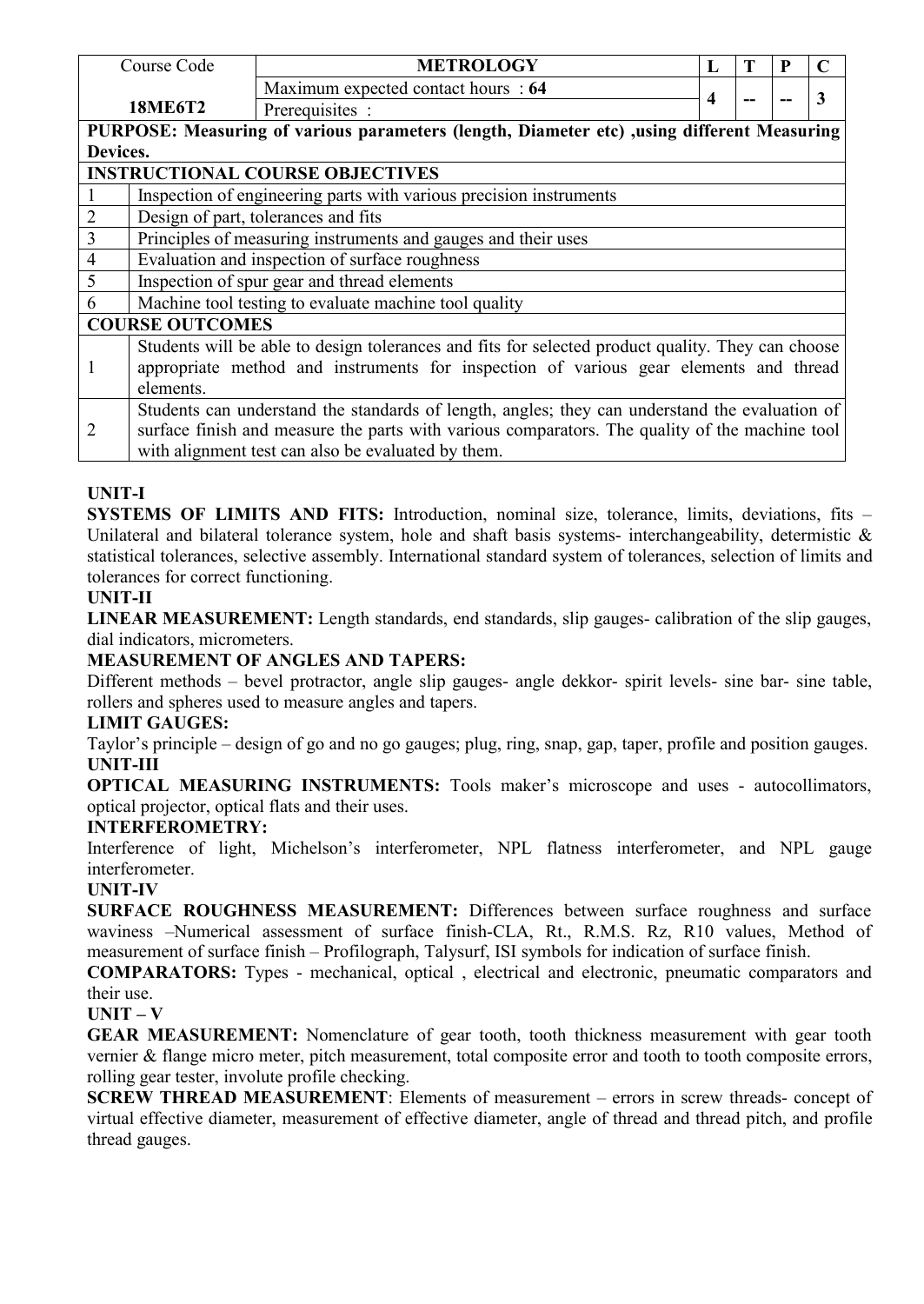## **UNIT – VI FLATNESS MEASUREMENT:**

Measurement of flatness of surfaces- instruments used- straight edges- surface plates – auto collimator. **MACHINE TOOL ALIGNMENT TESTS:** Principles of machine tool alignment testing on lathe, drilling and milling machines.

# **Text Books:**

- 1. Dimensional Metrology/Connie Dotson/Cengage Learning
- 2. Engineering Metrology / R.K.Jain / Khanna Publishers

- 1. Engineering Metrology / Mahajan / Dhanpat Rai Publishers
- 2. Engineering Metrology / I.C.Gupta / Dhanpat Rai Publishers
- 3. Precision Engineering in Manufacturing / R.L.Murthy / New Age
- 4. Engineering Metrology and Measurements / NV Raghavendra, L Krishna murthy/ Oxford publishers.
- 5. Engineering Metrology / KL Narayana/Scitech publishers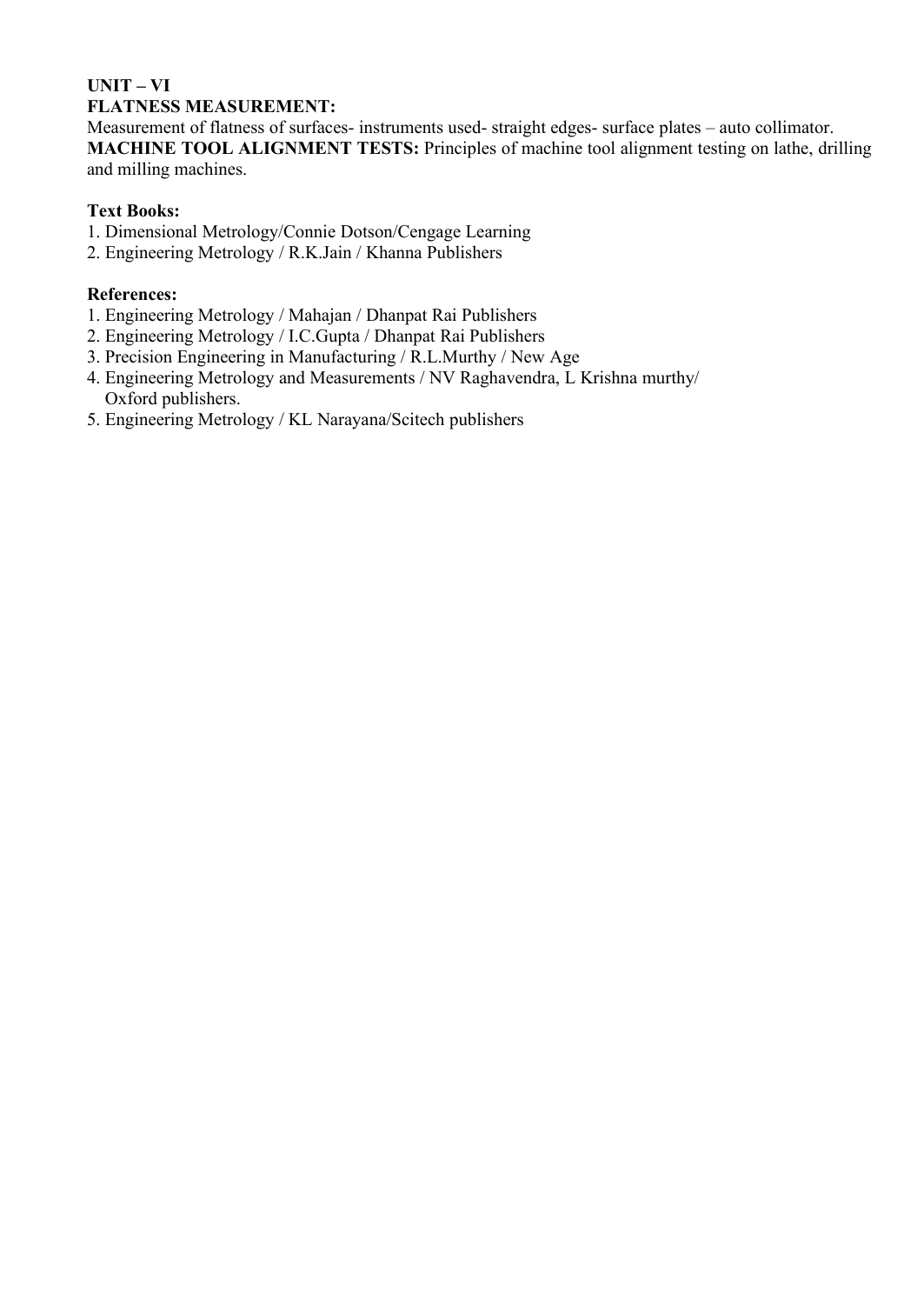|                                                                                            | Course Code                                                                                 | <b>OPERATION RESEARCH</b>                                                                         | L | Т | P |   |  |  |
|--------------------------------------------------------------------------------------------|---------------------------------------------------------------------------------------------|---------------------------------------------------------------------------------------------------|---|---|---|---|--|--|
|                                                                                            |                                                                                             | Maximum expected contact hours : 75                                                               | 3 | 1 |   | 3 |  |  |
|                                                                                            | <b>18ME6T3</b>                                                                              | Prerequisites :                                                                                   |   |   |   |   |  |  |
| PURPOSE: To familiarize with the components of computer aided manufacturing and production |                                                                                             |                                                                                                   |   |   |   |   |  |  |
| planning.                                                                                  |                                                                                             |                                                                                                   |   |   |   |   |  |  |
| <b>INSTRUCTIONAL COURSE OBJECTIVES</b>                                                     |                                                                                             |                                                                                                   |   |   |   |   |  |  |
|                                                                                            | Obtain mathematical skills for solving engineering and economic problems; determine optimal |                                                                                                   |   |   |   |   |  |  |
| $\mathbf{1}$                                                                               |                                                                                             | solutions to a variety of situations, and present managerial recommendations based on optimal     |   |   |   |   |  |  |
|                                                                                            | solutions.                                                                                  |                                                                                                   |   |   |   |   |  |  |
| $\overline{2}$                                                                             | Acquire the skills for solving real time problems, using numerical techniques.              |                                                                                                   |   |   |   |   |  |  |
| <b>COURSE OUTCOMES</b>                                                                     |                                                                                             |                                                                                                   |   |   |   |   |  |  |
|                                                                                            |                                                                                             | Upon completion of this course the student will be able to Formulate practical situations by      |   |   |   |   |  |  |
|                                                                                            | using linear programming and solving problems such as transportation, allocation and        |                                                                                                   |   |   |   |   |  |  |
|                                                                                            | sequencing of jobs                                                                          |                                                                                                   |   |   |   |   |  |  |
| $\overline{2}$                                                                             |                                                                                             | student will be able to Establish decisions about replacement of items that deteriorate with time |   |   |   |   |  |  |
|                                                                                            | and solve game theory problems                                                              |                                                                                                   |   |   |   |   |  |  |
| 3                                                                                          |                                                                                             | student will be able to Assess the utilization of facility by applying waiting line theory and    |   |   |   |   |  |  |
|                                                                                            | solve inventory problems                                                                    |                                                                                                   |   |   |   |   |  |  |
|                                                                                            |                                                                                             | student will be able to Solve practical problems by using integer, Dynamic programming and        |   |   |   |   |  |  |
| 4                                                                                          | simulate real time problems                                                                 |                                                                                                   |   |   |   |   |  |  |

# **UNIT-I**

**INTRODUCTION TO 'OR'–** Definition, Characteristics and Phases of OR, Operation Research models, applications.

**LINEAR PROGRAMMING:** Linear Programming Problem Formulation, Graphical solution Simplex method, artificial variables techniques-Two–phase method, Big-M method, Duality Principle**. UNIT-II**

**TRANSPORTATION PROBLEM:** Formulation, Optimal solution, U-V method, unbalanced transportation problems, Degeneracy.

**ASSIGNMENT PROBLEM:** Formulation, Optimal solution, Variants of Assignment Problem-Traveling Salesman problem.

#### **UNIT-III**

**THEORY OF GAMES**: Introduction – mini, max (max, mini) – criterion and optimal strategy-- to solve the rectangular two person zero sum games, solution of rectangular games in terms of mixed strategies, solution of 2x2 games without saddle point, solution of a two person zero sum 2Xn game, Graphical method for 2Xn and nX2 games.

**REPLACEMENT** : Introduction – replacement of items that deteriorate with time – when money value is not counted and counted – replacement of items that fail completely, group replacement. **UNIT-IV**

**WAITING LINES** : Introduction, single channel, Poisson arrival, exponential service time with finite population and infinite population **–**

**SIMULATION** Definition – types of simulation models – phases of simulation – application of simulation – inventory and queuing problems – merits and demerits -- simulation languages. **UNIT-V**

**PROJECT MANAGEMENT BY PERT/CPM:** Introduction, simple network techniques, construction rules of drawing, Fulkerson's rules, Critical path method (CPM)- floats, critical path, project duration,

**PERT** : Introduction, different Time estimates, expected time, variance, expected project duration and probability of completion.

# **UNIT-VI**

**DYNAMIC PROGRAMMING:** Introduction – Bellman's principle of optimality – applications of dynamic programming- capital budgeting problem – shortest path problem – linear programming problem

# **Text Books:**

1. Operations Research, by S.D.Sharma, Kedarnath & Ramnath publications (15th edition),2013.

2. Introduction to Operations Research, by Taha, Pearson Education,New Delhi, (8th edition), 2008.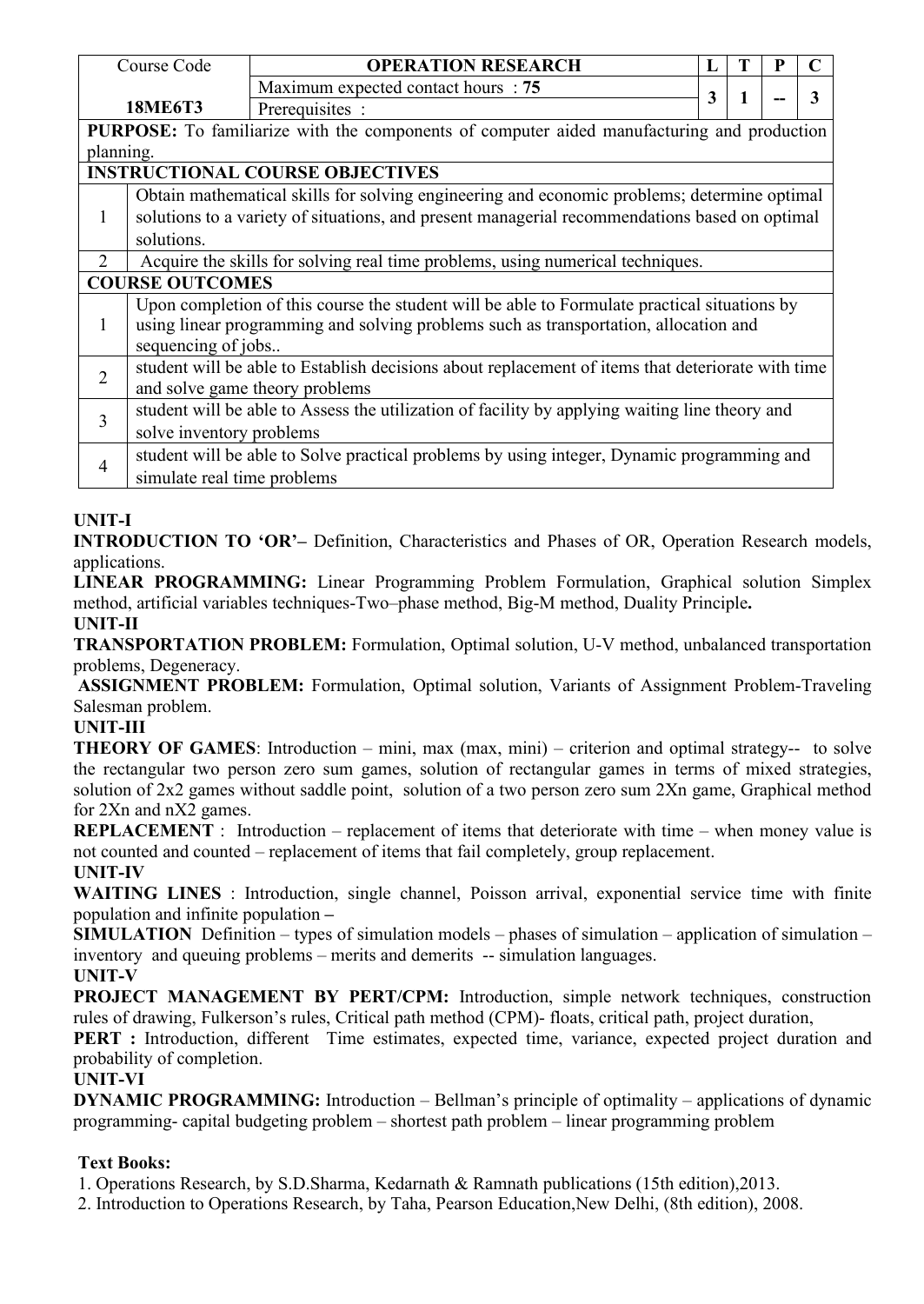#### **Reference Books:**

- 1. Operations Research, ( 4th edition) by A.M .Natarajan, P. Balasubramani,ATamilarasi, Pearson Education, New Delhi, 2009.
- 2. Operations Research, (2nd edition) by R.Pannerselvam, 2009,PHI Publications, Noida
- 3. Operations Research, (2nd edition) by Wagner, 2007, PHI Publications, Noida

4. Operation Research, (4th edition) by J.K.Sharma, 2009, MacMilan publishers, india Ltd. New Delhi..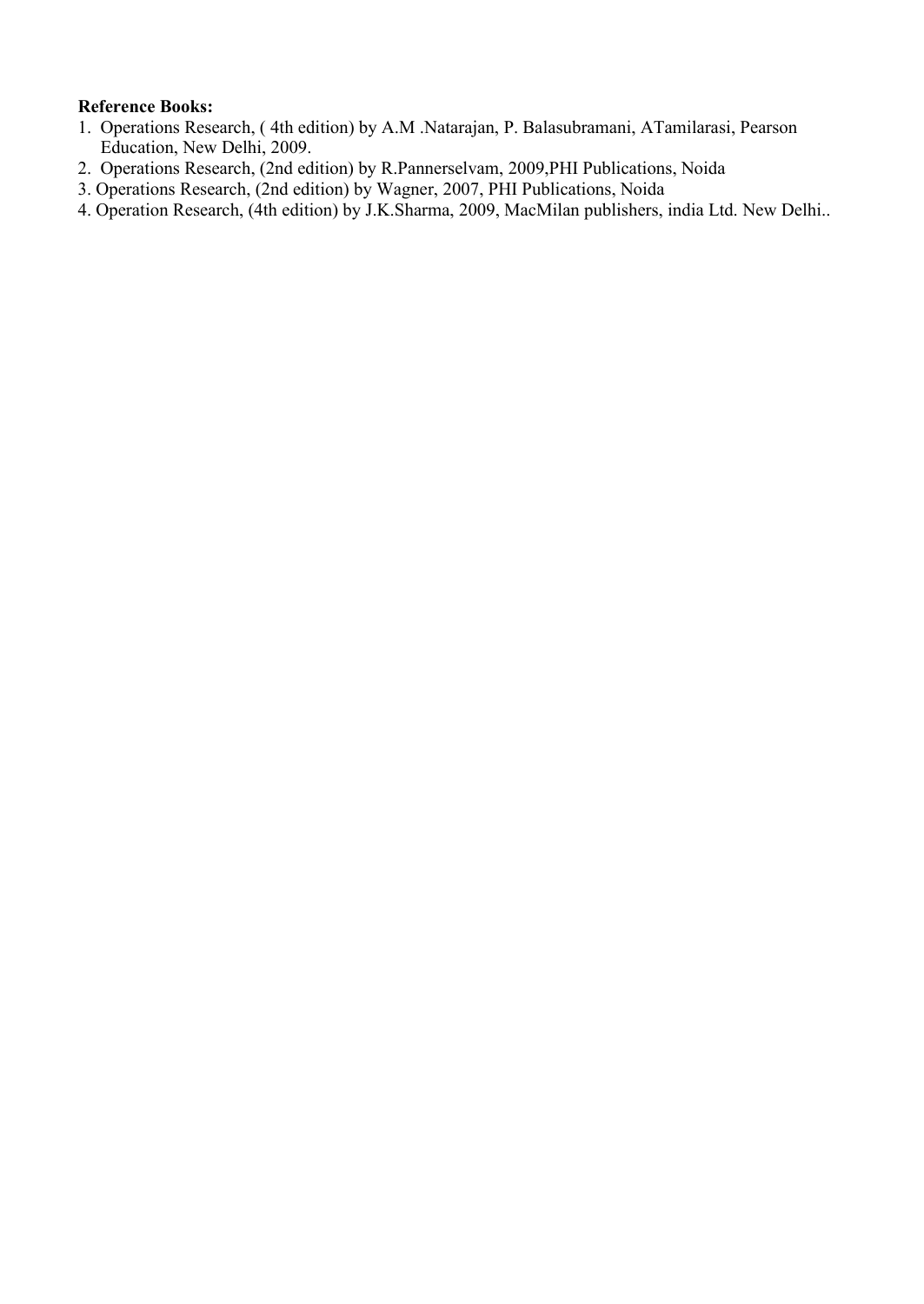| Course Code<br><b>18ME6T4</b> | <b>REFRIGERATION &amp; AIR CONDITIONING</b><br>(Refrigeration and Psychometric tables and charts)<br>allowed) |       | D  |  |
|-------------------------------|---------------------------------------------------------------------------------------------------------------|-------|----|--|
|                               | Maximum expected contact hours : 64                                                                           |       |    |  |
|                               | Prerequisites: Thermodynamics                                                                                 | $- -$ | -- |  |
| DIIDDACE.                     |                                                                                                               |       |    |  |

## **PURPOSE:**

|   | <b>INSTRUCTIONAL COURSE OBJECTIVES</b>                                                           |
|---|--------------------------------------------------------------------------------------------------|
|   | The course is to understand the basic cycles of various refrigerating systems, their performance |
|   | evaluation along with details of system components and refrigerant properties.                   |
| 2 | The course is also aimed at imparting knowledge of psychrometric properties, processes which     |
|   | are used in air-conditioning systems for comfort and industrial applications.                    |
|   | <b>COURSE OUTCOMES</b>                                                                           |
|   | After undergoing the course the student should be in a position to analyze various refrigerating |
|   | cycles and evaluate their performance.                                                           |
| 2 | The student also should be able to perform cooling load calculations and select the appropriate  |
|   | process and equipment for the required comfort and industrial air-conditioning                   |

#### **UNIT – I**

**INTRODUCTION TO REFRIGERATION:** Necessity and applications – unit of refrigeration and C.O.P. –Mechanical refrigeration – types of ideal cycles of refrigeration. air refrigeration: bell coleman cycle open and dense air systems – refrigeration systems used in air crafts and problems.

#### **UNIT – II**

**VAPOUR COMPRESSION REFRIGERATION**: Working principle and essential components of the plant –simple vapour compression refrigeration cycle – COP – representation of cycle on T-S and p-h charts – effect of sub cooling and super heating – cycle analysis – actual cycle influence of various parameters on system performance – use of  $p-h$  charts – numerical problems.

## **UNIT III**

**REFRIGERANTS** – Desirable properties – classification - refrigerants used – nomenclature – ozone depletion –global warming

**VCR SYSTEM COMPONENTS:** Compressors – general classification – comparison – advantages and disadvantages. condensers – classification – working principles evaporators – classification – working principles expansion devices – types – working principles

#### **UNIT IV**

**VAPOR ABSORPTION SYSTEM**: Calculation of maximum COP – description and working of NH3 – water system and Li Br –water (Two shell & Four shell) System, principle of operation three fluid absorption system, salient features.

**STEAM JET REFRIGERATION SYSTEM**: Working Principle and basic components. principle and operation of (i) thermoelectric refrigerator (ii) vortex tube.

#### $UNIT - V$

**INTRODUCTION TO AIR CONDITIONING:** Psychometric properties & processes – characterization of sensible and latent heat loads –– need for ventilation, consideration of infiltration – load concepts of RSHF, GSHF- problems, concept of ESHF and ADP temperature. Requirements of human comfort and concept of effective temperature- comfort chart –comfort air conditioning – requirements of industrial air conditioning, air conditioning load calculations.

## **UNIT – VI**

**AIR CONDITIONING SYSTEMS:** Classification of equipment, cooling, heating humidification and dehumidification, filters, grills and registers, fans and blowers. heat pump – heat sources – different heat pump circuits.

#### **Text Books:**

- 1. A Course in Refrigeration and Air conditioning / SC Arora & Domkundwar /
- Dhanpatrai
- 2. Refrigeration and Air Conditioning / CP Arora / TMH.

- 1. Refrigeration and Air Conditioning / Manohar Prasad / New Age.
- 2. Principles of Refrigeration /Dossat / Pearson Education.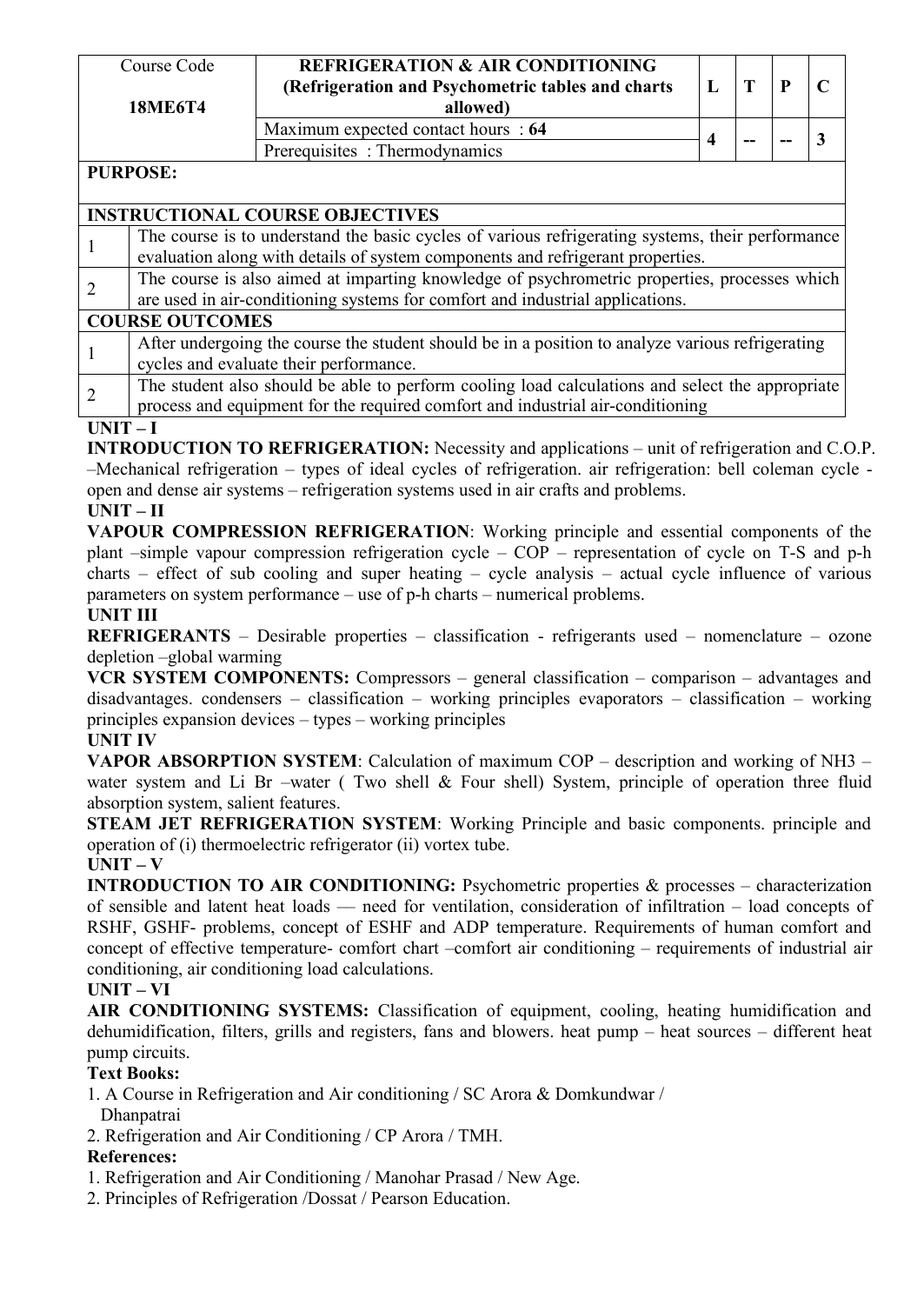|                 | Course Code                                                                                 | <b>GREEN ENGINEERING SYSTEMS</b><br>(ELECTIVE IV)                                            |  |  | P | $\mathcal{C}$ |  |  |
|-----------------|---------------------------------------------------------------------------------------------|----------------------------------------------------------------------------------------------|--|--|---|---------------|--|--|
|                 | <b>18ME6T5A</b>                                                                             | Maximum expected contact hours: 64                                                           |  |  |   | 3             |  |  |
|                 |                                                                                             | Prerequisites: Thermodynamics                                                                |  |  |   |               |  |  |
| <b>PURPOSE:</b> |                                                                                             |                                                                                              |  |  |   |               |  |  |
|                 |                                                                                             |                                                                                              |  |  |   |               |  |  |
|                 |                                                                                             | <b>INSTRUCTIONAL COURSE OBJECTIVES</b>                                                       |  |  |   |               |  |  |
|                 |                                                                                             | The course aims to highlight the significance of alternative sources of energy, green energy |  |  |   |               |  |  |
|                 | systems and processes and provides the theory and working principles of probable sources of |                                                                                              |  |  |   |               |  |  |
|                 | renewable and green energy systems that are environmental friendly.                         |                                                                                              |  |  |   |               |  |  |
|                 | <b>COURSE OUTCOMES</b>                                                                      |                                                                                              |  |  |   |               |  |  |
|                 |                                                                                             | The student shall understand the principles and working of solar, wind, biomass, geo         |  |  |   |               |  |  |
|                 | thermal, ocean energies and green energy systems and appreciate their significance in view  |                                                                                              |  |  |   |               |  |  |
|                 | of their importance in the current scenario and their potential future applications.        |                                                                                              |  |  |   |               |  |  |

#### **UNIT-I INTRODUCTION:**

**SOLAR RADIATION**: Role and potential of new and renewable sources, the solar energy option, Environmental impact of solar power, structure of the sun, the solar constant, sun-earth relationships, coordinate systems and coordinates of the sun, extraterrestrial and terrestrial solar radiation, solar radiation on titled surface, instruments for measuring solar radiation and sun shine, solar radiation data, numerical problems. Photo voltaic energy conversion – types of PV cells, I-V characteristics

**SOLAR ENERGY COLLECTION**: Flat plate and concentrating collectors, classification of concentrating collectors, orientation and thermal analysis, advanced collectors.

# **UNIT – II**

**SOLAR ENERGY STORAGE AND APPLICATIONS**: Different methods, sensible, latent heat and stratified storage, solar ponds, solar applications- solar heating/cooling technique, solar distillation and drying, solar cookers, central power tower concept and solar chimney.

**WIND ENERGY**: Sources and potentials, horizontal and vertical axis windmills, performance characteristics, betz criteria, types of winds, wind data measurement.

# **UNIT – III**

**BIO-MASS**: Principles of bio-conversion, anaerobic/aerobic digestion, types of bio-gas digesters, gas yield, combustion characteristics of bio-gas, utilization for cooking, bio fuels, I.C. engine operation and economic aspects.

**GEOTHERMAL ENERGY**: Resources, types of wells, methods of harnessing the energy, potential in India.

**OCEAN ENERGY**: OTEC, Principles of utilization, setting of OTEC plants, thermodynamic cycles. Tidal and wave energy: Potential and conversion techniques, mini-hydel power plants, and their economics. **UNIT –IV**

# **ENERGY EFFICIENT SYSTEMS:**

ELECTRICAL SYSTEMS: Energy efficient motors, energy efficient lighting and control, selection of luminaire, variable voltage variable frequency drives (adjustable speed drives), controls for HVAC (heating, ventilation and air conditioning), demand site management.

MECHANICAL SYSTEMS: Fuel cells- principle, thermodynamic aspects, selection of fuels & working of various types offuel cells, Environmental friendly and Energy efficient compressors and pumps**. UNIT-V**

**ENERGY EFFICIENT PROCESSES:** Environmental impact of the current manufacturing practices and systems, benefits of green manufacturing systems, selection of recyclable and environment friendly materials in manufacturing, design and implementation of efficient and sustainable green production systems with examples like environmental friendly machining, vegetable based cutting fluids, alternate casting and joining techniques, zero waste manufacturing.

# **UNIT – VI**

**GREEN BUILDINGS:** Definition, features and benefits. Sustainable site selection and planning of buildings for maximum comfort. Environmental friendly building materials like bamboo, timber, rammed earth, hollow blocks, lime  $\&$  lime pozzolana cement, agro materials and industrial waste, Ferro cement and Ferro-concrete, alternate roofing systems, paints to reduce heat gain of the buildings. Energy management.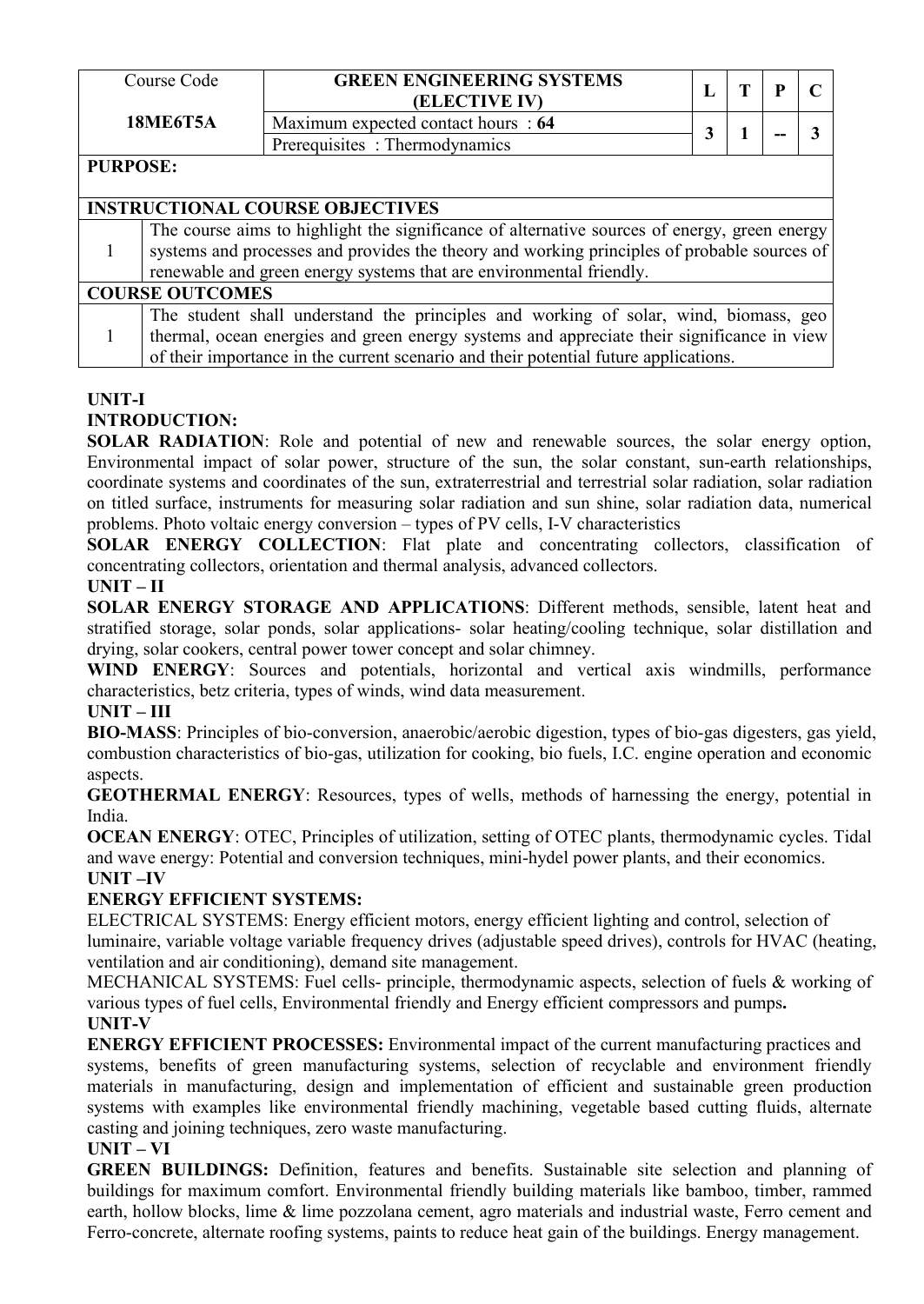## **Text Books:**

- 1. Solar Energy Principles of Thermal Collection and Storage/Sukhatme S.P. and J.K.Nayak/ TMH
- 2. Non-Conventional Energy Resources/ Khan B.H/ Tata McGraw Hill, New Delhi, 2006
- 3. Green Manufacturing Processes and Systems, Edited / J. Paulo Davim/Springer 2013 **References:**
- 1. Alternative Building Materials and Technologies / K.S Jagadeesh, B.V Venkata Rama Reddy and K.S Nanjunda Rao/New age international
- 2. Principles of Solar Engineering / D.Yogi Goswami, Frank Krieth & John F Kreider / Taylor & Francis
- 3. Non-Conventional Energy / Ashok V Desai /New Age International (P) Ltd
- 4. Renewable Energy Technologies /Ramesh & Kumar /Narosa
- 5. Non conventional Energy Source/ G.D Roy/Standard Publishers
- 6. Renewable Energy Resources-2nd Edition/ J.Twidell and T. Weir/ BSP Books Pvt.Ltd
- 7. Fuel Cell Technology –Hand Book / Gregor Hoogers / BSP Books Pvt. Ltd.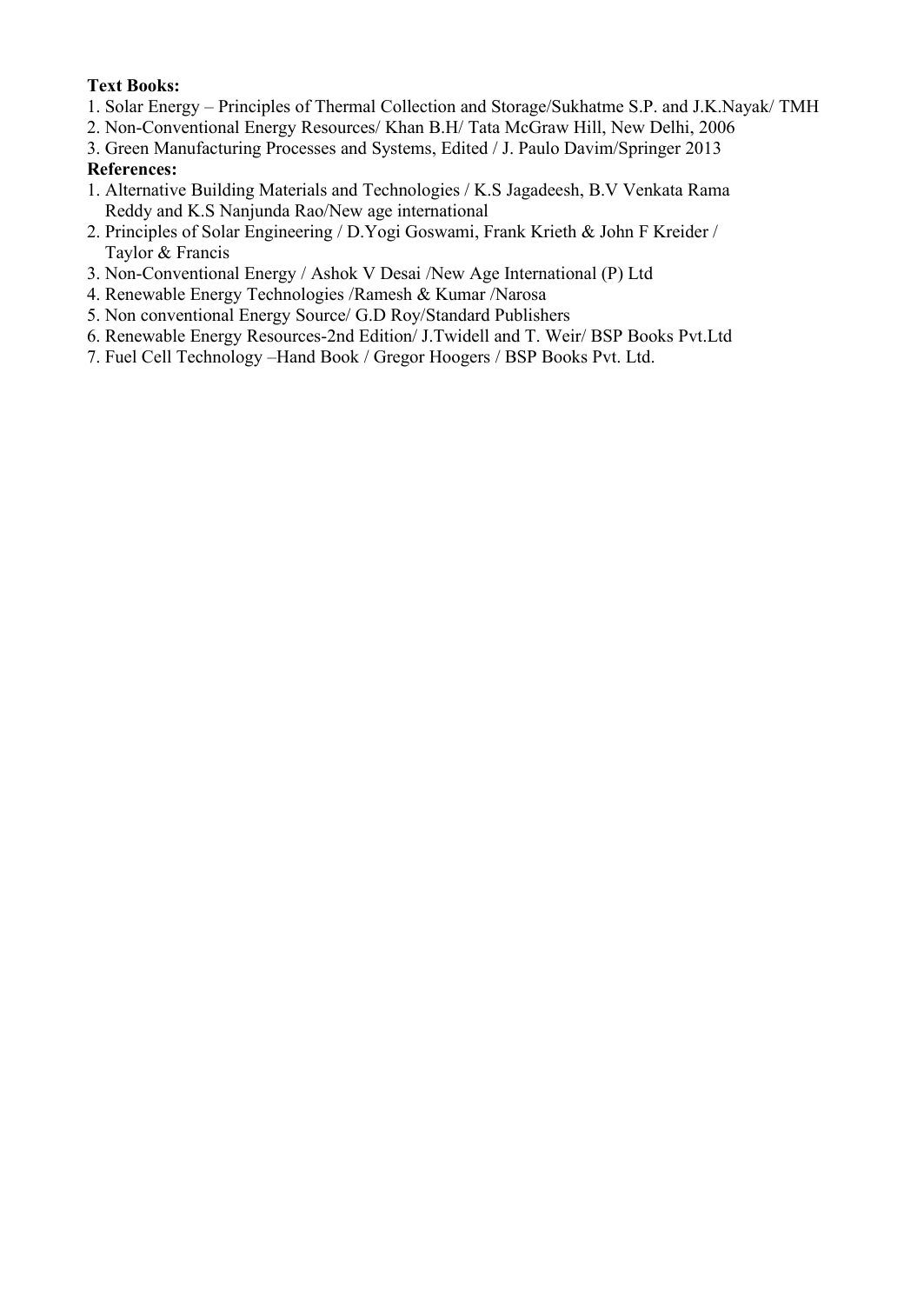|                                                                                              | Course Code                                                                                 | <b>HEAT TRANSFER</b>                                                                             |   | T   | P |  |  |  |  |
|----------------------------------------------------------------------------------------------|---------------------------------------------------------------------------------------------|--------------------------------------------------------------------------------------------------|---|-----|---|--|--|--|--|
|                                                                                              |                                                                                             | (Heat transfer data book allowed)                                                                |   |     |   |  |  |  |  |
|                                                                                              | <b>18ME6T6</b>                                                                              | Maximum expected contact hours : 70                                                              |   |     |   |  |  |  |  |
|                                                                                              |                                                                                             | Prerequisites: Applied Thermodynamics                                                            | 4 | $-$ |   |  |  |  |  |
| PURPOSE: This course provides the knowledge to understand the various modes of heat transfer |                                                                                             |                                                                                                  |   |     |   |  |  |  |  |
| and the basic concept of mass transfer.                                                      |                                                                                             |                                                                                                  |   |     |   |  |  |  |  |
| <b>INSTRUCTIONAL COURSE OBJECTIVES</b>                                                       |                                                                                             |                                                                                                  |   |     |   |  |  |  |  |
|                                                                                              |                                                                                             | This course is intended to impart knowledge of principles of heat transfer and analyze the heat  |   |     |   |  |  |  |  |
|                                                                                              | exchange process in various modes for the evaluation of rate of heat transfer and the       |                                                                                                  |   |     |   |  |  |  |  |
|                                                                                              | temperature distribution in different configurations.                                       |                                                                                                  |   |     |   |  |  |  |  |
|                                                                                              | <b>COURSE OUTCOMES</b>                                                                      |                                                                                                  |   |     |   |  |  |  |  |
|                                                                                              |                                                                                             | The student after undergoing this course is expected to know the principles of heat transfer and |   |     |   |  |  |  |  |
|                                                                                              | be able to apply to practical situations where in heat exchange takes place through various |                                                                                                  |   |     |   |  |  |  |  |
|                                                                                              | modes of heat transfer including phase change.                                              |                                                                                                  |   |     |   |  |  |  |  |

# **UNIT-I**

**INTRODUCTION:** Modes and mechanisms of heat transfer – basic laws of heat transfer –General discussion about applications of heat transfer.

**CONDUCTION HEAT TRANSFER:** Fourier rate equation – general heat conduction equation in cartesian, cylindrical and Spherical coordinates. Steady, unsteady and periodic heat transfer – initial and boundary conditions.

**ONE DIMENSIONAL STEADY STATE CONDUCTION HEAT TRANSFER**: Homogeneous slabs, hollow cylinders and spheres – overall heat transfer coefficient – electrical analogy – critical radius of  $insulation-Variable thermal conductivity - systems with heat sources or heat generation,$ 

## **UNIT-II**

**EXTENDED SURFACE (FINS) HEAT TRANSFER** – long fin, fin with insulated tip and short fin, application to error measurement of temperature.

**ONE DIMENSIONAL TRANSIENT CONDUCTION HEAT TRANSFER**: Systems with negligible internal resistance – significance of biot and fourier numbers - chart solutions oftransient conduction systems **UNIT-III**

**CONVECTIVE HEAT TRANSFER:** Classification of convective heat transfer – dimensional analysis as a tool for experimental investigation – Buckingham Pi Theorem for forced and free convection, application for developing semi – empirical non- dimensional correlation for convective heat transfer – Significance of nondimensional numbers – concepts of continuity, momentum and Energy Equations

# **UNIT-IV**

# **FORCED CONVECTION**

**EXTERNAL FLOWS: Concepts** about hydrodynamic and thermal boundary layer and use of empirical correlations for convective heat transfer -flat plates and cylinders.

**INTERNAL FLOWS:** Concepts about hydrodynamic and thermal entry lengths – division of internal flow based on this –use of empirical relations for horizontal pipe flow and annulus flow.

**FREE CONVECTION:** Development of hydrodynamic and thermal boundary layer along a vertical plate – use of empirical relations for vertical plates and pipes.

**UNIT-V**

# **HEAT TRANSFER WITH PHASE CHANGE**

**BOILING:** Pool boiling – regimes- calculations on nucleate boiling, critical heat flux and film boiling.

**CONDENSATION:** Film wise and drop wise condensation –Nusselt's theory of condensation on a vertical plate - film condensation on vertical and horizontal cylinders using empirical correlations.

# **HEAT EXCHANGERS:**

Classification of heat exchangers – overall heat transfer coefficient and fouling factor – concepts of LMTD and NTU methods – Problems**.**

# **UNIT-VI**

# **RADIATION HEAT TRANSFER:**

Emission characteristics and laws of black-body radiation – Irradiation – total and monochromatic quantities – lawsofPlanck, Wien, Kirchoff, Lambert, Stefan and Boltzmann– heat exchange between two black bodies – concepts of shape factor – Emissivity – heat exchange between grey bodies – radiation shields – electrical analogy for radiation networks.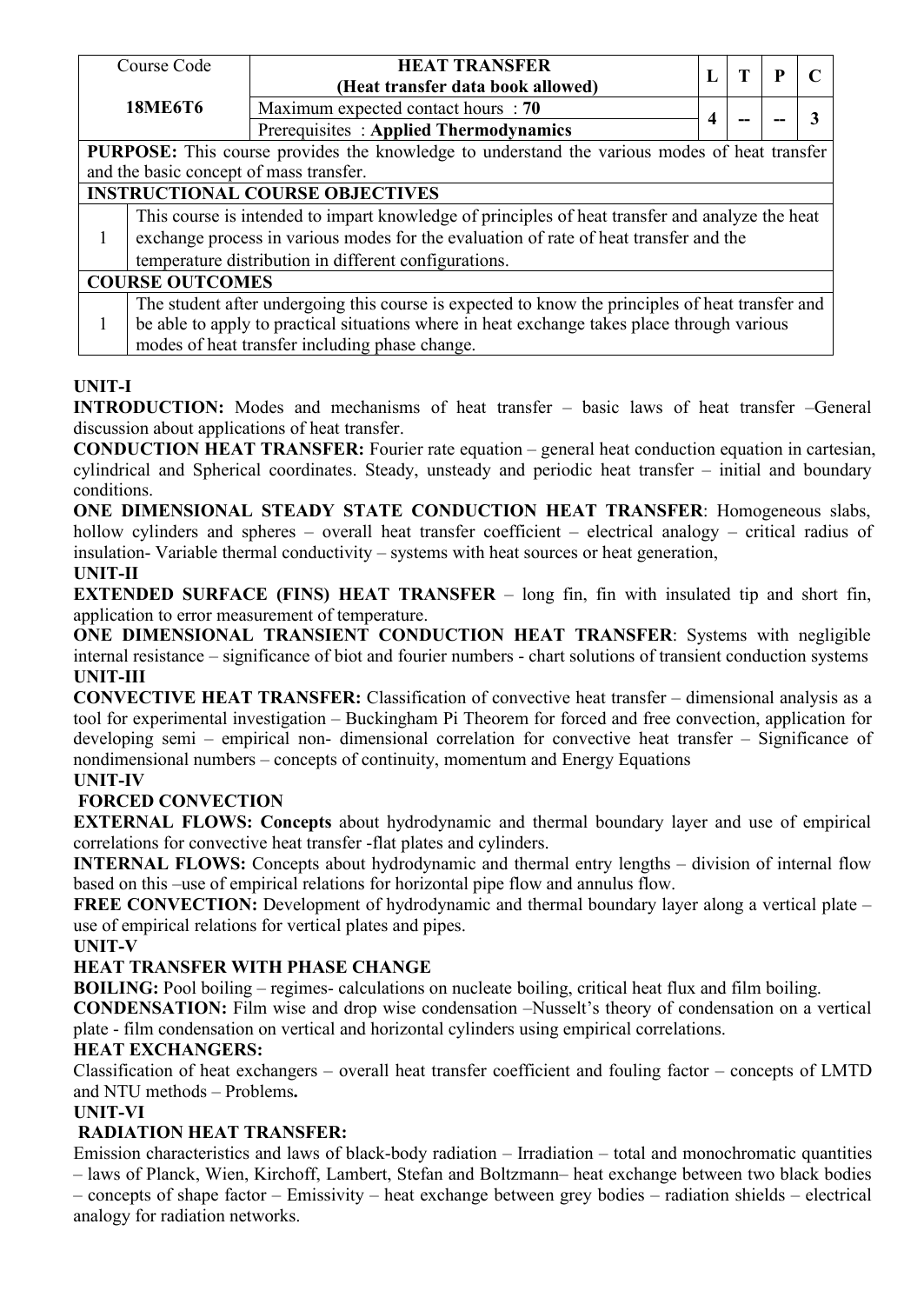#### **Text Books**:

- 1. Heat Transfer /JP HOLMAN/TMH
- 2. Heat Transfer /P.K.Nag/ TMH
- 3. Principles of Heat Transfer /Frank Kreith, RM Manglik & MS Bohn/Cengage learning publishers **Reference books**:
- 1. Heat and Mass Transfer /Arora and Domkundwar/Dhanpatrai & sons
- 2. Fundamentals of Engg. Heat and Mass Transfer / R.C.Sachdeva / New Age International
- 3. Heat and Mass Transfer /Cengel/McGraw Hill.
- 4. Heat and Mass Transfer /D.S.Kumar / S.K.Kataria & Sons
- 5. A Text book on Heat Transfer-4th Edition/ S.P Sukhatme/Universities Press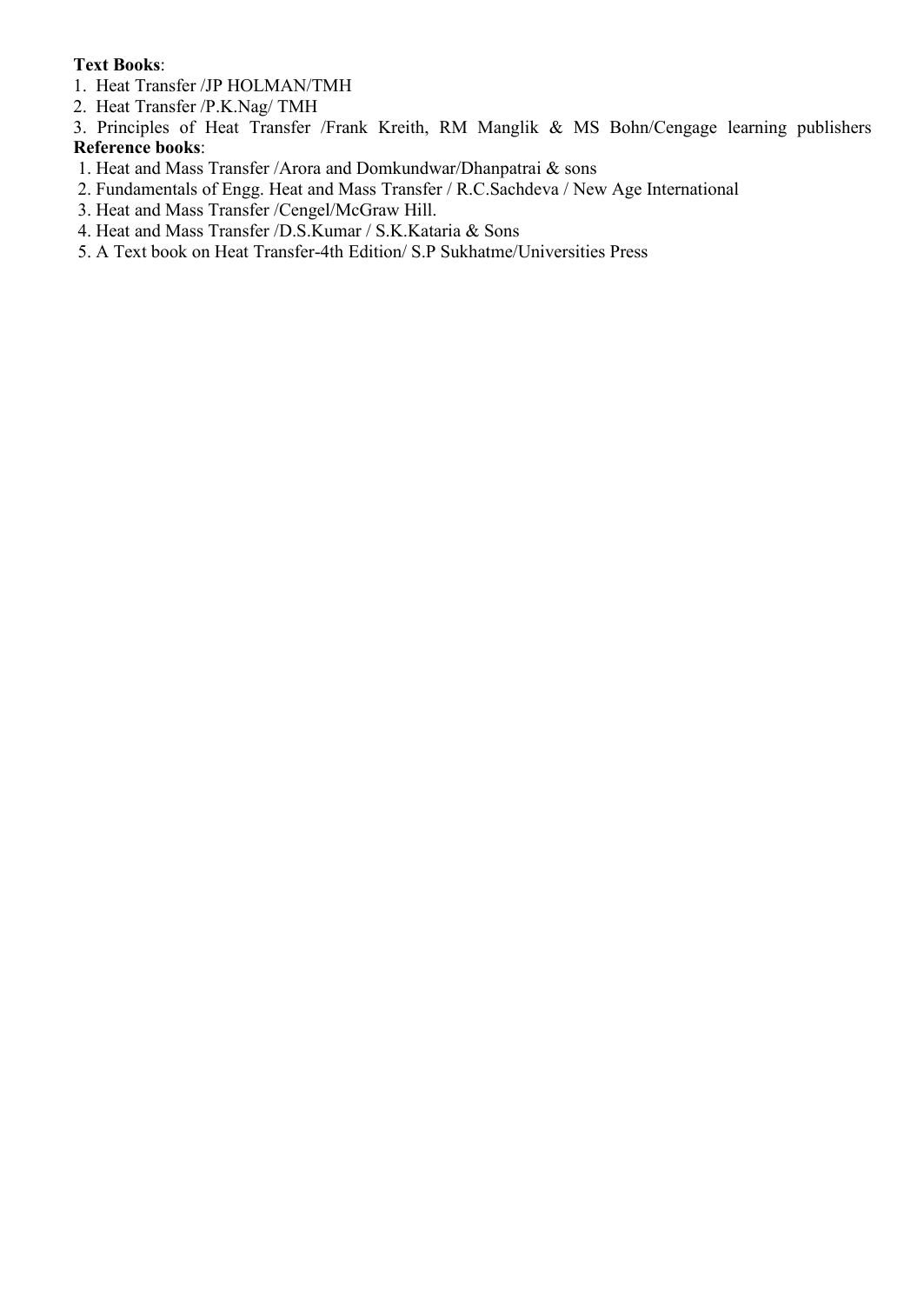| Course Code                                                                                  | <b>HEAT TRANSFER LAB</b>                                                                       |  | T | P |  |  |  |  |
|----------------------------------------------------------------------------------------------|------------------------------------------------------------------------------------------------|--|---|---|--|--|--|--|
| <b>18ME6L1</b>                                                                               | Maximum expected contact hours : 64                                                            |  |   | 3 |  |  |  |  |
|                                                                                              | Prerequisites : HEAT TRANSFER                                                                  |  |   |   |  |  |  |  |
|                                                                                              | PURPOSE: To knowing about various of modes of heat transfer                                    |  |   |   |  |  |  |  |
|                                                                                              |                                                                                                |  |   |   |  |  |  |  |
|                                                                                              | <b>INSTRUCTIONAL COURSE OBJECTIVES</b>                                                         |  |   |   |  |  |  |  |
| The laboratory course is aimed to provide the practical exposure to the students with regard |                                                                                                |  |   |   |  |  |  |  |
|                                                                                              | to the determination of amount of heat exchange in various modes of heat transfer including    |  |   |   |  |  |  |  |
|                                                                                              | condensation & boiling for several geometries                                                  |  |   |   |  |  |  |  |
| <b>COURSE OUTCOMES</b>                                                                       |                                                                                                |  |   |   |  |  |  |  |
|                                                                                              | The student should be able to evaluate the amount of heat exchange for plane, cylindrical $\&$ |  |   |   |  |  |  |  |
| spherical geometries and should be able to compare the performance of extended surfaces      |                                                                                                |  |   |   |  |  |  |  |
| and heat exchangers                                                                          |                                                                                                |  |   |   |  |  |  |  |

- 1. COP of VCR System with Capillary and thermal expansion valve.
- 2. Determination of overall heat transfer co-efficient of a composite slab
- 3. Determination of heat transfer rate through a lagged pipe.
- 4. Determination of heat transfer rate through a concentric sphere
- 5. Determination of thermal conductivity of a metal rod.
- 6. Determination of efficiency of a pin-fin
- 7. Determination of heat transfer coefficient in natural and forced convection
- 8. Determination of effectiveness of parallel and counter flow heat exchangers.
- 9. Determination of emissivity of a given surface.
- 10. Determination of Stefan Boltzman constant.
- 11. Determination of heat transfer rate in drop and film wise condensation.
- 12. Determination of critical heat flux.
- 13. Determination of Thermal conductivity of liquids and gases.
- 14. Investigation of Lambert's cosine law.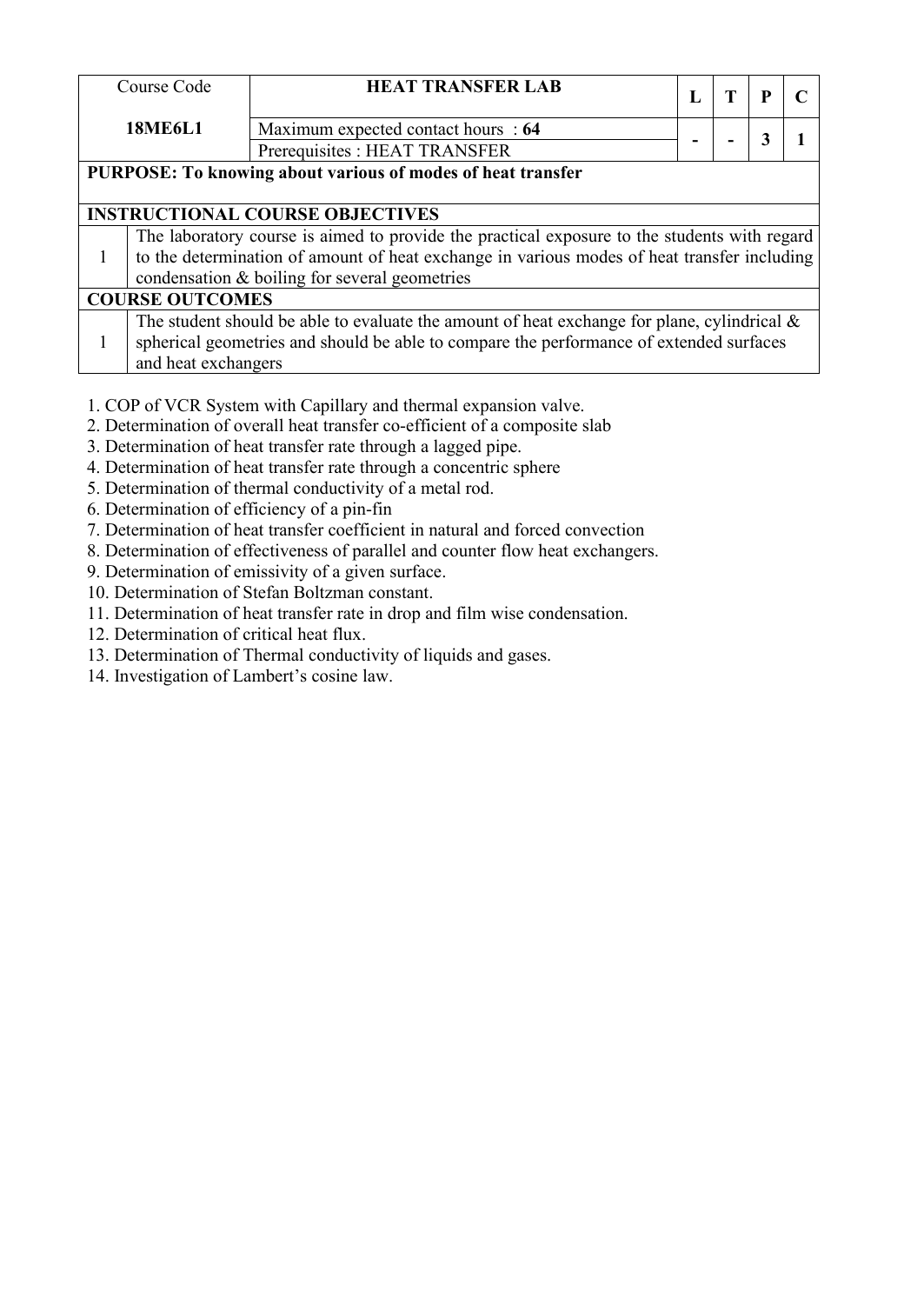|                | Course Code            | <b>METROLOGY &amp; INSTRUMENTATION LAB</b>                                                  | L |  |  |   |  |  |  |  |  |
|----------------|------------------------|---------------------------------------------------------------------------------------------|---|--|--|---|--|--|--|--|--|
|                |                        | Maximum expected contact hours : 64                                                         |   |  |  |   |  |  |  |  |  |
|                | <b>18ME6L2</b>         | Prerequisites :                                                                             |   |  |  | 3 |  |  |  |  |  |
|                |                        | PURPOSE: To measure various parameters using Different measuring Equipments                 |   |  |  |   |  |  |  |  |  |
|                |                        | <b>INSTRUCTIONAL COURSE OBJECTIVES</b>                                                      |   |  |  |   |  |  |  |  |  |
|                |                        | The Metrology and instrumentation Laboratory course is designed for measuring and gauging   |   |  |  |   |  |  |  |  |  |
|                |                        | instruments for inspection of precision linear, geometric forms, angular and surface finish |   |  |  |   |  |  |  |  |  |
|                | measurements.          |                                                                                             |   |  |  |   |  |  |  |  |  |
| $\overline{2}$ |                        | The student can learn the measurements with and calibration of instruments. They also       |   |  |  |   |  |  |  |  |  |
|                |                        | understand the machine tool alignment test.                                                 |   |  |  |   |  |  |  |  |  |
|                |                        | Instrumentation lab introduces the students with the theory and methods for conducting      |   |  |  |   |  |  |  |  |  |
| 3              |                        | experimental work in the laboratory and calibration of various instruments for measuring    |   |  |  |   |  |  |  |  |  |
|                |                        | pressure, temperature, displacement, speed, vibration etc.                                  |   |  |  |   |  |  |  |  |  |
|                | <b>COURSE OUTCOMES</b> |                                                                                             |   |  |  |   |  |  |  |  |  |
|                |                        | The student should be able to Measure the Dimensions of the work piece using different      |   |  |  |   |  |  |  |  |  |
|                |                        | measuring Devices.                                                                          |   |  |  |   |  |  |  |  |  |
| $\overline{2}$ |                        | The student should be able to Calibrate various devices using the Instruments.              |   |  |  |   |  |  |  |  |  |
|                |                        |                                                                                             |   |  |  |   |  |  |  |  |  |

# **METROLOGY LAB**

- 1. Measurement of lengths, heights, diameters by vernier calipers, micrometers etc.
- 2. Measurement of bores by internal micrometers and dial bore indicators.
- 3. Use of gear tooth vernier caliper for tooth thickness inspection and flange micro meter for checking the chordal thickness of spur gear.
- 4. Machine tool alignment test on the lathe.
- 5. Machine tool alignment test on drilling machine.
- 6. Machine tool alignment test on milling machine.
- 7. Angle and taper measurements with bevel protractor, Sine bar, rollers and balls.
- 8. Use of spirit level in finding the straightness of a bed and flatness of a surface.
- 9. Thread inspection with two wire/ three wire method  $\&$  tool makers microscope.<br>10. Surface roughness measurement with roughness measuring instrument.
- 

# **INSTRUMENTATION LAB**

- 1. Calibration of pressure gauge.
- 2. Calibration of transducer for temperature measurement.
- 3. Study and calibration of LVDT transducer for displacement measurement.
- 4. Calibration of strain gauge.
- 5. Calibration of thermocouple.
- 6. Calibration of capacitive transducer.
- 7. Study and calibration of photo and magnetic speed pickups.
- 8. Calibration of resistance temperature detector.
- 9. Study and calibration of a rotameter.
- 10. Study and use of a seismic pickup for the measurement of vibration amplitude of an engine bed at variousloads.
- 11. Study and calibration of Mcleod gauge for low pressure.

**Note:** The students have to conduct at least 8 experiments from each lab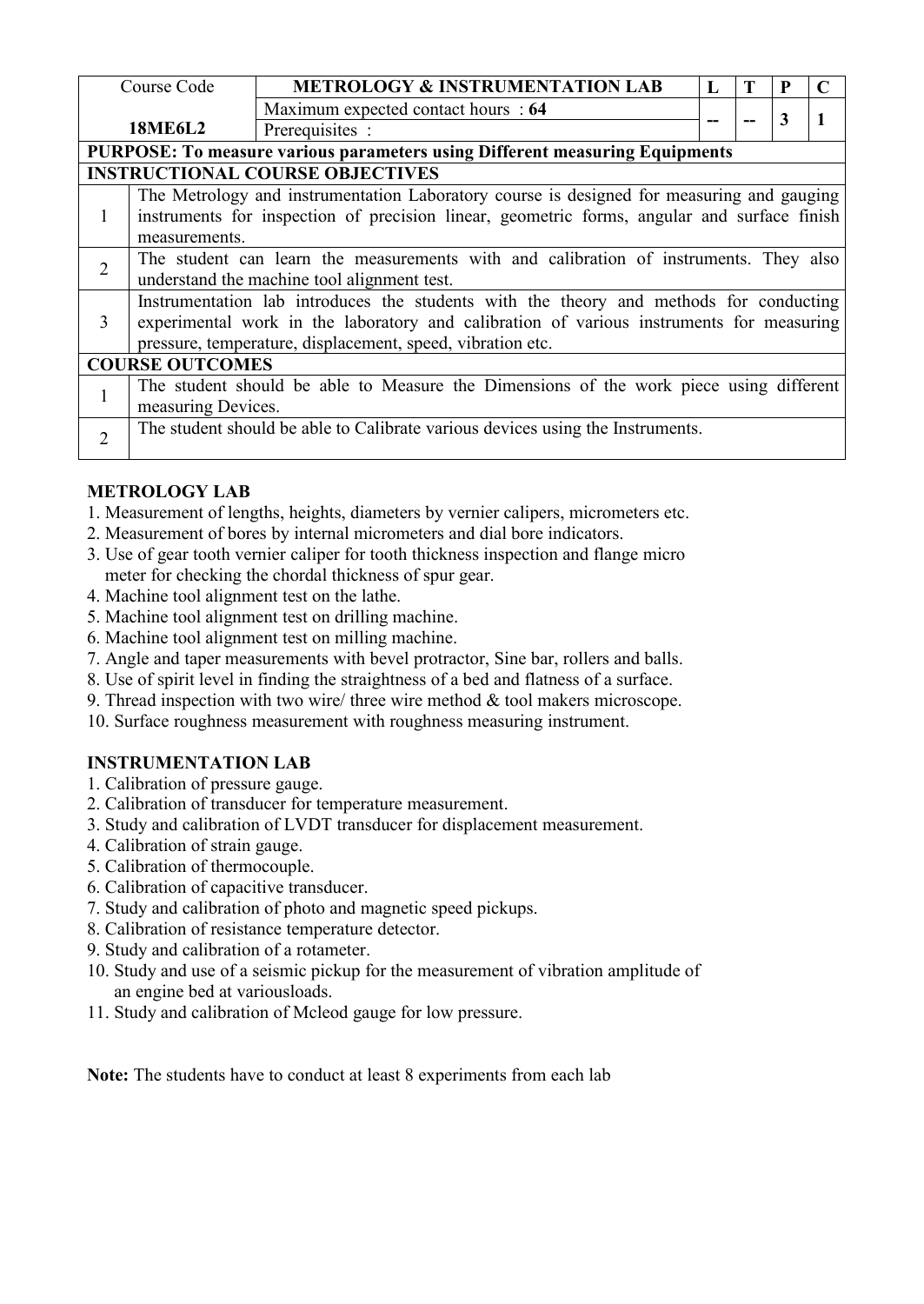|                | Course Code                | <b>FINITE ELEMENT METHODS</b>                                                                    | L            |              | D | $\mathbf C$ |  |  |  |
|----------------|----------------------------|--------------------------------------------------------------------------------------------------|--------------|--------------|---|-------------|--|--|--|
|                |                            | Maximum expected contact hours : 64                                                              |              |              |   |             |  |  |  |
|                | <b>18ME7T1</b>             | Prerequisites: Strength of Materials and Engineering                                             | $\mathbf{3}$ | $\mathbf{1}$ |   | 3           |  |  |  |
|                |                            | mathematics                                                                                      |              |              |   |             |  |  |  |
|                |                            | PURPOSE: finite Element Analysis enables the user to virtually test and predict the behaviour of |              |              |   |             |  |  |  |
|                |                            | mechanical structures in addition to solving complex engineering problems. Stemming from the     |              |              |   |             |  |  |  |
|                |                            | Finite Element Method (FEM), FEA is a mathematical technique used to simulate almost any         |              |              |   |             |  |  |  |
|                | given physical phenomenon. |                                                                                                  |              |              |   |             |  |  |  |
|                |                            | <b>INSTRUCTIONAL COURSE OBJECTIVES</b>                                                           |              |              |   |             |  |  |  |
|                |                            | To learn basic principles of finite element analysis procedure                                   |              |              |   |             |  |  |  |
| $\overline{2}$ |                            | To learn the theory and characteristics of finite elements that represent engineering            |              |              |   |             |  |  |  |
|                | structures.                |                                                                                                  |              |              |   |             |  |  |  |
|                |                            | To learn and apply finite element solutions to structural, thermal, dynamic problem to           |              |              |   |             |  |  |  |
| $\overline{3}$ |                            | develop the knowledge and skills needed to effectively evaluate finite element analyses          |              |              |   |             |  |  |  |
|                | performed by others.       |                                                                                                  |              |              |   |             |  |  |  |
| $\overline{4}$ |                            | Learn to model complex geometry problems and solution techniques.                                |              |              |   |             |  |  |  |
|                | <b>COURSE OUTCOMES</b>     |                                                                                                  |              |              |   |             |  |  |  |
|                |                            | Understand the concepts behind variational methods and weighted residual methods in FEM          |              |              |   |             |  |  |  |
|                |                            | Identify the application and characteristics of FEA elements such as bars, beams, plane and      |              |              |   |             |  |  |  |
| $\overline{2}$ |                            | isoparametric elements, and 3-D element.                                                         |              |              |   |             |  |  |  |
| $\overline{3}$ |                            | Develop element characteristic equation procedure and generation of global stiffness             |              |              |   |             |  |  |  |
|                | equation will be applied.  |                                                                                                  |              |              |   |             |  |  |  |
| $\overline{4}$ |                            | Able to apply Suitable boundary conditions to a global structural equation, and reduce it to a   |              |              |   |             |  |  |  |
|                | solvable form.             |                                                                                                  |              |              |   |             |  |  |  |
| 5              |                            | Able to identify how the finite element method expands beyond the structural domain, for         |              |              |   |             |  |  |  |
|                |                            | problems involving dynamics, heat transfer, and fluid flow.                                      |              |              |   |             |  |  |  |

**UNIT-I** Introduction to finite element method, stress and equilibrium, strain – displacement relations, stress – strain relations, plane stress and plane strain conditions, variational and weighted residual methods, concept of potential energy, one dimensional problems.

**UNIT – II** Discretization of domain, element shapes, discretization procedures, assembly of stiffness matrix, band width, node numbering, mesh generation, interpolation functions, local and global coordinates, convergence requirements, treatment of boundary conditions.

**UNIT – III** Analysis of Trusses: Finite element modelling, coordinates and shape functions, assembly of global stiffness matrix and load vector, finite element equations, treatment of boundary conditions, stress, strain and support reaction calculations. Analysis of Beams: Element stiffness matrix for Hermite beam element, derivation of load vector for concentrated and UDL, simple problems on beams.

**UNIT – IV** Finite element modelling of two dimensional stress analysis with constant strain triangles and treatment of boundary conditions, formulation of axisymmetric problems

**UNIT-V** Higher order and isoparametric elements: One dimensional quadratic and cubic elements in natural coordinates, two dimensional four noded isoparametric elements and numerical integration. **UNIT** – VI Steady state heat transfer analysis : one dimensional analysis of a fin and two dimensional analysis of thin plate, analysis of a uniform shaft subjected to torsion.

Dynamic Analysis: Formulation of finite element model, element consistent and lumped mass matrices, evaluation of eigen values and eigen vectors, free vibration analysis.

# **Text Books:**

1. The Finite Element Methods in Engineering / SS Rao /Pergamon.

- 1. Finite Element Method with applications in Engineering / YM Desai, Eldho & Shah/Pearson publishers
- 2. An introduction to Finite Element Method / JN Reddy / McGraw Hill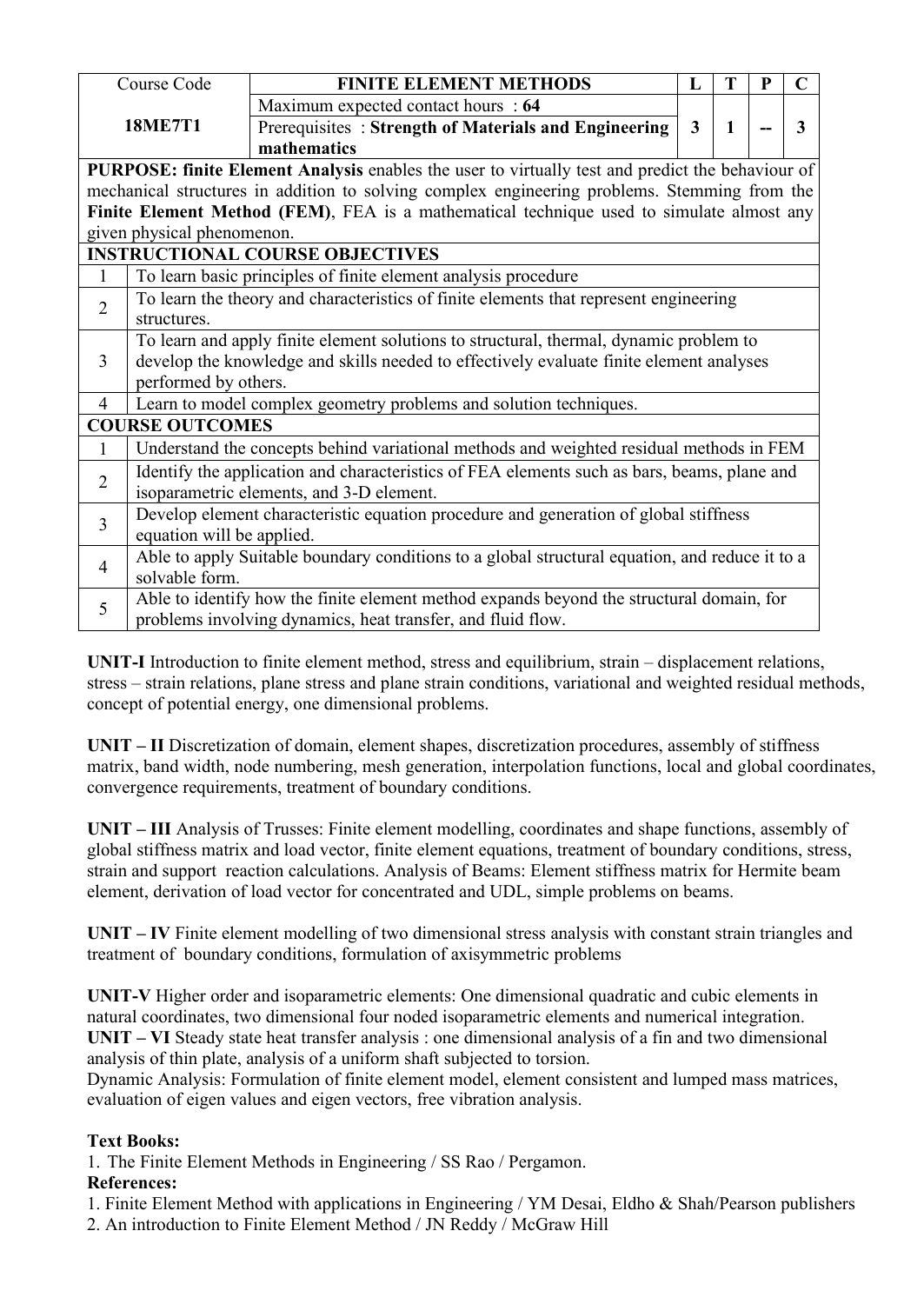- 3. The Finite Element Method for Engineers Kenneth H. Huebner, Donald L. Dewhirst, Douglas E. Smith and Ted G.Byrom / John Wiley & sons (ASIA) Pte Ltd.
- 4. Finite Element Analysis: Theory and Application with Ansys, Saeed Moaveniu, Pearson Education 5. Finite Element Methods / Chen
- 
- 6. Finite Element Analysis: for students & Practicing Engineers / G.Lakshmi Narasaiah / BSP Books Pvt.Ltd.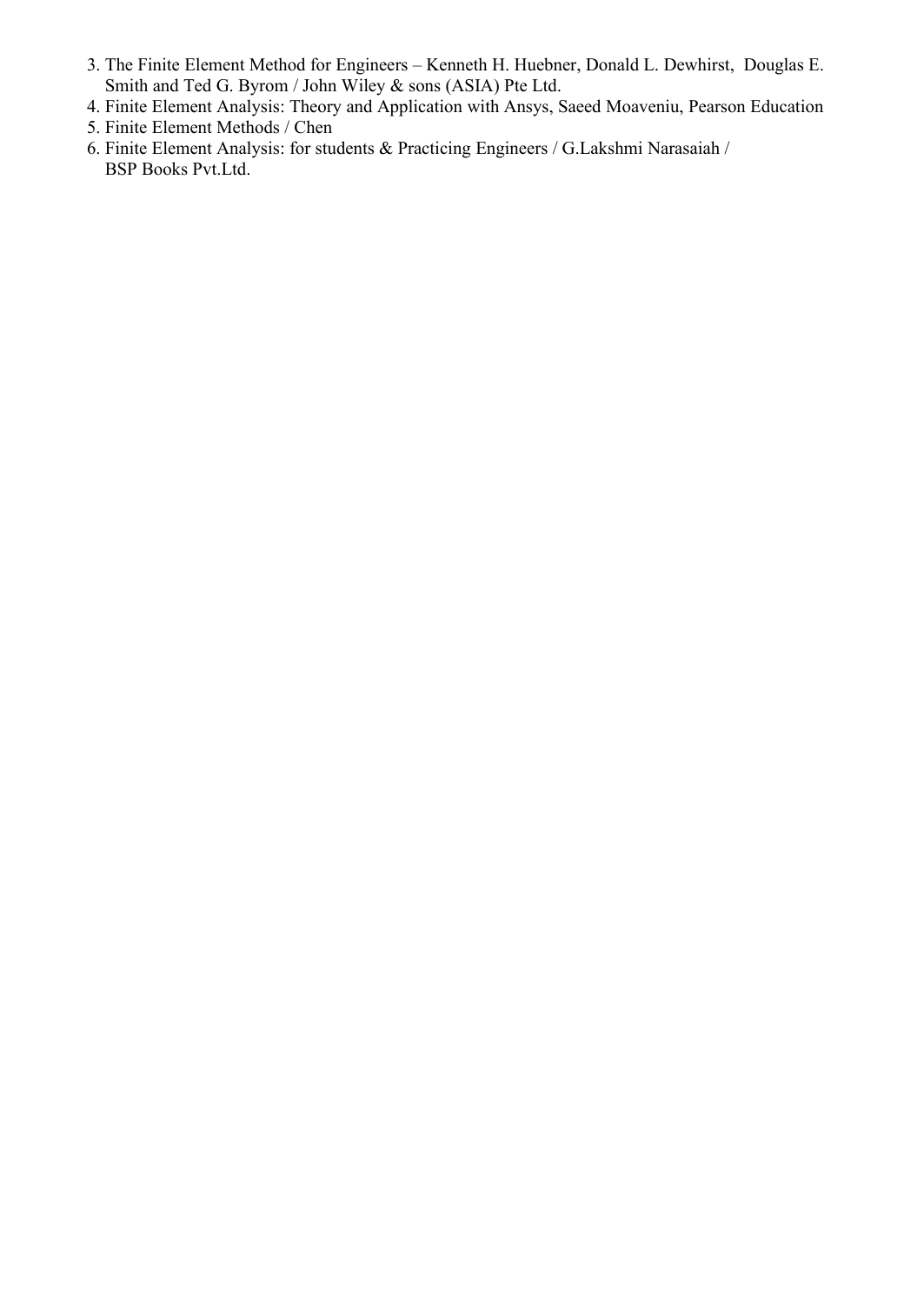| Course Code<br><b>18ME7T2</b> |                                                                | <b>MICRO ELECTRO MECHANICAL</b><br><b>SYSTEMS</b>                                                |   |    | P | C |  |  |  |  |
|-------------------------------|----------------------------------------------------------------|--------------------------------------------------------------------------------------------------|---|----|---|---|--|--|--|--|
|                               |                                                                | Maximum expected contact hours : 60<br>Prerequisites: BASIC MECHANICAL AND<br><b>ELECTRONICS</b> | 4 | -- |   | 3 |  |  |  |  |
|                               |                                                                | <b>PURPOSE:</b> able to know the importance and various devices of MEMS and their applications.  |   |    |   |   |  |  |  |  |
|                               |                                                                | <b>INSTRUCTIONAL COURSE OBJECTIVES</b>                                                           |   |    |   |   |  |  |  |  |
| $\mathbf{1}$                  |                                                                | To learn basics of Micro Electro Mechanical Systems (MEMS).                                      |   |    |   |   |  |  |  |  |
| 2                             |                                                                | To learn about various sensors and actuators used in MEMS.                                       |   |    |   |   |  |  |  |  |
|                               |                                                                | To learn the principle and various devices of MEMS, Fluidic, bio and chemical                    |   |    |   |   |  |  |  |  |
| 3                             | systems.                                                       |                                                                                                  |   |    |   |   |  |  |  |  |
|                               | <b>COURSE OUTCOMES</b>                                         |                                                                                                  |   |    |   |   |  |  |  |  |
|                               |                                                                | Upon successful completion of this course the student shall be able to know the                  |   |    |   |   |  |  |  |  |
|                               | importance and various devices of MEMS and their applications. |                                                                                                  |   |    |   |   |  |  |  |  |

**Unit – I : INTRODUCTION:**Definition of MEMS, MEMS history and development, micro machining, lithography principles & methods, structural and sacrificial materials, thin film deposition, impurity doping, etching, surface micro machining, wafer bonding, LIGA. MECHANICAL SENSORS AND ACTUATORS: Principles of sensing and actuation: beam and cantilever, capacitive, piezo electric, strain, pressure, flow, pressure measurement by micro phone, MEMS gyroscopes, shear mode piezo actuator, gripping piezo actuator, Inchworm technology.

**Unit – II : THERMAL SENSORS AND ACTUATORS:**Thermal energy basics and heat transfer processes, thermisters, thermo devices, thermo couple, micro machined thermo couple probe, peltier effect heat pumps, thermal flow sensors, micro hot plate gas sensors, MEMS thermo vessels, pyro electricity, shape memory alloys (SMA), U-shaped horizontal and vertical electro thermal actuator, thermally activated MEMS relay, micro spring thermal actuator, data storage cantilever.

**Unit – III: MICRO-OPTO-ELECTRO MECHANICAL SYSTEMS:**Principle of MOEMS technology, properties of light, light modulators, beam splitter, micro lens, micro mirrors, digital micro mirror device (DMD), light detectors, grating light valve (GLV), optical switch, wave guide and tuning, shear stress measurement.

**Unit – IV : MAGNETIC SENSORS AND ACTUATORS:**Magnetic materials for MEMS and properties, magnetic sensing and detection, magneto resistive sensor, more on hall effect, magneto diodes, magneto transistor, MEMS magnetic sensor, pressure sensor utilizing MOKE, mag MEMS actuators, by directional micro actuator, feedback circuit integrated magnetic actuator, large force reluctance actuator, magnetic probe based storage device.

**Unit – V : MICRO FLUIDIC SYSTEMS:** Applications, considerations on micro scale fluid, fluid actuation methods, dielectro phoresis (DEP), electro wetting, electro thermal flow, thermo capillary effect, electro osmosis flow, opto electro wetting (OEW), tuning using micro fluidics, typical micro fluidic channel, microfluid dispenser, micro needle, molecular gate, micro pumps. RADIO FREQUENCY (RF) MEMS:RF – based communication systems, RF MEMS, MEMS inductors, varactors, tuner/filter, resonator, clarification of tuner, filter, resonator, MEMS switches, phase shifter.

**Unit – VI : CHEMICAL AND BIO MEDICAL MICRO SYSTEMS:**Sensing mechanism & principle, membrane-transducer materials, chem.-lab-on-a-chip (CLOC) chemoresistors, chemocapacitors, chemotransistors, electronic nose (E-nose), mass sensitive chemosensors, fluroscence detection, calorimetric spectroscopy.

TEXT BOOK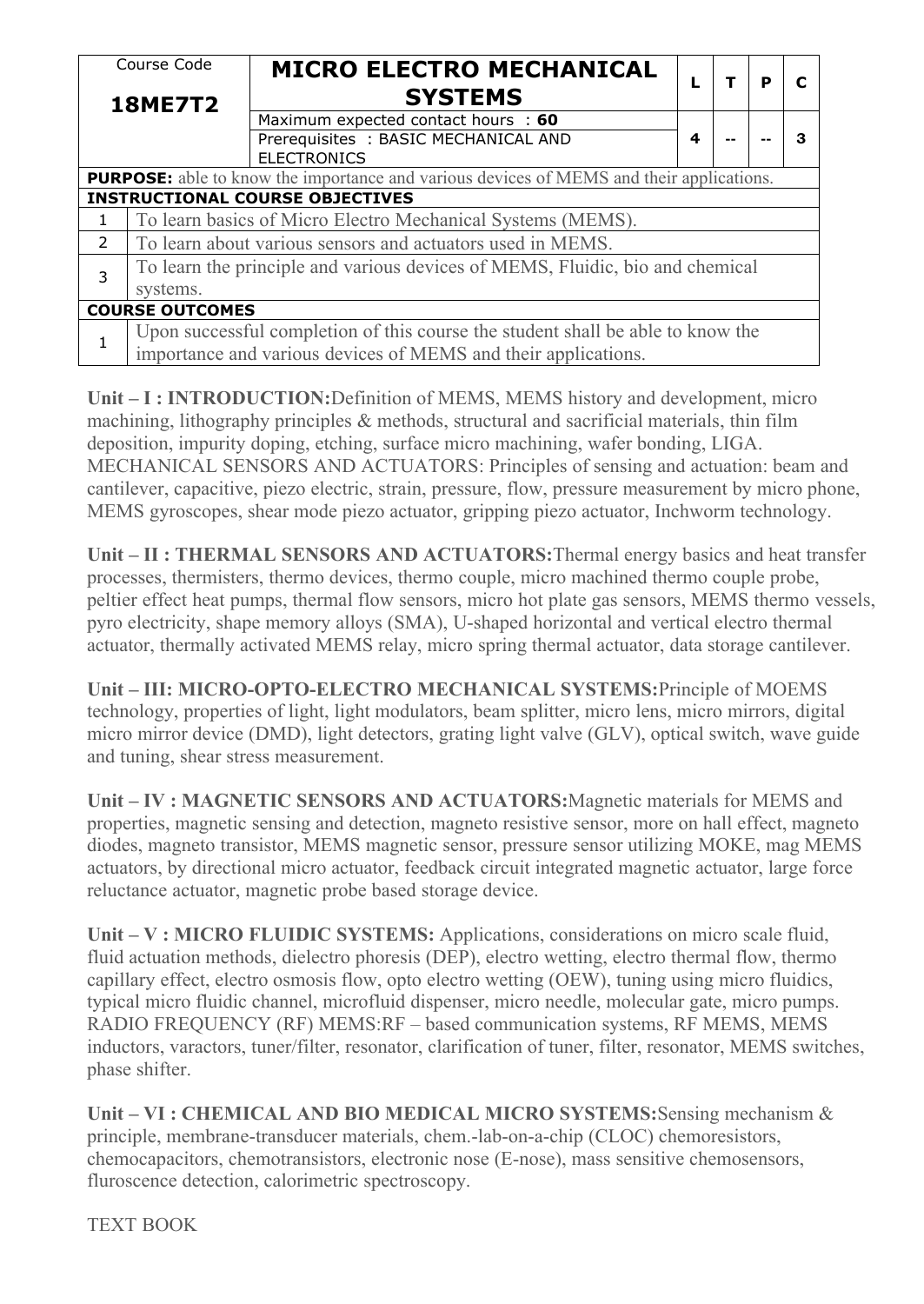MEMS, Nitaigour Premchand Mahalik, TMH Publishing co.

# REFERENCE BOOKS

- Foundation of MEMS, Chang Liu, Prentice Hall Ltd.
- MEMS and NEMS, Sergey Edwrd Lyshevski, CRC Press, Indian Edition.
- MEMS and Micro Systems: Design and Manufacture, Tai-Ran Hsu, TMH Publishers.
- Introductory MEMS, Thomas M Adams, Richard A Layton, Springer International Publishers.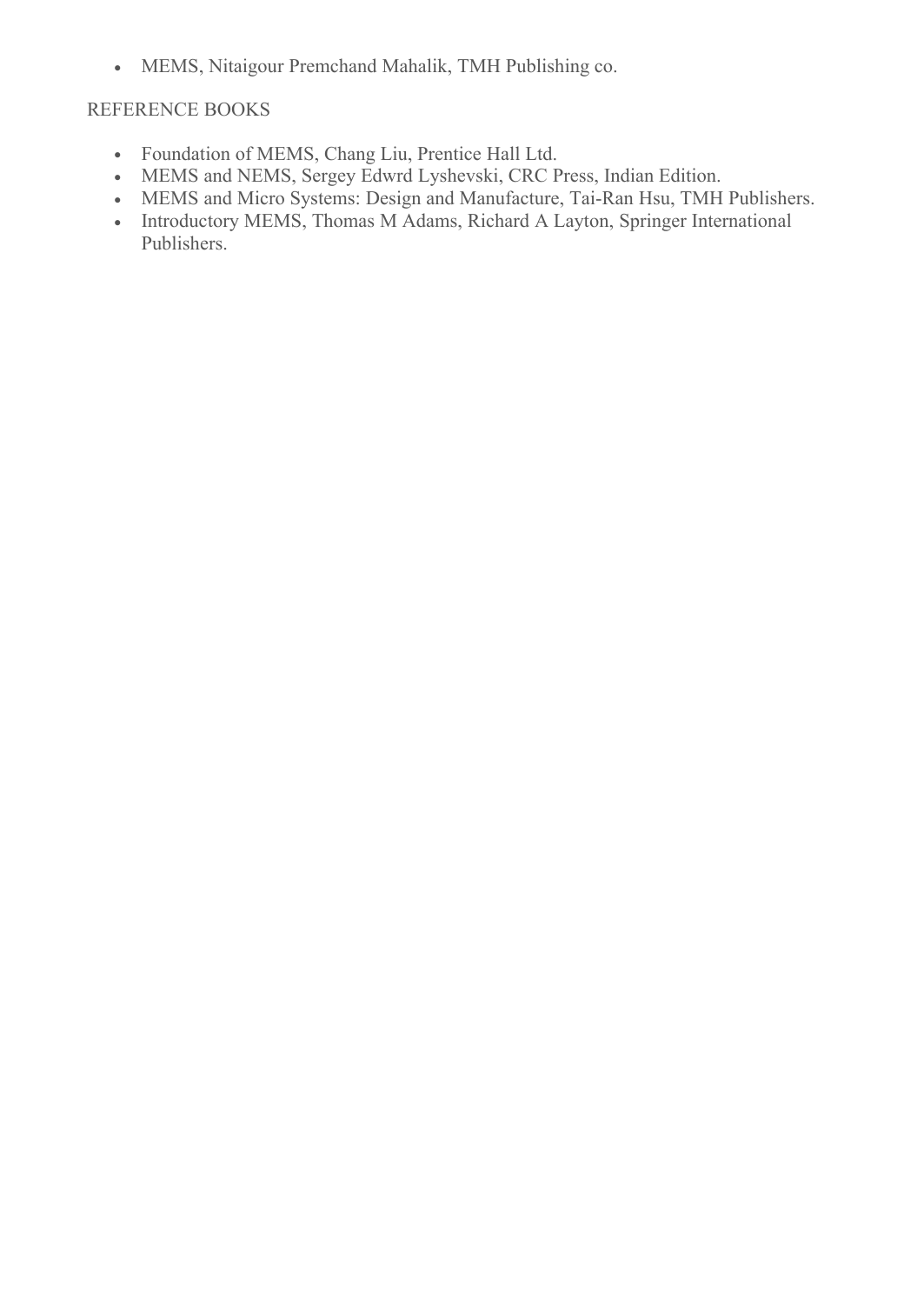|                | Course Code                                                                                | <b>CAD/CAM</b>                                                                           | L                       | Т | P |   |  |  |  |
|----------------|--------------------------------------------------------------------------------------------|------------------------------------------------------------------------------------------|-------------------------|---|---|---|--|--|--|
|                |                                                                                            | Maximum expected contact hours : 64                                                      |                         |   |   |   |  |  |  |
|                | <b>18ME7T3</b>                                                                             | Prerequisites: Knowledge in manufacturing                                                | $\overline{\mathbf{4}}$ |   |   | 3 |  |  |  |
|                |                                                                                            | technology and computer basics                                                           |                         |   |   |   |  |  |  |
|                |                                                                                            | PURPOSE: CAD/CAM stands for computer-aided design & computer-aided manufacturing.        |                         |   |   |   |  |  |  |
|                |                                                                                            | CAD/CAM software is used to design and manufacture prototypes, finished products and     |                         |   |   |   |  |  |  |
|                | production runs.                                                                           |                                                                                          |                         |   |   |   |  |  |  |
|                |                                                                                            | <b>INSTRUCTIONAL COURSE OBJECTIVES</b>                                                   |                         |   |   |   |  |  |  |
|                | Understand the basic fundamentals of computer aided design and manufacturing.              |                                                                                          |                         |   |   |   |  |  |  |
| 2              | To learn $2D \& 3D$ transformations of the basic entities like line, circle, ellipse etc.  |                                                                                          |                         |   |   |   |  |  |  |
|                |                                                                                            | To understand the different geometric modeling techniques like solid modeling, surface   |                         |   |   |   |  |  |  |
| 3              | modeling, feature based modeling etc. and to visualize how the components look like before |                                                                                          |                         |   |   |   |  |  |  |
|                |                                                                                            | its manufacturing or fabrication.                                                        |                         |   |   |   |  |  |  |
| $\overline{4}$ |                                                                                            | To learn the part programming, importance of group technology, computer aided process    |                         |   |   |   |  |  |  |
|                | planning, computer aided quality control.                                                  |                                                                                          |                         |   |   |   |  |  |  |
| 5              |                                                                                            | To learn the overall configuration and elements of computer integrated manufacturing     |                         |   |   |   |  |  |  |
|                | systems                                                                                    |                                                                                          |                         |   |   |   |  |  |  |
|                | <b>COURSE OUTCOMES</b>                                                                     |                                                                                          |                         |   |   |   |  |  |  |
|                |                                                                                            | Describe the mathematical basis in the technique of representation of geometric entities |                         |   |   |   |  |  |  |
| $\mathbf{1}$   |                                                                                            | including points, lines, and parametric curves, surfaces and solid, and the technique of |                         |   |   |   |  |  |  |
|                |                                                                                            | transformation of geometric entities using transformation matrix                         |                         |   |   |   |  |  |  |
| $\overline{2}$ |                                                                                            | Describe the use of GT and CAPP for the product development                              |                         |   |   |   |  |  |  |
| 3              |                                                                                            | Identify the various elements and their activities in the Computer Integrated            |                         |   |   |   |  |  |  |
|                | Manufacturing Systems                                                                      |                                                                                          |                         |   |   |   |  |  |  |

**UNIT – I** Computers in industrial manufacturing, product cycle, CAD / CAM Hardware, basic structure, CPU, memory types, input devices, display devices, hard copy devices, storage devices.

**COMPUTER GRAPHICS:** Raster scan graphics coordinate system, database structure for graphics modeling, transformation of geometry, 3D transformations, mathematics of projections, clipping, hidden surface removal.

**UNIT – II GEOMETRIC MODELING:** Requirements, geometric models, geometric construction models, curve representation methods, surface representation methods, modeling facilities desired.

**DRAFTING AND MODELING SYSTEMS:** Basic geometric commands, layers, display control commands, editing, dimensioning, solid modelling.

**UNIT – III PART PROGRAMMING FOR NC MACHINES:** NC, NC modes, NC elements, CNC machine tools, structure of CNC machine tools, features of Machining center, turning center, CNC Part Programming: fundamentals, manual part programming methods, Computer Aided Part Programming. Direct Numerical Control, Adaptive Control.

**UNIT – IV GROUP TECHNOLOGY:** Part family, coding and classification, production flow analysis, types and advantages. Computer aided processes planning – importance, types. FMS-Introduction, Equipment, Tool management systems, Layouts, FMS Control.

**UNIT – V COMPUTER AIDED QUALITY CONTROL:** Terminology used in quality control, use of computers in Quality control. Inspection methods- contact and noncontact types, computer aided testing, integration of CAQC with CAD/CAM.

**UNIT – VI COMPUTER INTEGRATED MANUFACTURING SYSTEMS:** Types of manufacturing systems, machine tools and related equipment, material handling systems, material requirement planning, computer control systems, human labor in manufacturing systems, CIMS benefits.

# **Text Books:**

1. CAD / CAM Principles and Applications/PN Rao / McGraw-Hill

2. Automation, Production systems & Computer integrated Manufacturing/ M.P. Groover/Pearson Education

# **References:**

1. Mastering CAD / CAM / Ibrahim Zeid / McGraw-Hill

2. Principles of Computer Aided Design and Manufacturing / Farid Amirouche / Pearson

3. Computer Numerical Control Concepts and programming / Warren S Seames / Thomson learning, Inc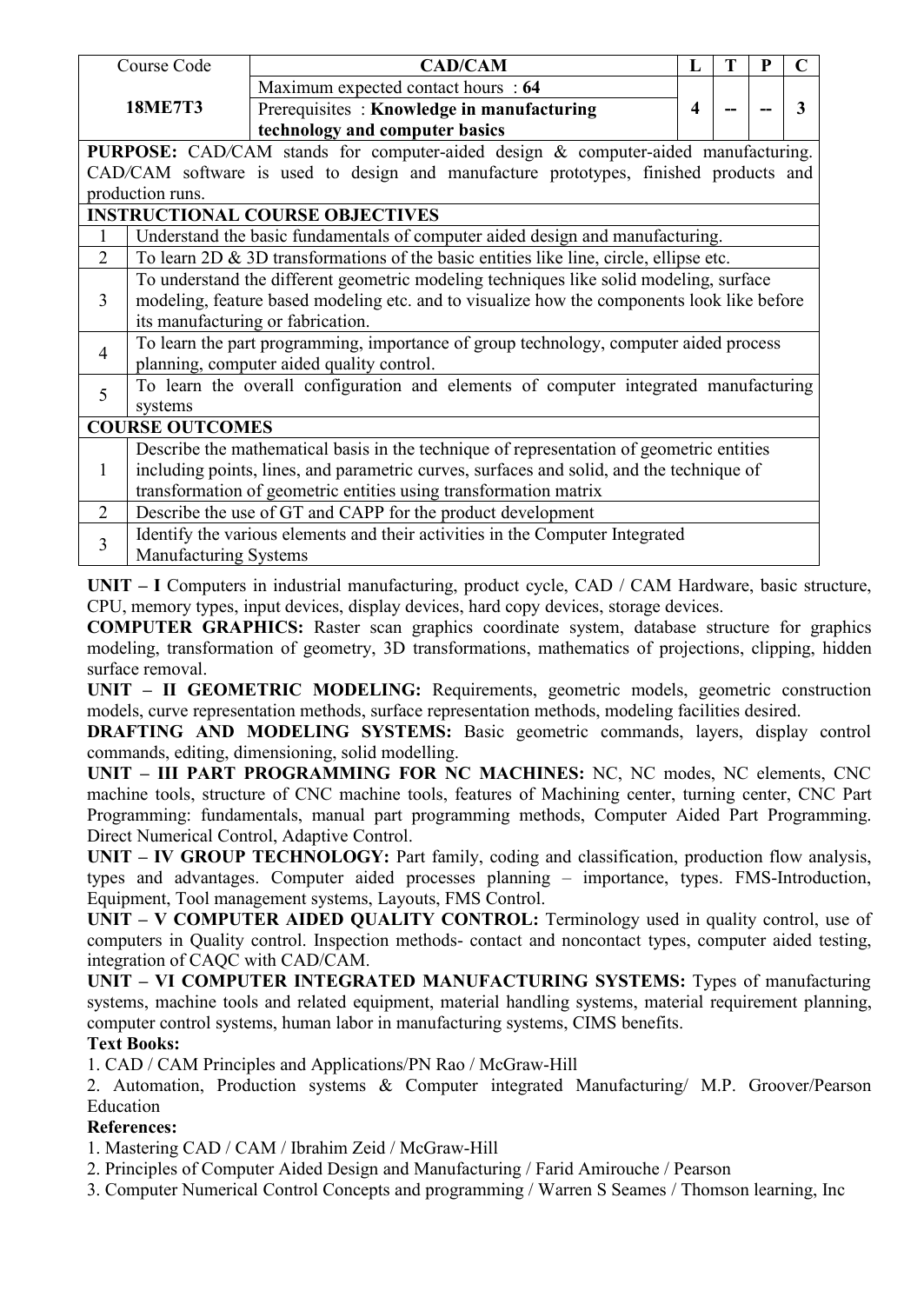|                | Course Code                                                                               | POWER PLANT ENGINEERING                                                                           | L |  |  |   |  |  |  |
|----------------|-------------------------------------------------------------------------------------------|---------------------------------------------------------------------------------------------------|---|--|--|---|--|--|--|
|                |                                                                                           | Maximum expected contact hours : 64                                                               |   |  |  |   |  |  |  |
|                | <b>18ME7T4</b>                                                                            | Prerequisites : Applied Thermodynamics.                                                           | 4 |  |  | 3 |  |  |  |
|                |                                                                                           | <b>PURPOSE:</b> generation of Power Using Different Sources.                                      |   |  |  |   |  |  |  |
|                |                                                                                           | <b>INSTRUCTIONAL COURSE OBJECTIVES</b>                                                            |   |  |  |   |  |  |  |
|                |                                                                                           | The course is aimed at providing knowledge of power generation through different prime movers     |   |  |  |   |  |  |  |
|                |                                                                                           | viz steam, ICGT, Hydro, nuclear and hybrid systems along with their economics and                 |   |  |  |   |  |  |  |
|                | environmental considerations.                                                             |                                                                                                   |   |  |  |   |  |  |  |
| $\overline{2}$ | Describe sources of energy and types of power plants.                                     |                                                                                                   |   |  |  |   |  |  |  |
| 3              | Analyze different types of steam cycles and estimate efficiencies in a steam power plant. |                                                                                                   |   |  |  |   |  |  |  |
| $\overline{4}$ |                                                                                           | Describe basic working principles of gas turbine and diesel engine power plants.                  |   |  |  |   |  |  |  |
| 5              |                                                                                           | Define the performance characteristics and components of such power plants.                       |   |  |  |   |  |  |  |
| 6              |                                                                                           | List the principal components and types of nuclear reactors.                                      |   |  |  |   |  |  |  |
|                |                                                                                           | Evaluate cycle efficiency and performance of a gas cooled reactor power plant.                    |   |  |  |   |  |  |  |
| 8              |                                                                                           | Classify different types of coupled vapor cycles and list the advantages of combined cycles power |   |  |  |   |  |  |  |
|                | plant.                                                                                    |                                                                                                   |   |  |  |   |  |  |  |
|                | <b>COURSE OUTCOMES</b>                                                                    |                                                                                                   |   |  |  |   |  |  |  |
|                |                                                                                           | After undergoing this course the student can understand various conventional methods of power     |   |  |  |   |  |  |  |
|                |                                                                                           | generation and principle of operation and performance of respective prime movers along with their |   |  |  |   |  |  |  |

economics and their impact on environment.

UNIT – I Introduction to the sources of energy – resources and development of power in india.

**STEAM POWER PLANT:** Plant layout, working of different circuits, fuel and handling equipments, types of coals, coal handling, choice of handling equipment, coal storage, ash handling systems. Combustion: properties of coal – overfeed and underfeed fuel beds, traveling grate stokers, spreader stokers, retort stokers, pulverized fuel burning system and its components, combustion needs and draught system, cyclone furnace, design and construction, dust collectors, cooling towers and heat rejection. corrosion and feed water treatment.

**UNIT – II INTERNAL COMBUSTION AND GAS TURBINE POWER PLANTS:**

**DIESEL POWER PLANT:** Plant layout with auxiliaries – fuel supply system, air starting equipment, super charging.

**GAS TURBINE PLANT:** Introduction – classification - construction – layout with auxiliaries, combined cycle power plants and comparison

**UNIT** – **III HYDRO ELECTRIC POWER PLANT:** Water power – hydrological cycle / flow measurement – drainage area characteristics – hydrographs – storage and pondage – classification of dams and spill ways.

**HYDRO PROJECTS AND PLANT:** Classification – typical layouts – plant auxiliaries – plant operation pumped storage plants

**UNIT – IV NUCLEAR POWER STATION:** Nuclear fuel – breeding and fertile materials – nuclear reactor – reactor operation.

**TYPES OF REACTORS:** Pressurized water reactor, boiling water reactor, sodium-graphite reactor, fast breederreactor, homogeneous reactor, gas cooled reactor, radiation hazards and shielding – radioactive waste disposal.

**UNIT – V COMBINED OPERATIONS OF DIFFERENT POWER PLANTS:** Introduction, advantages of combined working, load division between power stations, storage type hydro-electric plant in combination with steam plant, run-of-river plant in combination with steam plant, pump storage plant in combination with steam or nuclear power plant, co-ordination of hydro-electric and gas turbine stations, co ordination of hydro-electric and nuclear power stations, co-ordination of different types of power plants.

**POWER PLANT INSTRUMENTATION AND CONTROL:** Importance of measurement and instrumentation in power plant, measurement of water purity, gas analysis, O2 and CO2 measurements, measurement of smoke and dust, measurement of moisture in carbon dioxide circuit, nuclear measurements

**UNIT – VI POWER PLANT ECONOMICS AND ENVIRONMENTAL CONSIDERATIONS**: Capital cost, investment of fixed charges, operating costs, general arrangement of power distribution, load curves, load duration curve, definitions of connected load, maximum demand, demand factor, average load, load factor, diversity factor – related exercises. effluents from power plants and Impact on environment – pollutants and pollution standards – methods of pollution control.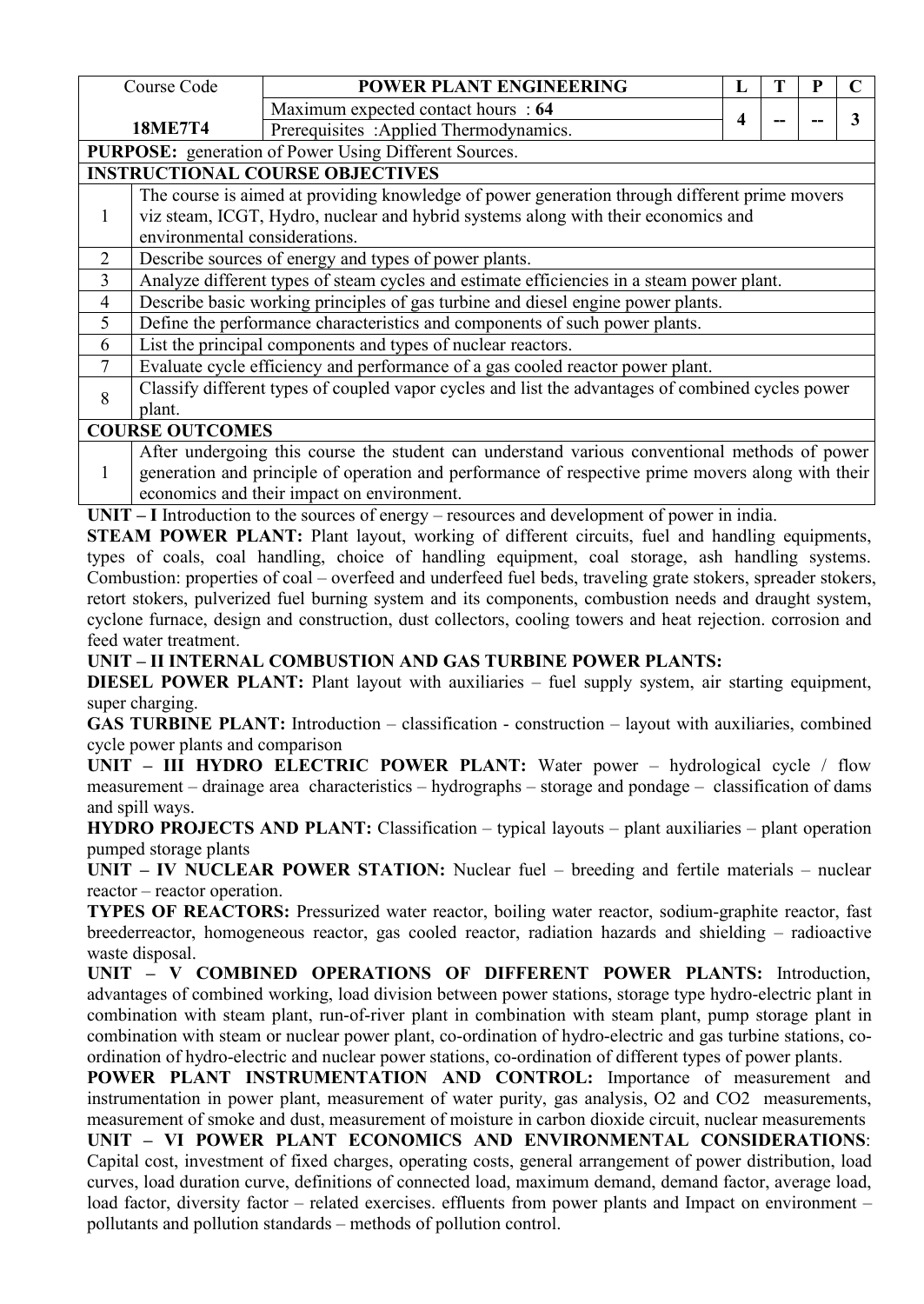# **Text Books:**

- 1. A course in Power Plant Engineering /Arora and Domkundwar/Dhanpatrai & Co.
- 2. Power Plant Engineering /P.C.Sharma / S.K.Kataria Pub

- 1. Power Plant Engineering: P.K.Nag/ II Edition /TMH.
- 2. Power station Engineering ElWakil / McGrawHill.
- 3. An Introduction to Power Plant Technology / G.D. Rai/Khanna Publishers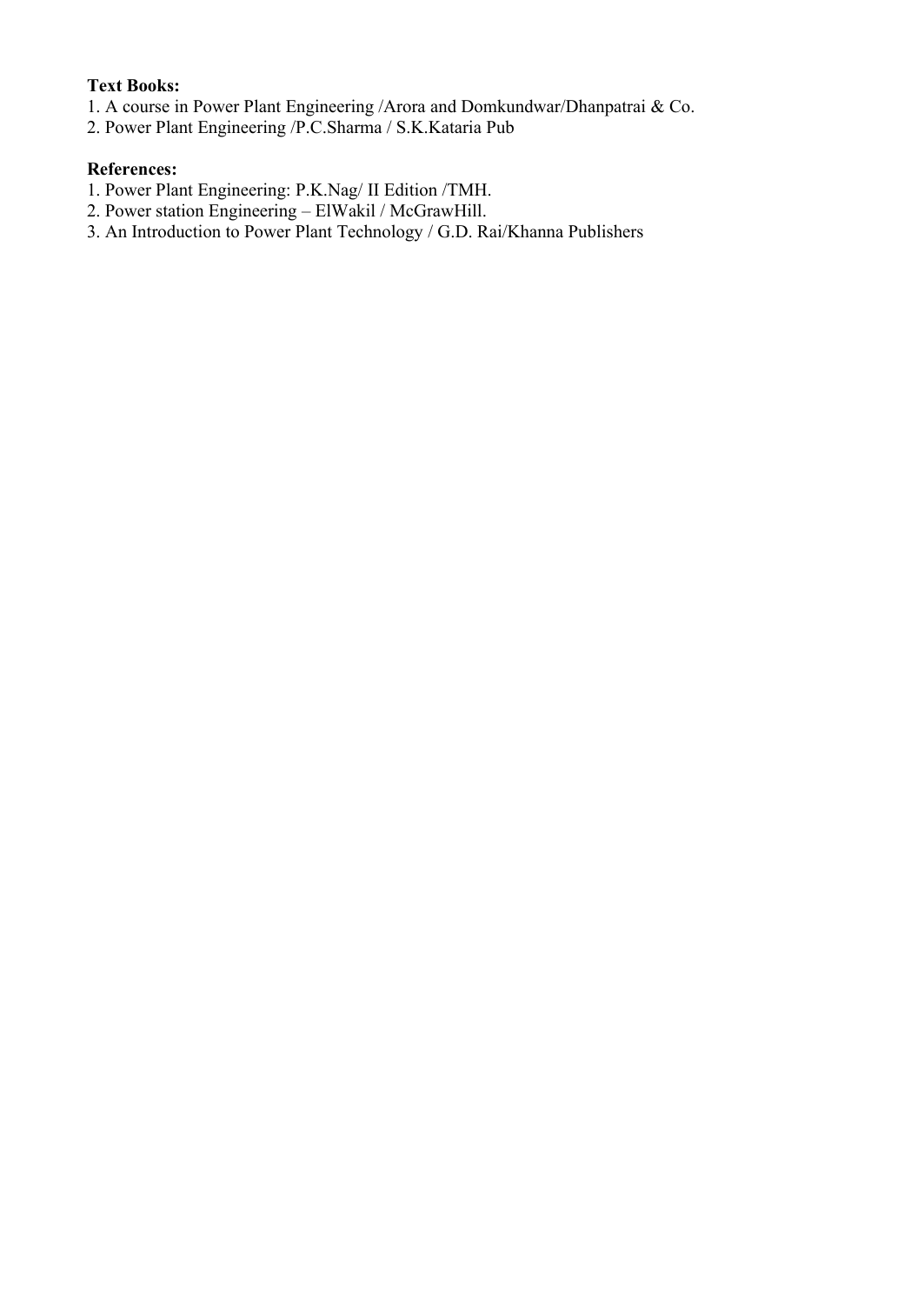|                | Course Code                                                                                 | PRODUCTION PLANNING AND CONTROL                                                                                                                          | $\bf{L}$ | T | P | $\mathbf C$ |  |  |  |  |   |
|----------------|---------------------------------------------------------------------------------------------|----------------------------------------------------------------------------------------------------------------------------------------------------------|----------|---|---|-------------|--|--|--|--|---|
|                |                                                                                             | Maximum expected contact hours : 64                                                                                                                      |          |   |   |             |  |  |  |  |   |
|                | <b>18ME7T5</b>                                                                              | Prerequisites: Manufacturing Engineering, Industrial                                                                                                     | 4        |   |   |             |  |  |  |  | 3 |
|                |                                                                                             | <b>Engineering and Management</b>                                                                                                                        |          |   |   |             |  |  |  |  |   |
|                |                                                                                             | PURPOSE: The process of production itself is at the centre of the whole business operation.                                                              |          |   |   |             |  |  |  |  |   |
|                |                                                                                             | Production planning and control includes planning, steering, consigning and following up functions in                                                    |          |   |   |             |  |  |  |  |   |
|                |                                                                                             | the manufacturing process so as to ensure maximum capacity.                                                                                              |          |   |   |             |  |  |  |  |   |
|                |                                                                                             | <b>INSTRUCTIONAL COURSE OBJECTIVES</b>                                                                                                                   |          |   |   |             |  |  |  |  |   |
| $\mathbf{1}$   | An understanding of the concepts of production and service systems;                         |                                                                                                                                                          |          |   |   |             |  |  |  |  |   |
| $\overline{2}$ | The ability to apply principles and techniques in the design, planning and control of these |                                                                                                                                                          |          |   |   |             |  |  |  |  |   |
|                |                                                                                             | systems to optimise/make best use of resources in achieving their objectives.                                                                            |          |   |   |             |  |  |  |  |   |
| $\overline{3}$ | Identify different strategies employed in manufacturing and service industries to plan      |                                                                                                                                                          |          |   |   |             |  |  |  |  |   |
|                | production and control inventory.                                                           |                                                                                                                                                          |          |   |   |             |  |  |  |  |   |
| $\overline{4}$ |                                                                                             | Measure the effectiveness, identify likely areas for improvement, develop and implement<br>improved planning and control methods for production systems. |          |   |   |             |  |  |  |  |   |
|                | <b>COURSE OUTCOMES</b>                                                                      |                                                                                                                                                          |          |   |   |             |  |  |  |  |   |
| $\mathbf{1}$   | Recognize the objectives, functions, applications of PPC and forecasting techniques.        |                                                                                                                                                          |          |   |   |             |  |  |  |  |   |
| $\overline{2}$ |                                                                                             |                                                                                                                                                          |          |   |   |             |  |  |  |  |   |
| 3              | Explain different Inventory control techniques.<br>Solve routing and scheduling problems    |                                                                                                                                                          |          |   |   |             |  |  |  |  |   |
| $\overline{4}$ | Summarize various aggregate production planning techniques.                                 |                                                                                                                                                          |          |   |   |             |  |  |  |  |   |
| 5              |                                                                                             | Describe way of integrating different departments to execute PPC functions                                                                               |          |   |   |             |  |  |  |  |   |
|                |                                                                                             | $UNIT - I$ Introduction: Definition – objectives and functions of production planning and control – elements                                             |          |   |   |             |  |  |  |  |   |
|                |                                                                                             | of production control – types of production – organization of production planning and control department –                                               |          |   |   |             |  |  |  |  |   |
|                | internal organization of department.                                                        |                                                                                                                                                          |          |   |   |             |  |  |  |  |   |
|                |                                                                                             | $UNIT - II$ Forecasting – importance of forecasting – types of forecasting, their uses – general principles of                                           |          |   |   |             |  |  |  |  |   |
|                |                                                                                             | forecasting – forecasting techniques – qualitative methods and quantitive methods.                                                                       |          |   |   |             |  |  |  |  |   |
|                |                                                                                             | $UNIT - III$ Inventory management – functions of inventories – relevant inventory costs – ABC analysis –                                                 |          |   |   |             |  |  |  |  |   |
|                |                                                                                             | VED analysis – EOQ model – Inventory control systems – P–Systems and Q-Systems Introduction to MRP                                                       |          |   |   |             |  |  |  |  |   |
|                |                                                                                             | I, MRP II, ERP, LOB (Line of Balance), JIT and KANBAN system.                                                                                            |          |   |   |             |  |  |  |  |   |
|                |                                                                                             | $UNIT - IV$ Routing – definition – routing procedure –route sheets – bill of material – factors affecting                                                |          |   |   |             |  |  |  |  |   |
|                |                                                                                             | routing procedure, schedule -definition - difference with loading                                                                                        |          |   |   |             |  |  |  |  |   |
|                |                                                                                             | $UNIT - V$ Scheduling policies - techniques, standard scheduling methods. Line Balancing, aggregate                                                      |          |   |   |             |  |  |  |  |   |
|                |                                                                                             | planning, chase planning, expediting, controlling aspects.                                                                                               |          |   |   |             |  |  |  |  |   |
|                |                                                                                             | $UNIT - VI$ Dispatching – activities of dispatcher – dispatching procedure – follow up – definition – reason                                             |          |   |   |             |  |  |  |  |   |
|                |                                                                                             | for existence of functions – types of follow up, applications of computer in production planning and control.                                            |          |   |   |             |  |  |  |  |   |

#### **Text Books:**

1. Elements of Production Planning and Control / Samuel Eilon/Universal Book Corp.

2. Manufacturing, Planning and Control/Partik Jonsson Stig-Arne Mattsson/TataMcGrawHill **References:**

- 1. Inventory Control Theory and Practice / Martin K. Starr and David W. Miller/Prentice- Hall
- 2. Production Planning and Control/Mukhopadyay/PHI.
- 3. Production Control A Quantitative Approach / John E. Biegel/Prentice-Hall
- 4. Production Control / Franklin G Moore & Ronald Jablonski/Mc-GrawHill
- 5. Production and Operations Management/Shailendra Kale/McGraw Hill
- 6. Production and Operations Management/Ajay K Garg/McGraw Hill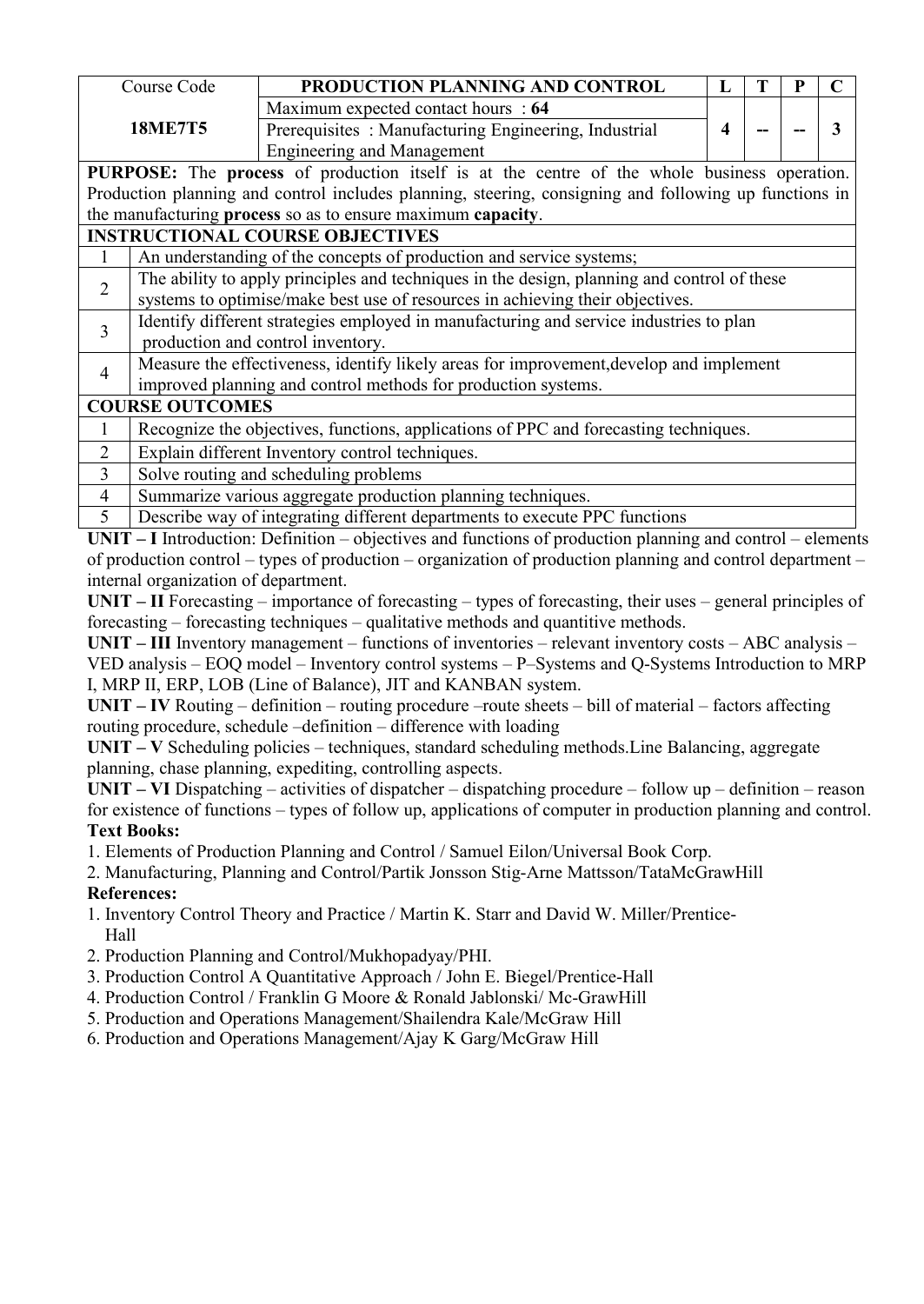| Course Code                                                                                                                                                                                                                                                                                                                                                                                                                                                                                                                      | <b>COMPUTATIONAL FLUID DYNAMICS</b>                                                        | L |  | P |   |  |  |
|----------------------------------------------------------------------------------------------------------------------------------------------------------------------------------------------------------------------------------------------------------------------------------------------------------------------------------------------------------------------------------------------------------------------------------------------------------------------------------------------------------------------------------|--------------------------------------------------------------------------------------------|---|--|---|---|--|--|
|                                                                                                                                                                                                                                                                                                                                                                                                                                                                                                                                  | (Elective V)                                                                               |   |  |   |   |  |  |
|                                                                                                                                                                                                                                                                                                                                                                                                                                                                                                                                  | Maximum expected contact hours : 64                                                        |   |  |   |   |  |  |
|                                                                                                                                                                                                                                                                                                                                                                                                                                                                                                                                  | Prerequisites : Engineering mathematics, Basic                                             | 4 |  |   | 3 |  |  |
|                                                                                                                                                                                                                                                                                                                                                                                                                                                                                                                                  | Thermodynamics, Flud mechanics, Heat Transfer                                              |   |  |   |   |  |  |
|                                                                                                                                                                                                                                                                                                                                                                                                                                                                                                                                  |                                                                                            |   |  |   |   |  |  |
|                                                                                                                                                                                                                                                                                                                                                                                                                                                                                                                                  |                                                                                            |   |  |   |   |  |  |
|                                                                                                                                                                                                                                                                                                                                                                                                                                                                                                                                  |                                                                                            |   |  |   |   |  |  |
|                                                                                                                                                                                                                                                                                                                                                                                                                                                                                                                                  |                                                                                            |   |  |   |   |  |  |
| <b>18ME7T6A</b><br>PURPOSE: Computational fluid dynamics (CFD) is a branch of fluid mechanics that uses numerical<br>analysis and data structures to solve and analyze problems that involve fluid flows.<br><b>INSTRUCTIONAL COURSE OBJECTIVES</b><br>The course aims at providing required numerical and software techniques for solving various<br>engineering problems involving fluid flow.<br><b>COURSE OUTCOMES</b><br>After undergoing the course the student shall be able to apply various numerical tools like finite |                                                                                            |   |  |   |   |  |  |
|                                                                                                                                                                                                                                                                                                                                                                                                                                                                                                                                  |                                                                                            |   |  |   |   |  |  |
|                                                                                                                                                                                                                                                                                                                                                                                                                                                                                                                                  |                                                                                            |   |  |   |   |  |  |
|                                                                                                                                                                                                                                                                                                                                                                                                                                                                                                                                  | volume, finite difference etc for solving the different fluid flow heat transfer problems. |   |  |   |   |  |  |

# **UNIT-I**

# **ELEMENTARY DETAILS IN NUMERICAL TECHNIQUES:** Number system and errors,

representation of integers, fractions, floating point arithmetic, loss of significance and error propagation, condition and instability, computational methods for error estimation, convergence of sequences.

## **UNIT – II**

**APPLIED NUMERICAL METHODS:** Solution of a system of simultaneous linear algebraic equations, iterative schemes of matrix inversion, direct methods for matrix inversion, direct methods for banded matrices.

**REVIEW OF EQUATIONS GOVERNING FLUID FLOW AND HEAT TRANSFER:** Introduction, conservation of mass, Newton's second law of motion, expanded forms of navier-stokes equations, conservation of energy principle, special forms of the Navier-stokes equations.

# **UNIT – III**

Steady flow, dimensionless form of momentum and energy equations, stokes equation, conservative body force fields, stream function - vorticity formulation.

Finite difference applications in heat conduction and convention – heat conduction, steady heat conduction in a rectangular geometry, transient heat conduction, finite difference application in convective heat transfer, closure.

# **UNIT – IV**

Finite differences, discretization, consistency, stability, and fundamentals of fluid flow modelling: introduction, elementary finite difference quotients, implementation aspects of finite-difference equations, consistency, explicit and implicit methods.

# $UNIT - V$

Introduction to first order wave equation, stability of hyperbolic and elliptic equations, fundamentals of fluid flow modelling, conservative property, the upwind scheme.

# **UNIT –VI**

**FINITE VOLUME METHOD:** Approximation of surface integrals, volume integrals, interpolation and differentiation practices, upwind interpolation, linear interpolation and quadratic interpolation.

# **Text Books:**

1**.** Numerical heat transfer and fluid flow / Suhas V. Patankar/Butter-worth Publishers

2. Computational fluid dynamics - Basics with applications /John.D. Anderson / Mc Graw Hill. **References:**

- 1. Computational Fluid Flow and Heat Transfer/ Niyogi/Pearson Publications
- 2. Fundamentals of Computational Fluid Dynamics /Tapan K. Sengupta / Universities Press.
- 3. Computational fluid dynamics: An introduction, 3rd edition/John.F Wendt/Springer publishers.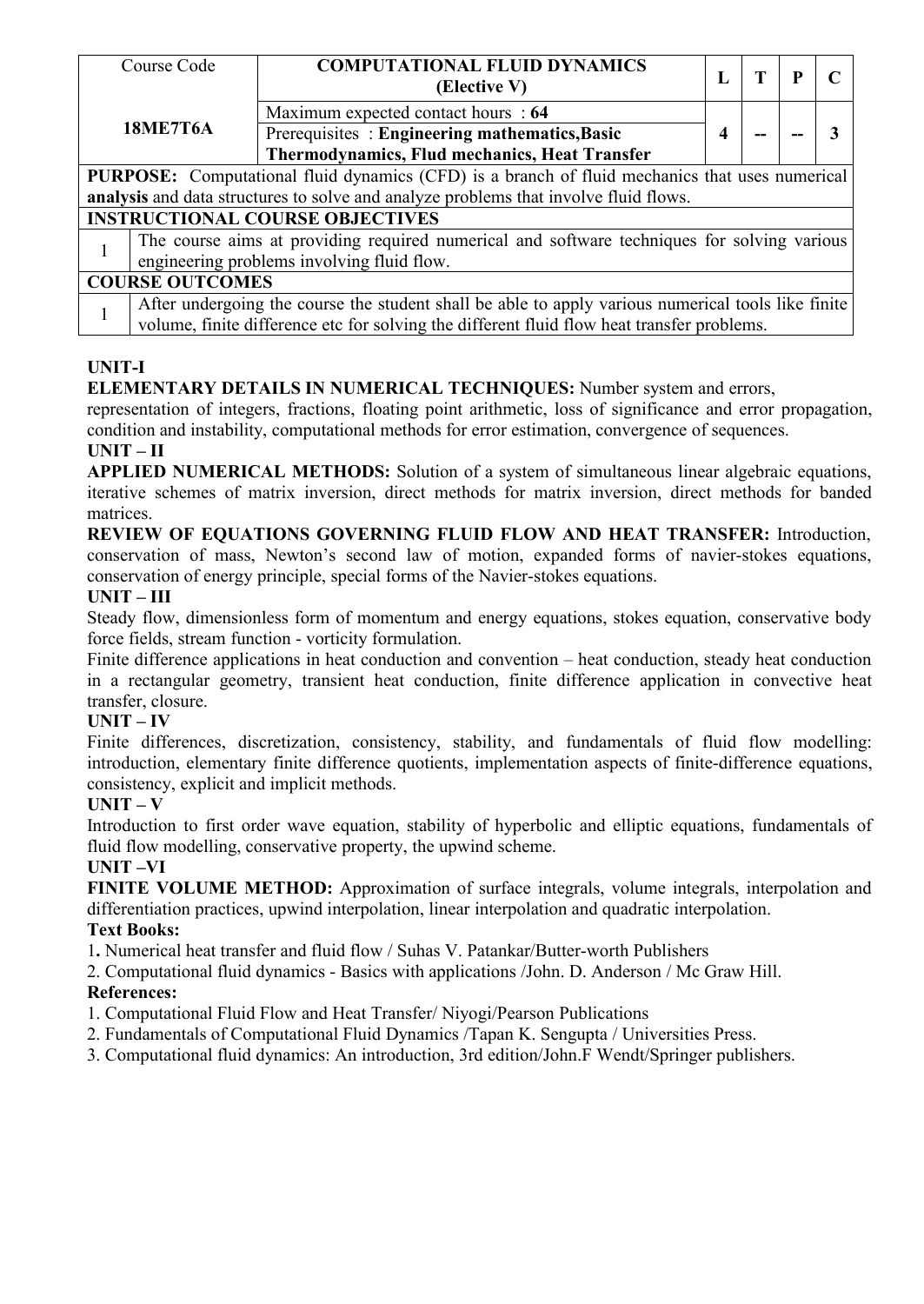|                | Course Code                                                                                                                                                                                                                         | <b>Condition Monitoring</b><br>(Elective V)                                                                                                             | L | T | $\mathbf{P}$ | $\mathbf C$ |  |  |  |  |  |
|----------------|-------------------------------------------------------------------------------------------------------------------------------------------------------------------------------------------------------------------------------------|---------------------------------------------------------------------------------------------------------------------------------------------------------|---|---|--------------|-------------|--|--|--|--|--|
|                | <b>18ME7T6B</b>                                                                                                                                                                                                                     | Maximum expected contact hours : 64                                                                                                                     |   |   |              |             |  |  |  |  |  |
|                |                                                                                                                                                                                                                                     | Prerequisites : Vibrations                                                                                                                              | 4 |   |              | 3           |  |  |  |  |  |
|                |                                                                                                                                                                                                                                     | PURPOSE: Condition monitoring starts with using permanently installed sensors to collect data which                                                     |   |   |              |             |  |  |  |  |  |
|                |                                                                                                                                                                                                                                     | is then used to analyse changes in the performance or condition of a machine component while it is in                                                   |   |   |              |             |  |  |  |  |  |
| operation.     |                                                                                                                                                                                                                                     |                                                                                                                                                         |   |   |              |             |  |  |  |  |  |
|                |                                                                                                                                                                                                                                     | <b>INSTRUCTIONAL COURSE OBJECTIVES</b>                                                                                                                  |   |   |              |             |  |  |  |  |  |
|                |                                                                                                                                                                                                                                     | This course is designed to introduce the benefits and opportunities of health Monitoring and<br>covers a range of techniques.                           |   |   |              |             |  |  |  |  |  |
| $\overline{2}$ | The students will be exposed to a range of techniques from Vibration based methods,<br>Thermography, Oil conditions, Debris and ultrasonic monitoring                                                                               |                                                                                                                                                         |   |   |              |             |  |  |  |  |  |
| 3              | Using overall vibration, vibration limit zones, broadband vibration bandwidth, alert levels,<br>typical severity guidelines, recording overall vibration, using overall vibration for fault finding,<br>trending overall vibration. |                                                                                                                                                         |   |   |              |             |  |  |  |  |  |
| 4              |                                                                                                                                                                                                                                     | Identifying Resonance, Hammer Test, Self Excitation, Exciter Testing. Reducing Resonance -<br>Effects of Frequency, Stiffness, Mass, Damping, Isolation |   |   |              |             |  |  |  |  |  |
| 5              |                                                                                                                                                                                                                                     |                                                                                                                                                         |   |   |              |             |  |  |  |  |  |
|                | <b>COURSE OUTCOMES</b>                                                                                                                                                                                                              |                                                                                                                                                         |   |   |              |             |  |  |  |  |  |
|                |                                                                                                                                                                                                                                     | Gaining invaluable insights into the benefits of Condition Monitoring                                                                                   |   |   |              |             |  |  |  |  |  |
| $\overline{2}$ |                                                                                                                                                                                                                                     | Understanding the reasons for selecting particular maintenance strategies                                                                               |   |   |              |             |  |  |  |  |  |
| 3              |                                                                                                                                                                                                                                     | Understanding effective methodologies for implementing Condition Monitoring Techniques                                                                  |   |   |              |             |  |  |  |  |  |
| 4              |                                                                                                                                                                                                                                     | Identifying the optimum maintenance strategy for different types of equipment                                                                           |   |   |              |             |  |  |  |  |  |
| 5              |                                                                                                                                                                                                                                     | Gaining practical approaches to minimize the risk of plant and machinery breakdowns.                                                                    |   |   |              |             |  |  |  |  |  |
| 6              |                                                                                                                                                                                                                                     | Awareness of International Standards covering asset management                                                                                          |   |   |              |             |  |  |  |  |  |

**UNIT-I BASICS OF VIBRATION:** Basic motion: amplitudes, period, frequency, basic parameters: displacement, velocity, acceleration, units (including dB scales) and conversions, Mass, spring and damper concept, Introduction to SDOF and MDOF systems, Natural frequencies and resonance, Forced response.

**UNIT-II VIBRATION MEASUREMENTS AND ANALYSIS:** Transducers and mounting methods, data acquisition using instrumentation recorders/data loggers, time domain signal analysis, orbit analysis, Filters, Frequency domain analysis (Narrow band FFT analysis), Nyquist criteria, Sampling, aliasing, windowing and averaging.

**VIBRATION MEASUREMENT AND ANALYSIS:** Use of phase; bode, polar and water fall plots, constant percentage band width analysis (1/3 and 1/1 Octave analysis), envelope detection /spike energy analysis, cepstral analysis, advances in analysis (PC based and portable instruments for vibration analysis).

**UNIT-III** Fault Diagnosis, Interpreting vibration measurements for common machine faults , imbalance, misalignment, mechanical looseness, bearing and gearing faults, faults in induction motors, resonances, some case studies, static and dynamic balancing, international standards for vibration condition monitoring.

**UNIT-IV THERMOGRAPHY:** The basics of infrared thermography, differences in equipment and specific wave length limitations, application of ir to: electrical inspection, mechanical inspection, energy conservation, how to take good thermal images, hands-on demonstrations focusing on proper camera settings and image interpretation,

analysis of thermal images and report generation, study of thermo graphy applications

**UNIT-V OIL AND WEAR DEBRIS ANALYSIS**: Basics of oil analysis, monitoring condition of oil, lubricant analysis, physio – chemical properties, moisture, tan tbn, wear debris analysis, particle counting, spectroscopy, uses & limitations, ferrography wear particle analysis, concept of ferrography, principle particle classification, size, shape, composition, concentration, analysis procedure, sampling & analytical ferrography equipments, severity rating.

**UNIT-VI ULTRASONIC MONITORING AND ANALYSIS:** Ultrasonic monitoring (leak, crack and thickness) basics of ultrasonic monitoring , ultrasonic theory, test taking philosophy, ultrasonic theory, mathematics of ultrasound, equipment and transducers, inspection parameters and calibration, immersion theory, equipment quality control, flaw origins and inspection methods, UT Procedure familiarization, and study recommendations, application of ultrasound to: air leaks, steam trap testing, bearing lubrication, electrical inspection, case studies.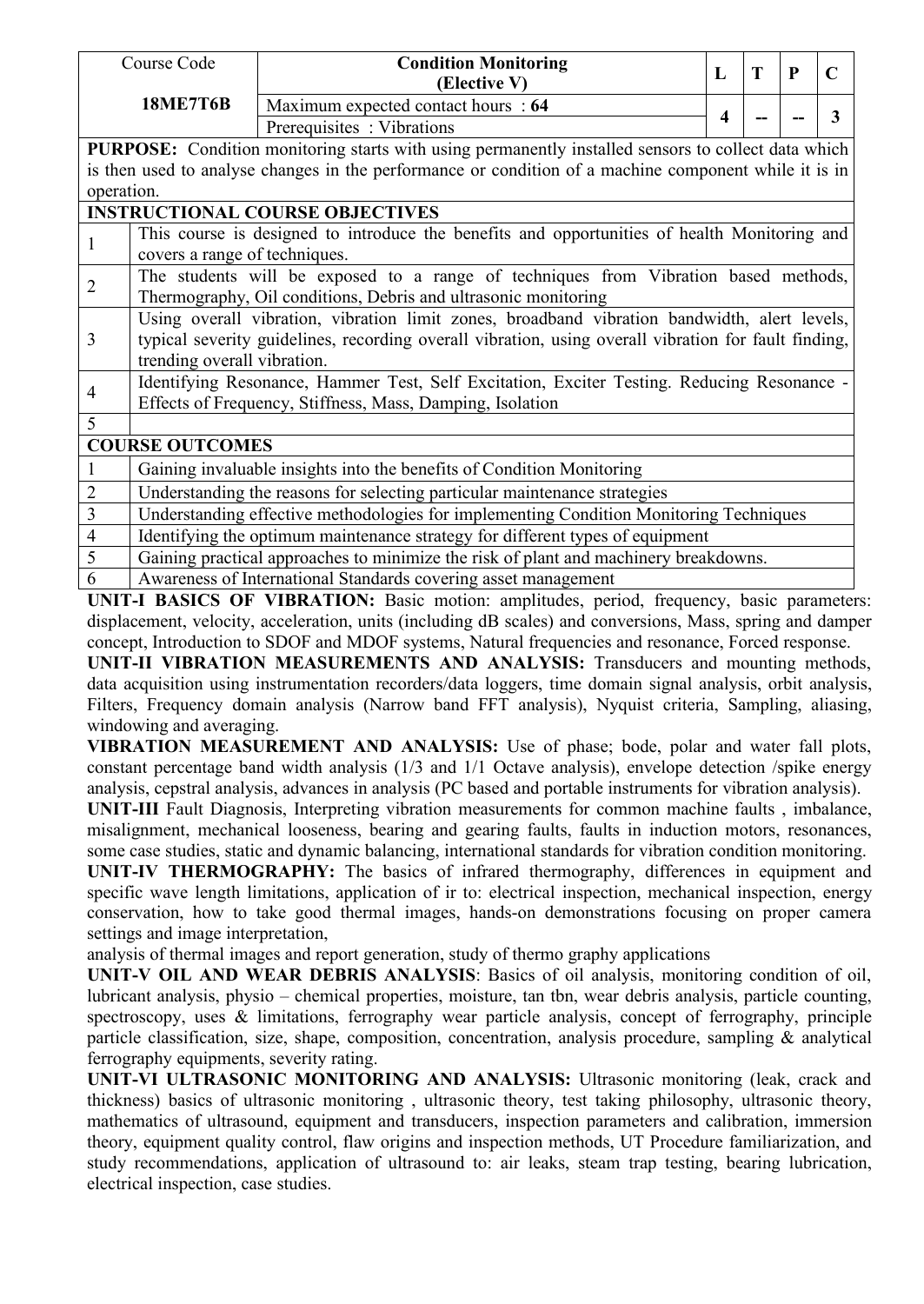# **Text Books:**

- 1. The Vibration Analysis Handbook/J I Taylor (1994)/Vibration consultants Incorporate Publishers
- 2. Machinery Vibration Condition Monitoring/Lynn/Butterworth(1989)

- 1. Machinery Vibration: Measurement and Analysis/Victor Wowk/Mc GrawHill Professional
- 2. Mechanical fault diagnosis and condition monitoring/RA Collacott(1977) /Chapman and Hall
- 3. The Vibration Monitoring Handbook/Charles W Reeves/Coxmoor publishing company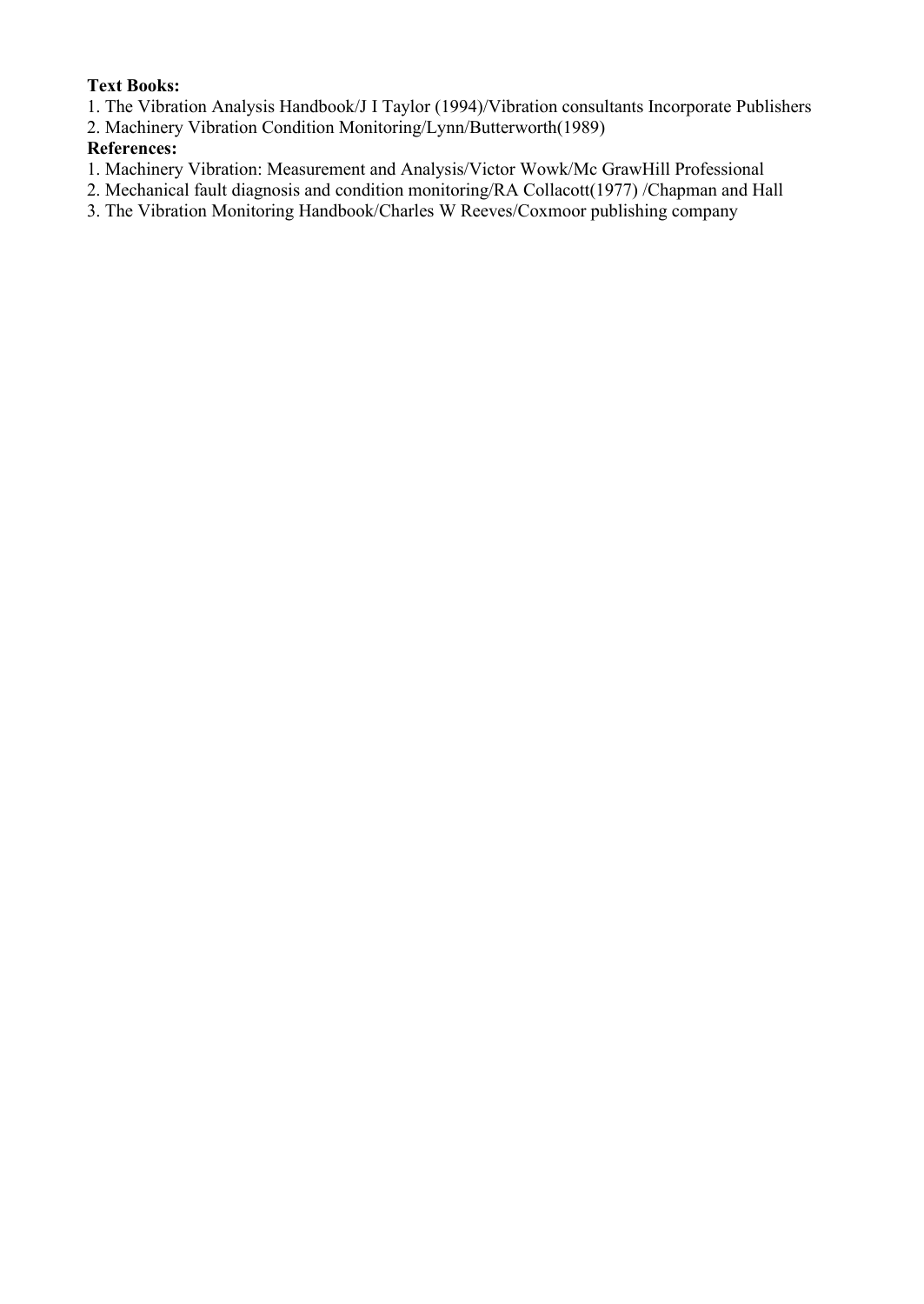| Course Code                                                                           | <b>Additive Manufacturing</b>                                                              | L |  | P | $\mathbf C$ |  |  |  |
|---------------------------------------------------------------------------------------|--------------------------------------------------------------------------------------------|---|--|---|-------------|--|--|--|
|                                                                                       | (Elective V)                                                                               |   |  |   |             |  |  |  |
| <b>18ME7T6C</b>                                                                       | Maximum expected contact hours : 64                                                        |   |  |   |             |  |  |  |
|                                                                                       | Prerequisites: Manufacturing Technology-1&2                                                |   |  |   |             |  |  |  |
|                                                                                       | PURPOSE: Manufacturing of complicated shapes.                                              |   |  |   |             |  |  |  |
|                                                                                       | <b>INSTRUCTIONAL COURSE OBJECTIVES</b>                                                     |   |  |   |             |  |  |  |
|                                                                                       | The course aims at the importance of Additive Manufacturing, classifications, models,      |   |  |   |             |  |  |  |
|                                                                                       | specifications of various Additive Manufacturing Techniques. To learn the different tools, |   |  |   |             |  |  |  |
|                                                                                       | soft-wares required and the applications of Additive Manufacturing.                        |   |  |   |             |  |  |  |
| <b>COURSE OUTCOMES</b>                                                                |                                                                                            |   |  |   |             |  |  |  |
|                                                                                       | The student shall be able to identify the use of Rapid Prototyping Techniques in the       |   |  |   |             |  |  |  |
| manufacturing of complex components that are otherwise very difficult to manufacture. |                                                                                            |   |  |   |             |  |  |  |

**UNIT – I INTRODUCTION**: Prototyping fundamentals, historical development, fundamentals of rapid prototyping, advantages and limitations of rapid prototyping, commonly used terms, classification of RP process.

**LIQUID-BASED RAPID PROTOTYPING SYSTEMS**: Stereo lithography Apparatus (SLA): models and specifications, process, working principle, photopolymers, photo polymerization, layering technology, laser and laser scanning, applications, advantages and disadvantages, case studies. Solid Ground Curing (SGC): models and specifications, process, working principle, applications, advantages and disadvantages, case studies.

**UNIT-II SOLID-BASED RAPID PROTOTYPING SYSTEMS**: Laminated object manufacturing (LOM) - models and specifications, process, working principle, applications, advantages and disadvantages, case studies. Fused deposition modelling (FDM) - models and specifications, process, working principle, applications, advantages and disadvantages, case studies.

**UNIT – III POWDER BASED RAPID PROTOTYPING SYSTEMS:** Selective laser sintering (SLS): models and specifications, process, working principle, applications, advantages and disadvantages, case studies. Three dimensional printing (3DP): models and specifications, process, working principle, applications, advantages and disadvantages, case studies.

**UNIT-IV RAPID TOOLING:** Introduction to rapid tooling (RT), conventional tooling Vs RT, Need for RT. rapid tooling classification: indirect rapid tooling methods: spray metal deposition, RTV epoxy tools, Ceramic tools, investment casting, spin casting, die casting, sand casting, 3D Keltool process. Direct rapid tooling: direct AIM, LOM Tools, DTM Rapid Tool Process, EOS Direct Tool Process and Direct Metal Tooling using 3DP.

**UNIT – V RAPID PROTOTYPING DATA FORMATS:** STL Format, STL File Problems, consequence of building valid and invalid tessellated models, STL file Repairs: Generic Solution, other Translators, Newly Proposed Formats.

**RAPID PROTOTYPING SOFTWARE'S:** Features of various RP software's like Magics, Mimics, Solid View, View Expert, 3 D View, Velocity 2, Rhino, STL View 3 Data Expert and 3 D doctor.

**UNIT –VI RP APPLICATIONS: A**pplication in engineering, analysis and planning, aerospace industry, automotive industry, jewelry industry, coin industry, GIS application, arts and architecture. RP medical and bioengineering applications: planning and simulation of complex surgery, customized implants & prosthesis, design and production of medical devices, forensic science and anthropology, visualization of bimolecular.

# **Text Books:**

1. Rapid prototyping: Principles and Applications /Chua C.K., Leong K.F. and LIM C.S/World Scientific publications

- 1. Rapid Manufacturing / D.T. Pham and S.S. Dimov/Springer
- 2. Wohlers Report 2000 /Terry T Wohlers/Wohlers Associates
- 3. Rapid Prototyping & Manufacturing / Paul F.Jacobs/ASME Press
- 4. Rapid Prototyping / Chua & Liou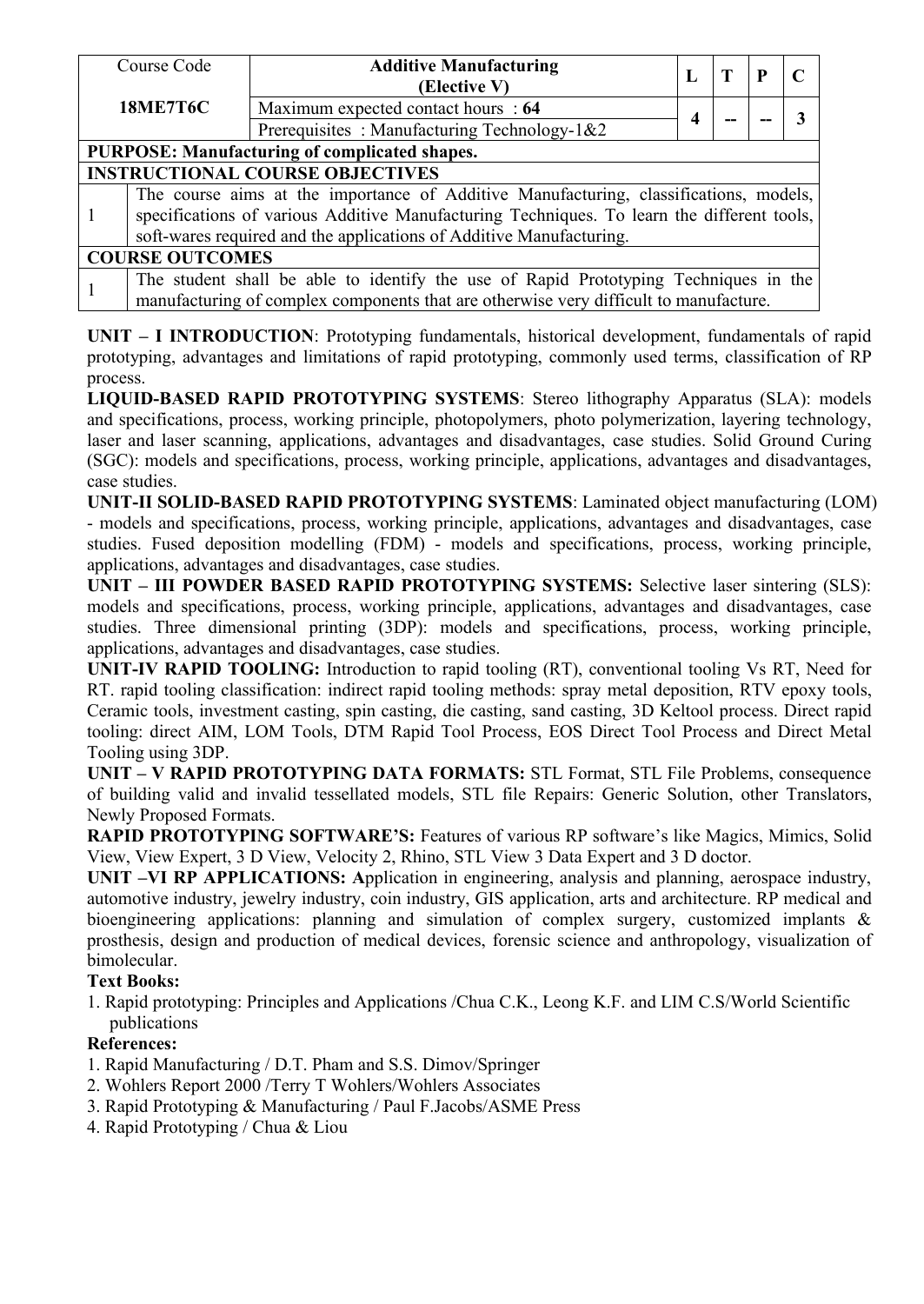|                | Course Code                                                                                                            | <b>Simulation Lab</b>                                                                                                                                                                                     |          |  |   |  |  |  |  |
|----------------|------------------------------------------------------------------------------------------------------------------------|-----------------------------------------------------------------------------------------------------------------------------------------------------------------------------------------------------------|----------|--|---|--|--|--|--|
|                |                                                                                                                        | Maximum expected contact hours : 48                                                                                                                                                                       | $\bf{0}$ |  | 3 |  |  |  |  |
|                | <b>18ME7L1</b>                                                                                                         | Prerequisites: Computer Basics and AutoCAD                                                                                                                                                                |          |  |   |  |  |  |  |
|                |                                                                                                                        | PURPOSE: Design and Analysis of Static, Dynamic And Heat Transfer Problems.                                                                                                                               |          |  |   |  |  |  |  |
|                |                                                                                                                        | <b>INSTRUCTIONAL COURSE OBJECTIVES</b>                                                                                                                                                                    |          |  |   |  |  |  |  |
|                | etc., for Engineering Simulation                                                                                       | To impart the fundamental knowledge on using various analytical tools like ANSYS, FLUENT,                                                                                                                 |          |  |   |  |  |  |  |
| 2              | To know various fields of engineering where these tools can be effectively used to improve the<br>output of a product. |                                                                                                                                                                                                           |          |  |   |  |  |  |  |
| $\overline{3}$ | To impart knowledge on how these tools are used in Industries by solving some real time problems<br>using these tools. |                                                                                                                                                                                                           |          |  |   |  |  |  |  |
|                | <b>COURSE OUTCOMES</b>                                                                                                 |                                                                                                                                                                                                           |          |  |   |  |  |  |  |
|                |                                                                                                                        | The student will be able to appreciate the utility of the tools like ANSYS or FLUENT in solving<br>real time problems and day to day problems.                                                            |          |  |   |  |  |  |  |
| 2              |                                                                                                                        | Use of these tools for any engineering and real time applications                                                                                                                                         |          |  |   |  |  |  |  |
| 3              | their Employment                                                                                                       | Acquire knowledge on utilizing these tools for a better project in their curriculum as well as they<br>will be prepared to handle industry problems with confidence when it matters to use these tools in |          |  |   |  |  |  |  |

## **1. DRAFTING:**

Development of part drawings for various components in the form of orthographic and isometric representation of dimensioning and tolerances scanning and plotting. study of script, DXE and IGES files.

## **2. PART MODELING:**

Generation of various 3D models through protrusion, revolve, shell sweep. Creation of various features. study of parent child relation. feature based and boolean based modelling surface and assembly modelling. study of various standard translators. design simple components.

**3.** a) Determination of deflection and stresses in 2D and 3D trusses and beams.

- b) Determination of deflections component and principal and Von-mises stresses in plane stress, plane strain and Axisymmetric components.
- c) Determination of stresses in 3D and shell structures (at least one example in each case)
- d) Estimation of natural frequencies and mode shapes, Harmonic response of 2D beam.
- e) Steady state heat transfer Analysis of plane and Axisymmetric components.
- **4.** a) Study of various post processors used in NC Machines.
	- b) Machining of simple components on NC lathe and Mill by transferring NC Code / from a CAM package. Through RS 232.
	- c) Practice on CNC Sinutrain Turning
	- d) Practice on CNC Sinutrain Milling
	- e) CNC programming for turned components using FANUC Controller
	- f) CNC programming for milled components using FANUC Controller

g) Automated CNC Tool path & G-Code generation using Pro/E/MasterCAM

#### **Packages to be provided tocater to drafting, modeling & analysis from the following:**

CATIA, Pro-E, I-DEAS, ANSYS, NISA, CAEFEM, Gibbs CAM, Master CAM etc.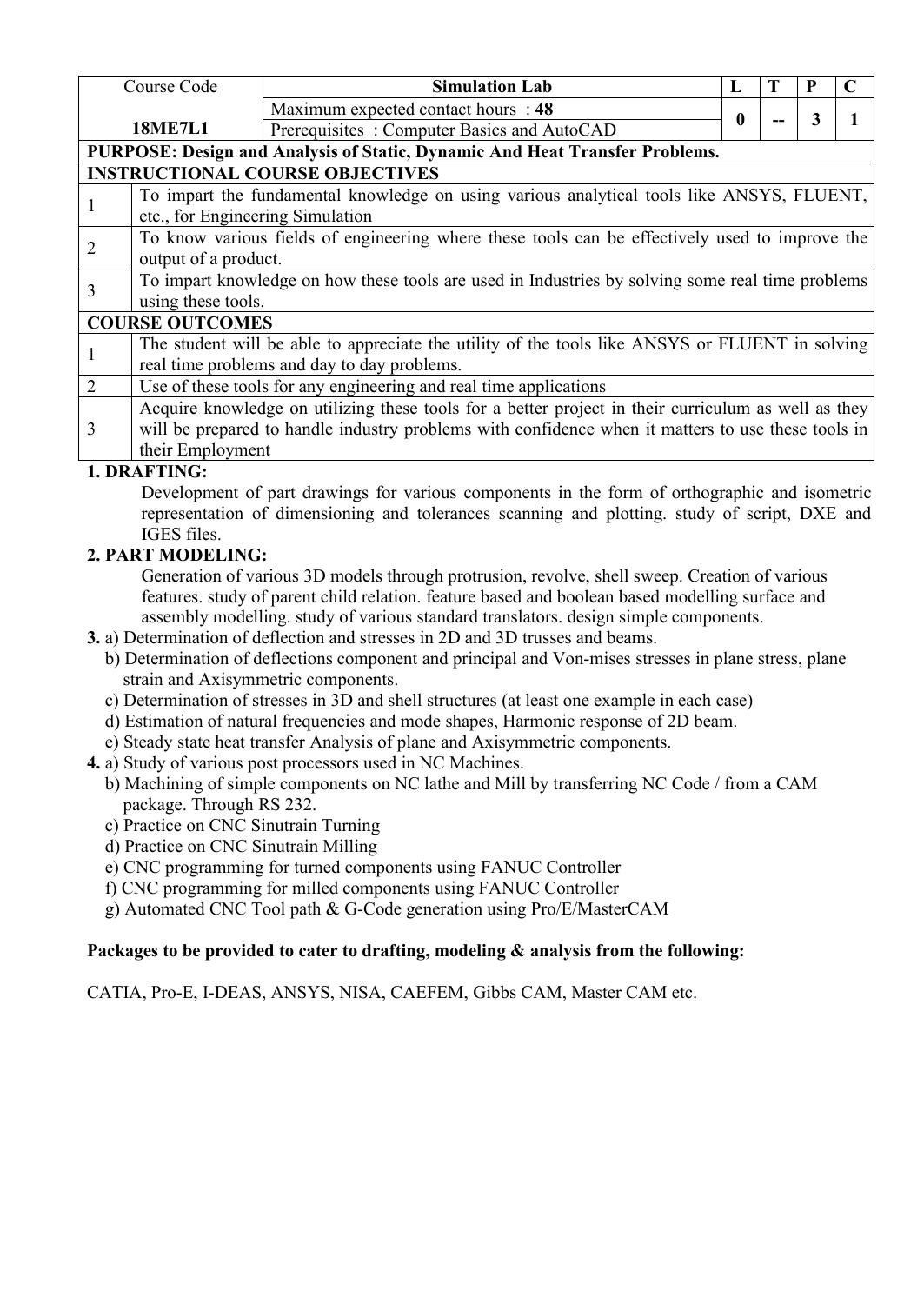|                | Course Code                                     | UNCONVENTIONAL                                                                             |   |  |   |   |  |  |
|----------------|-------------------------------------------------|--------------------------------------------------------------------------------------------|---|--|---|---|--|--|
| <b>18ME8T1</b> |                                                 | <b>MACHINING PROCESSES</b>                                                                 |   |  | P | C |  |  |
|                |                                                 | Maximum expected contact hours : 60                                                        | 4 |  |   | 3 |  |  |
|                |                                                 | Prerequisites : Manufacturing technology                                                   |   |  |   |   |  |  |
|                |                                                 | <b>PURPOSE:</b> This course aims at study of different methods of unconventional machining |   |  |   |   |  |  |
| processes.     |                                                 |                                                                                            |   |  |   |   |  |  |
|                |                                                 | <b>INSTRUCTIONAL COURSE OBJECTIVES</b>                                                     |   |  |   |   |  |  |
| 1              |                                                 | To understand the concepts of various unconventional machining processes.                  |   |  |   |   |  |  |
| $\overline{2}$ |                                                 | To familiarize the use of electrical energy in unconventional machining process.           |   |  |   |   |  |  |
| 3              |                                                 | Get acquitted with electrical discharge machining processes.                               |   |  |   |   |  |  |
|                | <b>COURSE OUTCOMES</b>                          |                                                                                            |   |  |   |   |  |  |
| 1              |                                                 | Apply fundamental principles in machining special materials.                               |   |  |   |   |  |  |
| $\overline{2}$ |                                                 | Solve most relevant industrial solutions pertaining to machining of hard materials         |   |  |   |   |  |  |
| 3              | Design soft tools for machining hard materials. |                                                                                            |   |  |   |   |  |  |

**UNIT-I- INTRODUCTION:** Need for non-traditional machining methods-Classification of modern machining processes – considerations in process selection. Materials. Applications

**MECHANICAL PROCESSES:** Ultrasonic machining – Elements of the process, mechanics of metal removal process parameters, economic considerations, applications and limitations, recent development.

**UNIT-II-**Abrasive jet machining, Water jet machining and abrasive water jet machine: Basic principles, equipment's, process variables, mechanics of metal removal, MRR, application and limitations. Magnetic abrasive finishing, Abrasive flow finishing

**UNIT-III-THERMO ELECTRIC PROCESSES:** General Principle and applications of Electric Discharge Machining, Electric Discharge Grinding and electric discharge wire cutting processes – Power circuits for EDM, Mechanics of metal removal in EDM, Process parameters, selection of tool electrode and dielectric fluids, methods surface finish and machining accuracy, characteristics of spark eroded surface and machine tool selection. Wire EDM, principle, applications.

**UNIT-IV**- Generation and control of electron beam for machining, theory of electron beam machining, comparison of thermal and non-thermal processes –General Principle and application of laser beam machining – thermal features, cutting speed and accuracy of cut.

**UNIT-V-**Application of plasma for machining, metal removal mechanism, process parameters, accuracy and surface finish and other applications of plasma in manufacturing industries.

**UNIT-VI-ELECTRO CHEMICAL & CHEMICAL PROCESSES:** Fundamentals of electro chemical machining, electrochemical grinding, electro chemical honing and de-burring process, metal removal rate in ECM, Tool design, Surface finish and accuracy economic aspects of ECM - Simple problems for estimation of metal removal rate, Electro stream drilling, Shaped tube electrolytic machining. Fundamentals of chemical machining, Chemical machining principle, maskants, etchants, advantages and applications of chemical machining.

#### **Text Books**:

**1.** Modern Machining Process / Pandey P.C. and Shah H.S./ TMH**.**

#### **Reference Books**:

- **1.** Advanced machining processes by VK Jain/ Allied publishers
- **2.** M.K.Singh, Unconventional Manufacturing Processes / New age international.
- **3.** New Technology / Bhattacharya A/ The Institution of Engineers, India 1984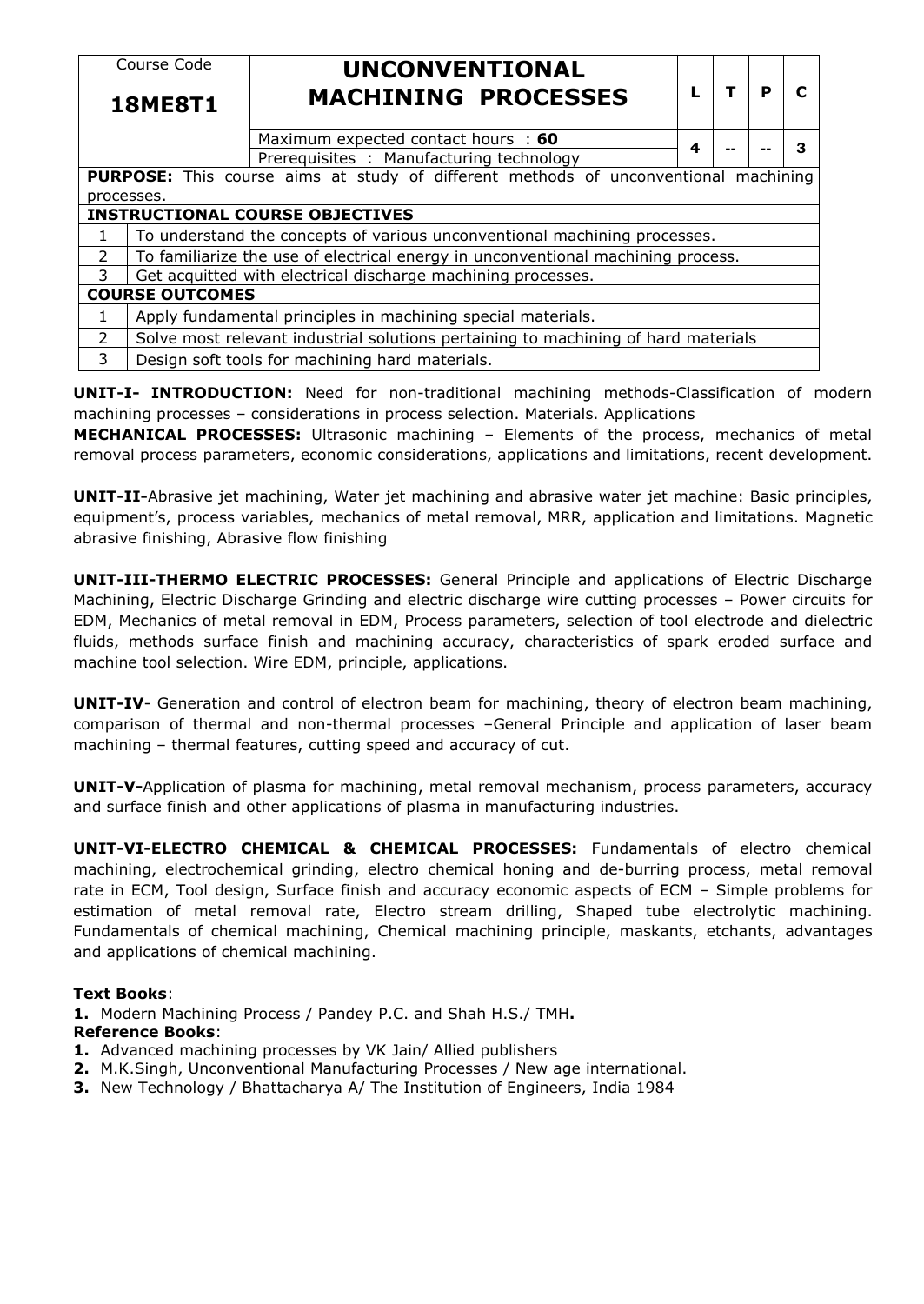| Course Code    |                                                                                                                     | <b>AUTOMOBILE ENGINEERING</b>                                                                   |   |  | P | C |  |  |  |
|----------------|---------------------------------------------------------------------------------------------------------------------|-------------------------------------------------------------------------------------------------|---|--|---|---|--|--|--|
| <b>18ME8T2</b> |                                                                                                                     | Maximum expected contact hours : 64                                                             |   |  |   | 3 |  |  |  |
|                |                                                                                                                     | Prerequisites : ICGT, Thermal Engineering                                                       | 4 |  |   |   |  |  |  |
|                |                                                                                                                     | <b>PURPOSE:</b> This course aimed to develop an Idea regarding Automobiles functionality and to |   |  |   |   |  |  |  |
|                |                                                                                                                     | identify the basic parts and engine systems.                                                    |   |  |   |   |  |  |  |
|                |                                                                                                                     | <b>INSTRUCTIONAL COURSE OBJECTIVES</b>                                                          |   |  |   |   |  |  |  |
| 1              | To understand components of an automobile and functions of each component.                                          |                                                                                                 |   |  |   |   |  |  |  |
| $\overline{2}$ | To learn working of fuel injection pumps and advanced injection systems used.                                       |                                                                                                 |   |  |   |   |  |  |  |
| 3              |                                                                                                                     | To understand detailed study of sensors and modern Ignition systems                             |   |  |   |   |  |  |  |
| 4              |                                                                                                                     | To understand the working of transmission system components.                                    |   |  |   |   |  |  |  |
| 5              | To acquire knowledge about suspension and braking systems in automobiles and                                        |                                                                                                 |   |  |   |   |  |  |  |
|                | Concept of steering geometry related to Vehicle dynamics applications.                                              |                                                                                                 |   |  |   |   |  |  |  |
|                | <b>COURSE OUTCOMES</b>                                                                                              |                                                                                                 |   |  |   |   |  |  |  |
| 1.             |                                                                                                                     | Develop different components of an automobile.                                                  |   |  |   |   |  |  |  |
| 2              |                                                                                                                     | Develop the fuel feed systems in SI and CI engines, Sensors and Ignition systems.               |   |  |   |   |  |  |  |
| 3              |                                                                                                                     | Design various transmission systems.                                                            |   |  |   |   |  |  |  |
| $\overline{4}$ | Analyze the simple design oriented problems related to suspension systems, steering<br>systems and braking systems. |                                                                                                 |   |  |   |   |  |  |  |
|                |                                                                                                                     |                                                                                                 |   |  |   |   |  |  |  |

**UNIT-I**- **Introduction:** Components of four wheeler automobile – chassis and body – power unit – power transmission – rear wheel drive, front wheel drive, 4 wheel drive – types of automobile engines, engine construction, turbo charging and super charging – engine lubrication, splash and pressure lubrication systems, oil filters, oil pumps – crank case ventilation – engine service, reboring, decarbonisation, Nitriding of crank shaft.

#### **UNIT-II**- **Fuel System:**

**S.I. Engine:** Fuel supply systems, Mechanical and electrical fuel pump – filters– carburettor – types – air filters – petrol injection.

**C.I. Engines:** Requirements of dieselinjection systems, types of injection systems, fuel pump,nozzle, spray formation, injection timing, testing of fuel pumps.

**Emission from Automobiles**: Pollution standards National and international – Pollution Control

**UNIT-III**- **Cooling System:** Cooling Requirements, Air Cooling, Liquid Cooling, Thermo, water and Forced Circulation System – Radiators – Types – Cooling Fan - water pump, thermostat, evaporating cooling – pressure sealed cooling – antifreeze solutions.

**Ignition System:** Function of an ignition system, battery ignition system, constructional features of storage, battery, auto transformer, contact breaker points, condenser and spark plug – Magneto coil ignition system, electronic ignition system using contact breaker, electronic ignition using contact triggers – spark advance and retard mechanism.

**UNIT-IV- Transmission System:** Clutches, principle, types, cone clutch, single plate clutch, multi plate clutch, magnetic and centrifugal clutches, fluid fly wheel – gear boxes, types, sliding mesh, construct mesh, synchro mesh gear boxes, epicyclic gear box , over drive torque converter. Propeller shaft – Hotch – Kiss drive, Torque tube drive, universal joint, differential rear axles –types – wheels and tyres.

**UNIT-V- Steering System:** Steering geometry – camber, castor, king pin rake, combined angle toein, center point steering. Types of steering mechanism – Ackerman steering mechanism, Davis steering mechanism, steering gears – types, steering linkages.

**UNIT-VI-Suspension System:** Objects of suspension systems – rigid axle suspension system, torsion bar, shock absorber, Independent suspension system. Breaking System: Mechanical brake system, Hydraulic brake system, Master cylinder, wheel cylinder tandem master cylinder Requirement of brake fluid, Pneumatic and vacuum brakes.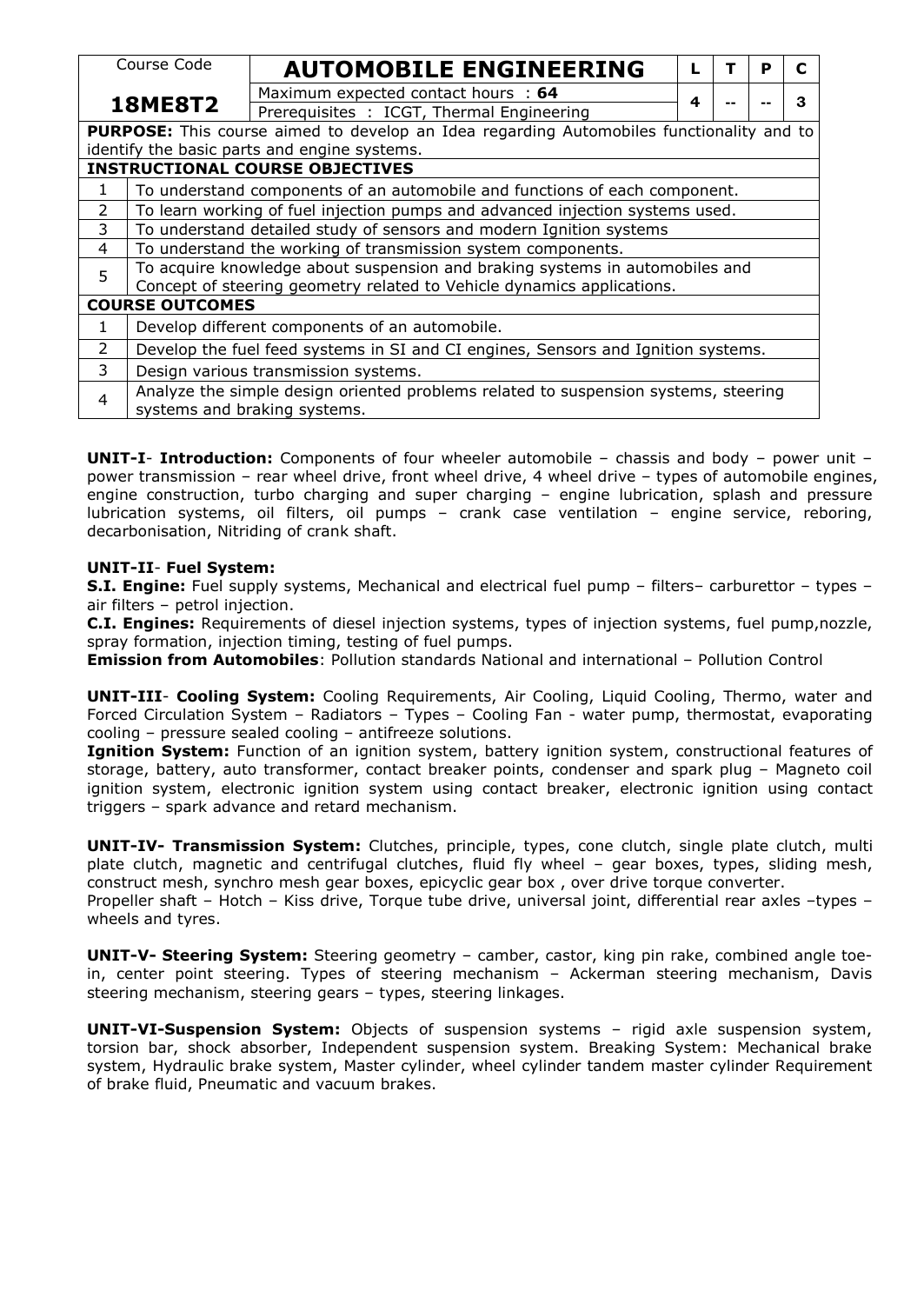#### **Text Books**:

- 1. Dr. Kirpal Singh, Automobile Engineering-Vol I& II, 12<sup>th</sup> Edition, Standard Publishers distributors, 2011.
- 2. William H Crouse and Donald L Anglin, Automotive Mechanics, 10<sup>th</sup> Edition, The McGraw-hill companies, 2008.

#### **Reference Books**:

- **1.** R.B.Gupta, Automobile Engineering, 8<sup>th</sup> edition, Tech India publication series, 2013
- 2. Automotive Engineering / Newton Steeds & Garrett
- 3. Automotive Mechanics / G.B.S. Narang
- 4. Automotive Mechanics / Heitner
- 5. Automotive Engines / Srinivasan
- 6. Automobile Engineering K.K. Ramalingam / Scitech Publications (India) PVT. LTD.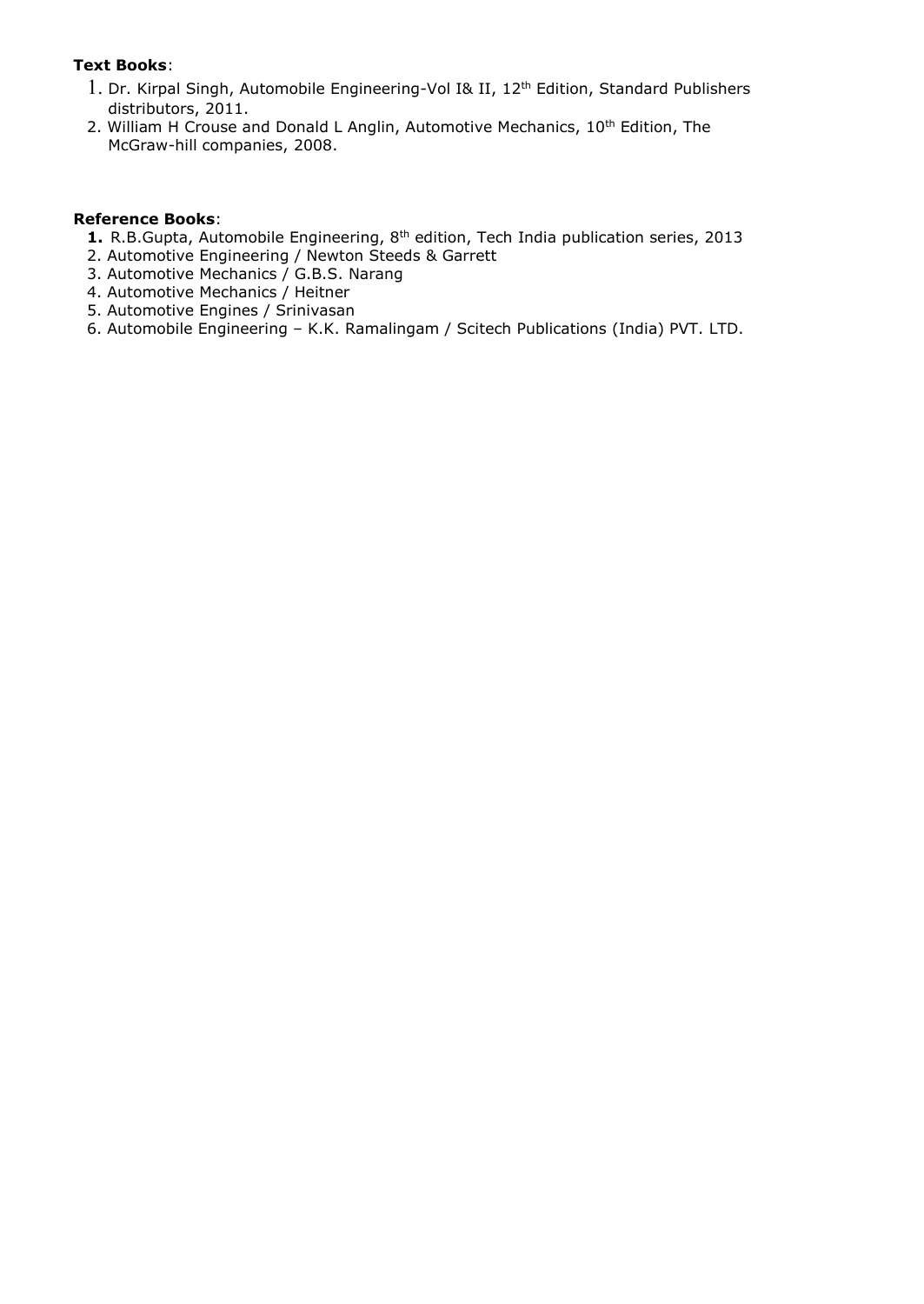| Course Code                        | <b>Advanced Materials</b><br>(Elective VI)     |  | œ  | D  | $\sqrt{ }$ |
|------------------------------------|------------------------------------------------|--|----|----|------------|
| <b>18ME8T3A</b>                    | Maximum expected contact hours : 64            |  |    |    |            |
|                                    | Prerequisites: Metallurgy and Material Science |  | -- | -- |            |
| .<br>.<br>_______<br>_ _ _ _ _ _ _ |                                                |  |    |    |            |

**PURPOSE:** Additive Manufacturing refers to a process by which digital 3D design data is used to build up a component in layers by depositing material.Instead of milling a workpiece from solid block, for example, Additive Manufacturing builds up components layer by layer using materials which are available in fine powder form.

# **INSTRUCTIONAL COURSE OBJECTIVES**

| The objective for this course is to understand the mechanics of different materials. This<br>understanding will include concepts such as anisotropic material behavior, constituent<br>properties and manufacturing processes of different composites. Suitability of smart and |
|---------------------------------------------------------------------------------------------------------------------------------------------------------------------------------------------------------------------------------------------------------------------------------|
|---------------------------------------------------------------------------------------------------------------------------------------------------------------------------------------------------------------------------------------------------------------------------------|

# **COURSE OUTCOMES**

| Demonstrate the knowledge of Additive Manufacturing and Rapid Prototyping technologies. |
|-----------------------------------------------------------------------------------------|
| Describe different RP techniques.                                                       |
| Discuss fundamentals of Reverse Engineering.                                            |

**UNIT-I INTRODUCTION TO COMPOSITE MATERIALS**: Introduction, classification: polymer matrix composites, metal matrix composites, ceramic matrix composites, carbon–carbon composites, fiberreinforced composites and nature-made composites, and applications .

**REINFORCEMENTS:** Fibres- glass, silica, kevlar, carbon, boron, silicon carbide, and born carbide fibres. **UNIT-II** Polymer composites, thermoplastics, thermosetting plastics, manufacturing of PMC, MMC & CCC and their applications.

**UNIT-III MANUFACTURING METHODS:** Autoclave, tape production, moulding methods, filament winding, hand layup, pultrusion, RTM.

**UNIT-IV MACROMECHANICAL ANALYSIS OF A LAMINA**: Introduction, generalized Hooke's law, reduction of Hooke's law in three dimensions to two dimensions, relationship of compliance and stiffness matrix to engineering elastic constants of an orthotropic lamina, laminate-laminate code.

**UNIT-V FUNCTIONALLY GRADED MATERIALS**: Types of functionally graded materials classificationdifferent systems-preparation-properties and applications of functionally graded materials.

**SHAPE MEMORY ALLOYS:** Introduction-shape memory effect-classification of shape memory alloyscomposition- properties and applications of shape memory alloys.

**UNIT-VI NANO MATERIALS:** Introduction-properties at nano scales-advantages & disadvantages applications in comparison with bulk materials (nano – structure, wires, tubes, composites). state of art nano advanced- topic delivered by student.

# **Text Books:**

1. Nano material /A.K. Bandyopadyay/New age Publishers

2. Material science and Technology: A comprehensive treatment/Robert W.Cahn,/VCH

3. Engineering Mechanics of Composite Materials / Isaac and M Daniel/Oxford University Press **References:**

1. Mechanics of Composite Materials / R. M. Jones/ Mc Graw Hill Company, New York, 1975.

2. Analysis of Laminated Composite Structures / L. R. Calcote/Van Nostrand Rainfold,NY 1969

3. Analysis and performance of fibre Composites /B. D. Agarwal and L. J. Broutman /Wiley-Interscience,New York, 1980

4. Mechanics of Composite Materials - Second Edition (Mechanical Engineering) /Autar K.Kaw / CRC Press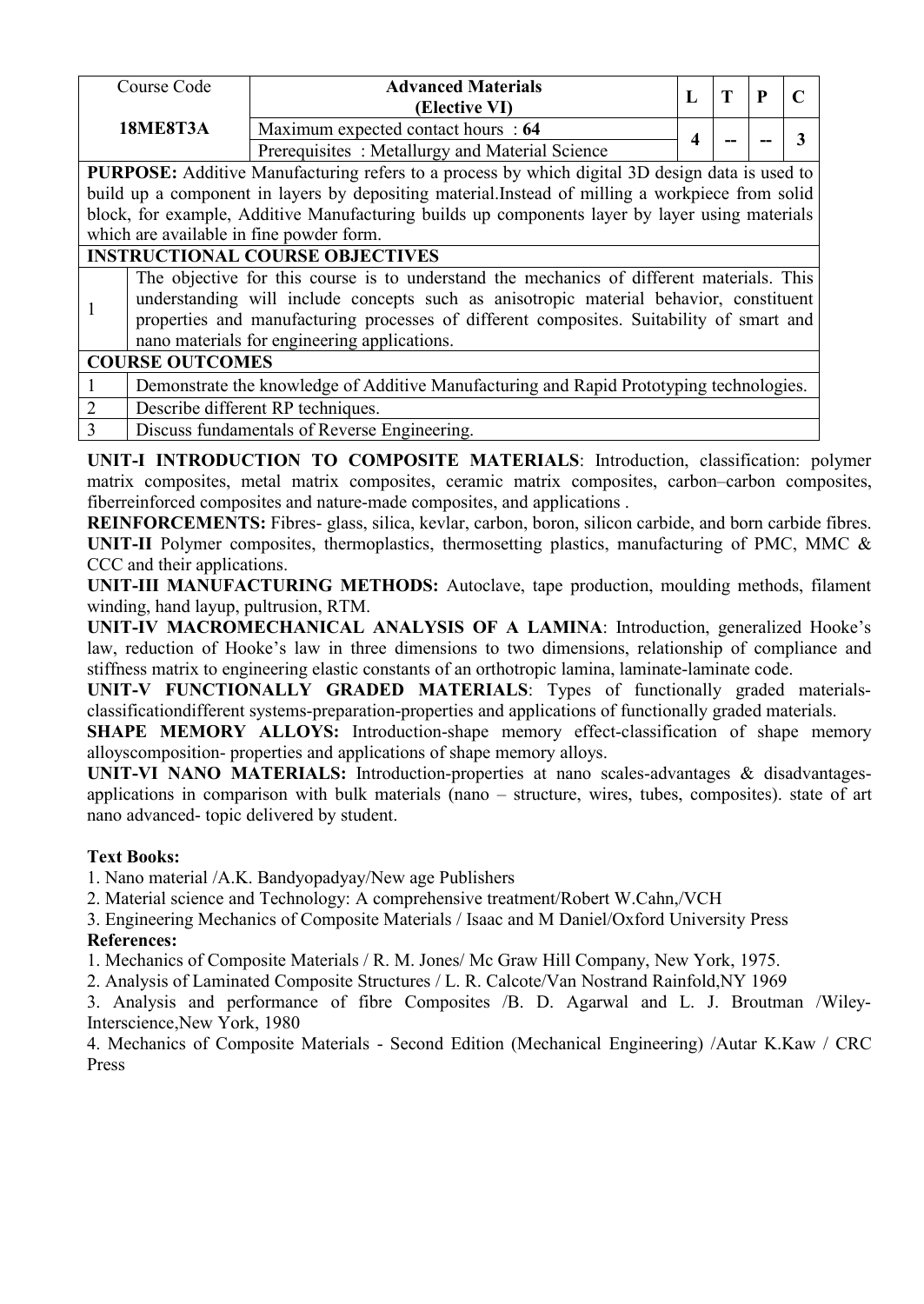|                | Course Code                                                                                         | <b>Design for Manufacture</b><br>(Elective VI)                                                  | L | T | $\mathbf{P}$ | $\mathbf C$ |  |  |
|----------------|-----------------------------------------------------------------------------------------------------|-------------------------------------------------------------------------------------------------|---|---|--------------|-------------|--|--|
|                | <b>18ME8T3B</b>                                                                                     | Maximum expected contact hours : 64<br>Prerequisites: Manufacturing technology, machine design  |   |   |              | 3           |  |  |
|                |                                                                                                     | PURPOSE: Design for Manufacturing (DFM) is the process of designing parts, components or        |   |   |              |             |  |  |
|                |                                                                                                     | products for ease of manufacturing with an end goal of making a better product at a lower cost. |   |   |              |             |  |  |
|                |                                                                                                     | This is done by simplifying, optimizing and refining the product design.                        |   |   |              |             |  |  |
|                |                                                                                                     | <b>INSTRUCTIONAL COURSE OBJECTIVES</b>                                                          |   |   |              |             |  |  |
|                | Understand the design rules and considerations with reference to various manufacturing<br>processes |                                                                                                 |   |   |              |             |  |  |
| $\overline{2}$ | To discusses capabilities and limitations of each manufacturing process in relation to part         |                                                                                                 |   |   |              |             |  |  |
|                | design and cost                                                                                     |                                                                                                 |   |   |              |             |  |  |
| $\overline{3}$ | To examine DFM principles including how the design affects manufacturing cost, lean                 |                                                                                                 |   |   |              |             |  |  |
|                | manufacturing, six sigma, etc.                                                                      |                                                                                                 |   |   |              |             |  |  |
|                | <b>COURSE OUTCOMES</b>                                                                              |                                                                                                 |   |   |              |             |  |  |
| $\mathbf{1}$   | Design components for machining                                                                     |                                                                                                 |   |   |              |             |  |  |
| $\overline{2}$ | Simulate the casting design and choose the best casting process for a specific product.             |                                                                                                 |   |   |              |             |  |  |
| $\mathfrak{Z}$ | Evaluate the effect of thermal stresses in weld joints                                              |                                                                                                 |   |   |              |             |  |  |
|                | Design components for sheet metal work by understanding in depth the sheet metal                    |                                                                                                 |   |   |              |             |  |  |
| $\overline{4}$ | processes and their formation mechanisms                                                            |                                                                                                 |   |   |              |             |  |  |
| 5              | Design plastic components for machining and joining and selecting a proper processes for            |                                                                                                 |   |   |              |             |  |  |
|                | different joining cases                                                                             |                                                                                                 |   |   |              |             |  |  |

**UNIT – I Introduction:** Design philosophy-steps in design process-general design rules for manufacturability-basic principles of designing for economical production-creativity in design. Design for the life cycle total product life of consumer goods-design considerations.

**UNIT – II Machining processes:** Overview of various machining processes-general design rules for machining dimensional tolerance and surface roughness-Design for machining – ease –redesigning of components for machining ease with suitable examples. General design recommendations for machined parts.

**UNIT – III Metal casting:** Appraisal of various casting processes, selection of casting process,-general design considerations for casting-casting tolerance-use of solidification, simulation in casting design product design rules for sand casting.

**UNIT – IV Metal joining:** Appraisal of various welding processes, factors in design of weldments – general design guidelines-pre and post treatment of welds-effects of thermal stresses in weld joints-design of brazed joints.

Forging: Design factors for forging – closed die forging design – parting lines of dies – drop forging die design – general design recommendations.

**UNIT – V Extrusion & Sheet metal work:** Design guide lines extruded sections-design principles for punching, blanking, bending, deep drawing-Keeler Goodman forging line diagram – component design for blanking.

**UNIT – VI Plastics:** Visco elastic and creep behavior in plastics-design guidelines for plastic components design considerations for injection moulding – design guidelines for machining and joining of plastics. **Text Books:**

1. Design for manufacture / John cobert / Adisson Wesley. 1995

2. Design for Manufacture / Boothroyd/CRC Press

3. Design for manufacture/ James Bralla/McGrawHill Edition

#### **Reference:**

1. ASM Hand book Vol.20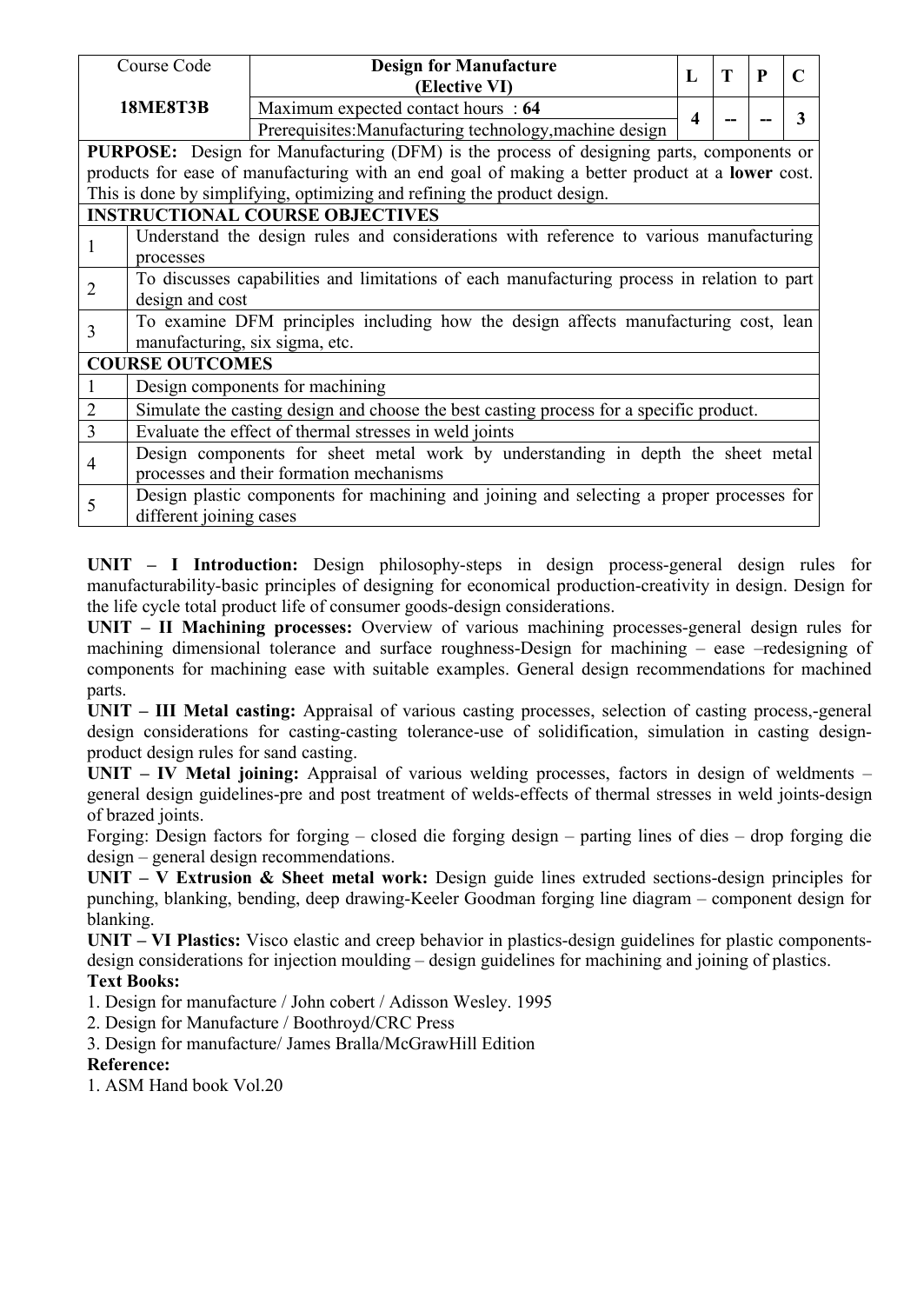|                                                                                     | Course Code                                                                                    | <b>Gas Dynamics &amp; Jet Propulsion</b>        | L |  | P | $\mathbf C$ |  |  |
|-------------------------------------------------------------------------------------|------------------------------------------------------------------------------------------------|-------------------------------------------------|---|--|---|-------------|--|--|
|                                                                                     |                                                                                                | (Elective VI)                                   |   |  |   |             |  |  |
|                                                                                     | <b>18ME8T3C</b>                                                                                | Maximum expected contact hours : 64             |   |  |   | 3           |  |  |
|                                                                                     |                                                                                                | Prerequisites: Thermodynamics, Fluid mechanics. |   |  |   |             |  |  |
| PURPOSE: Students can analyse the dynamic parameters in gas flows through various   |                                                                                                |                                                 |   |  |   |             |  |  |
| engineering equipment and can identify and evaluate various jet propulsion systems. |                                                                                                |                                                 |   |  |   |             |  |  |
| <b>INSTRUCTIONAL COURSE OBJECTIVES</b>                                              |                                                                                                |                                                 |   |  |   |             |  |  |
|                                                                                     | The purpose of this course is to provide the student with the knowledge of basic principles of |                                                 |   |  |   |             |  |  |
|                                                                                     | gas dynamics and its importance in jet propulsion applications.                                |                                                 |   |  |   |             |  |  |
|                                                                                     | <b>COURSE OUTCOMES</b>                                                                         |                                                 |   |  |   |             |  |  |
|                                                                                     | Up on successful completion of this course the student should be able to analyze the gas       |                                                 |   |  |   |             |  |  |
| $\overline{1}$                                                                      | flow in different situations with and without friction, with and without heat transfer in      |                                                 |   |  |   |             |  |  |
|                                                                                     | particular jet propulsion and rocket engineering applications.                                 |                                                 |   |  |   |             |  |  |

**UNIT-I** Introduction to gas dynamics: control volume and system approaches acoustic waves and sonic velocity – mach number - classification of fluid flow based on mach number - mach cone-compressibility factor - general features of one dimensional flow of a compressible fluid - continuity and momentum equations for a control volume.

**UNIT-II** Isentropic flow of an ideal gas: basic equation - stagnation enthalpy, temperature, pressure and densitystagnation, acoustic speed - critical speed of sound- dimensionless velocity-governing equations for isentropic flow of a perfect gas - critical flow area - stream thrust and impulse function. Steady one dimensional isentropic flow with area change-effect of area change on flow parameters- chocking convergent nozzle - performance of a nozzle under decreasing back pressure -De lavel nozzle - optimum area ratio effect of back pressure - nozzle discharge coefficients - nozzle efficiencies.

**UNIT- III** Simple frictional flow: adiabatic flow with friction in a constant area duct-governing equations - fanno line limiting conditions - effect of wall friction on flow properties in an Isothermal flow with friction in a constant area duct-governing equations - limiting conditions. Steady one dimensional flow with heat transfer in constant area ducts- governing equations - Rayleigh line entropy change caused by heat transfer - conditions of maximum enthalpy and entropy.

**UNIT-IV** Effect of heat transfer on flow parameters: Intersection of Fanno and Rayleigh lines. Shock waves in perfect gas properties of flow across a normal shock - governing equations - Rankine Hugoniat equations - Prandtl's velocity relationship - converging diverging nozzle flow with shock thickness - shock strength.

**UNIT- V** Propulsion: Air craft propulsion: - types of jet engines - energy flow through jet engines, thrust, thrust power and propulsive efficiency turbojet components-diffuser, compressor, combustion chamber, turbines, exhaust systems.

**UNIT-VI** Performance of turbo propeller engines, ramjet and pulsejet, scramjet engines. Rocket propulsion – rocket engines, Basic theory of equations - thrust equation - effective jet velocity - specific impulse rocket engine performance - solid and liquid propellant rockets - comparison of various propulsion systems. **Text Books:**

1. Compressible fluid flow /A. H. Shapiro / Ronald Press Co., 1953

2. Fundamentals of compressible flow with aircraft and rocket propulsion/S. M. Yahya/New Age international Publishers

3. Fundamental of Gas dynamics-2nd edition/ M J Zucker/ Wiley publishers

# **References:**

1. Elements of gas dynamics / HW Liepman  $\&$  A Roshko/Wiley

2. Aircraft & Missile propulsion /MJ Zucrow/Wiley

3. Gas dynamics / M.J. Zucrow & Joe D.Holfman / Krieger Publishers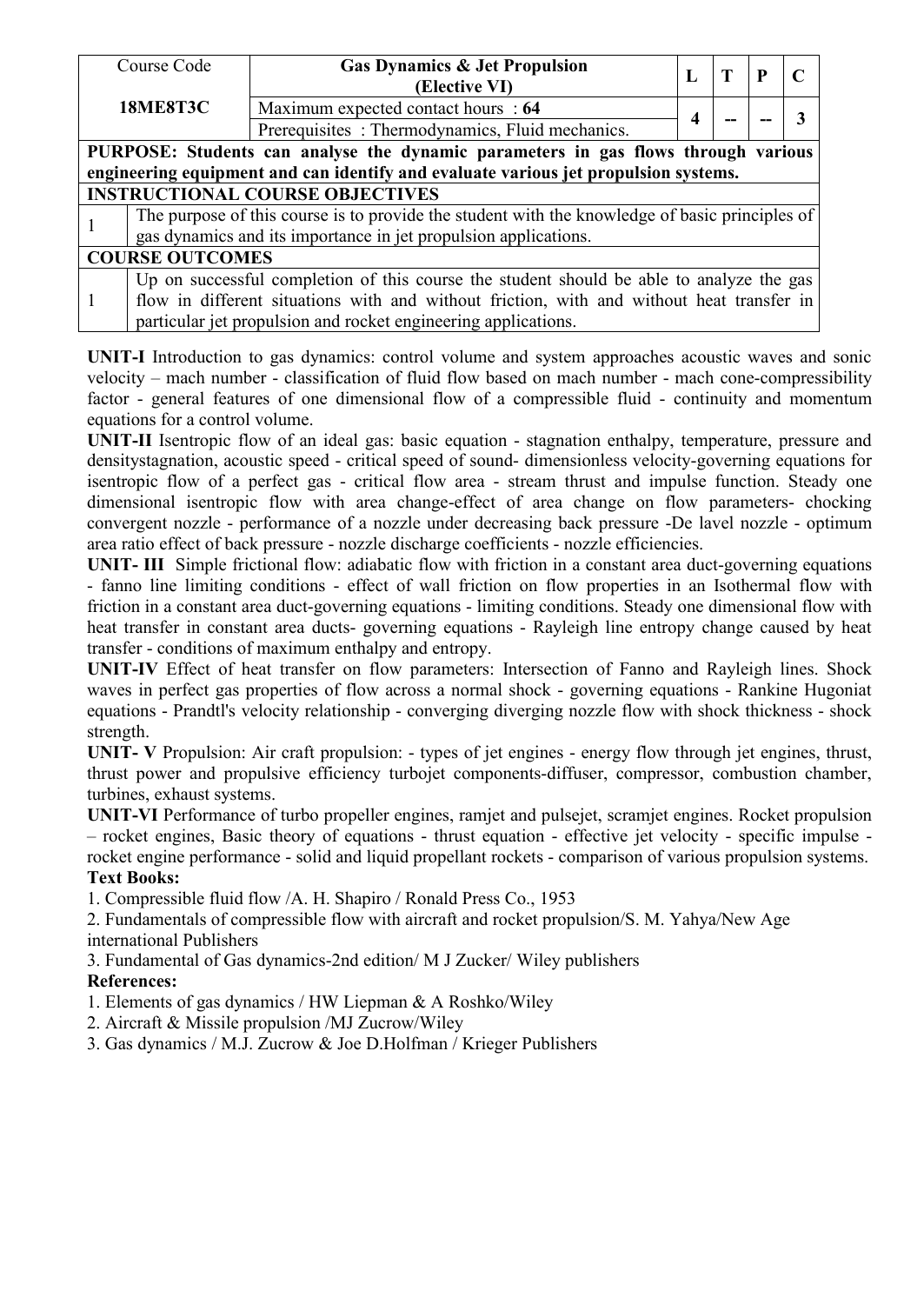| Course Code<br><b>Thermal Equipment Design</b><br>т<br>P<br>$\mathbf c$<br>ELECTIVE VI)<br><b>18ME8T4A</b><br>Maximum expected contact hours : 60<br><b>Prerequisites : Basics of Thermodynamics and</b><br>3<br>4<br>--<br><b>Thermal Engineering</b><br><b>PURPOSE:</b> To understand the basics of Thermal design and equipment cost management<br><b>INSTRUCTIONAL COURSE OBJECTIVES</b><br>Students will be able to learn the design concepts and fundamental aspects of industrial<br>1<br>thermal system simulation and optimization.<br>Students will be able to exam optimum design criteria, their application and scrutiny of<br>$\overline{2}$<br>engineering decision.<br><b>COURSE OUTCOMES</b><br>Ability to learn basic principles of Thermal design<br>1<br>$\overline{2}$<br>Learning the cost analysis<br>Basic modelling knowledge about subjects of applied thermodynamics and heat transfer<br>such as heat exchangers, evaporators, condensers, boilers, condensation of binary<br>3<br>mixtures and turbo machinery<br>Ability of constructing the simulation of thermal systems<br>4 |   |                                             |  |  |  |  |  |  |  |  |
|---------------------------------------------------------------------------------------------------------------------------------------------------------------------------------------------------------------------------------------------------------------------------------------------------------------------------------------------------------------------------------------------------------------------------------------------------------------------------------------------------------------------------------------------------------------------------------------------------------------------------------------------------------------------------------------------------------------------------------------------------------------------------------------------------------------------------------------------------------------------------------------------------------------------------------------------------------------------------------------------------------------------------------------------------------------------------------------------------------------|---|---------------------------------------------|--|--|--|--|--|--|--|--|
|                                                                                                                                                                                                                                                                                                                                                                                                                                                                                                                                                                                                                                                                                                                                                                                                                                                                                                                                                                                                                                                                                                               |   |                                             |  |  |  |  |  |  |  |  |
|                                                                                                                                                                                                                                                                                                                                                                                                                                                                                                                                                                                                                                                                                                                                                                                                                                                                                                                                                                                                                                                                                                               |   |                                             |  |  |  |  |  |  |  |  |
|                                                                                                                                                                                                                                                                                                                                                                                                                                                                                                                                                                                                                                                                                                                                                                                                                                                                                                                                                                                                                                                                                                               |   |                                             |  |  |  |  |  |  |  |  |
|                                                                                                                                                                                                                                                                                                                                                                                                                                                                                                                                                                                                                                                                                                                                                                                                                                                                                                                                                                                                                                                                                                               |   |                                             |  |  |  |  |  |  |  |  |
|                                                                                                                                                                                                                                                                                                                                                                                                                                                                                                                                                                                                                                                                                                                                                                                                                                                                                                                                                                                                                                                                                                               |   |                                             |  |  |  |  |  |  |  |  |
|                                                                                                                                                                                                                                                                                                                                                                                                                                                                                                                                                                                                                                                                                                                                                                                                                                                                                                                                                                                                                                                                                                               |   |                                             |  |  |  |  |  |  |  |  |
|                                                                                                                                                                                                                                                                                                                                                                                                                                                                                                                                                                                                                                                                                                                                                                                                                                                                                                                                                                                                                                                                                                               |   |                                             |  |  |  |  |  |  |  |  |
|                                                                                                                                                                                                                                                                                                                                                                                                                                                                                                                                                                                                                                                                                                                                                                                                                                                                                                                                                                                                                                                                                                               |   |                                             |  |  |  |  |  |  |  |  |
|                                                                                                                                                                                                                                                                                                                                                                                                                                                                                                                                                                                                                                                                                                                                                                                                                                                                                                                                                                                                                                                                                                               |   |                                             |  |  |  |  |  |  |  |  |
|                                                                                                                                                                                                                                                                                                                                                                                                                                                                                                                                                                                                                                                                                                                                                                                                                                                                                                                                                                                                                                                                                                               |   |                                             |  |  |  |  |  |  |  |  |
|                                                                                                                                                                                                                                                                                                                                                                                                                                                                                                                                                                                                                                                                                                                                                                                                                                                                                                                                                                                                                                                                                                               |   |                                             |  |  |  |  |  |  |  |  |
|                                                                                                                                                                                                                                                                                                                                                                                                                                                                                                                                                                                                                                                                                                                                                                                                                                                                                                                                                                                                                                                                                                               |   |                                             |  |  |  |  |  |  |  |  |
|                                                                                                                                                                                                                                                                                                                                                                                                                                                                                                                                                                                                                                                                                                                                                                                                                                                                                                                                                                                                                                                                                                               |   |                                             |  |  |  |  |  |  |  |  |
|                                                                                                                                                                                                                                                                                                                                                                                                                                                                                                                                                                                                                                                                                                                                                                                                                                                                                                                                                                                                                                                                                                               | 5 | Learning the basic of optimum system design |  |  |  |  |  |  |  |  |

# **UNIT - I:**

**Classification of heat exchangers:** Introduction, Recuperation & Regeneration – Tubular heat exchangers: double pipe, shell & tube heat exchanger, Plate heat exchangers, Gasket plate heat exchanger, spiral plate heat exchanger, Lamella heat exchanger, extended surface heat exchanger, Plate fin, and Tubular fin.

# **UNIT - II:**

**Basic Design Methods of Heat Exchanger:** Introduction, Basic equations in design, Overall heat transfer coefficient – LMTD method for heat exchanger analysis – parallel flow, counter flow, multipass, cross flow heat exchanger design calculations.

**Double Pipe Heat Exchanger:** Film Coefficient for fluids in annulus, fouling factors, calorific temperature, average fluid temperature, the calculation of double pipe exchanger, Double pipe exchangers in series parallel arrangements.

# **UNIT - III:**

**Shell & Tube Heat Exchangers:** Tube layouts for exchangers, baffle Heat exchangers, calculation of shell and tube heat exchangers – shell side film coefficients, Shell side equivalent diameter, the true temperature difference in a 1-2 heat exchanger, influence of approach temperature on correction factor, shell side pressure drop, tube side pressure drop, Analysis of performance of 1-2 heat exchanger, and design calculation of shell & tube heat exchangers. Flow arrangements for increased heat recovery, the calculations of 2-4 exchangers.

## **UNIT - IV:**

**Condensation of single vapours:** Calculation of a horizontal condenser, vertical condenser, De-super heater condenser, vertical condenser – sub-cooler, horizontal condenser – subcooler, vertical reflux type condenser, condensation of steam.

## **UNIT – V:**

**Vaporizers, Evaporators and Reboilers:** Vaporizing processes, forced circulation vaporizing exchangers, natural circulation vaporizing exchangers, calculations of a reboiler.

**Extended Surfaces:** Longitudinal fins, weighted fin efficiency curve, calculation of a double pipe fin efficiency curve, calculation of a double pipe finned exchanger, calculation of a longitudinal fin shell and tube exchanger.

## **UNIT - VI:**

**Direct Contact Heat Exchanger:** Cooling towers, relation between wet bulb & dew point temperatures, the Lewis number, and classification of cooling towers, cooling tower internals and the roll of fill, Heat balance, heat transfer by simultaneous diffusion and convection. Analysis of cooling tower requirements,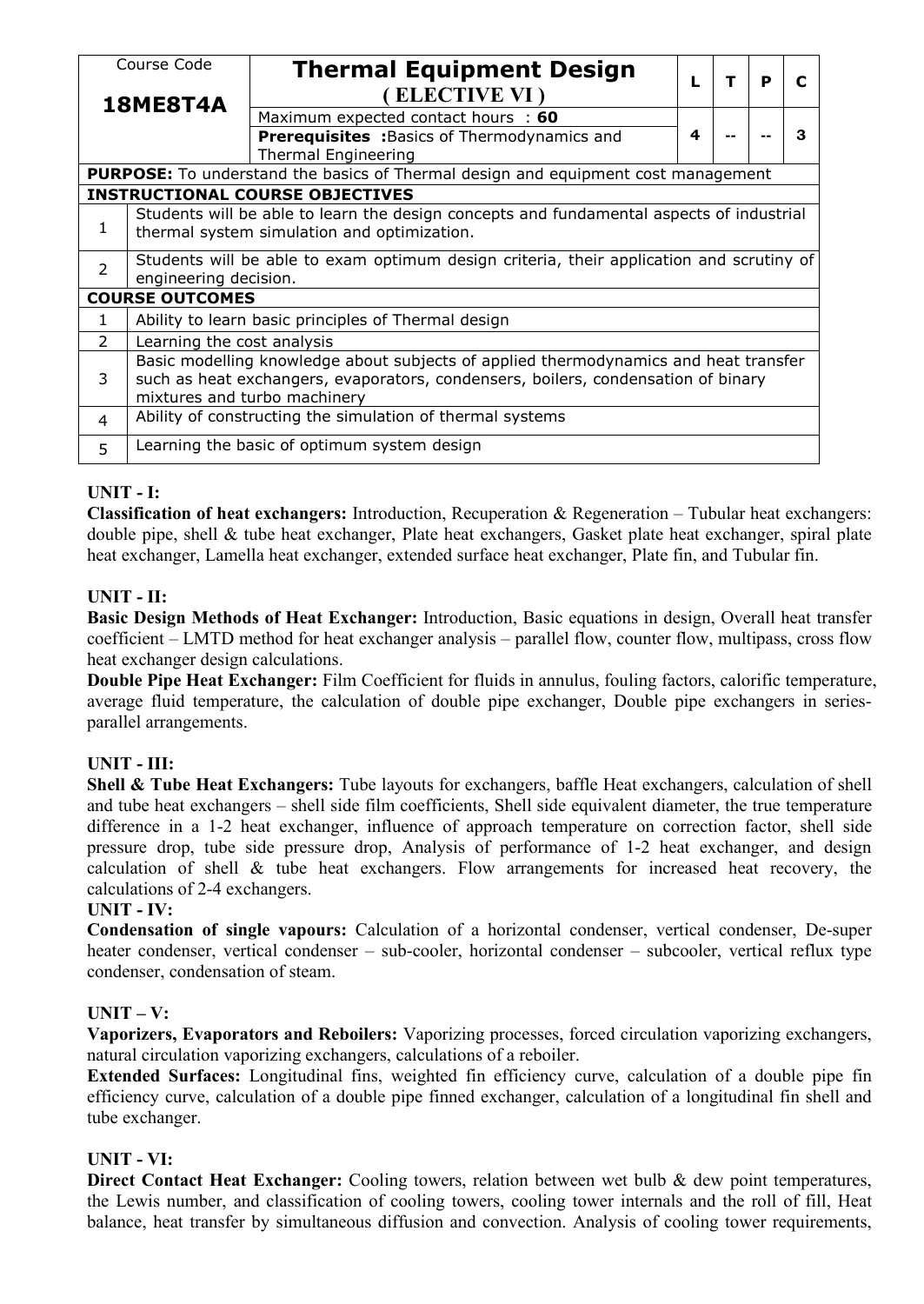Design of cooling towers, Determination of the number of diffusion units, calculation of cooling tower performance.

### **BOOKS RECOMMENDED**:

1. J.P.Holman, "Heat Transfer", McGraw Hill BookCo. Special Indian 9th Edition, 2008

2. Oziski, M. N. "Heat Transfer – A Basic Approach", McGraw Hill, N. Y., 2001.

3. Roshenow, W., Hartnett, J., Ganic, P., "Hand Book of Heat Transfer ", Vol. 1 & 2, McGraw Hill, N. Y., 2002.

4. Incropera & Hewitt, "Fundamentals of Heat and Mass Transfer", John Wiley, 2000.

5. S.P.Sukhatme, "Heat Transfer", Orient Longman, 2001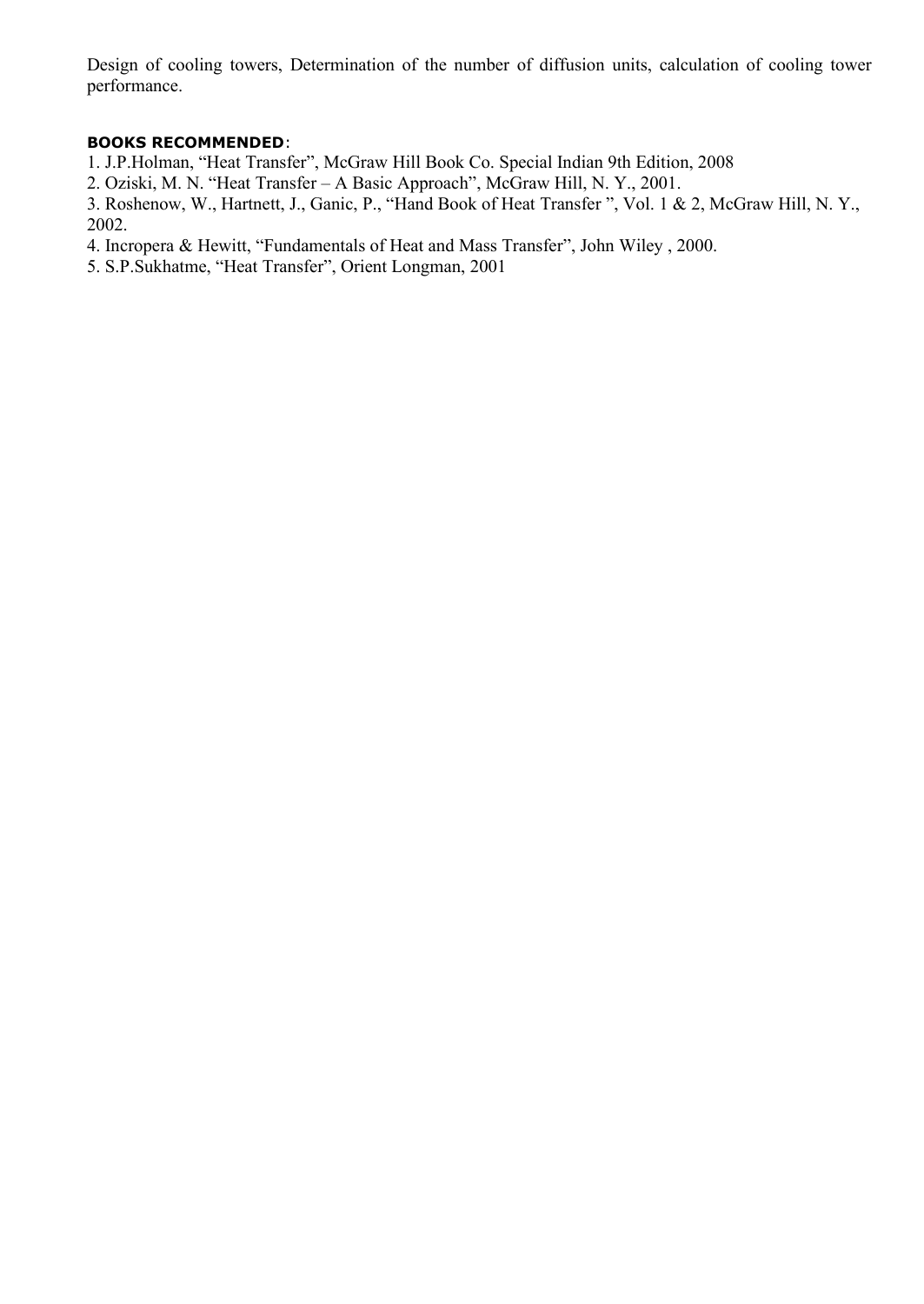| Course Code<br><b>18ME8T4B</b> |                                                                                         | <b>NON DESTRUCTIVE EVALUATION</b>                                                           |   |  | P | C |  |  |  |
|--------------------------------|-----------------------------------------------------------------------------------------|---------------------------------------------------------------------------------------------|---|--|---|---|--|--|--|
|                                |                                                                                         | <b>ELECTIVE VI )</b>                                                                        |   |  |   |   |  |  |  |
|                                |                                                                                         | Maximum expected contact hours : 60                                                         |   |  |   |   |  |  |  |
|                                |                                                                                         | Prerequisites : knowledge in conventional and                                               | 4 |  |   | 3 |  |  |  |
|                                |                                                                                         | unconventional machining processes                                                          |   |  |   |   |  |  |  |
|                                |                                                                                         | <b>PURPOSE:</b> To provide a basic understanding with case studies on different surface NDE |   |  |   |   |  |  |  |
|                                |                                                                                         | techniques and apply them for inspecting materials                                          |   |  |   |   |  |  |  |
|                                |                                                                                         | <b>INSTRUCTIONAL COURSE OBJECTIVES</b>                                                      |   |  |   |   |  |  |  |
|                                | To provide a basic understanding with case studies on different surface NDE techniques  |                                                                                             |   |  |   |   |  |  |  |
| $\mathbf{1}$                   | and apply them for inspecting materials in accordance with industry specifications and  |                                                                                             |   |  |   |   |  |  |  |
|                                | standards                                                                               |                                                                                             |   |  |   |   |  |  |  |
| 2                              | To introduce students to a variety of practical applications associated with ultrasonic |                                                                                             |   |  |   |   |  |  |  |
|                                | testing and the course is especially designed to provide a sound theoretical knowledge  |                                                                                             |   |  |   |   |  |  |  |
|                                | and practical skill for Ultrasonic testing.                                             |                                                                                             |   |  |   |   |  |  |  |
|                                | <b>COURSE OUTCOMES</b>                                                                  |                                                                                             |   |  |   |   |  |  |  |
|                                | Comprehensive, theory based understanding of the techniques and methods of non-         |                                                                                             |   |  |   |   |  |  |  |
|                                | destructive testing.                                                                    |                                                                                             |   |  |   |   |  |  |  |
| $\overline{2}$                 | Apply methods knowledge of non-destructive testing to evaluate products of railways,    |                                                                                             |   |  |   |   |  |  |  |
|                                |                                                                                         | automobiles, aircrafts, chemical industries etc                                             |   |  |   |   |  |  |  |

**UNIT-I**- **OVERVIEW OF NDT** - NDT Versus Mechanical testing, Overview of the Non Destructive Testing Methods for the detection of manufacturing defects as well as material characterisation. Relative merits and limitations, various physical characteristics of materials and their applications in NDT. Visual inspection – Unaided and aided. .

**UNIT-II**- **SURFACE NDE METHODS** -Liquid Penetrant Testing – Principles, types and properties of liquid penetrants, developers, advantages and limitations of various methods, Testing Procedure, Interpretation of results. Magnetic Particle Testing- Theory of magnetism, inspection materials Magnetisation methods, Interpretation and evaluation of test indications, Principles and methods of demagnetization, Residual magnetism.

**UNIT-III**- **THERMOGRAPHY AND EDDY CURRENT TESTING** -Thermography- Principles, Contact and non-contact inspection methods, Techniques for applying liquid crystals, Advantages and limitation – infrared radiation and infrared detectors, Instrumentations and methods, applications. Eddy Current Testing-Generation of eddy currents, Properties of eddy currents, Eddy current sensing elements, Probes, Instrumentation, Types of arrangement, Applications, advantages, Limitations, Interpretation/Evaluation.

**UNIT-IV- ULTRASONIC TESTING AND ACOUSTIC EMISSION** -Ultrasonic Testing-Principle, Transducers, transmission and pulse-echo method, straight beam and angle beam, instrumentation, data representation, A/Scan, B-scan, C-scan. Phased Array Ultrasound, Time of Flight Diffraction. Acoustic Emission Technique –Principle, AE parameters, Applications

**UNIT-V RADIOGRAPHY** -Principle, interaction of X-Ray with matter, imaging, film and film less techniques, types and use of filters and screens, geometric factors, Inverse square, law, characteristics of films – graininess, density, speed, contrast, characteristic curves, Penetrameters, Exposure charts, Radiographic equivalence. Fluoroscopy- Xero-Radiography, Computed Radiography, Computed Tomography

### **UNIT-VI- Magnetic Particle Test:**

Magnetic Materials, Magnetization of Materials , Demagnetization of Materials,Principle of Magnetic Particle Test, Magnetic Particle Test Equipment, Magnetic Particle Test Procedure, Standardization and Calibration, Interpretation and Evaluation, Effective Applications and Limitations of the Magnetic Particle Test**.**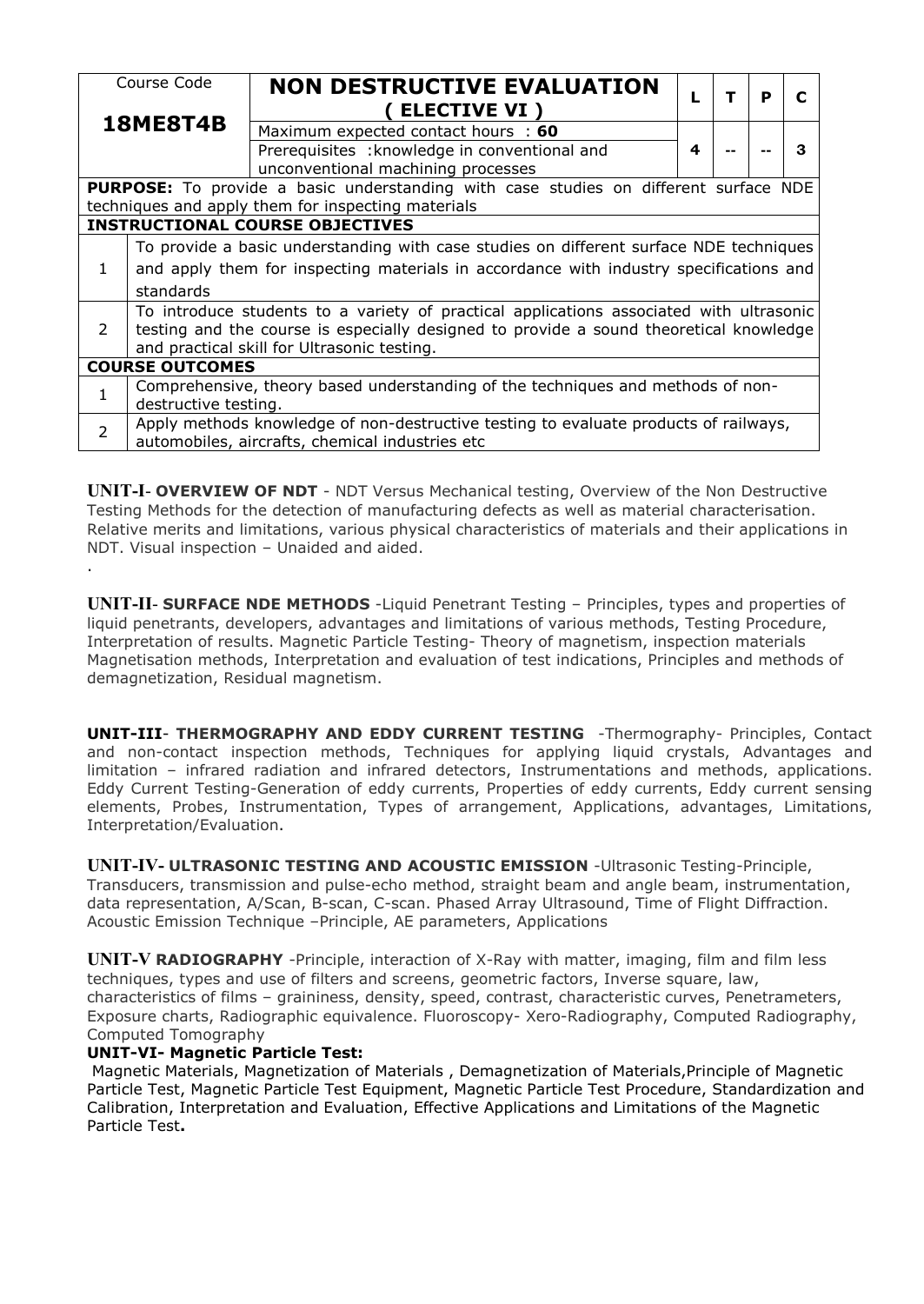### **Text Books**:

- 1. Non destructive test and evaluation of Materials/J Prasad, GCK Nair/TMH Publishers
- 2. Ultrasonic testing of materials/ H Krautkramer/Springer
- 3. Non destructive testing/Warren, J Mc Gonnagle / Godan and Breach Science publishers

4. Nondestructive evaluation of materials by infrared thermography / X. P. V. Maldague, Springer- Verlag, 1 st edition, (1993)

#### **Reference Books**:

- 1. Ultrasonic inspection training for NDT/ E. A. Gingel/Prometheus Press,
- 2. ASTM Standards, Vol 3.01, Metals and alloys
- 3. Non-destructive, Hand Book R. Hamchand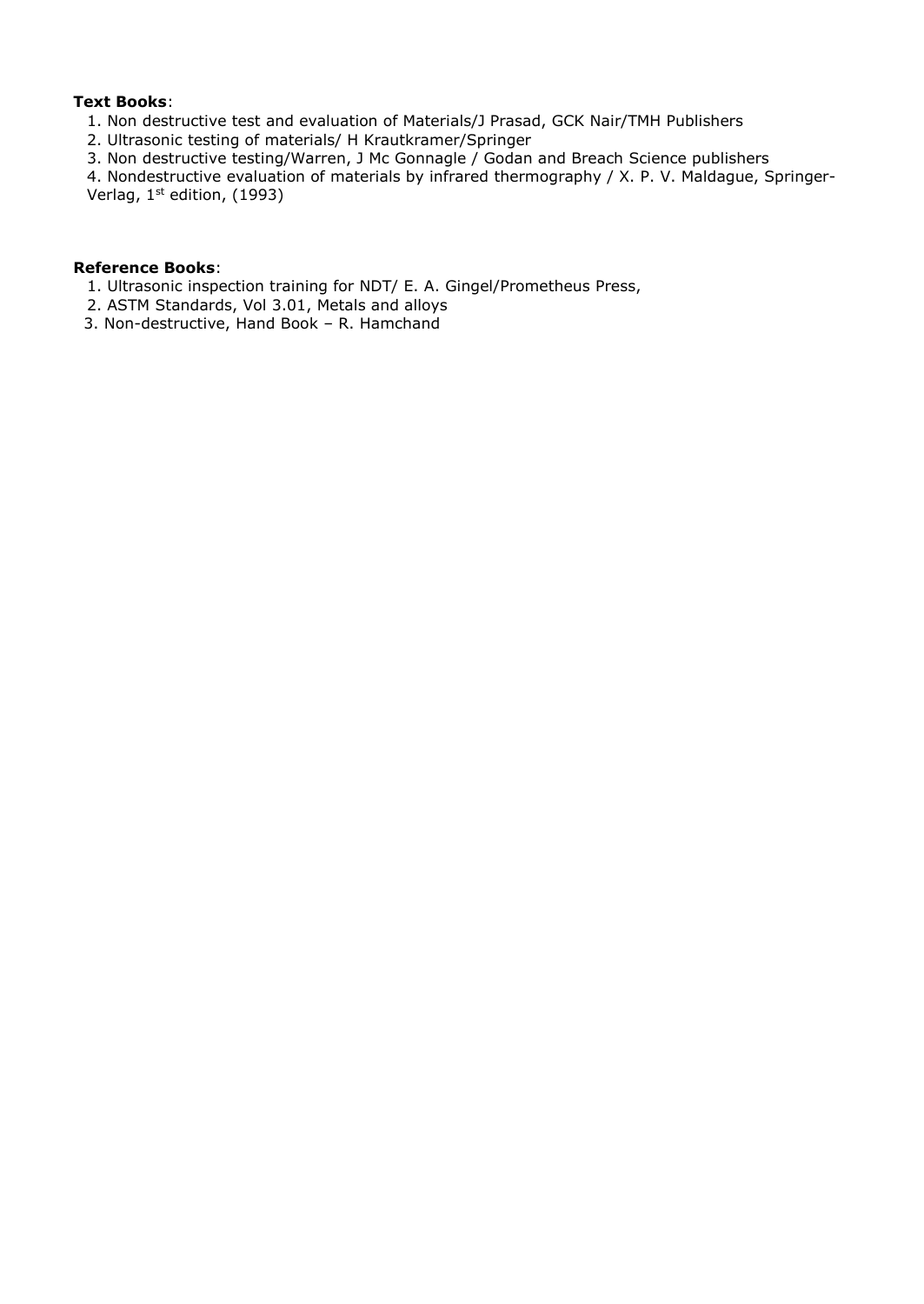|                 | Course Code                                                                                                |                                          | <b>QUALITY AND RELIABILITY</b> |  |                      |  |  |  |   |   |   |
|-----------------|------------------------------------------------------------------------------------------------------------|------------------------------------------|--------------------------------|--|----------------------|--|--|--|---|---|---|
| <b>18ME8T4C</b> |                                                                                                            | <b>ENGINEERING</b>                       |                                |  |                      |  |  |  | T | P | C |
|                 |                                                                                                            |                                          |                                |  | <b>(ELECTIVE VI)</b> |  |  |  |   |   |   |
|                 |                                                                                                            | Maximum expected contact hours : 60<br>4 |                                |  |                      |  |  |  |   |   | 3 |
|                 |                                                                                                            | Prerequisites : IEM, Management Basics   |                                |  |                      |  |  |  |   |   |   |
|                 | <b>PURPOSE:</b> To provide the students with an overview about total quality management and                |                                          |                                |  |                      |  |  |  |   |   |   |
|                 | reliability study.                                                                                         |                                          |                                |  |                      |  |  |  |   |   |   |
|                 | <b>INSTRUCTIONAL COURSE OBJECTIVES</b>                                                                     |                                          |                                |  |                      |  |  |  |   |   |   |
| $\mathbf{1}$    | To Introduce The Concept Of SQC                                                                            |                                          |                                |  |                      |  |  |  |   |   |   |
| $\overline{2}$  | To Understand Process Control And Acceptance Sampling Procedure And<br>Their<br>Application                |                                          |                                |  |                      |  |  |  |   |   |   |
| 3               | To Learn The Concept Of Reliability                                                                        |                                          |                                |  |                      |  |  |  |   |   |   |
|                 | <b>COURSE OUTCOMES</b>                                                                                     |                                          |                                |  |                      |  |  |  |   |   |   |
|                 | Attain the basic techniques of quality improvement, fundamental knowledge of statistics<br>and probability |                                          |                                |  |                      |  |  |  |   |   |   |
| $\overline{2}$  | Use control charts to analyze for improving the process quality                                            |                                          |                                |  |                      |  |  |  |   |   |   |
| 3               | Describe different sampling plans                                                                          |                                          |                                |  |                      |  |  |  |   |   |   |
| 4               | Acquire basic knowledge of total quality management                                                        |                                          |                                |  |                      |  |  |  |   |   |   |
| 5               | Understand the concepts of reliability and maintainability                                                 |                                          |                                |  |                      |  |  |  |   |   |   |
|                 |                                                                                                            |                                          |                                |  |                      |  |  |  |   |   |   |

**UNIT-I**- **INTRODUCTION AND PROCESS CONTROL FOR VARIABLES -** Introduction, Definition Of Quality, Basic Concept Of Quality, Definition Of SQC, Benefits And Limitation Of SQC, Quality Assurance, Quality Control: Quality Cost-Variation In Process Causes Of Variation –Theory Of Control Chart- Uses Of Control Chart – Control Chart For Variables – X Chart, R Chart And  $\sigma$ Chart -Process Capability – Process Capability Studies And Simple Problems. Six Sigma Concepts

**UNIT-II**- **PROCESS CONTROL FOR ATTRIBUTES -** Control Chart For Attributes –Control Chart For Non Conformings– P Chart And Np Chart – Control Chart For Nonconformities– C And U Charts, State Of Control And Process Out Of Control Identification In Charts, Pattern Study. .

**UNIT-III**- **ACCEPTANCE SAMPLING -** Lot By Lot Sampling – Types – Probability Of Acceptance In Single, Double, Multiple Sampling Techniques – O.C. Curves – Producer"S Risk And Consumer"S Risk. AQL, LTPD, AOQL Concepts-Standard Sampling Plans For AQL And LTPD- Uses Of Standard Sampling Plans. .

**UNIT-IV- LIFE TESTING –**Life Testing – Objective – Failure Data Analysis, Mean Failure Rate, Mean Time To Failure, Mean Time Between Failure, Hazard Rate – Weibull Model

**UNIT-V RELIABILITY -** System Reliability, Series, Parallel And Mixed Configuration – Simple Problems. Maintainability And Availability – Simple Problems. Acceptance Sampling Based On Reliability Test – O.C Curves

**UNIT-VI- QUALITY AND RELIABLITY -** Reliability Improvements – Techniques- Use Of Pareto Analysis – Design For Reliability – Redundancy Unit And Standby Redundancy – Optimization In Reliability – Product Design – Product Analysis – Product Development – Product Life Cycles.